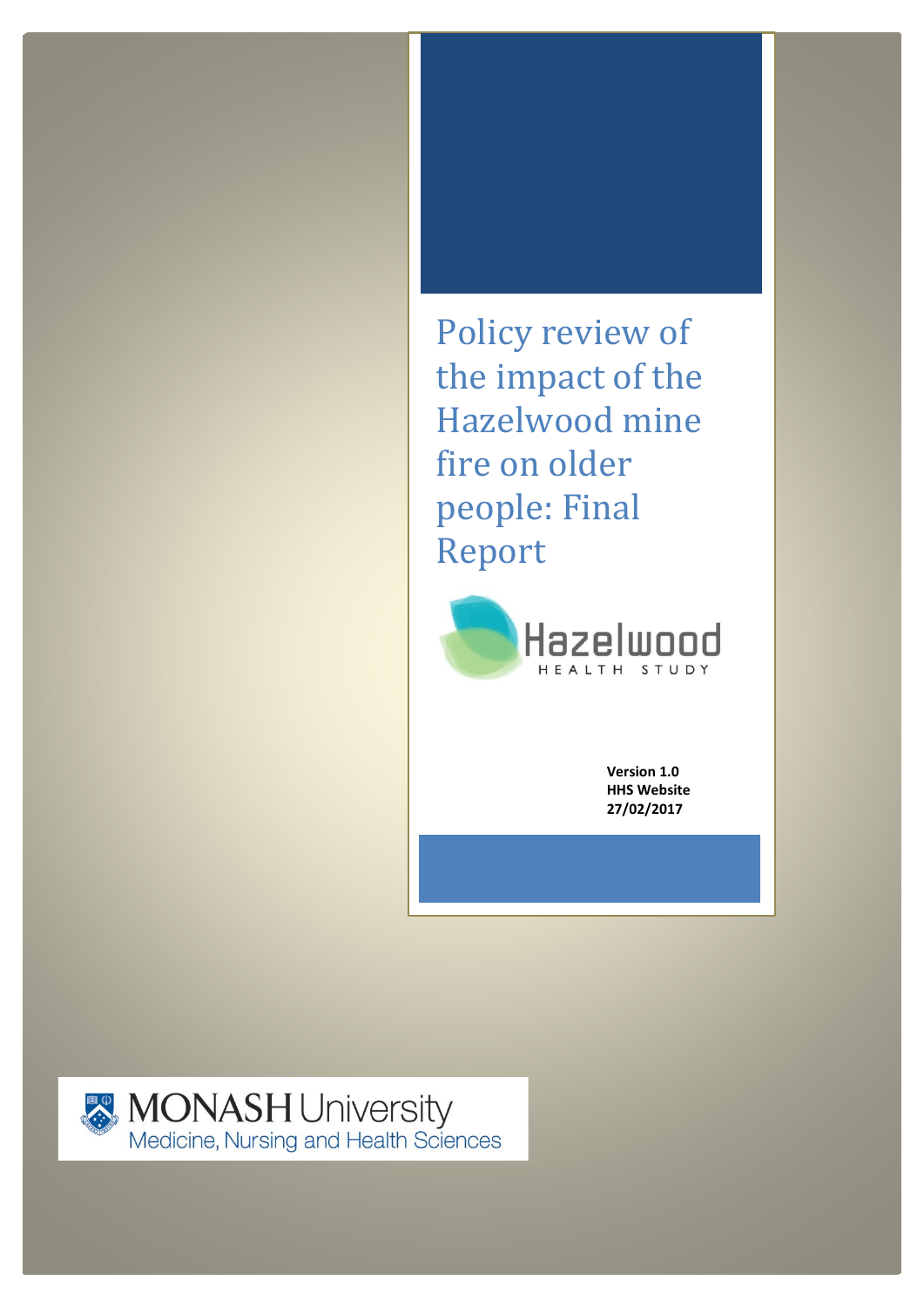# **Table of Contents**

| 1            |     |                                                                                          |  |  |
|--------------|-----|------------------------------------------------------------------------------------------|--|--|
|              |     |                                                                                          |  |  |
|              |     |                                                                                          |  |  |
|              |     | 1.3 The impact of the jumbled roles of emergency personnel and agencies on older people7 |  |  |
|              |     |                                                                                          |  |  |
| $\mathbf{2}$ |     |                                                                                          |  |  |
|              |     |                                                                                          |  |  |
|              |     |                                                                                          |  |  |
|              |     |                                                                                          |  |  |
|              |     |                                                                                          |  |  |
|              |     |                                                                                          |  |  |
|              |     |                                                                                          |  |  |
|              |     |                                                                                          |  |  |
|              |     |                                                                                          |  |  |
|              |     |                                                                                          |  |  |
| 3            |     |                                                                                          |  |  |
|              |     |                                                                                          |  |  |
|              |     |                                                                                          |  |  |
|              | 3.3 |                                                                                          |  |  |
|              |     |                                                                                          |  |  |
|              |     |                                                                                          |  |  |
|              |     |                                                                                          |  |  |
|              |     |                                                                                          |  |  |
|              |     |                                                                                          |  |  |
|              |     |                                                                                          |  |  |
| 4            |     |                                                                                          |  |  |
|              |     |                                                                                          |  |  |
|              |     |                                                                                          |  |  |
|              |     |                                                                                          |  |  |
|              |     |                                                                                          |  |  |
|              |     |                                                                                          |  |  |
|              |     |                                                                                          |  |  |
| 5            |     |                                                                                          |  |  |
|              |     |                                                                                          |  |  |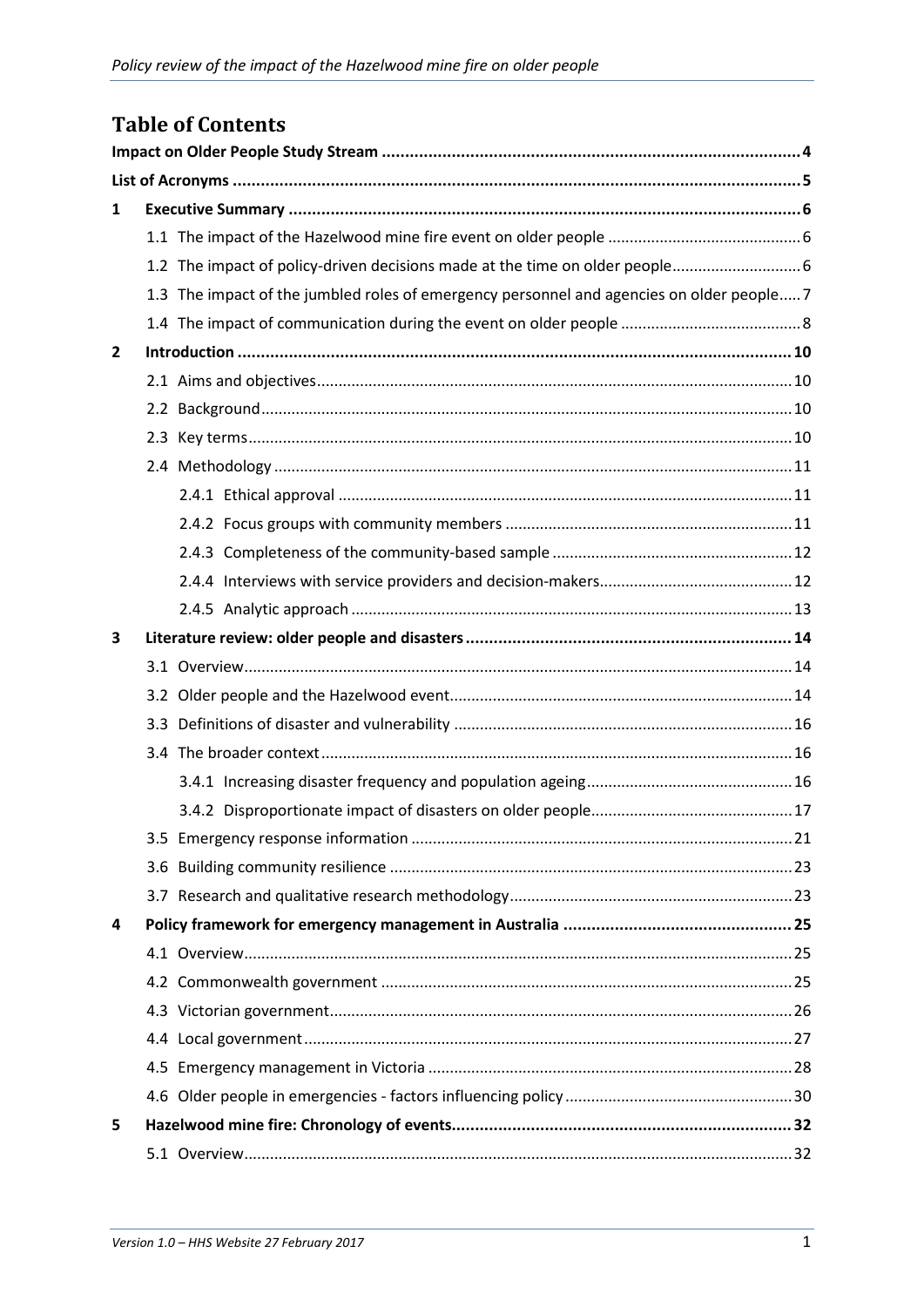| 6                       |  |                                                                                   |  |  |
|-------------------------|--|-----------------------------------------------------------------------------------|--|--|
|                         |  |                                                                                   |  |  |
|                         |  |                                                                                   |  |  |
|                         |  |                                                                                   |  |  |
|                         |  |                                                                                   |  |  |
|                         |  |                                                                                   |  |  |
|                         |  |                                                                                   |  |  |
|                         |  |                                                                                   |  |  |
|                         |  |                                                                                   |  |  |
|                         |  |                                                                                   |  |  |
|                         |  |                                                                                   |  |  |
|                         |  |                                                                                   |  |  |
|                         |  |                                                                                   |  |  |
|                         |  |                                                                                   |  |  |
|                         |  |                                                                                   |  |  |
|                         |  |                                                                                   |  |  |
|                         |  |                                                                                   |  |  |
|                         |  |                                                                                   |  |  |
|                         |  |                                                                                   |  |  |
|                         |  |                                                                                   |  |  |
|                         |  |                                                                                   |  |  |
|                         |  |                                                                                   |  |  |
|                         |  |                                                                                   |  |  |
|                         |  |                                                                                   |  |  |
|                         |  |                                                                                   |  |  |
|                         |  |                                                                                   |  |  |
|                         |  |                                                                                   |  |  |
|                         |  |                                                                                   |  |  |
|                         |  |                                                                                   |  |  |
|                         |  |                                                                                   |  |  |
| $\overline{\mathbf{z}}$ |  |                                                                                   |  |  |
|                         |  |                                                                                   |  |  |
|                         |  |                                                                                   |  |  |
|                         |  |                                                                                   |  |  |
|                         |  | 7.3 The impact of policy-driven decisions made at the time on older people 65     |  |  |
|                         |  |                                                                                   |  |  |
|                         |  | 7.3.2 Absence of evidence regarding the health impacts of coal mine fire smoke 65 |  |  |
|                         |  |                                                                                   |  |  |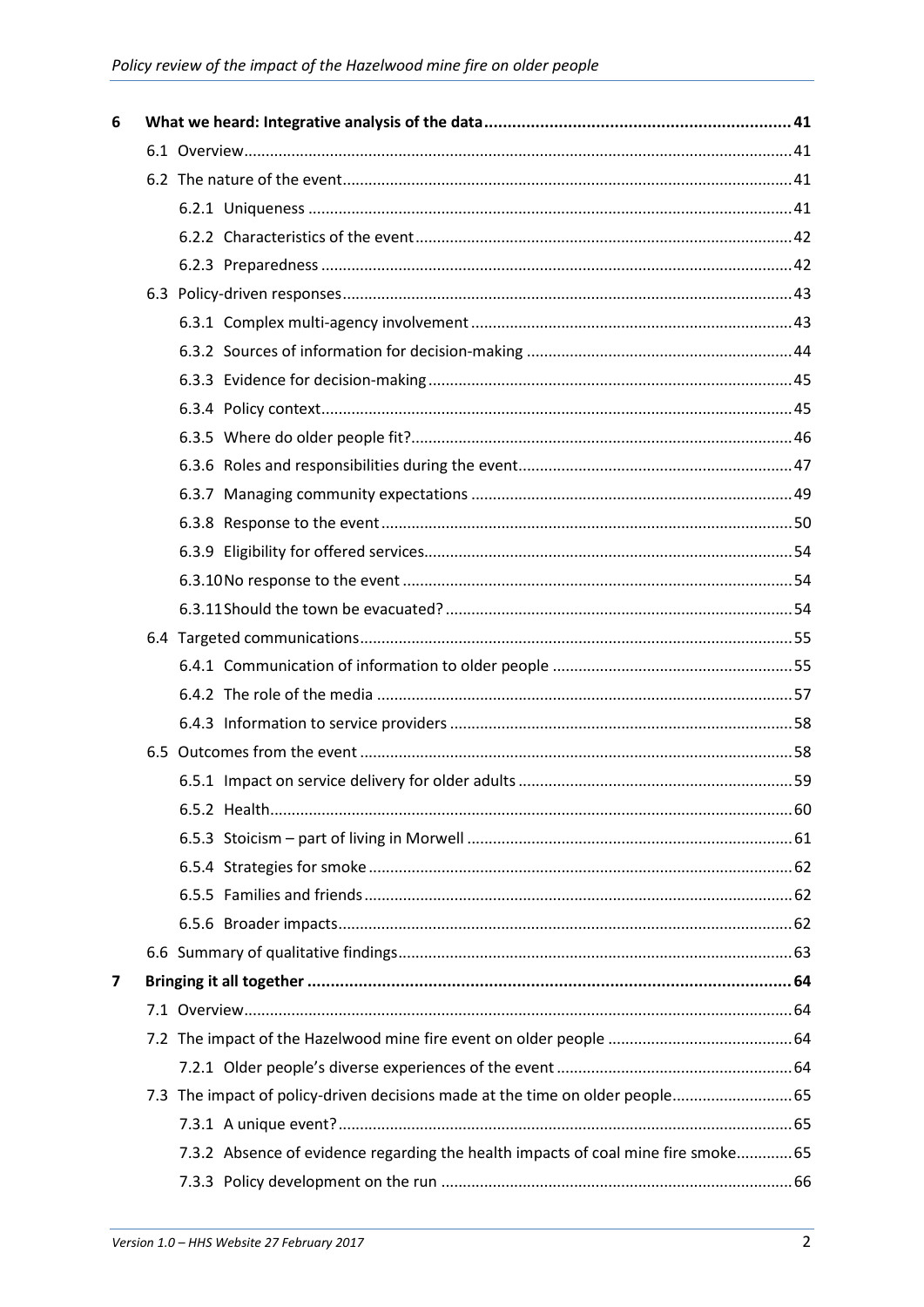|   |  | 7.4 The impact of the jumbled roles of emergency personnel and agencies on older people67      |  |  |  |
|---|--|------------------------------------------------------------------------------------------------|--|--|--|
|   |  |                                                                                                |  |  |  |
|   |  |                                                                                                |  |  |  |
|   |  |                                                                                                |  |  |  |
|   |  | 7.5.1 Challenges of engaging with older people and the broader community  68                   |  |  |  |
|   |  |                                                                                                |  |  |  |
|   |  |                                                                                                |  |  |  |
|   |  |                                                                                                |  |  |  |
| 8 |  | Considerations for policy and planning for the needs of older people in future disaster events |  |  |  |
|   |  |                                                                                                |  |  |  |
|   |  |                                                                                                |  |  |  |
|   |  |                                                                                                |  |  |  |
|   |  |                                                                                                |  |  |  |
|   |  |                                                                                                |  |  |  |
|   |  |                                                                                                |  |  |  |
|   |  | 8.2.4 The criticality of communication with older people to build and maintain confidence      |  |  |  |
|   |  | 8.3 Analysis of the interaction of the various policies, protocols and programs relating to    |  |  |  |
|   |  |                                                                                                |  |  |  |
| 9 |  |                                                                                                |  |  |  |
|   |  | Figure 1 - Overview of the Emergency Management Manual Victoria and intersections with other   |  |  |  |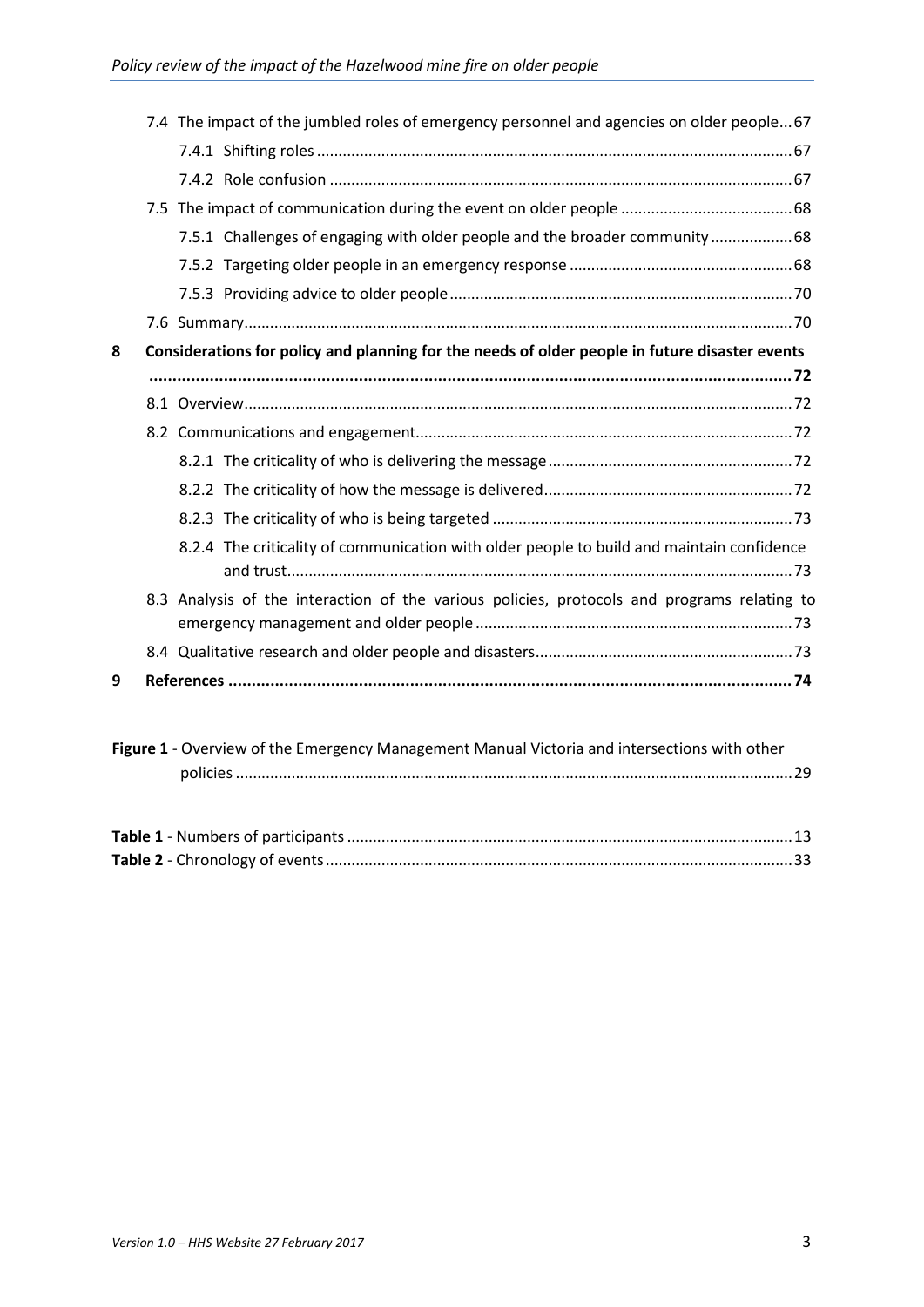# <span id="page-4-0"></span>**Impact on Older People Study Stream**

#### **Stream Leader**



Professor Judi Walker Principal Co-Investigator (Gippsland), Hazelwood Health Study Monash Rural Health 0418 508 680 or [judi.walker@monash.edu](mailto:judi.walker@monash.edu)

#### **Stream Co-Leader**



Dr Matthew Carroll Senior Research Fellow Investigator, Hazelwood Health Study Monash Rural Health 03 5122 7604 or [matthew.carroll@monash.edu](mailto:matthew.carroll@monash.edu)

#### **Stream Research Assistant**



Dr Marita Chisholm Research Assistant Monash Rural Health 03 5440 3038 or [marita.chisholm@monash.edu](mailto:marita.chisholm@monash.edu)

A pdf version of this report can be downloaded from the Hazelwood Health Study web site at <http://hazelwoodhealthstudy.org.au/>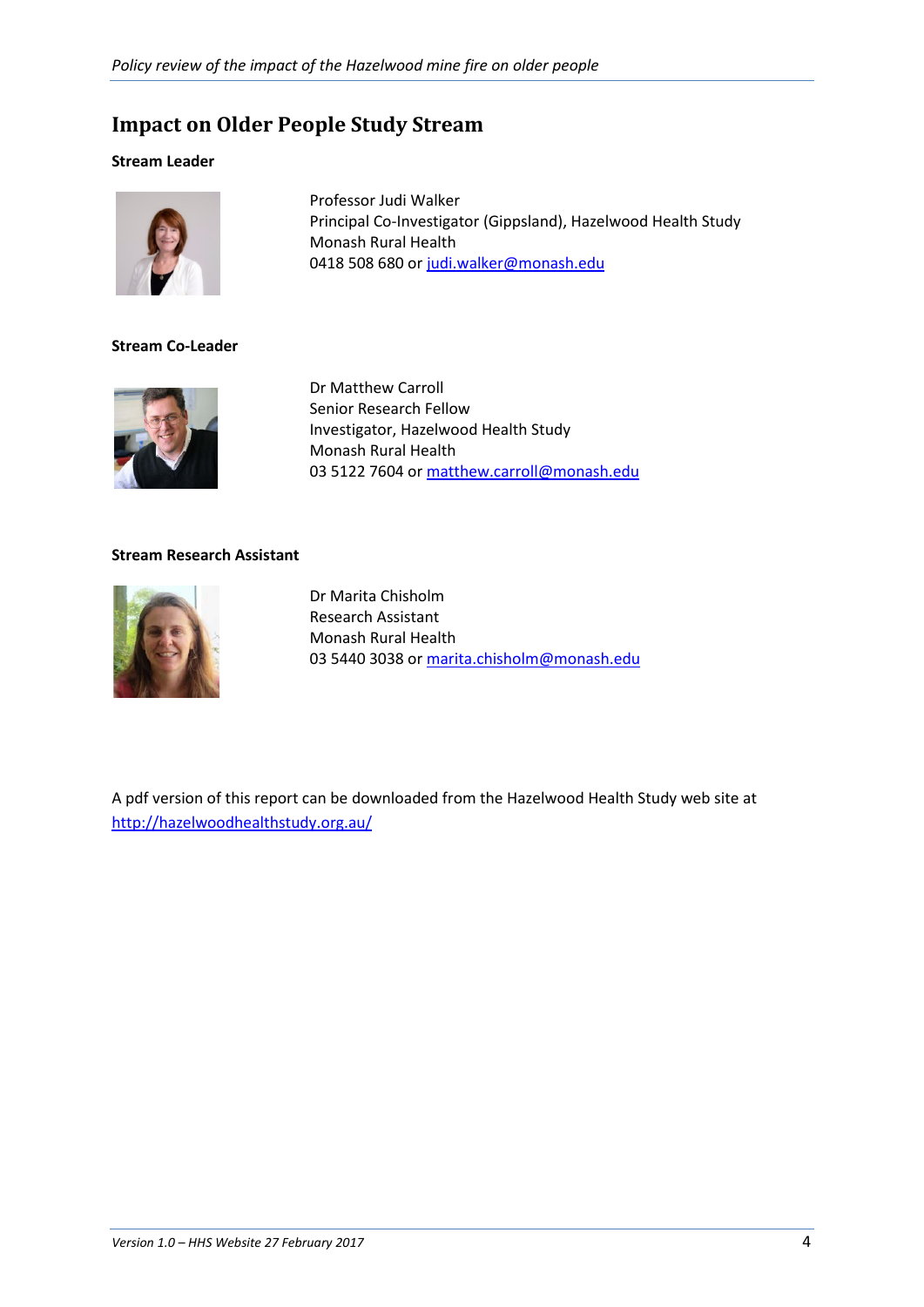# <span id="page-5-0"></span>**List of Acronyms**

| ABS             | <b>Australian Bureau of Statistics</b>                                                  |
|-----------------|-----------------------------------------------------------------------------------------|
| AEMI            | Australian Emergency Management Institute                                               |
| CEO             | <b>Chief Executive Officer</b>                                                          |
| <b>CFA</b>      | <b>Country Fire Authority</b>                                                           |
| <b>CHO</b>      | <b>Chief Health Officer</b>                                                             |
| <b>COAG</b>     | <b>Council of Australian Governments</b>                                                |
| <b>DEECD</b>    | Victorian Department of Education and Early Childhood Development                       |
| DH              | Victorian Department of Health                                                          |
| <b>DHHS</b>     | Victorian Department of Health and Human Services                                       |
| <b>DHS</b>      | Victorian Department of Human Services                                                  |
| <b>EMMV</b>     | <b>Emergency Management Manual of Victoria</b>                                          |
| HACC            | Home and Community Care                                                                 |
| <b>HHS</b>      | Hazelwood Health Study                                                                  |
| HMFI            | Hazelwood Mine Fire Inquiry                                                             |
| <b>LCC</b>      | Latrobe City Council                                                                    |
| <b>MEMPLANS</b> | <b>Municipal Emergency Management Plans</b>                                             |
| <b>MUHREC</b>   | Monash University Human Research Ethics Committee                                       |
| ОP              | Older People                                                                            |
| PM2.5           | Particulate matter with an aerodynamic diameter of less than or equal to<br>$2.5 \mu m$ |
| <b>SHERP</b>    | State Health Emergency Response Plan                                                    |
| <b>UNISDR</b>   | United Nations Sendai Framework for Disaster Risk Reduction                             |
| <b>VCOSS</b>    | <b>Victorian Council of Social Services</b>                                             |
| <b>VicEPA</b>   | Victorian Environment Protection Authority                                              |
| <b>VPE</b>      | Vulnerable People in Emergencies                                                        |
| <b>WHO</b>      | World Health Organization                                                               |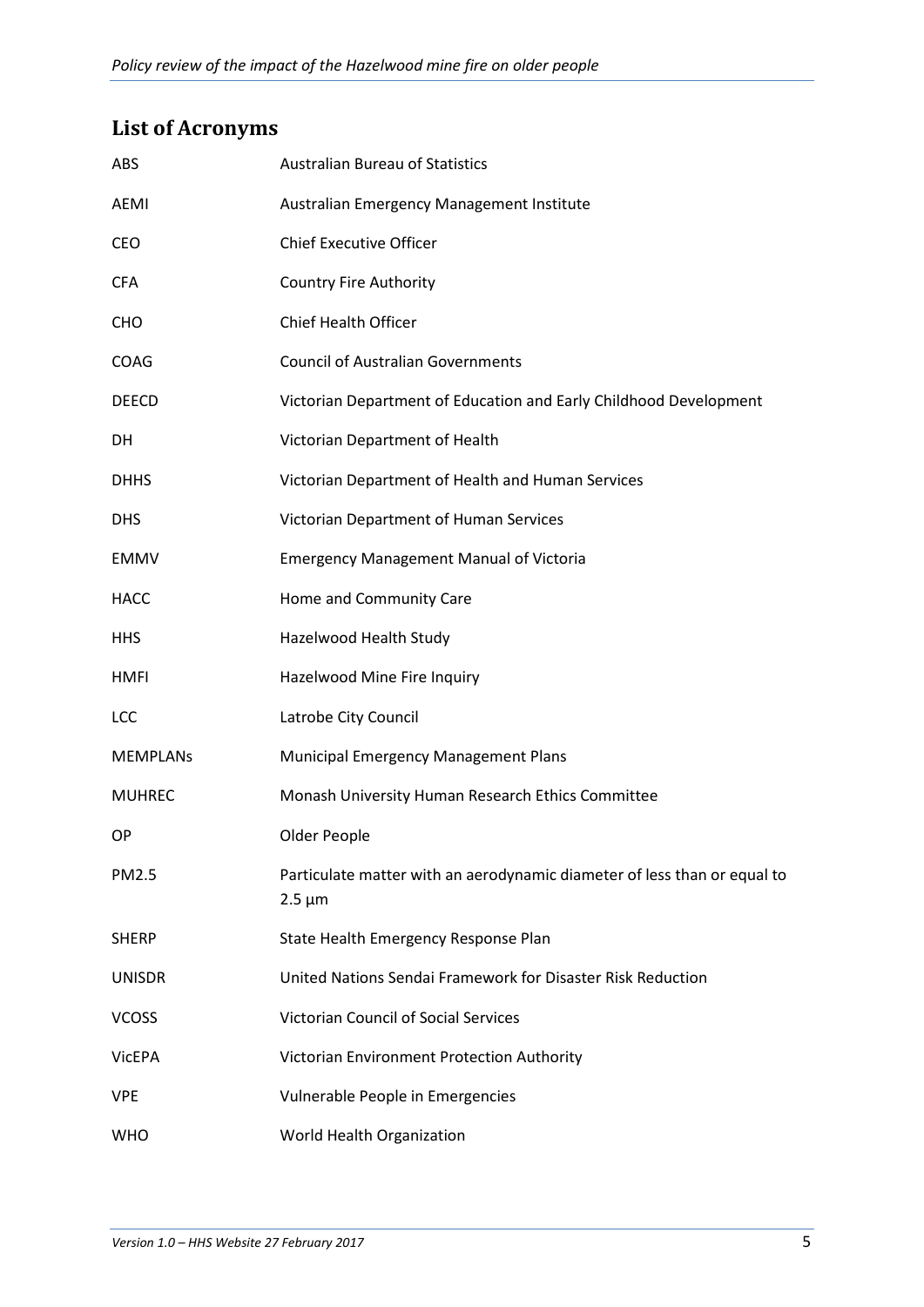# <span id="page-6-0"></span>**1 Executive Summary**

This review explored the impact of the Hazelwood mine fire on older people living in the Morwell community in the context of policy-driven decisions made at the time. We were able to gain an understanding of older people's experiences of the smoke event and the efforts put in place to support them using a mix of qualitative research methodologies. We combined the findings from focus groups held with local older people and community members and interviews with local decision-makers and representatives of services which supported older people during the smoke event, with reviews of relevant literature and various government policies. We are confident that our review will have important implications for policy development and program planning in relation to older people and disasters. We hope that this will result in best practice to improve preparations for and responding to a future disaster event.

This report brings together a considerable body of knowledge from data gathered over 13 months from June 2015 to July 2016. The conclusions drawn were verified in a workshop with key respondents held in September 2016.

A framework was derived from key issues arising from comprehensive reviews of the published literature on older people and disasters [\(Section 3\)](#page-14-0) and relevant policy documents [\(Section 4\)](#page-25-0), and a chronological overview of key events that took place during the mine fire event [\(Section 5\)](#page-32-0). The framework consisted of four interlinked headings that provided insight into the impact the event had on older people at the time and beyond. The framework was used to interpret a thematic analysis of the extensive amount of qualitative data collected [\(Section 6\)](#page-41-0). We brought this together by combining what we had heard in the focus groups and interviews with our analyses of relevant literature and various government policies and plans [\(Section 7\)](#page-64-0).

The key, verified conclusions of the impact of the Hazelwood mine fire on older people, in the context of future policy and planning, are summarised under four headings.

# <span id="page-6-1"></span>**1.1 The impact of the Hazelwood mine fire event on older people**

Our discussions with older residents showed that there was **considerable diversity in terms of the impacts of the smoke event**, with many older residents reporting a wide array of physical and psychological symptoms at the time, and some reporting ongoing symptoms as well as concerns about long-term health impacts. Conversely, other older residents reported being minimally impacted by the smoke event and that it was no worse than previous smoke exposures. The diverse range of responses may be because we talked with an array of groups and included older people who were not receiving health and community services and who received little or no support during the smoke event. Discussions with service providers tended to reinforce the stoic and robust nature of older residents. It may be that these service providers were largely consulting with those receiving their services, who would have felt confident that help was available should the need arise.

# <span id="page-6-2"></span>**1.2 The impact of policy-driven decisions made at the time on older people**

There was almost universal agreement that the Hazelwood smoke event was **a unique occurrence** which was beyond the scope of existing policies that had been developed for bushfires and other emergencies.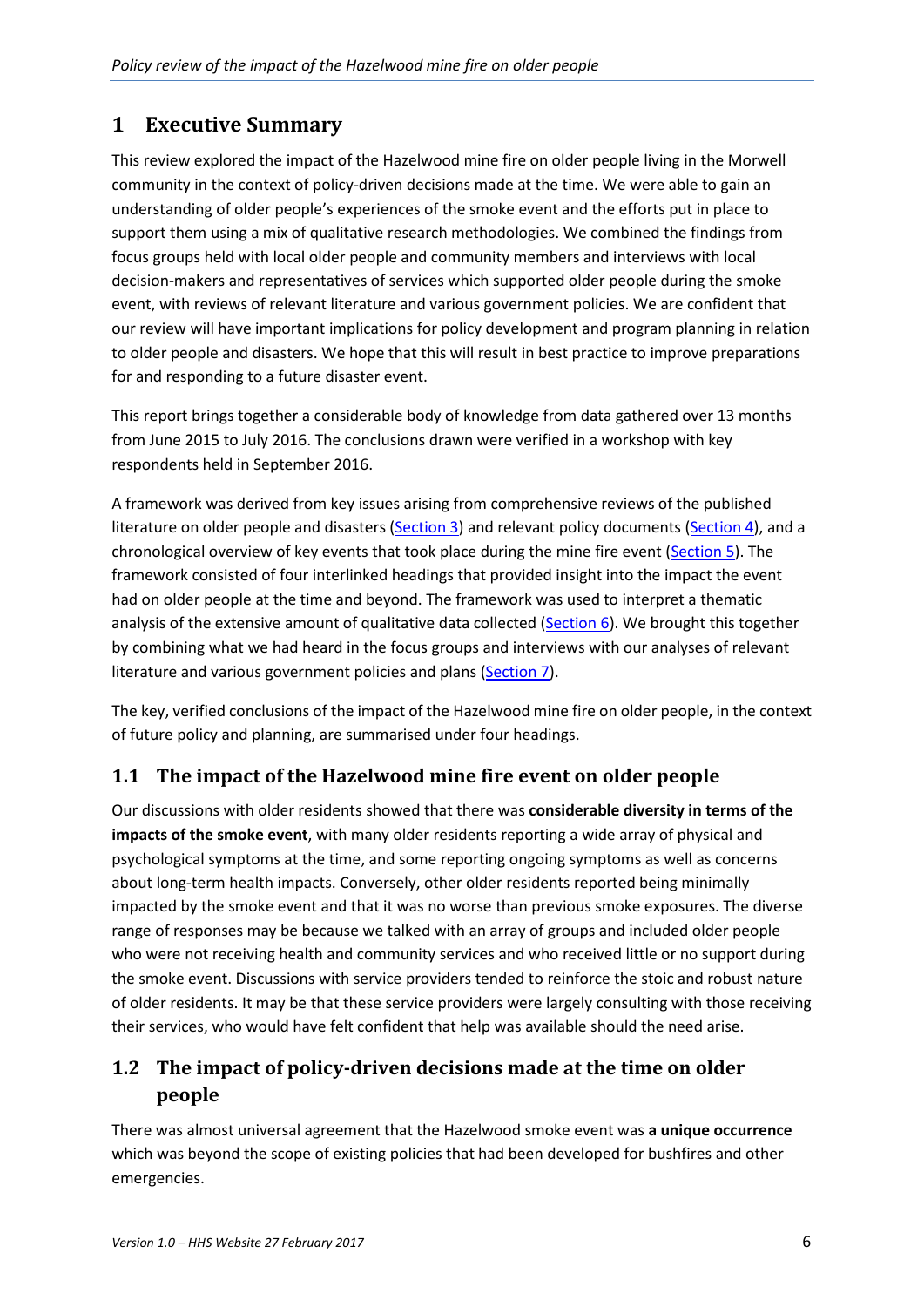One of the challenges faced by the Victorian Department of Health (DH) and other agencies during the smoke event was the **lack of a strong evidence base regarding the impacts of coalmine fire smoke events**, including impacts on sub-groups such as older people. A recent review of the literature (Melody & Johnston, 2015) noted that the lack of evidence on the short and long-term impacts of exposure to coal mine fire smoke hampered the public health response to the mine fire event.

A number of respondents from the general community and from service provider representatives felt that the community should have been evacuated early into the event, However, our review of the literature made it clear that the decision to evacuate or temporarily relocate a community or sub-sets of that community is incredibly challenging, especially for frail older people with chronic health conditions. So the DH faced a very challenging situation, having to weigh the concerns of the community against the risks of a major community relocation effort in the absence of clear evidence.

There was a clear thread through the community, service provider and decision maker discussions regarding the mismatch between existing emergency policies and the extended, dynamic and uncertain nature of the Hazelwood mine fire event. The development of **policy on the run** and the resultant **change in health advice** to older people and other at-risk groups to temporarily relocate, coming as late as it did in the event period, was a source of annoyance for some older residents.

In addition to developing new policies and protocols, there were issues in the way in which existing policies interacted, such as the Municipal Emergency Management Plans (MEMPlans). In the case of a major event such as the Hazelwood mine fire, these MEMPlans are overridden by the state level plan, relegating local council to a minimal but supportive role. This approach may be suitable when responding to short sharp disaster events such as bushfire, allowing councils to take a more active role once the emergency has passed. However, in the current example of an extended duration event which was impacting a community, this approach resulted in clear issues.

# <span id="page-7-0"></span>**1.3 The impact of the jumbled roles of emergency personnel and agencies on older people**

One of the 'unique' challenges of the Hazelwood event was the extended duration*.* The emergency response continued over a 45 day period, with the public focus shifting from the response to a complex of fires which initially directly threatened the Morwell community to an ongoing fire largely restricted to the mine site and threatening state electricity supplies, and to a long term emerging smoke health threat. These shifts, coupled with the fact that multiple agencies were involved (including emergency, environmental, health, local and state government) and that **their roles changed** in line with the changes in the response focus, clearly created issues with the response and the engagement of the local community and the subsequent impact on older people.

The increasing focus on the impacts of the smoke event on the health of the community saw the event change from being a fire event under the control of the Country Fire Authority (CFA) to a public health event under the control of the DH. The command structures of these two bodies vary considerably. These differences, combined with the fact that the fire event continued at the same time as the smoke event, led to some **role confusion and mixed messaging**. Roles were blurred rather than distinct. One of the most obvious manifestations of this role confusion was the breakdown in communication which occurred during the smoke event, and lead to older residents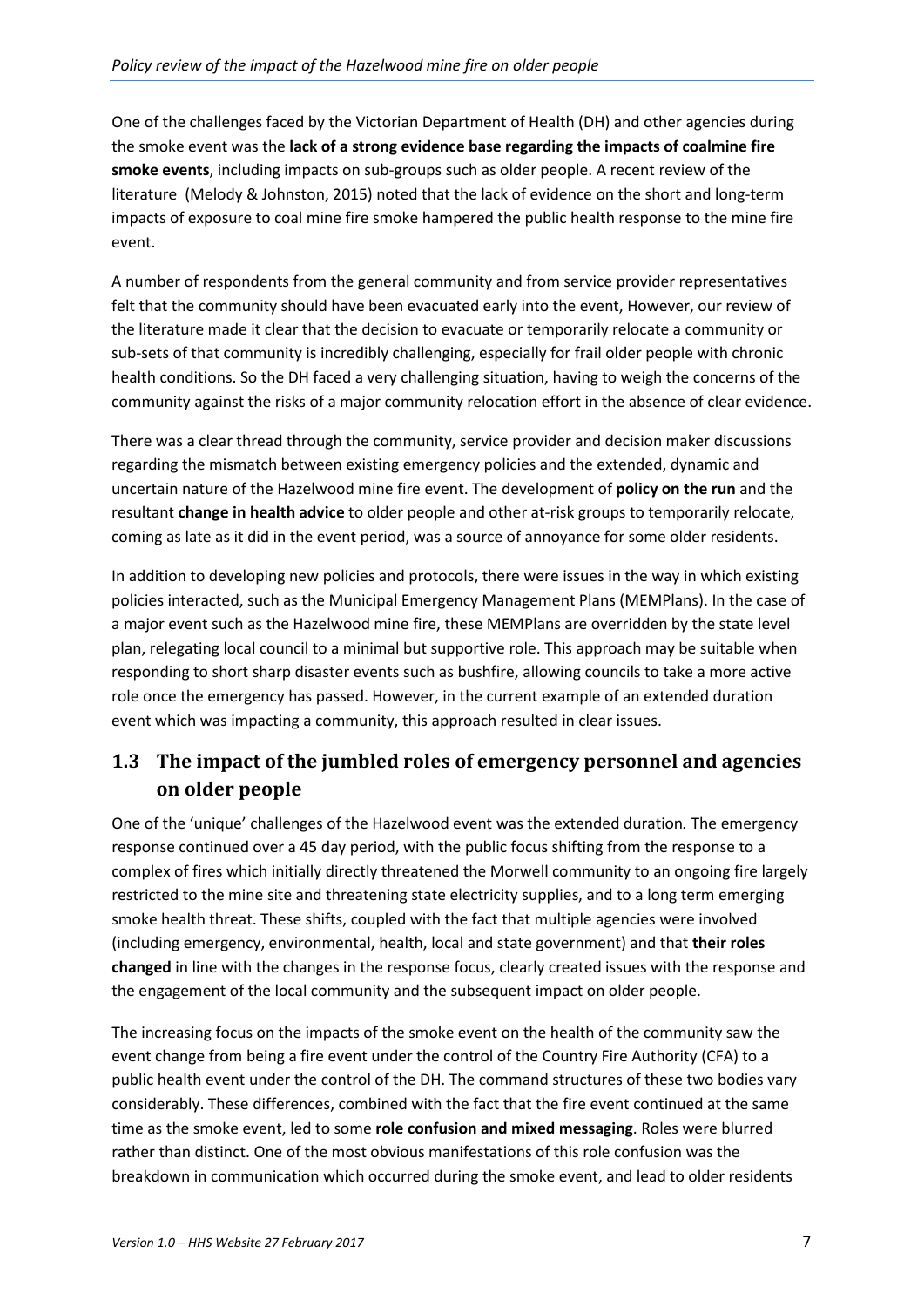reporting having less trust in the emergency response and in the people and organisations at the centre of that response.

### <span id="page-8-0"></span>**1.4 The impact of communication during the event on older people**

It was clear from the findings of the Hazelwood Mine Fire Inquiry (convened in 2014 and again in 2015/16) and from the feedback of older residents that there were **challenges engaging with older people and the broader community**. Communication was not well coordinated, at points it appeared contradictory, older community members in particular found it hard to comprehend, and many older people not in residential care or not receiving services, felt disengaged and ignored.

Macnamara (2015) described the Hazelwood event as a 'crisis of communication' and argued that there was confusion between provision of information and real communication and that there was a lack of empathy with the community.

One policy issue which became apparent in the response to the Hazelwood mine fire was **when and how to target older people in the response, including which groups to target**. The focus during the event on older people appeared to be targeted on those people in residential care settings and on those in receipt of services – the perceived most vulnerable and entirely appropriate. Our review of the literature made it clear that it is important to consider the needs of other older people living in the community who may be more at risk than more frail older people who receive regular support and therefore are being monitored. This was backed up in a number of our discussions where older people reported suffering from physical health symptoms or being unable to access supports to get respite from the smoke or to clean their properties. How to access the broader group of older people living in the community was highlighted in the literature as being very challenging. Instead of trying to identify lists of people to be individually targeted, a more successful approach could be to increase engagement activities with the different sectors of the community, including older residents

In addition to engaging the community in a two-way conversation the **messages being shared with older people and the broader community should be appropriate and do-able**. While the Victorian Department of Health (DH) was advising residents to seek respite away from the smoke, including the later message for 'at risk' groups to temporarily relocate, it was apparent from our discussions that the capacity to relocate was closely associated with a number of other factors including access to alternative accommodation, social networks, transport, and sufficient funds.

**In** summary, it was apparent from this review that the voices of older people - especially those normally robust people not receiving health and community services - were paid little attention during the Hazelwood smoke event. While service providers, with the support of the DH and other agencies, worked hard to ensure that older clients were well supported, there was little thought given to the needs of older people living independently in the community. Poor engagement with the community and with sections like the older cohort, which focused on provision of information through data sheets and alerts rather than two-way engagement, led to confusion and mixed messaging. This undermined the trust placed on them by older residents and the broader community, making it hard for residents to see how much good work was actually being done on their behalf.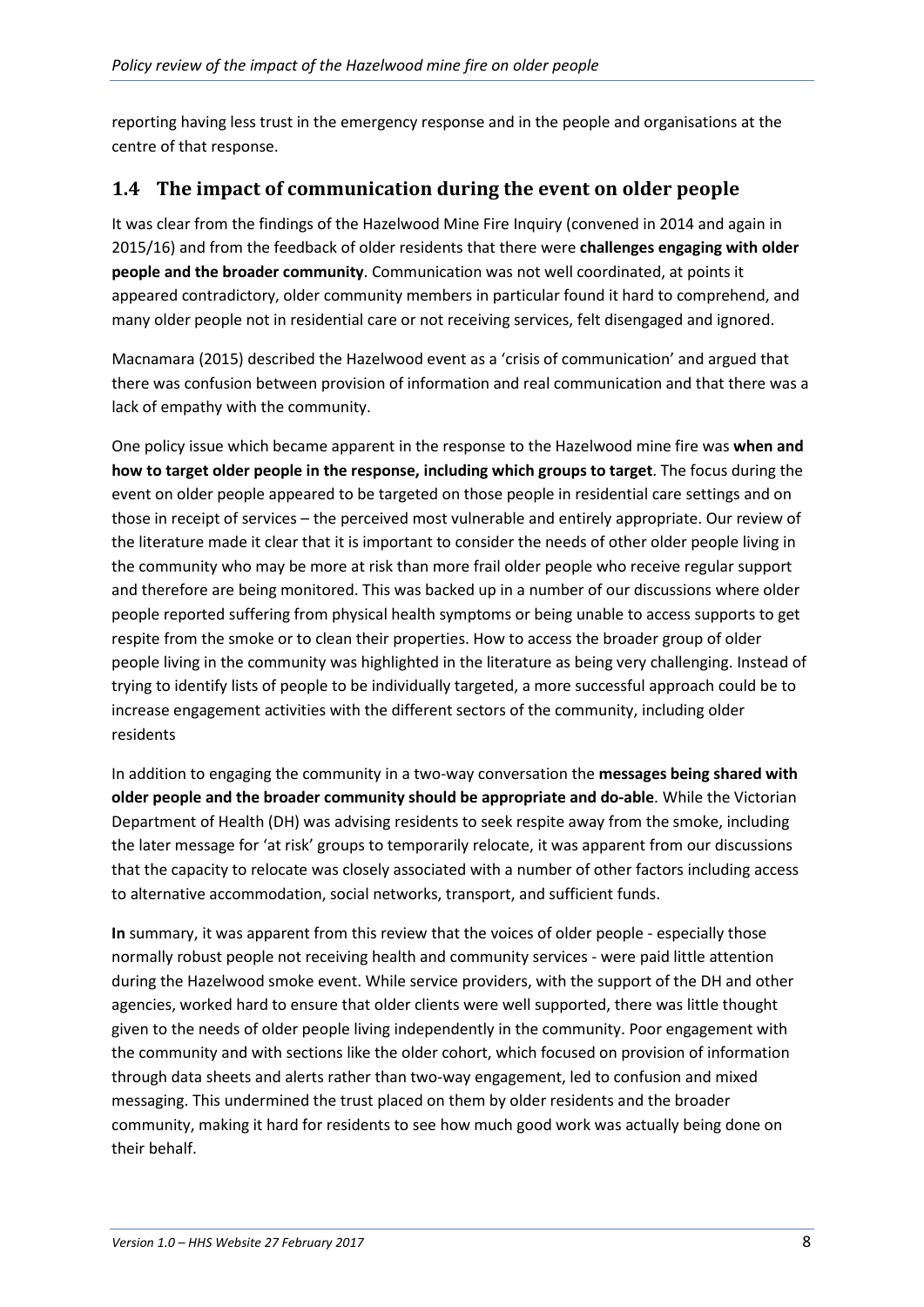The ostensible mismatch between existing policies and the extended and dynamic nature of the Hazelwood smoke event, which prompted the development of policy on the run, was a matter of considerable concern for the community and further eroded the trust of the community in the DH and other agencies.

All the agencies worked hard to support older people during the event, and there are clear examples of going above and beyond expectations. However, we believe that there is considerable work which could be done to improve coordination between levels of government and response agencies and to build engagement and collaboration with older people and the broader community.

While all the concerns arising from this research should be considered in policy and planning for older people in disaster events, in the final section of this report we put the spotlight on **communications and engagement**. The recurring issue arising throughout the research process, culminating in the September 2016 verification workshop with key community and organisational contacts, was the requirement to listen to and include the voices of older people in both preparing disaster event policy and programs and responding to future disaster events.

In the wake of recent disasters, there has been a strong call for qualitative research to explore the insights of older people impacted by disaster events to better understand and to learn from their experience. This study has demonstrated how powerful qualitative research methodologies are and the richness of the data collected.

While we are confident that this report provides valuable insights that will inform future policy development, the Hazelwood Health Study's *Impact on Older People Study Stream* team would be pleased to facilitate a Masterclass for Department of Health and Human Services (DHHS) policydevelopers and decision-makers (regionally and centrally based) on this policy review of the impact of the Hazelwood mine fire on older people.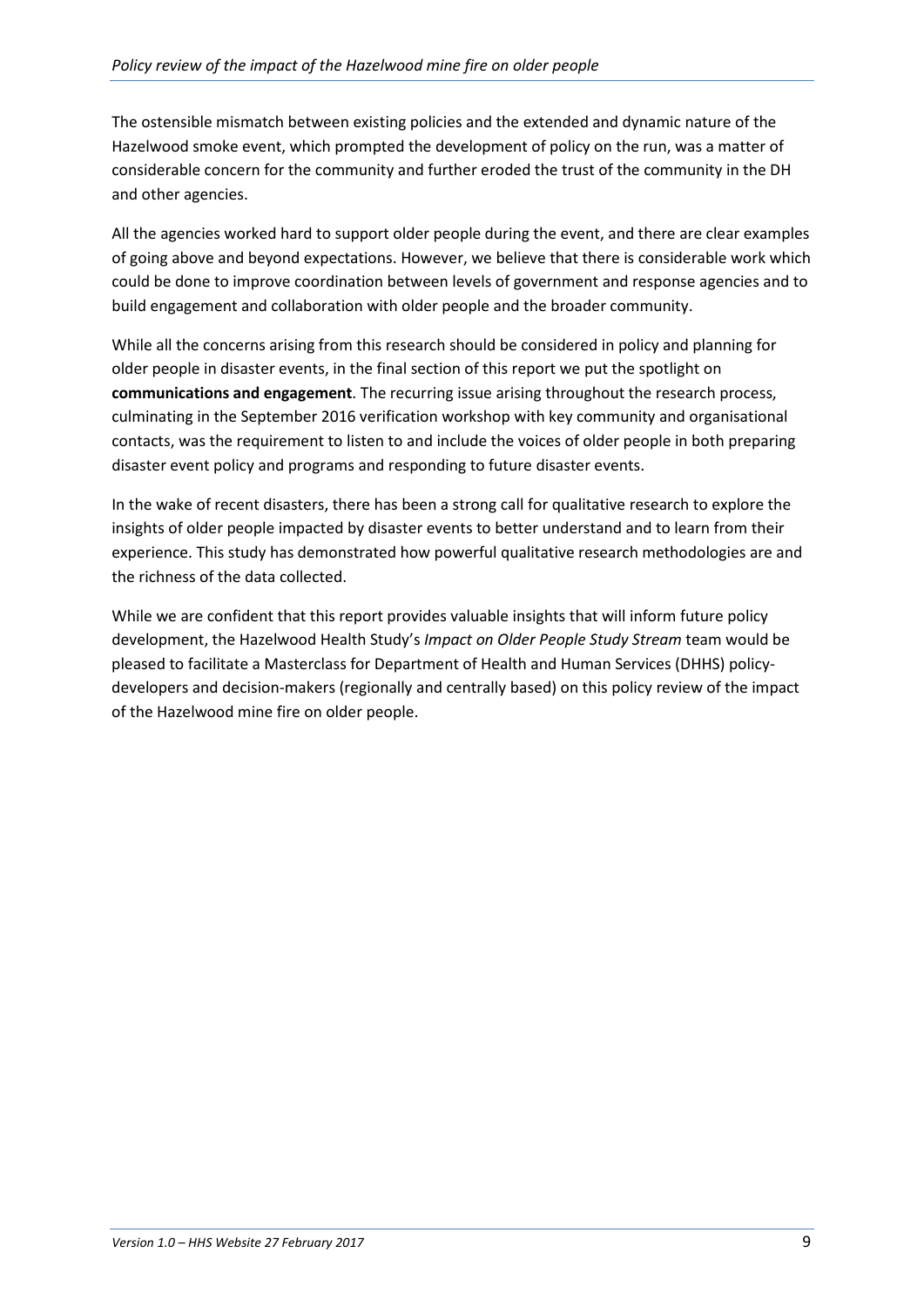# <span id="page-10-0"></span>**2 Introduction**

### <span id="page-10-1"></span>**2.1 Aims and objectives**

The aim of this component of the Hazelwood Health Study (HSS) was to assess the impact of the smoke event on older people, focusing particularly on a review of the policy decisions made with respect to older people during the event and community response to these decisions. The objective of this work is to inform best practice for future emergency events.

## <span id="page-10-2"></span>**2.2 Background**

Older people are often neglected during emergency events and yet they may be more susceptible as a result of multiple factors including mobility limitations, chronic health conditions, and social isolation. Hurricane Katrina in the US is a telling example of the increased vulnerability of older people, with 71% of those who died in Louisiana aged 60 years or more and almost half of these aged over 77 years (McCann, 2011). Closer to home, the greatest number of deaths and emergency department presentations associated with the 2009 heatwave in Victoria were in people aged 75 years and over (Victorian Chief Health Officer, 2009). Older people are not without resources and resilience, but to stay safe they need well informed plans and targeted resources (Carroll & Loughnan, 2014; Loughnan & Carroll, 2015).

The vulnerability of older people to the smoke event was raised as a key issue in the community consultation sessions in Morwell in May 2014 (Victorian Chief Health Officer, 2014). The HHS is providing a number of ways to respond to this concern, including an analysis of the health and wellbeing impacts (part of the Adult Survey) with follow up in primary analyses of cardiovascular, respiratory, psychological and other outcomes components of the study. This policy review of the impact of the Hazelwood mine fire on older people sought input from older residents, the service providers who supported them during the smoke event, and local and metropolitan decision-makers responsible for translating policy that impacted older people's experiences during and following the smoke event. We hope that this will provide valuable insights into the policy responses made during the smoke event and the learnings from older people, many of who will have had to cope with other traumatic events and so may have insights which can inform policy and practice should similar events occur in the future.

# <span id="page-10-3"></span>**2.3 Key terms**

While there are numerous publications which identify older people as being beyond a certain age cut-off, e.g. the World Health Organization (WHO) which generally uses 60 years and older (WHO, 2012), there is no universally accepted cut-off with these age limits primarily used for the purposes of statistical reporting and service eligibility. Given that the current research is assessing the experience of older people, we thought it inappropriate to invoke an arbitrary age limit, and instead involve people who identified themselves as being older.

We made use of a number of other key terms within this review report which are defined below:

• *Robust older people* are older people living in the community who maintain vigour in their later years. They may have health challenges but they fend for themselves (McCann, 2011).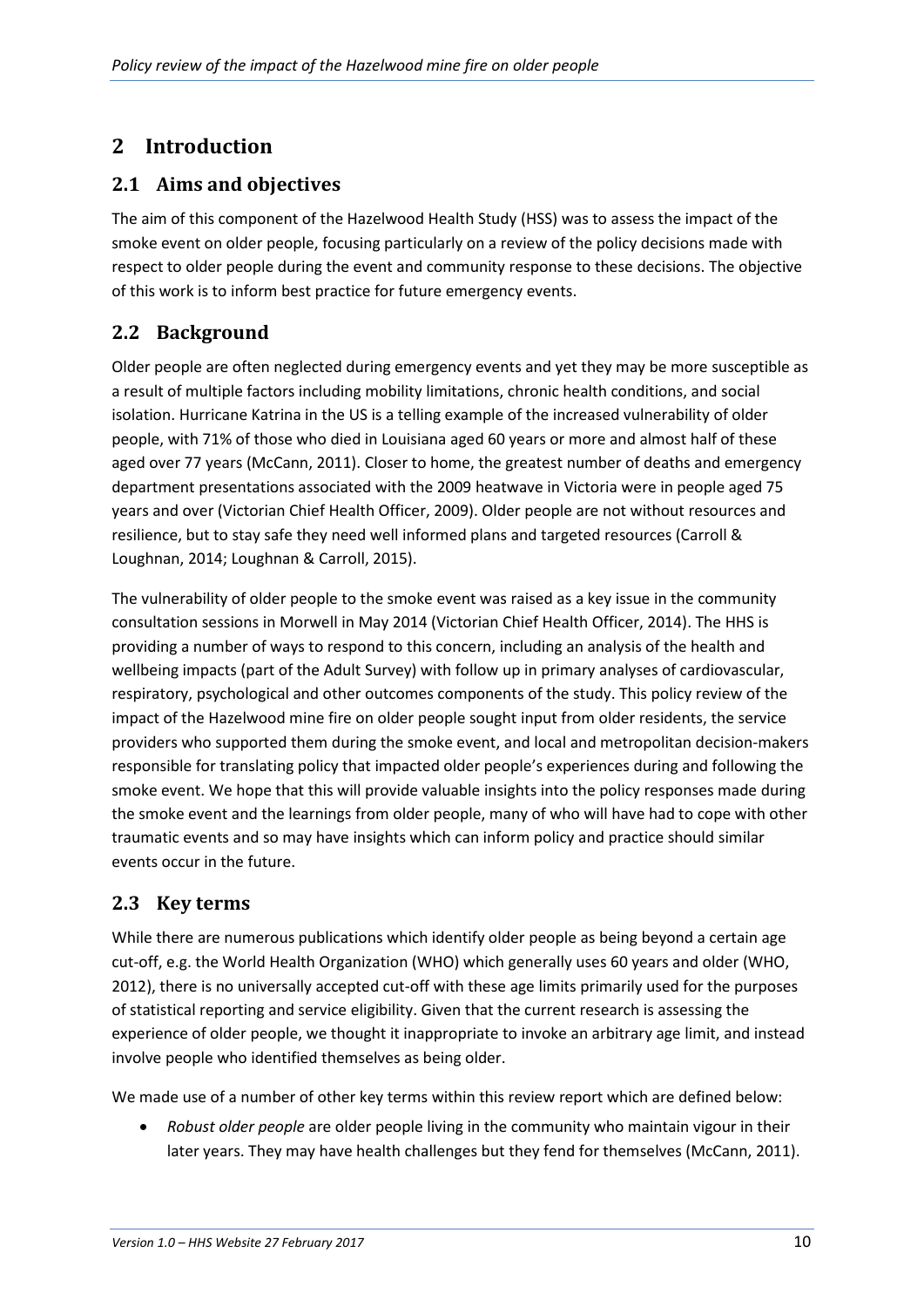- *Frail older people* are older people living in the community who are frail, are physically and/or cognitively impaired and are unable to comprehend warnings and directions and/or respond in an emergency situation.
- *Service providers* are individuals within an organisation that could be government or nongovernment that provides first level contact to individuals in the community and has responsibilities for the provision of care and support as well as for coordination and referral.
- *Decision makers* are the people and institutions arranged together in accordance with established policies, to improve the health of the population they serve, while responding to people's legitimate expectations and protecting them against the cost of ill-health through a variety of activities whose primary intent is to improve health (Based of the WHO's definition of Health Systems, WHO, 2016).

Following the Victorian State Election in November 2014, the Department of Health and the Department of Human Services were merged to become the Department of Health and Human Services (DHHS). As the Department of Health was in place during the mine fire period the majority of references in the report are to that department rather than the new entity (unless the reference is to a recent matter such as an updated policy).

# <span id="page-11-0"></span>**2.4 Methodology**

This research stream employed qualitative research methodology and involved focus group discussions with key groups in the local community as well as targeted interviews with service providers who were engaged in supporting older people during and following the mine fire event and the decision-makers involved in overseeing the response.

### <span id="page-11-1"></span>**2.4.1 Ethical approval**

Approval to conduct this research was provided by the Monash Human Research Ethics Committee (MUHREC) in March 2015 (project number CF15/329 – 2015000158). MUHREC reviews all research involving humans at Monash University to ensure that it is compliant with the 2007 National Statement on Ethical Conduct in Human Research (National Health and Medical Research Council, 2015).

#### <span id="page-11-2"></span>**2.4.2 Focus groups with community members**

Seven targeted focus group discussions were scheduled in 2015 and advertised in the local media and via flyers sent to key community groups and on display at key locations. This included three sessions for older people, two for families and carers of older people, and two for Home and Community Care (HACC) service users. It was originally planned that all sessions would take place at the Morwell Senior Citizens Centre in the south of Morwell, however it was clear by the third session that recruiting participants was challenging. The decision was subsequently made to run sessions through an alternative location at the Morwell Neighbourhood House, providing a possible catchment site in the north east of Morwell and access to the networks of the Neighbourhood House. While there was some initial success, it again proved difficult to recruit people to the advertised sessions. The focus groups in 2015 yielded a total of 14 participants.

It was apparent that recruiting via open community-based sessions, at times and locations determined by us, was not effective. During this time, we were invited to speak with members of an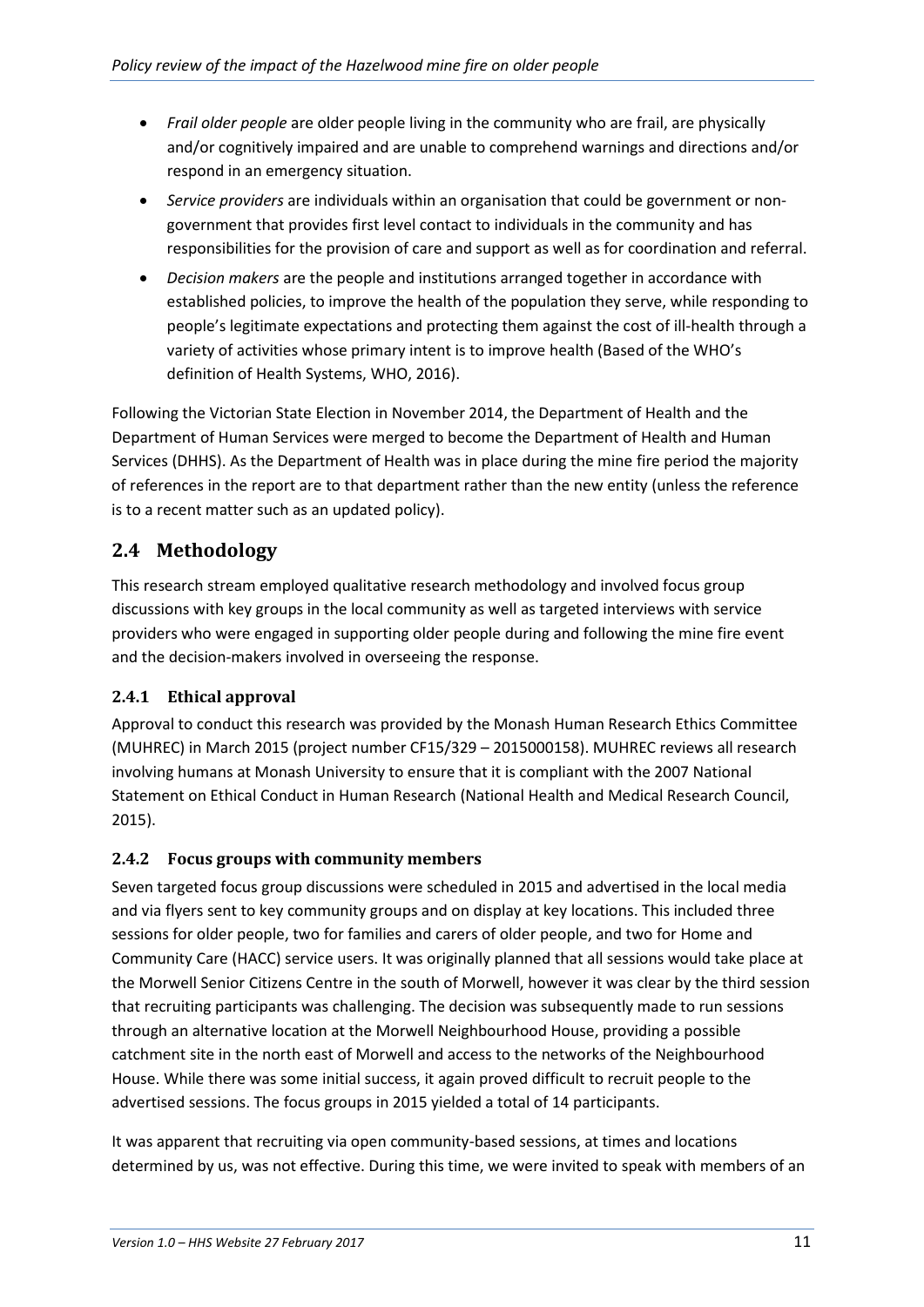older ethnic community group where over 20 older residents participated in a focus group discussion. This highlighted the potential to recruit via existing community groups by asking them to host focus group discussions at their regular meetings and venues. This strategy maximised the chances of accessing participants and reduced the effort required by participants as they were already attending a meeting. An amendment to change the recruitment approach to existing community groups was submitted to, and approved by MUHREC in January 2016.

The revised strategy aimed to identify at least five community groups involving a broad range of participants from across Morwell. We were able to reach this target quite rapidly after approaching a total of seven groups. While two groups declined the request, the other five groups were keen to be involved.

In addition to targeting community groups, the researchers have also spoken with residents at a residential aged care facility in the southern part of Morwell which was evacuated during the smoke event. While the initial intention was to conduct a focus group, the feedback from the Centre Manager/Director of Nursing was that the mobility and hearing limitations of many of the eligible residents meant that a group discussion would be challenging so the decision was made to conduct the session as a series of individual interviews – with a total of 6 interviews completed.

#### <span id="page-12-0"></span>**2.4.3 Completeness of the community-based sample**

While we were able to involve a large number of older residents in the study focus groups and individual interviews, we were unable to engage with the families and carers of older people, as they are not an easily accessible group. As an alternative, we were able to conduct a focus group discussion with a group of 8 older volunteers who regularly provided support to older community dwelling residents. This group of participants is included with the service provider discussion in the next section. However, these older volunteers also reflected on their personal experiences during the event and these comments were included in the community-based analysis.

We had originally intended to speak with a group of older people receiving Home and Community Care (HACC) services: however, even with the support of service providers we were unable to engage with this cohort. However, we are confident that the discussions held with the general community dwelling older people, including some who were in receipt of HACC services, as well as with residents in an aged care facility, covered a sufficiently diverse range to broadly represent the views of older people.

The combined total of 83 participants, plus the comments from the 8 older volunteers, resulted in a very rich and extensive data set from 91 participants in total, providing excellent coverage across the older community and more than sufficient for us to reach data saturation – the point at which new information is not forthcoming from further interviews.

#### <span id="page-12-1"></span>**2.4.4 Interviews with service providers and decision-makers**

The second phase involved conducting interviews with service providers and decision makers from agencies and organisations that support older people. In the first instance, an invitation was sent to the Chief Executive Officer (CEO) or a similarly senior executive in the organisation requesting their involvement in the interviews and, if relevant, the involvement of other personnel more directly involved in providing services to older people in a separate interview session. The organisations approached were those most involved in providing support to older people during the smoke event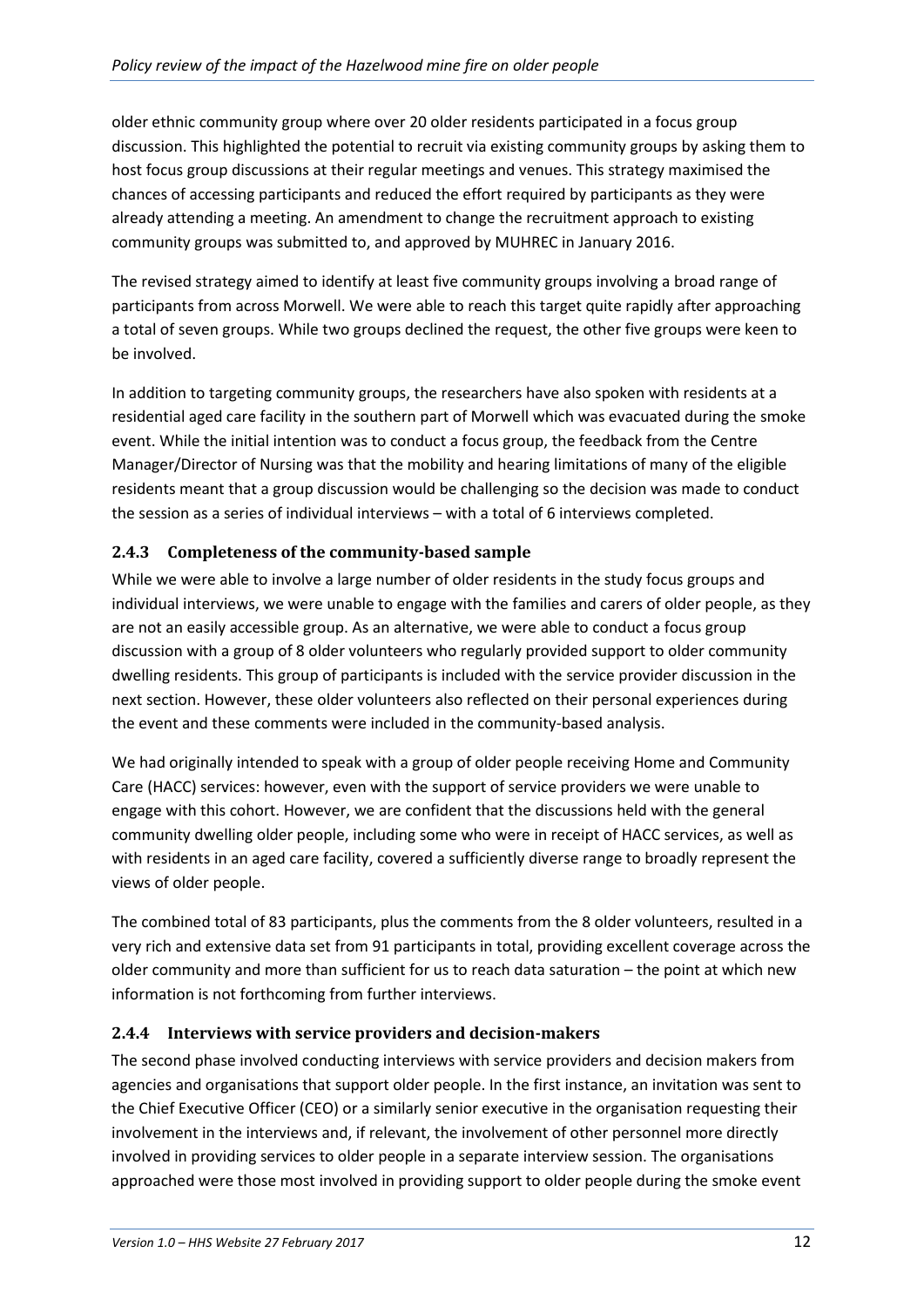(i.e. from government and non-government health and community sectors). In order to protect the privacy of individuals, the details of specific organisations are not provided. This resulted in us interviewing 10 people from 7 different service provider agencies, as well as the focus group with the 8 community volunteers (Refer to section 2.4.2).

Seven interviews were held with senior personnel at the local and state level involved in overseeing responses in relation to older people during the Hazelwood mine fire event – the decision-makers.

A summary of the completed focus groups (or interviews) with older people and interviews with service providers and decision-makers and associated numbers of participants is shown in Table 1.

| Focus group / Interview type                                                                                    | Number of<br>participants |
|-----------------------------------------------------------------------------------------------------------------|---------------------------|
| Focus Groups offered at Morwell Senior Citizens Centre on four dates in<br>2015, participation by advertisement | 9                         |
| Focus Groups offered at Morwell Neighbourhood House on three dates in<br>2015, participation by advertisement   | 5                         |
| Older ethnic community group                                                                                    | 20                        |
| Focus groups run via existing community groups targeting older people                                           | 43                        |
| Residential aged care facility (individual interviews, not focus group)                                         | 6                         |
| Focus group with volunteers (mainly older people)                                                               | 8                         |
| Sub-total (older people)                                                                                        | 91                        |
| Interviews with service providers                                                                               | 10                        |
| Interviews with decision makers                                                                                 | 7                         |
| <b>Combined total of participants</b>                                                                           | 108                       |

#### <span id="page-13-1"></span>**Table 1 - Numbers of participants**

#### <span id="page-13-0"></span>**2.4.5 Analytic approach**

The qualitative data from the community focus groups were transcribed and imported into the QSR Nvivo Version 10 for thematic analysis (QSR International, 2014). A systematic thematic analysis of the text was undertaken to identify recurring concepts which were organised into themes and subthemes, as documented by Krueger (2009). The themes from the community focus groups informed the final question schedules for the interviews with key service providers and decision-makers. A systematic thematic analysis of the interviews was then completed and merged with the data from the earlier focus groups.

Key issues emerging from the research literature and the policy context, along with the chronology of key activities during the event, provided the framework for interpretation of the thematic analysis of the qualitative data. A summary was produced, combining the qualitative results with our analyses of the relevant literature and various government policies and plans. These findings were verified and extended through further discussion with key community and organisational contacts at a workshop in September 2016. Subsequently, this report and the accompanying policy brief were finalised.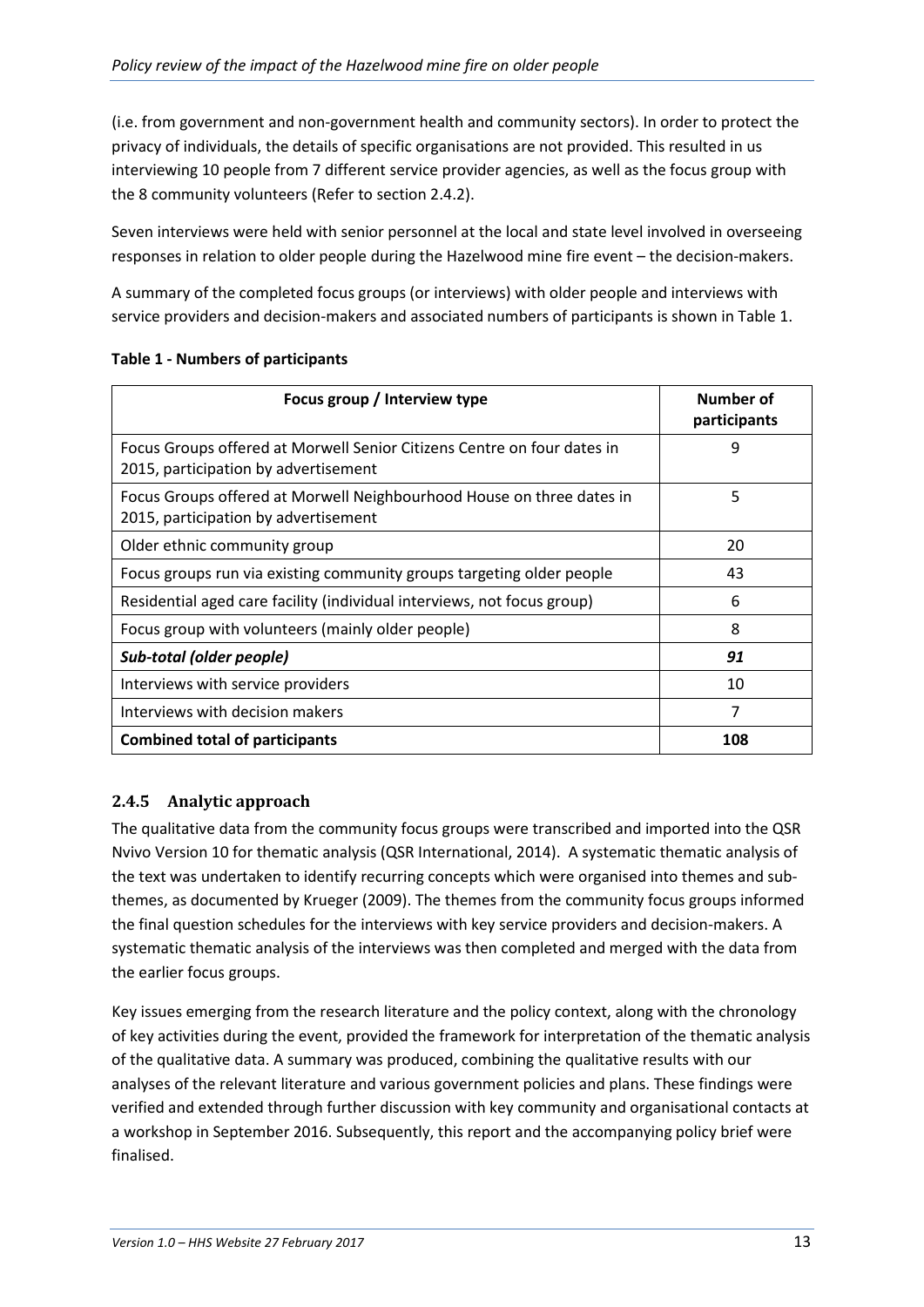# <span id="page-14-0"></span>**3 Literature review: older people and disasters**

## <span id="page-14-1"></span>**3.1 Overview**

A review of the literature on older people and disasters was undertaken to provide context to the investigations taking place as part of this policy review.

This literature review:

- provides a brief overview of the Hazelwood mine fire
- defines key terms including *disaster* and *vulnerability*
- provides the broader context relating to older people and disasters including an increasing frequency of disaster events and population ageing, the demography of ageing, the disproportionate impact of disasters on older people, the evacuation debate, vulnerable older people, and robust older people
- examines emergency response information in relation to older people and disasters including factors influencing responses to information, how to target older people in emergency communications, and responsibility for meeting the needs of older people
- explores the role that older people play in disasters to build community resilience
- draws attention to research and qualitative research methodology to better understand older people and disasters.

Our review of the literature on older people and disasters demonstrates the need for research that examines the impacts of disasters on older people and explores their experiences. The consensus is that it is important to be aware of all the vulnerabilities and how they play out together with messaging to focus on people with chronic conditions, mobility limitations and limited social networks rather than targeting older people as a group. Research findings will inform future policy and practice to support older people.

# <span id="page-14-2"></span>**3.2 Older people and the Hazelwood event**

Initially, we provide a brief overview of the Hazelwood mine fire, a significant fire in the Morwell open cut brown coal mine which started on 9 February 2014 and burnt for a period of 45 days until being declared safe on 25 March 2014 (Teague, Catford, & Petering, 2014). The fire started as a result of spotting into the mine from other bushfires in the Hernes Oak and Driffield areas which started on 7 and 9 February respectively. The township of Morwell is in close proximity to the coal mine, with the southern edge of the town approximately 200-300 metres from the fire (Fisher, Torre, & Marshall, 2015). While there was initial concern about the fire directly impacting upon Morwell, the focus of concerns quickly shifted to the health impacts of exposure to the smoke and other toxins associated with the fire event (Fisher et al., 2015; Macnamara, 2015).

The smoke event was recognised as one of the most significant air quality incidents in Victorian history, with the concentration of smoke contaminants reaching high levels (Fisher et al., 2015). Most concerning were the levels of particulate matter with an aerodynamic diameter of 2.5 μm  $(PM<sub>2.5</sub>)$  which are able to penetrate deeply into the lungs and are thought to have the greatest impact on health (Melody & Johnston, 2015). PM<sub>2.5</sub> levels were found to have reached concentrations of 800 mg/m<sup>3</sup>, or 32 times the national reporting standard, with the southern part of Morwell exceeding reporting standards on 21 days out of the 45 day period (Fisher et al., 2015). The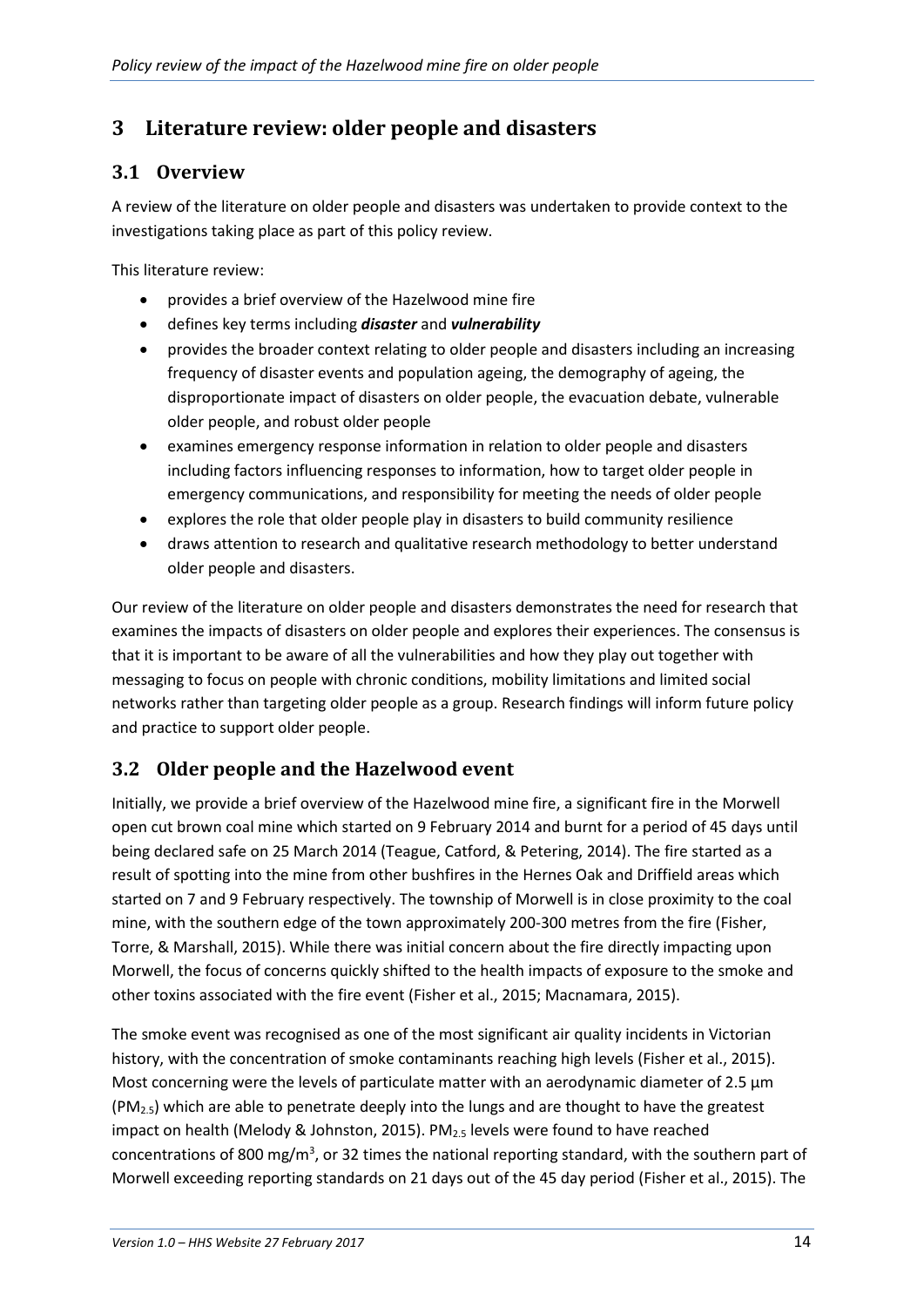area was also exposed to high concentrations of carbon monoxide in the early period of the event. In contrast, with the exception of benzene, there were no other contaminants which approached peak 24-hour concentration levels (Fisher et al., 2015).

There was considerable concern raised within the Morwell community and the broader Latrobe Valley regarding the health impacts of the smoke, resulting in the establishment of multiple community advocacy groups and extensive use of social media which is in line with community responses during previous disaster events (Kulemeka, Sheehan, Thwaites, York, & Lee, 2014; Luft, 2009; Macnamara, 2015; Wood et al., 2015). The health concerns raised by community members included current physical symptoms such as coughing, sore eyes, nausea etc, psychological impacts as well as concern about long term impacts including cancers (Teague, McLeod, & Pascoe, 2010; Wood et al., 2015). Concerns regarding the specific impacts of the smoke event on older people were raised by community members and by health officials, with multiple health alerts during the event referring to 'at risk' groups including those aged over 65 years (Teague et al., 2014). Part of this concern was based upon the fact that Morwell has a higher proportion of older people, particularly in the southern part closest to the mine (Teague et al., 2014). One of the significant events during the 45 day smoke period and the subject of considerable local community interest was the relocation of a Morwell residential aged care facility, with the elderly residents shifted to other facilities in Drouin and Traralgon (Nelson, 2014b; Teague et al., 2014).

The community concerns about the current and long term health effects resulted in the circulation of a petition for a health study which received over 21,000 signatures (Wood et al., 2015). In response to these concerns, the then state Department of Health convened a series of community consultations in Morwell in May 2014 to better understand the concerns of the community. The health issues raised at these consultative meetings, including fears about impacts on older people, formed the basis for the key research questions which the Hazelwood Health Study was subsequently established to address. In parallel, the state government also convened an independent inquiry (the Hazelwood Mine Fire Inquiry – HMFI) to look at the origins of the fire, preparedness and response, and the health impacts (Teague et al., 2010).

During and following the extensive public submission period for the 2014 HMFI, community members continued to express concerns regarding the health impacts. A local community advocacy group established in response to the mine fire, Voices of the Valley, contracted an independent researcher to undertake a rapid analysis of mortality associated with the mine fire (Barnett, 2014) which found an 82% chance that deaths had increased as a result of the fire. A second analysis conducted on behalf of the DH, also reported additional deaths during the fire period but the wide confidence intervals meant that these authors were unable to confidently attribute this to the smoke event (Flander & English, 2014). These results, along with the ongoing concerns being raised by members of the community led to the reopening of the Hazelwood Mine Fire Inquiry in 2015 to look at a number of matters including whether there was an increase in death rates and how to improve the health of the Latrobe Valley communities (Teague, Catford, & Roper, 2015).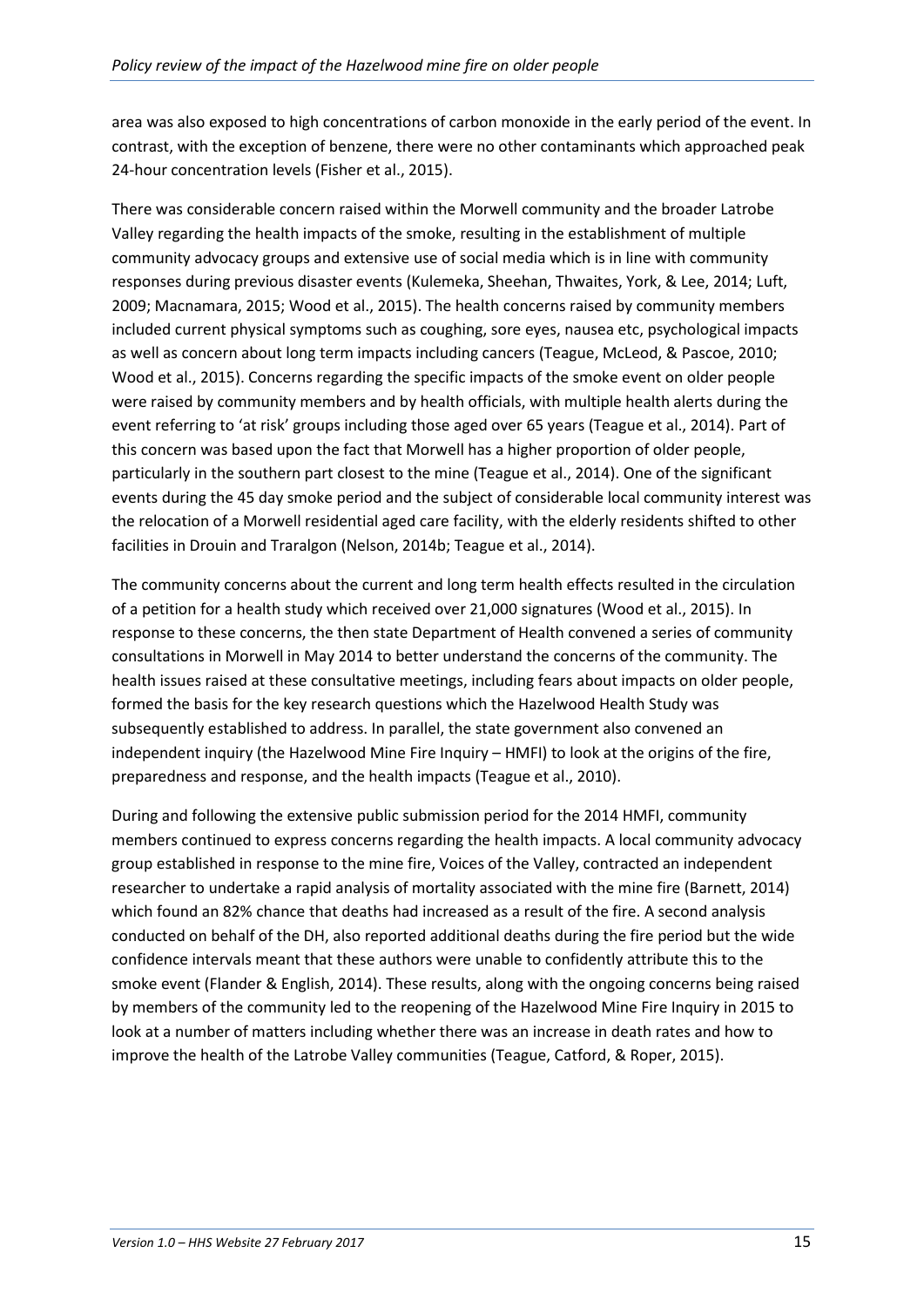## <span id="page-16-0"></span>**3.3 Definitions of disaster and vulnerability**

Before moving on to consider the broader literature regarding older people and disaster events, we needed to define key terms, starting with a definition of **disaster**. While there is no widely accepted definition, most focus on an event which causes a significant disruption to the community, in line with the definition provided by the United Nations Office for Disaster Risk Reduction (UNISDR) website [\(https://www.unisdr.org/we/inform/terminology\)](https://www.unisdr.org/we/inform/terminology):

A serious disruption of the functioning of a community or a society involving widespread human, material, economic or environmental losses and impacts, which exceeds the ability of the affected community or society to cope using its own resources (UNISDR, 2007b).

While the Hazelwood event did not have the same level of physical impacts in terms of loss of lives and property seen in other disasters such as bushfires, floods and storms, it was clearly an event which disrupted the community to a significant extent and was beyond the capacity of the community and support agencies to cope – so it is appropriate to consider it as a disaster event.

Donner and Rodríguez (2008) argued that the focus on community-wide impacts in the above definition is simplistic because it fails to recognise the diversity of individuals and that some groups may struggle to cope during normal situations, let alone during a disaster event. Central to this discussion of individual and group factors is the related concept of **vulnerability**, which the UNISDR (2007b) defines as "the characteristics and circumstances of a community, system or asset that make it susceptible to the damaging effects of a hazard". These characteristics include age, socioeconomic status, race, gender and educational level. Phillips and Morrow (2007) noted that social science research on vulnerable populations has been slow in identifying these factors and has tended to focus on a single factor rather than recognising that people experience vulnerability through overlapping dynamics. As a result, disasters should not be seen as being indiscriminate or random, as they can have a greater impact on sick, disabled and poorer people and communities (Boon, 2014; Hemingway & Priestley, 2014).

### <span id="page-16-1"></span>**3.4 The broader context**

### <span id="page-16-2"></span>**3.4.1 Increasing disaster frequency and population ageing**

It is important to recognise that the frequency of disaster events is increasing, with data from the EM-DAT International Disaster Database showing a clear increase in climate-related disasters over the past 60 years (Leaning & Guha-Sapir, 2013). The most recent assessment report from the Intergovernmental Panel on Climate Change (IPCC) predicted that Australia will face more frequent and/or severe bushfires, droughts, cyclones and floods in the future (IPCC, 2013). There is growing recognition of the health implications of global climate change within the field of public health (Costello et al., 2009). Particular attention needs to be paid to the impact of climate change on the health and wellbeing of vulnerable groups including older people (Loughnan & Carroll, 2015).

Parallel with an increasing number of disaster events is a major demographic shift taking place as a result of population ageing, driven by decreasing fertility rates and increasing life expectancy. According to the WHO, the number of people aged 65 years or older is expected to almost treble from 524 million in 2010 to almost 1.5 Billion in 2050, with the largest increases in developing countries (Suzman & Beard, 2011). Within Australia, the population aged over 65 years is projected to show a similar trend, rising from 3.2 million in 2012 to up to 11.1 million by 2061 (ABS, 2013b).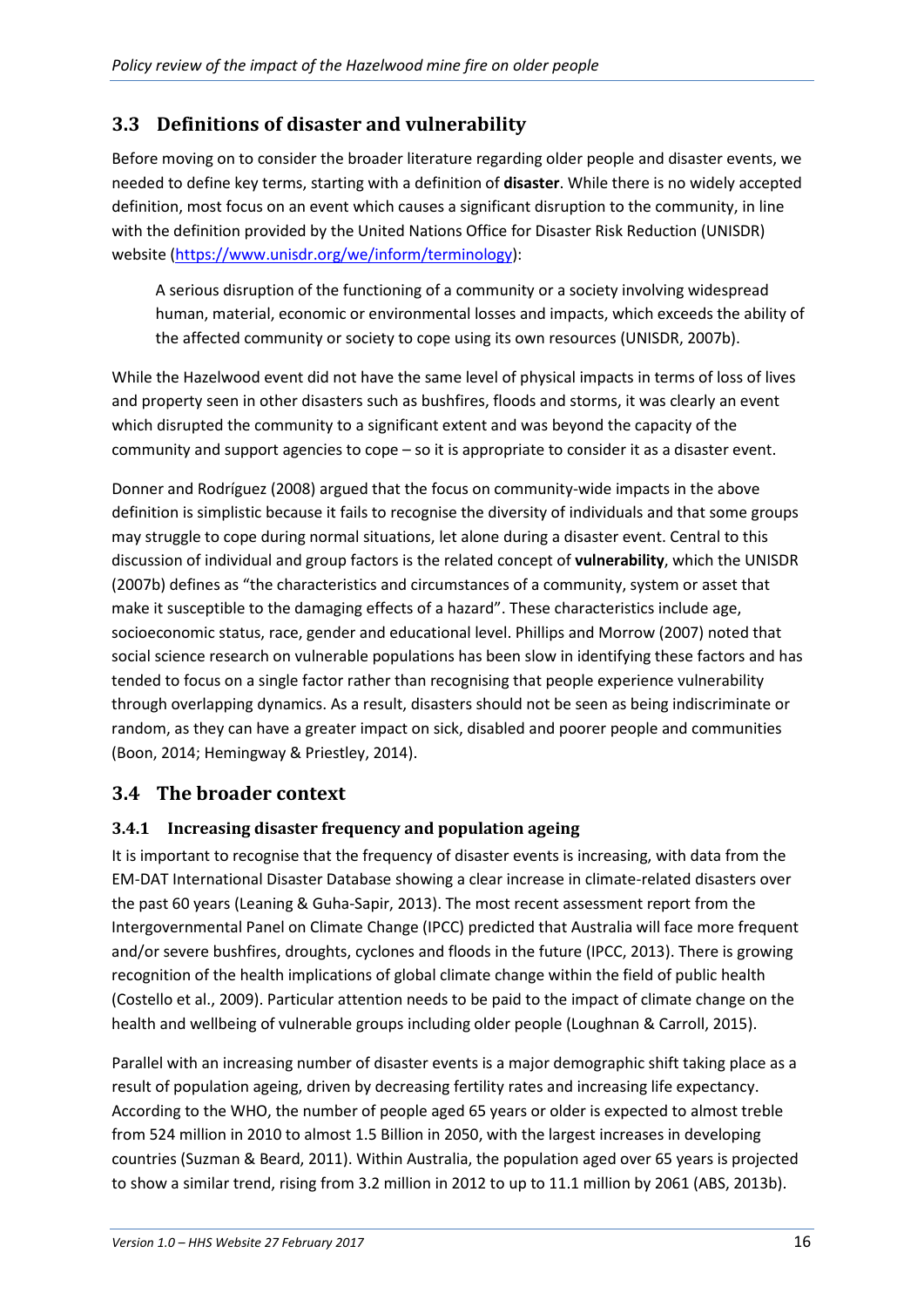Grouping all Australians aged 65 years and older is challenging, spanning an age range of up to 40 years and including people from very different health, family, economic and social circumstances. The Australian Bureau of Statistics (ABS) provides the following snapshot of the average health and wellbeing of older Australians, drawing on the 2012 Survey of Disability, Ageing and Carers:

- 90% of older Australians were living in private community dwellings with only 5.5% in caredaccommodation
- 53% reported having a disability with 23% requiring assistance with personal activities;
- 87% reported having a long-term health condition (arthritis, hypertension, and back complaints being the most frequent)
- 65% listed a government pension as their main source of income with those with a disability three times less likely to earn a wage or salary
- of those able to access public transport, 39% found it difficult to do so because of mobility issues (ABS, 2013a).

The likelihood of older people living alone also increases with age, peaking at 35% in people aged 85- 89 years, as a result of divorce (9.8%), separation (2.4%), and widowhood (26%) (ABS, 2011). The increased likelihood of older people living alone leaves them at greater risk of becoming socially isolated, particularly after the loss of a spouse (Warburton & Lui, 2007). This is often combined with lower socioeconomic status and living in small and substandard housing, all of which are known to increase vulnerability to disaster events (Kinney, O'Neill, Bell, & Schwartz, 2008).

#### <span id="page-17-0"></span>**3.4.2 Disproportionate impact of disasters on older people**

Until recently, there was little awareness of the disproportionate impact of disasters on older people. This has changed as a result of major events in the last two decades: 1995 Kobe earthquake where 50% of casualties were older, subsequently accounting for 90% of deaths; 2003 Paris heatwave where 70% of the 14,800 deaths were people aged over 70 years; 2004 Aceh tsunami where those over 60 had the highest mortality rates (32.6% in people aged 70 and older), and; 2005 Hurricane Katrina where 71% of deaths in Louisiana were people older than 60 years (Hutton, 2008; McCann, 2011; Rofi, Doocy, & Robinson, 2006; Tuohy, Stephens, & Johnston, 2014b).

The same pattern has been repeated in Australia, with the greatest number of deaths and emergency department presentations associated with the 2009 Victorian heatwave being in people aged 75 years and over (Victorian Chief Health Officer, 2009). The Black Saturday bushfire event which occurred in Victoria shortly afterwards also had a higher toll on older people, with more than half of the deaths being in children younger than 12 or adults older than 70 years (Teague et al., 2010). The 2011 floods in Queensland resulted in 33 deaths with half these in the Lockyer Valley, most of whom were over 50 years of age, with the Commission of Inquiry noting that a number had known mobility limitations (Holmes, O'Sullivan, & Cummins, 2012).

There is also evidence that older people are more vulnerable to the impacts of smoke exposure than the general population. In a study of exposure to particulate matter during the 2003 wildfires in Southern California, it was found that the strongest associations between  $PM_{2.5}$  increases and hospitalisation were in people over 65 years of age, with a 10.1% increase in admissions (Delfino et al., 2008). While there is evidence of age-related differences in smoke impacts from bushfires, there is very little published research regarding the impacts of smoke from coal mine fires, with a recent review by Melody and Johnston (2015) having to draw upon existing evidence from related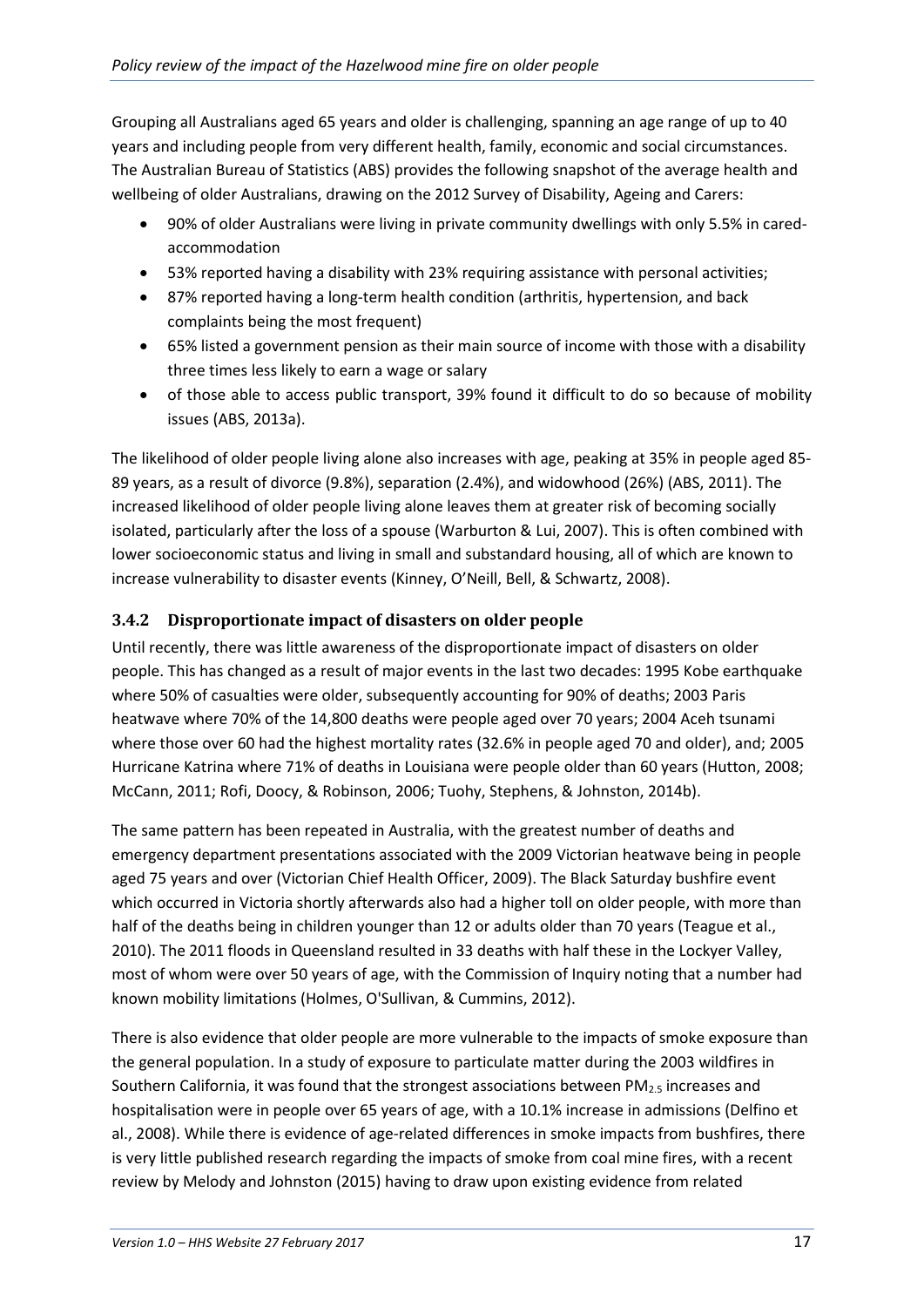exposures to indoor domestic coal fires as well as forest fires to estimate the likely impacts of coal mine fires, concluding that there is likely to be an association with increased mortality and morbidity. The authors did not specifically consider the likely impacts on older people, however, given the higher impacts seen with bushfire smoke it seems likely that older people would be more susceptible to coal mine fire smoke.

There are multiple and overlapping reasons for older people being more prone to the impacts of different types of disasters. Around 80% have at least one chronic condition which impairs their ability to respond during a disaster event (Aldrich & Benson, 2008). Smith, Tremethick, Johnson, and Gorski (2009) highlighted the following characteristics of frail older people that can increase their susceptibility to disasters:

- declining health and increased chronic diseases
- limitations in vision, hearing and mobility
- limited access to healthcare resources
- low economic status due to fixed incomes
- limited social networks (Smith et al., 2009, p. 4).

#### **3.4.3 Frail older people – the evacuation debate**

The compounding effect of these physical, cognitive, economic and social challenges means that frail older people are likely to having difficulty coping with everyday demands, let alone during a disaster situation (Fernandez, Byard, Lin, Benson, & Barbera, 2002; Pekovic, Seff, & Rothman, 2007).

Much of the attention during and following disaster events is placed on the support provided to frail older people in receipt of services, particularly those in residential aged care settings (Benson & Aldrich, 2007; Elmore & Brown, 2007). McCann (2011) noted that one of the most challenging decisions for the administrators of residential care facilities is whether or not to evacuate, as the risk of being impacted by the event needs to be weighed against the risk associated with transferring people with complex care needs. Evacuation of elderly residents is challenging for a number of reasons, including:

- risk of being exposed to disaster impacts during the transportation process
- more acute health needs of residents compared to the past, meaning that residents are more likely to have significant functional limitations and care needs
- a 2-3 fold increase in falls in the three months following the evacuation
- disruption to sleeping and eating patterns
- challenges in accessing medications (Benson & Aldrich, 2007; McCann, 2011).

The challenges associated with evacuating older people from residential care settings were highlighted during Hurricane Katrina, where 34 residents died in the St Rita's Nursing Home in Louisiana which had opted to shelter in place (Smith et al., 2009). In response to negative publicity regarding these and other nursing home deaths during Hurricane Katrina, there has been an increase in the perceived 'external pressure' to evacuate during future events, which was subsequently ratified by a change in public policy in the United States to mandate evacuation of all 'at risk' facilities in future storm events (Dosa et al., 2012).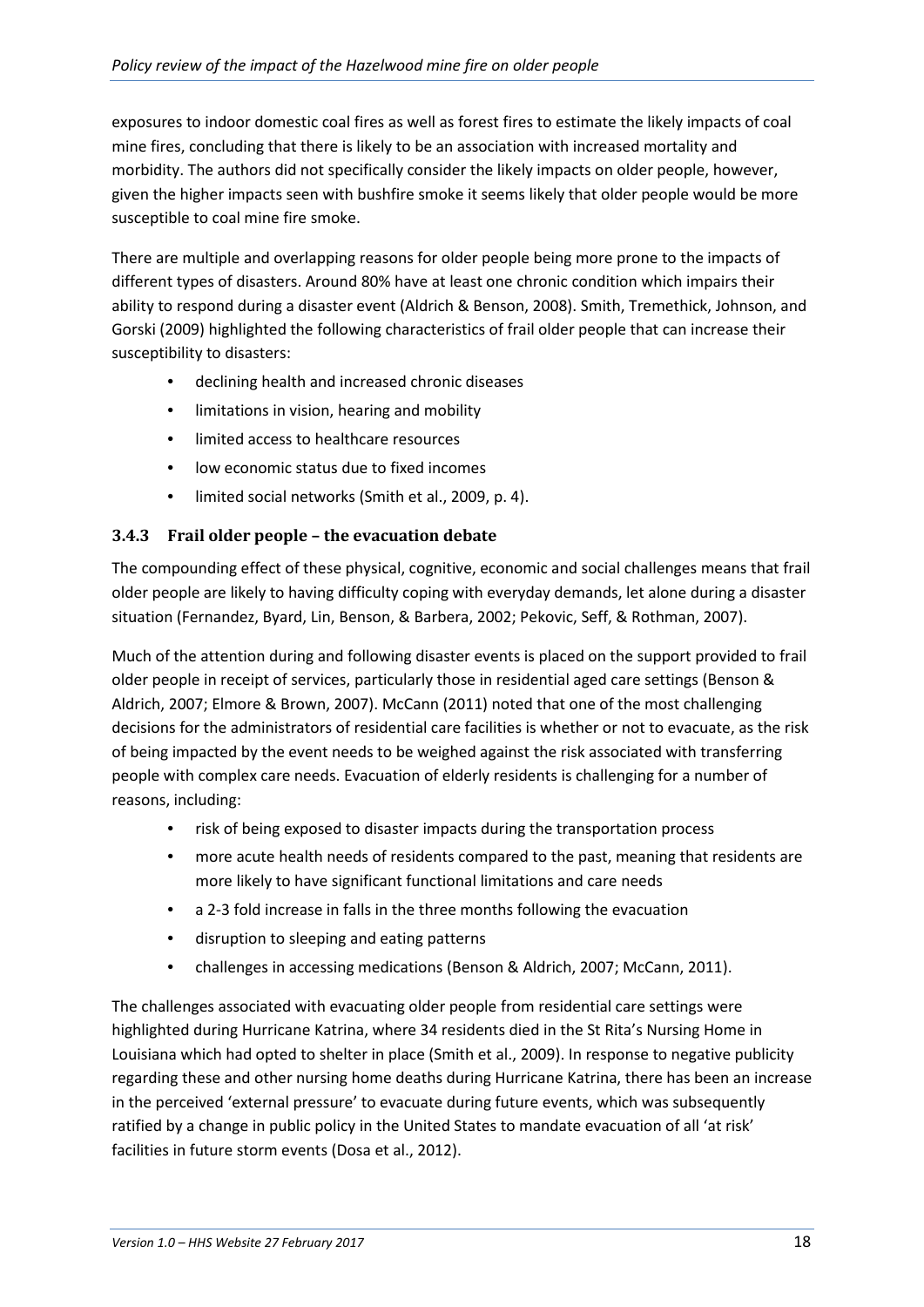While the deaths at St Rita are a stark example of the dangers of not evacuating, there are similarly powerful examples of the risks associated with evacuating during the Katrina event, including an incident where 23 nursing home evacuees were killed in a bus fire while in transit to a new location (Benson & Aldrich, 2007). These contradictory outcomes have led to a considerable body of research by Dosa and colleagues comparing outcomes associated with nursing homes which evacuate during storm events and those which do not. This work started with a study which interviewed administrators from 20 nursing homes that were impacted by Hurricanes Katrina and Rita, comparing outcomes for those that did and did not evacuate (Dosa, Grossman, Wetle, & Mor, 2007). The study found that that evacuation was associated with worse outcomes in terms of morbidity and mortality as well as greater organisational impacts. While it seems likely that there is selection bias involved in this study, with 9 heavily impacted facilities having not reopened by the time of the research and a further 21 facilities declining to participate, it does shed light on the challenges associated with the decision whether or not to evacuate. The study design was replicated following Hurricane Gustav in 2008, and it was found that a much higher proportion of homes were evacuated (in line with the new 'at risk' evacuation policy) and that administrators felt more confident in their emergency responses, but that the evacuations were still associated with an increase in morbidity (Blanchard & Dosa, 2009).

Hurricane Gustav provides a useful example because when the storm front finally made landfall it was away from the predicted area so the evacuated facilities were never impacted by the storm event. An analysis of health outcomes following this evacuation found a 218% increase in deaths for nursing home residents with cognitive impairments, supporting the argument that evacuating frail older people is fraught with risk (Brown et al., 2012). This assessment has been backed up by an analysis of hospital admissions following four hurricane events including Katrina and Gustav, which found an increase in deaths and hospitalisations as a result of evacuation (Dosa et al., 2012), leading the authors to argue against the policy of mandatory evacuations.

Closer to home, the Black Saturday bushfires provided another example of the challenges associated with deciding whether or not to evacuate a residential aged care facility. The Hillview facility in Bunyip in Gippsland was evacuated on 7 February 2009 upon advice that the facility was in the predicted fire impact zone. Hillview had 48 residents, including a 15-bed dementia unit, with 70% of residents classified as having high care needs. The residents were evacuated to a hospital 25km away where they were accommodated overnight before returning to the facility the following day after the fire had passed without impacting the facility. Subsequently, the deaths of four very frail residents were attributed to the "disruption and shock of evacuation. For example, one of our residents simply stopped eating as a result of the trauma" (Teague et al., 2010, p. 62). While the decision was based on the best available evidence and the evacuation was conducted on the basis of considerable planning, it clearly highlights the challenges associated with evacuating very frail older people.

### **3.4.4 Vulnerable older people – the VPE Register**

While it is relatively easy to identify older people in residential care settings or receiving community care services, identifying older people living independently in the community is more challenging. Elmore and Brown (2007) made reference to a survey conducted by the American Association of Retired People (AARP) which surveyed 13 million older Americans and found that many of them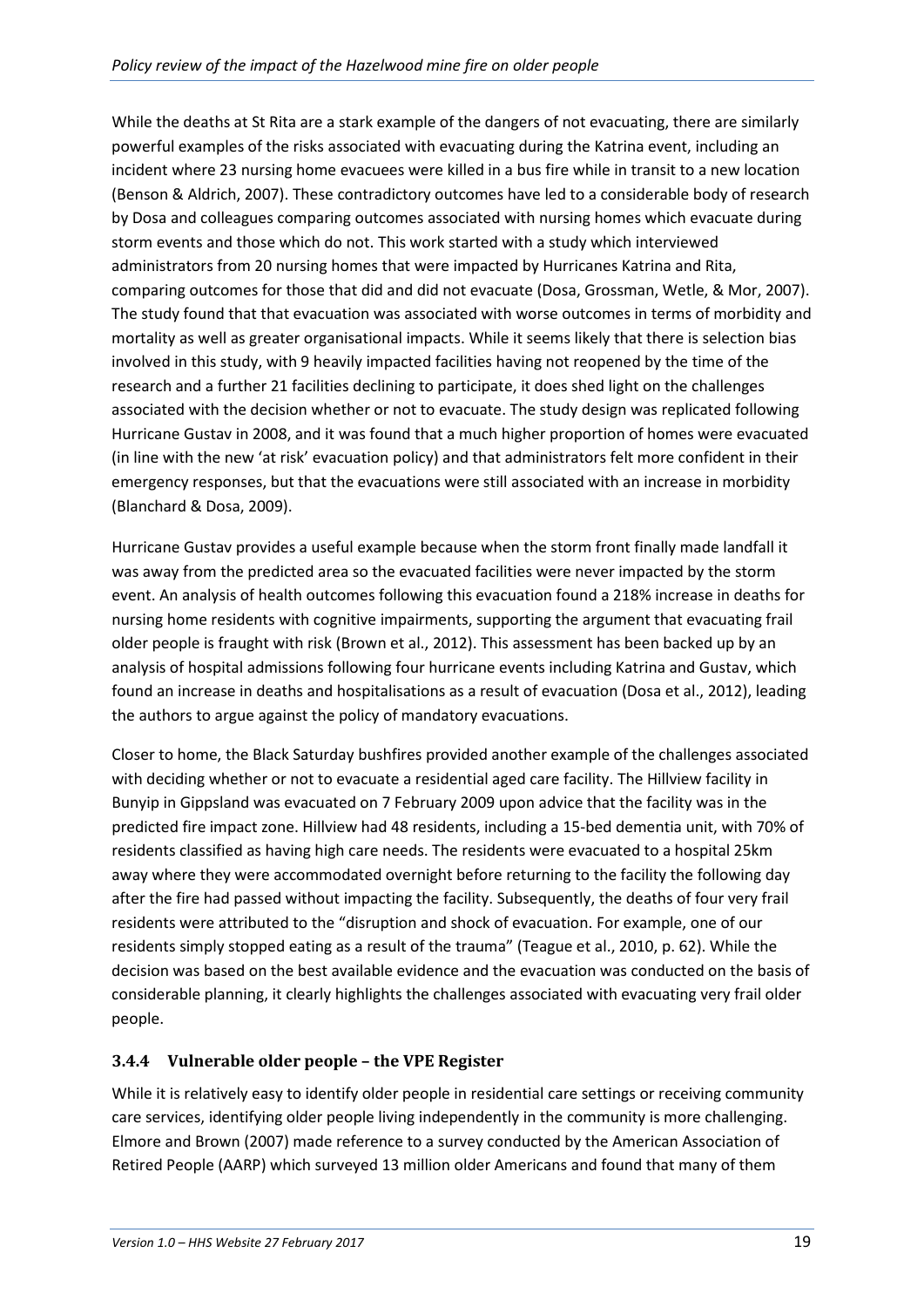would require assistance with evacuation and would need additional assistance following an evacuation. Similarly, Kailes (2005) noted that terms like 'special needs' are commonly used in discussions relating to disaster preparedness but could conceivably cover 50% of the population, making the term rather meaningless.

The challenges of identifying vulnerable people are exemplified in the development of the Vulnerable People in Emergencies (VPE) Register in Victoria, which was one of the recommendations from the 2009 Victorian Bushfires Royal Commission (hereafter identified as the Bushfires Commission) (Teague et al., 2010), with the initial focus on people older than 70, younger than 12, and/or suffering from an acute or chronic debility. Garlick (2015) critiqued the development of the VPE policy in Victoria, noting that the above definition from the Bushfires Commission results in over one million Victorians being targeted. Garlick noted the need to reduce the scope, leading the policy makers to exclude the young and those currently in care as they can expect to have existing support mechanisms, and to exclude people living in metropolitan Victoria as being less prone to bushfires. In addition, Garlick noted that by placing the responsibility for the VPE within the Department of Health and Human Services, the policy is effectively limited to those people already targeted by DHHS programs and agencies. As a result, the VPE register is unable to access many older people not connected with existing programs.

An informative case study on the VPE was recently presented at the International Federation on Ageing conference by the Director of Emergency Management within the Victorian DHHS (Diaz, 2016). 'Anna' was described as an older person from a non-English speaking background who was suffering from a sore throat and disorientation, and turned up at the local relief centre looking for support. Anna was subsequently assessed, placed on the VPE, provided with respite away from the smoke, and ongoing support through community care programs. This clearly raises the question of what happens to older people in need who don't report to health centres, including those with limited mobility or access to transport?

### **3.4.5 Robust older people**

Having said that it is difficult to identify specific vulnerable groups other than those conveniently located in aged care facilities or receiving community-based services, there remains a need to recognise that healthy older people may require additional support during an emergency event. There is now a considerable body of literature attesting to older people living in the community having been overlooked as part of disaster planning, response and recovery (Caruson & MacManus, 2008; Deeny, Vitale, Spelman, & Duggan, 2010; Tuohy et al., 2014b). In fact, it has been argued that community dwelling older people who are not in receipt of regular services may be more at risk than those living in residential care facilities because there is no agency and often nobody looking after them (Tuohy & Stephens, 2011).

A useful distinction here is between frail and robust older people, with McCann (2011) drawing upon the earlier work of Gillick, to define robust older people as people who, while possibly having some health challenges, are able to fend for themselves during 'normal' times. Robust older people are likely to be forgotten during disaster events, with them considered as part of the general community rather than being specifically targeted. However, during and following an emergency event these previously robust people may struggle to cope as they may develop special needs (medical, psychological and care needs) that did not exist prior to the event, or existing conditions including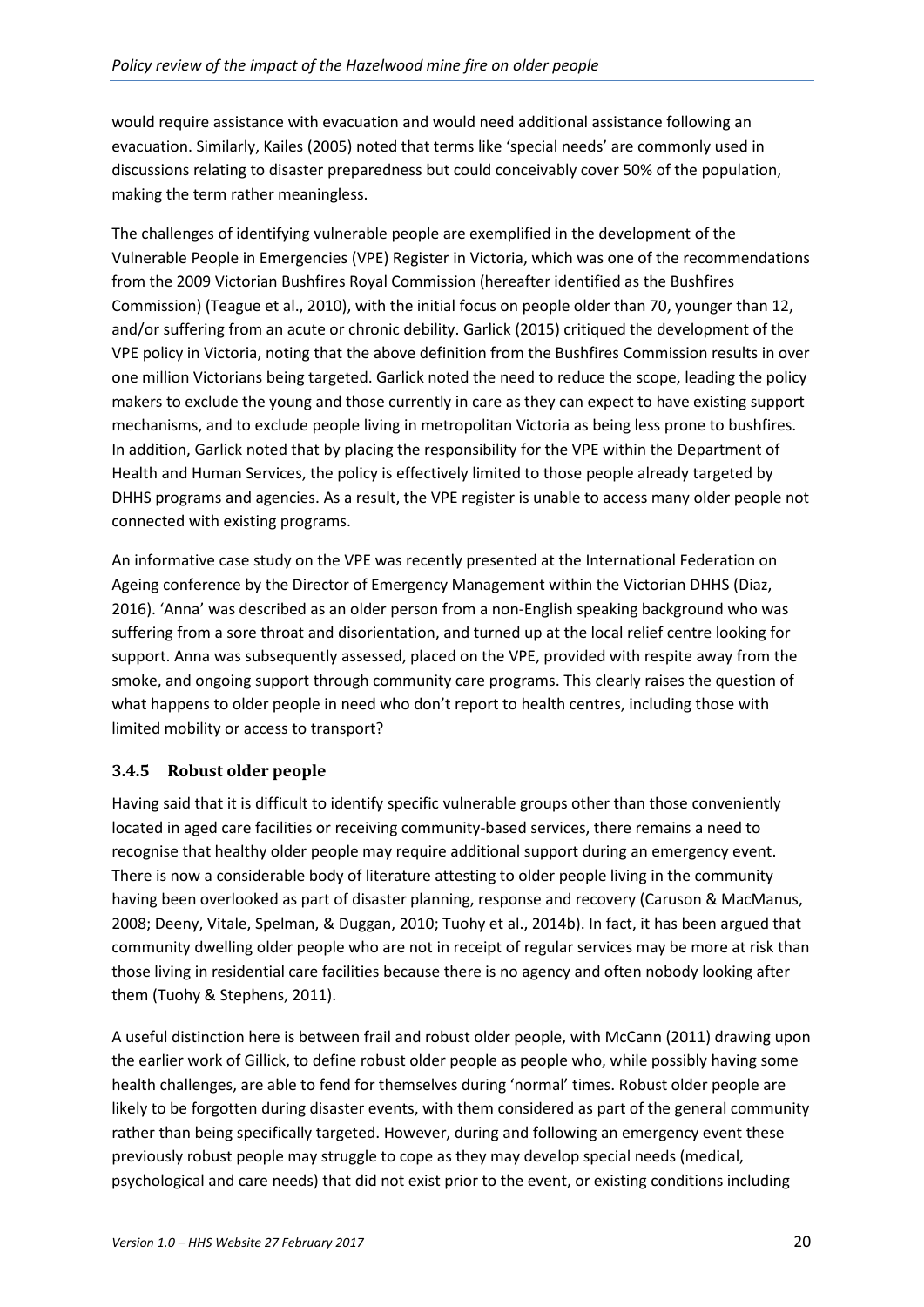mobility limitations may place them at greater risk (Pekovic et al., 2007). For example, Benson and Aldrich (2007) noted the challenges faced by people with diabetes following Hurricanes Katrina and Rita who were unable to access medications and technologies required to function independently.

### <span id="page-21-0"></span>**3.5 Emergency response information**

#### **3.5.1 Factors influencing responses to information**

In addition to considering the health and support needs of older people during and following a disaster event, we considered what other factors may influence how they respond. In a position paper for the American Association for Geriatric Psychiatry, the high frequency of older people living alone was noted, with the absence of family and other supports considered to be one of the most critical risk factors for adverse outcomes following an event (Sakauye et al., 2009). The same review identified a number of other barriers to older people accessing disaster support:

- stigma associated with receiving aid
- concern about loss of other entitlements
- self-reliance associated with the great depression causing some older adults to feel that others need the assistance more than they do
- difficulty navigating complicated bureaucratic systems
- being accustomed to having a spouse who took care of these things for them
- lack of familiarity with online applications or personal computers
- low reading skills or language barriers (Sakauye et al., 2009, p. 918).

Other factors which can impact on the capacity of older people to be aware of and respond to disaster-related information include health literacy which is the capacity to access, understand and utilise health information, and has been found to be lower in older people (Brown, Haun, & Peterson, 2014). Older people are also more likely to have decreased sensory awareness (hearing, vision etc.) (Neuhauser et al., 2013; Pekovic et al., 2007; Smith et al., 2009) limiting their capacity to receive messages. Access to transport (including capacity to use public transport) has also been raised as a common concern (Benson & Aldrich, 2007; Duggan, Deeny, Spelman, & Vitale, 2010; Hemingway & Priestley, 2014). Often not considered is access to appropriate nutrition, which may need to be tailored to fit specific care needs (Aldrich & Benson, 2008). Pet ownership can also present barriers for older people, either because they are unwilling to evacuate without their pets or unable to take them to relief shelters (Rosenkoetter, Covan, Cobb, Bunting, & Weinrich, 2007; Westcott, 2015). Socioeconomic status can play a critical role in determining how and when people respond to disaster events, with one assessment of the impacts of Hurricane Katrina noting that some older people had been reticent to evacuate because they were waiting on their next scheduled social security and other payments (Jenkins, Laska, & Williamson, 2007). Finally, mistrust of government including emergency advice has come up as an issue in a number of studies in both developing countries and in the United States following Hurricane Katrina (Donner & Rodríguez, 2008; Duggan et al., 2010; Rosenkoetter et al., 2007).

These factors can reduce the capacity of older people to access, understand and respond to disaster messaging. A recent review of communications during the Hazelwood event highlighted a number of these issues and described the event as a crisis of communications, citing a number of other failings including confusing the provision of information with communication, inappropriate messaging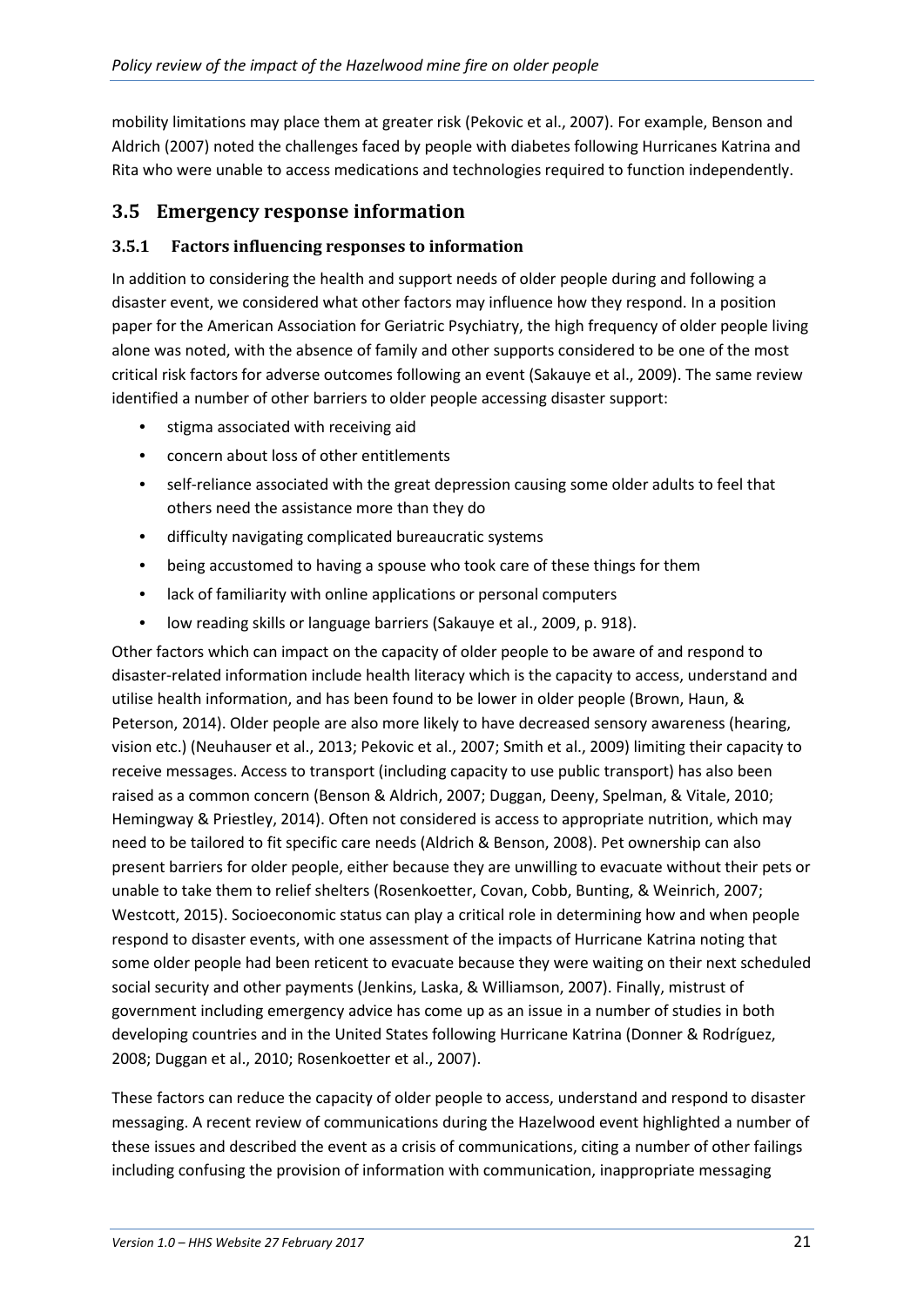which had too much detail, came too late, and via the wrong formats, and lack of cultural sensitivity or empathy for the affected community (Macnamara, 2015). Recommendations made on how to improve communications include tailoring the messages for lower literacy levels and directly involving older people in the development and delivery of the messaging as well as piloting the communications and evaluating the outcomes (Boon, 2014; Brown et al., 2014). Interestingly, one of the major communicators during the Hazelwood event, Environment Protection Authority Victoria, has accepted feedback that their information was confusing and is actively working to build connections with the community, including their Citizen Science program (Fisher et al., 2015).

#### **3.5.2 How to target older people in emergency communications**

While there is a need to consider the interlocking factors that impact on older people's capacity to respond to a disaster event, it is important not to characterise older people as being vulnerable as a group in emergency communications as this may disenfranchise them and reduce their likelihood of attending to important messages (Duggan et al., 2010). This was highlighted in the Hazelwood Mine Fire Inquiry where the commissioners noted that the health alerts targeting people aged 65 years and older were somewhat arbitrary:

Age alone does not make a person vulnerable to ill health. There is no doubt that many healthy people aged over 65 in Morwell are no more vulnerable than the general population to smoke and ash from the Hazelwood mine fire, and that people under 65 years of age may be more vulnerable than their age suggests (Teague et al., 2010, p. 312).

This tension between being aware of the greater susceptibility of many older people while not characterising them as vulnerable was a consistent thread across numerous presentations at the International Federation on Ageing conference in Brisbane in June 2016 which the research stream leads attended. The conference featured researchers talking about the experiences of older people following the Queensland floods, Christchurch earthquake, Hurricane Katrina, and the Asian Tsunami. The consensus from these presentations and from the research literature is that it is important to be aware of all the vulnerabilities and how they play out together with messaging to focus on people with chronic conditions, mobility limitations and limited social networks rather than targeting older people as a group (see for example Deeny et al., 2010).

### **3.5.3 Responsibility for meeting the needs of older people**

One of the reasons that community dwelling older people have been less visible to those responsible for planning for and responding to emergencies is the expectation that individuals living in the community should take personal responsibility for preparing for an emergency situation and responding appropriately during an event (Tuohy & Stephens, 2011). This is referred to in the United Nations Sendai Framework for Disaster Risk Reduction (UNISDR) as "responsible citizenship" (UNISDR, 2015, p. 16). Interestingly, it has been argued that there has been a shift in the opposite direction in Australia as a result of the recommendations arising from the Black Saturday Royal Commission. According to McLennan and Handmer (2012), the Royal Commission reframed responsibility-sharing away from an emphasis on the self-reliance of at risk communities towards a greater degree of responsibility for government emergency management agencies, particularly when fire conditions are extreme and where vulnerable people are at risk. While they understand the factors which lead to this shift towards shared responsibility with a greater focus on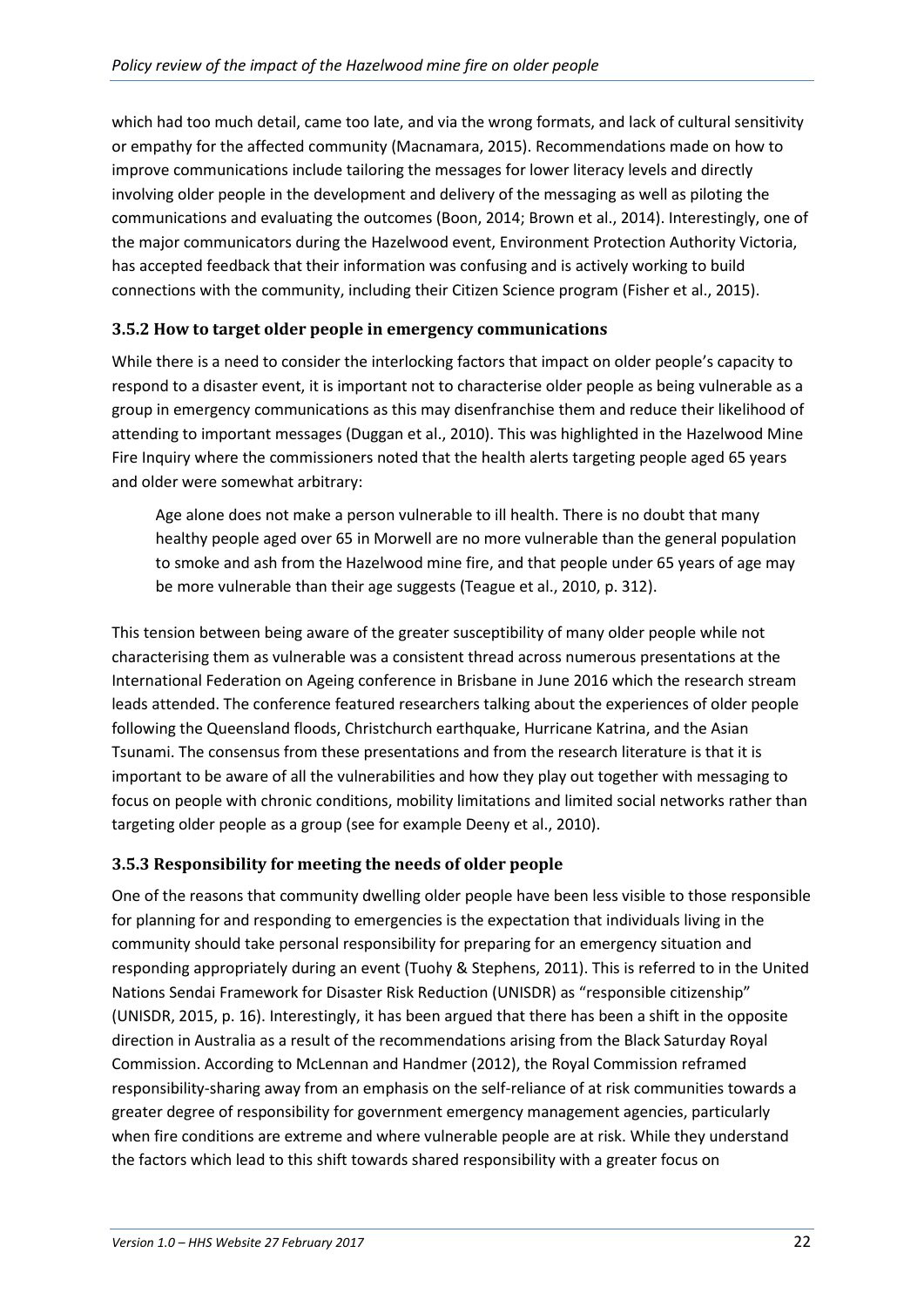government, the authors remained concerned regarding how this collective responsibility should be managed.

### <span id="page-23-0"></span>**3.6 Building community resilience**

While there are different viewpoints of individual versus collective responsibility, we recognised the roles that older people play within the community in terms of building community resilience and in preparing for and responding to disasters. The building response to climate change initiative provides important examples of how older people have already been involved building awareness and developing responses to a major issue that is impacting the global community. The Green Seniors initiative has been established in the United States and the European Union (see <http://www.greenseniors.org/> and<http://www.greenseniors.eu/who-we-are/> respectively). In Australia, the Victorian Council for the Ageing (COTA Victoria, 2014) has established the Green Sages initiative which aims to empower older people to take action on environmental sustainability issues; develop education and training programs to build knowledge within the seniors community and enable seniors to play a lead role on these issues in their local communities.

The fact that older people have had a longer life and are able to draw upon their previous experiences, including previous disaster events, supports the argument for involving them in disaster preparedness and response (Deeny et al., 2010; Hutton, 2008). Research suggests that older people may be better able to cope with disasters as a result of their previous experiences. Known as the 'Inoculation Hypothesis' (Adams, Kaufman, Van Hattum, & Moody, 2011; Cornell, 2015), this theory suggests that older people may draw upon emotional reserves as well as knowledge of strategies used successfully in the past. In a multi-year study of the impacts of Hurricane Katrina, Adams et al. (2011) found that older people who had survived the disaster were more positive in how they described themselves and more resilient than younger cohorts. They were able to take a long-range view, drawing on their experiences of 'tougher times'. In contrast, middle aged participants in the study reported high levels of stress and the feeling that they might 'break' under the pressure.

### <span id="page-23-1"></span>**3.7 Research and qualitative research methodology**

While there is an emerging body of research which explores the perceptions of older people impacted by disaster events, there has been a strong call for more research to be undertaken, highlighting the capacity of qualitative research to better understand and learn from their experiences (Tuohy et al., 2014b). Tuohy and colleagues argued that using qualitative research methodologies to explore the experiences of older people and make them more visible. In a related article by the same authors (Tuohy, Stephens, & Johnston, 2014a), they explored the disaster preparedness of older people in the context of the Canterbury earthquakes in New Zealand which impacted Christchurch and the surrounding region between 2010 and 2012. The findings highlighted some of the challenges for older people in complying with emergency advice including the 'Drop, Cover, Hold' message which encouraged people to seek shelter under a table or the advice to exit the house during quake events – both of which proved challenging if not impossible for older people with mobility limitations. The participants talked about the importance of social networks, including informal neighbourhood networks which sprang up where residents worked as a team to clean each other's houses in turn. Another study exploring the preparedness of older people to heat extremes (Carroll & Loughnan, 2014) found that older people had a number of simple strategies that could be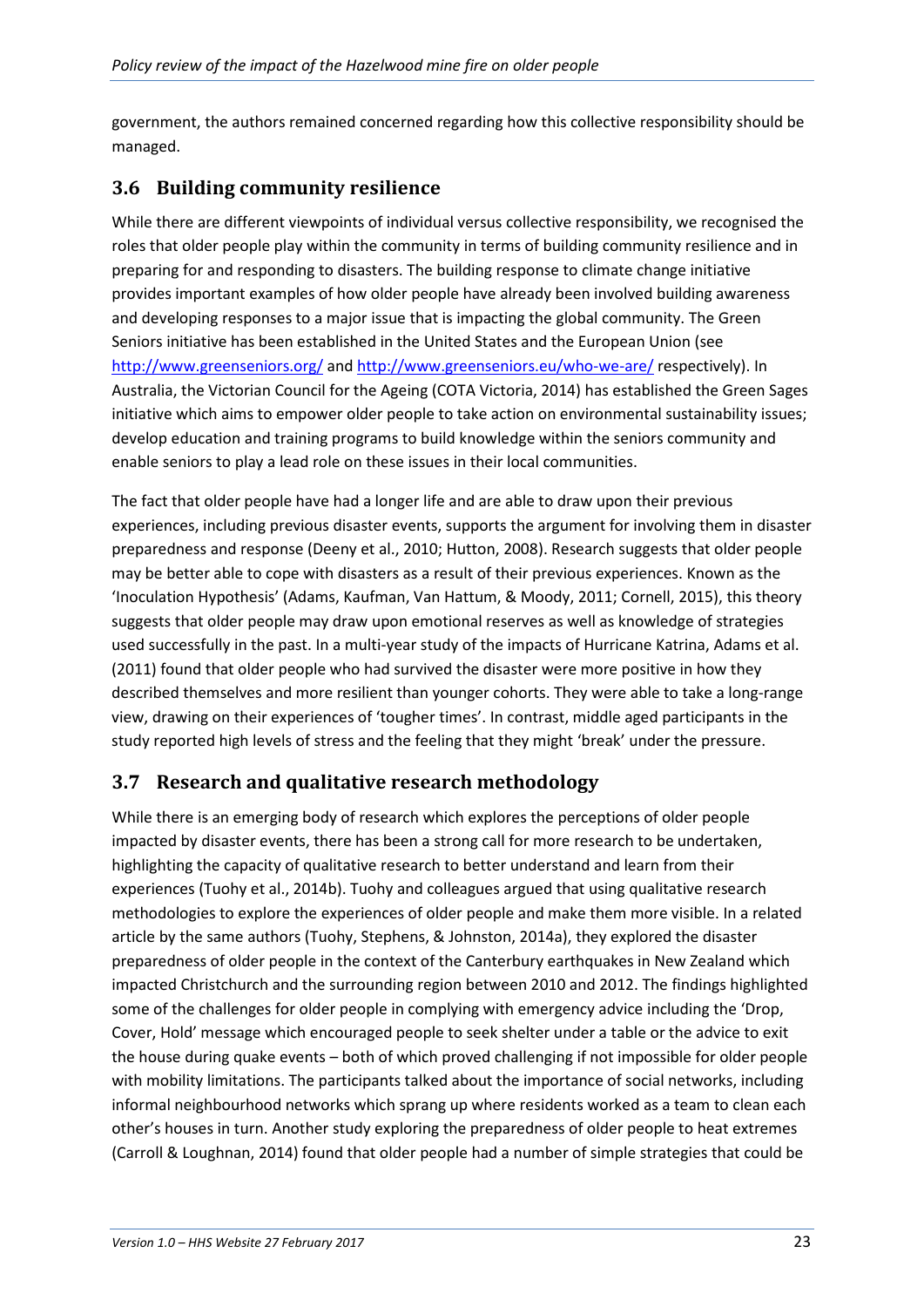adopted more broadly within the community, including building on existing community and support networks to monitor the health of residents during heat events.

On the other end of a disaster event, a recent Australian study has used qualitative methodologies to explore the experience of post-disaster interventions following the 2009 Victorian bushfires and 2010-11 Victorian floods (van Kessel, Gibbs, & MacDougall, 2015). This study, which had a strong contingent of older participants, combined interviews with people who experienced the floods coupled with an analysis of witness statements to the 2009 Bushfires Commission. The findings shed light on the importance of rebuilding community capacity following a disaster event, including the formation of community-based advocacy groups. The findings also shed light on the challenges in providing and accessing interventions in a reasonable timeframe and the complexities of communicating with and within communities, including the importance of face to face connections and the role of social media.

Our review of the literature on older people and disasters demonstrates that there is a clear need for research which examines the impacts of disasters on older people and explores their experiences in the lead up to, during and following the event. Research findings will inform future policy and practice to support older people wherever they live. They should also lay the groundwork for a more collaborative approach to community-based preparedness, response and recovery efforts when the voices of older people are included in the planning and implementation phases.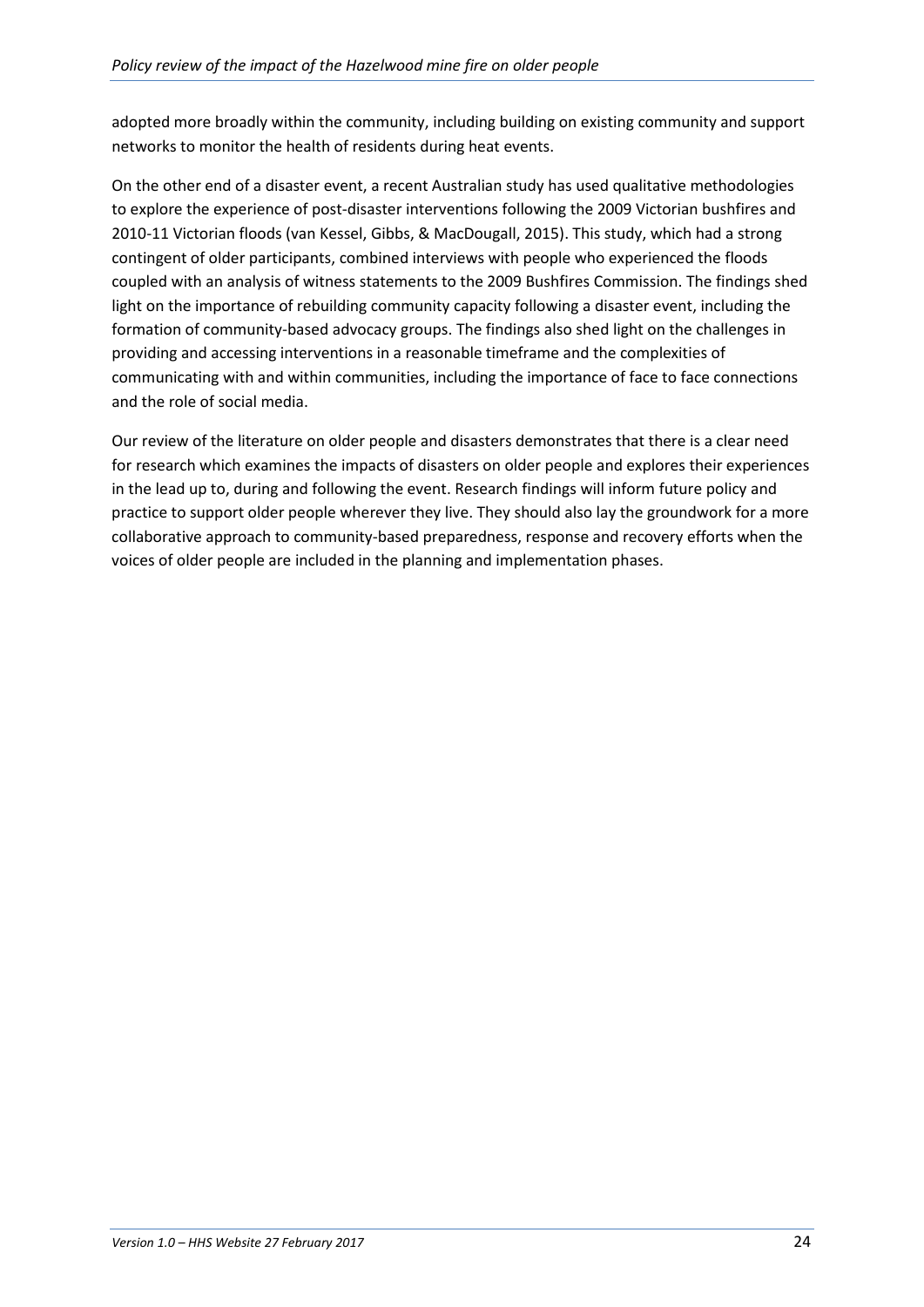# <span id="page-25-0"></span>**4 Policy framework for emergency management in Australia**

### <span id="page-25-1"></span>**4.1 Overview**

The wider policy environment is broadly driven by international directives (UNISDR, 2007a, 2015) to reduce disaster losses of life and of the social, economic and environmental assets of communities – building disaster resilience for vulnerable communities.

In Australia, emergency management is primarily the domain of local and state governments. The Commonwealth Government provides funding support for specific emergency management purposes, but service delivery is the responsibility of state and local governments. Each jurisdiction has its own Emergency Act. At the time of the Hazelwood mine fire, the Emergency Management Act 1986 governed the management of emergency situations in Victoria. The new Emergency Management Act 2013 did not come into effect until 1 July 2014. All levels of government as well as the community sector, private sector and individuals play significant roles in taking action to prevent, respond to and recover from emergencies.

The Victorian Council of Social Service (VCOSS), in its recent, comprehensive report on social vulnerability in emergency management, provided an overview of the policy framework which we consulted while undertaking this review (VCOSS, 2014).

In this section we include our diagrammatic overview (Figure 1) of the key emergency management policies in Victoria at the time of the Hazelwood mine fire and how they intersect. The section concludes with a critical analysis of factors influencing policy in relation to older people in emergencies in Victoria.

We note that all government emergency management policies, procedures and plans are subject to regular, periodic and ongoing review.

### <span id="page-25-2"></span>**4.2 Commonwealth government**

In 2005, the Australian Government as one of 168 governments globally, adopted a 10 year plan – the Hyogo Framework for action (UNISDR, 2007a) as a global blueprint to make the world safer from natural hazards. It offered guiding principles, priorities for action and a practical means for achieving disaster resilience for vulnerable communities. The Sendai Framework for disaster risk reduction (2015 – 2030) is the successor instrument to the Hyogo Framework and has a strong emphasis on disaster risk management as opposed to disaster management (UNISDR, 2015).

In 2011 COAG released the *National Strategy for Disaster Resilience* (COAG, 2011). The purpose of the strategy is to provide high-level guidance on disaster management to federal, state, territory and local governments, business and community leaders and the not-for-profit sector. While the strategy focused on priority areas to build disaster resilient communities across Australia, it also recognised that disaster resilience is a shared responsibility for individuals, households, businesses and communities, as well as for governments. It recognised that Australian communities vary in composition and level of exposure to disaster risk.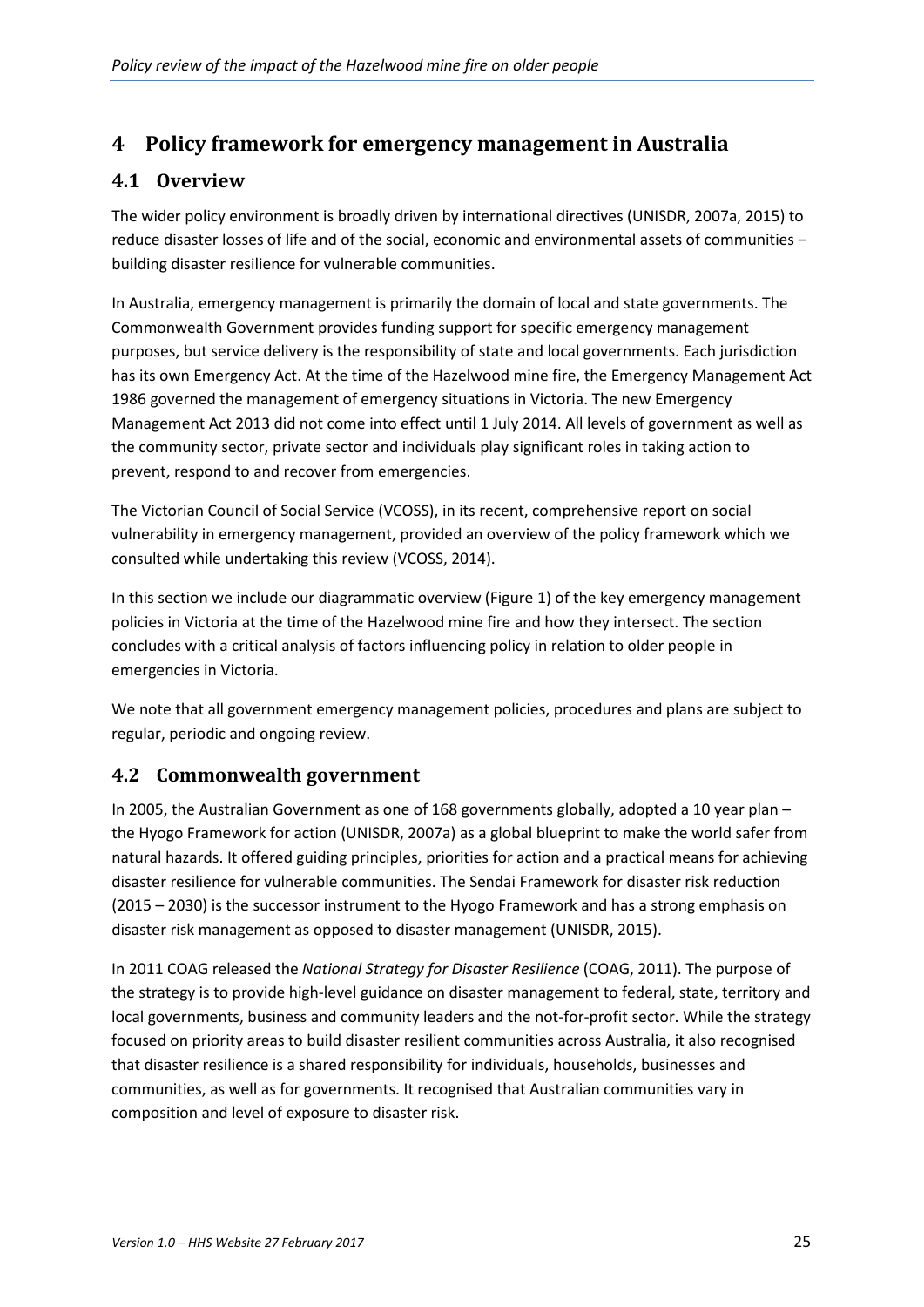The *Australian Emergency Management Handbook 2* is a comprehensive guide to community recovery (Australian Emergency Management Institute, 2011). It includes the need to understand pre-existing conditions in a community and the need to understand the needs of vulnerable groups.

*National health emergency response arrangements 2011* (NATHEALTH) direct how the Australian health sector (incorporating state and territory health authorities and relevant Commonwealth Agencies) would work cooperatively and collaboratively to contribute to the response to, and recovery from, emergencies of national consequence (Australian Health Protection Committee, 2011).

In 2013 COAG's Standing Council of Police and Emergency Management approved the *National Strategy for Disaster Resilience Community Engagement Framework* to empower communities by connecting with the knowledge and expertise from community development work in order to build the capacity of the sector and demonstrate sound community engagement practice (Australian Emergency Management Institute, 2013).

### <span id="page-26-0"></span>**4.3 Victorian government**

At the time of the Hazelwood mine fire, the *Emergency Management Act 1986* (amended 1 July 2010) governed the management of emergency situations in Victoria (Parliament of Victoria, 1986). The new Emergency Management Act 2013 did not come into effect until 1 July 2014 (after the Hazelwood event) (Parliament of Victoria, 2013).

The objectives of this Act are to ensure that the following components of emergency management are organised within a structure which facilitates planning, preparedness, operational co-ordination and community participation.

The 2013 Act brings into line the *Country Fire Authority Act 1958 (Vic);* the *Metropolitan Fire Brigades Act 1958,* and the *Victoria State Emergency Act 2005 (Vic) (Parliament of Victoria, 1958a, 1958b, 2005)*. The objectives of the 2005 Act require each of these organisations to "contribute to a whole-of-sector approach to emergency management [and] promote a culture within the emergency management sector of community focus, interoperability and public value" (Parliament of Victoria, 2005, Section 4A).

The *Emergency Management Manual Victoria (EMMV)* contains policy and planning documents for emergency management in Victoria and provides details about the roles different organisations play in emergency management arrangements (Emergency Management Victoria, 2016a). It contains some references to 'vulnerable people' particularly relating to evacuation.

The *Emergency Relief Handbook* is designed to assist with the preparation of local, regional and state emergency relief plans and operational procedures in Victoria and is primarily for government and emergency relief agencies (Victorian Government and Australian Red Cross, 2013). It was not intended as a guide for planning for single incidents. It brings together the most up to date and comprehensive information available for relief planning, provides guidance for the development of local, regional and state emergency relief plans, provides a series of tools, templates and checklists for emergency relief planning (Section 3.3 defines vulnerable population groups).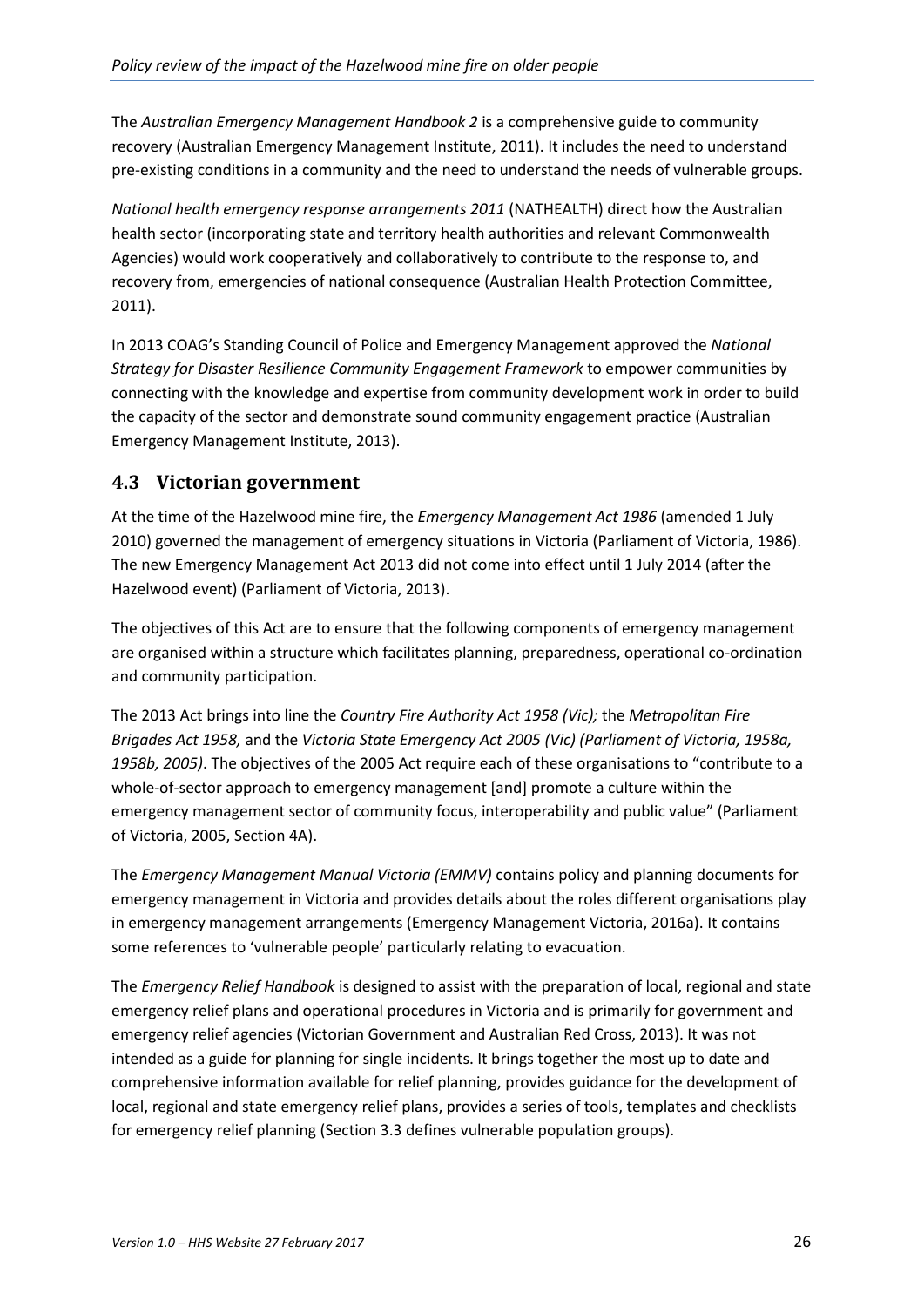The *Victorian State Health Emergency Response Plan 2013 (3rd Edition) – SHERP* (Department of Health, 2013b) is a sub plan of the State Emergency Response Plan (Part 3) (Emergency Management Victoria, 2016b). It outlines the arrangements for coordinating the health response to emergency incidents that go beyond day to day business arrangements. The 3rd edition includes detailed arrangements for regional and state health responses and incorporated more contemporary directions in emergency management – increased focus on the needs of children and on psychological support to prevent long term health impacts. It took into account experiences from significant events such as the Black Saturday bushfires in Victoria (Teague et al., 2010) and the Grantham Floods in Queensland (Holmes et al., 2012).

The Department of Health (now Department of Health and Human Services) has two key responsibilities: (i) to act as the Control Agency for the protection of health and (ii) to manage prehospital and hospital responses to emergency incidents. SHERP describes arrangements for the latter. It clarifies who is accountable for command and coordination of the health response and outlines the arrangements for escalating the health response. It describes how available clinical resources are organised and how the health emergency response connects with the broader state and national emergency management response and recovery arrangements.

SHERP is underpinned by 7 principles including:

- **Providing information** (clear, simple information and instructions) to people involved in emergencies.
- **Planning is integrated** (integrating a health strategy and management plan into the incident strategy and incident action plan developed by the Control Agency).
- **Collaboration at all levels** (a collaborative approach resulting in an understanding of each other's roles and a joint contribution to effective coordination and management).

SHERP defines and outlines the fundamental principles of command, control and coordination that apply, including the 3 tiers of control: incident tier; regional/area of operations tier; and state tier. SHERP's relationship to national plans is explained.

Health incident responses are structured around the three tiers of control. Within each tier the Health Commander/Coordinator determines the escalation level at which to manage the incident. At each tier strategic relationships between the Emergency Management Team, the Health Incident Management Team and the Incident Management Team develop incident strategies and priorities.

# <span id="page-27-0"></span>**4.4 Local government**

Local government plays an important role in emergency management in partnership with other agencies and through its own legislated emergency management obligations. Councils are not emergency response agencies – they have a long-established role providing support to response agencies and coordinating relief and recovery support for the community.

Under the *Victorian Emergency Management Act 1986 (Parliament of Victoria, 1986)* every municipality is required to prepare and maintain a Municipal Emergency Management Plan (MEMPlan). The MEMPlan is updated every two years and audited by the Victorian State Emergency Service every three years.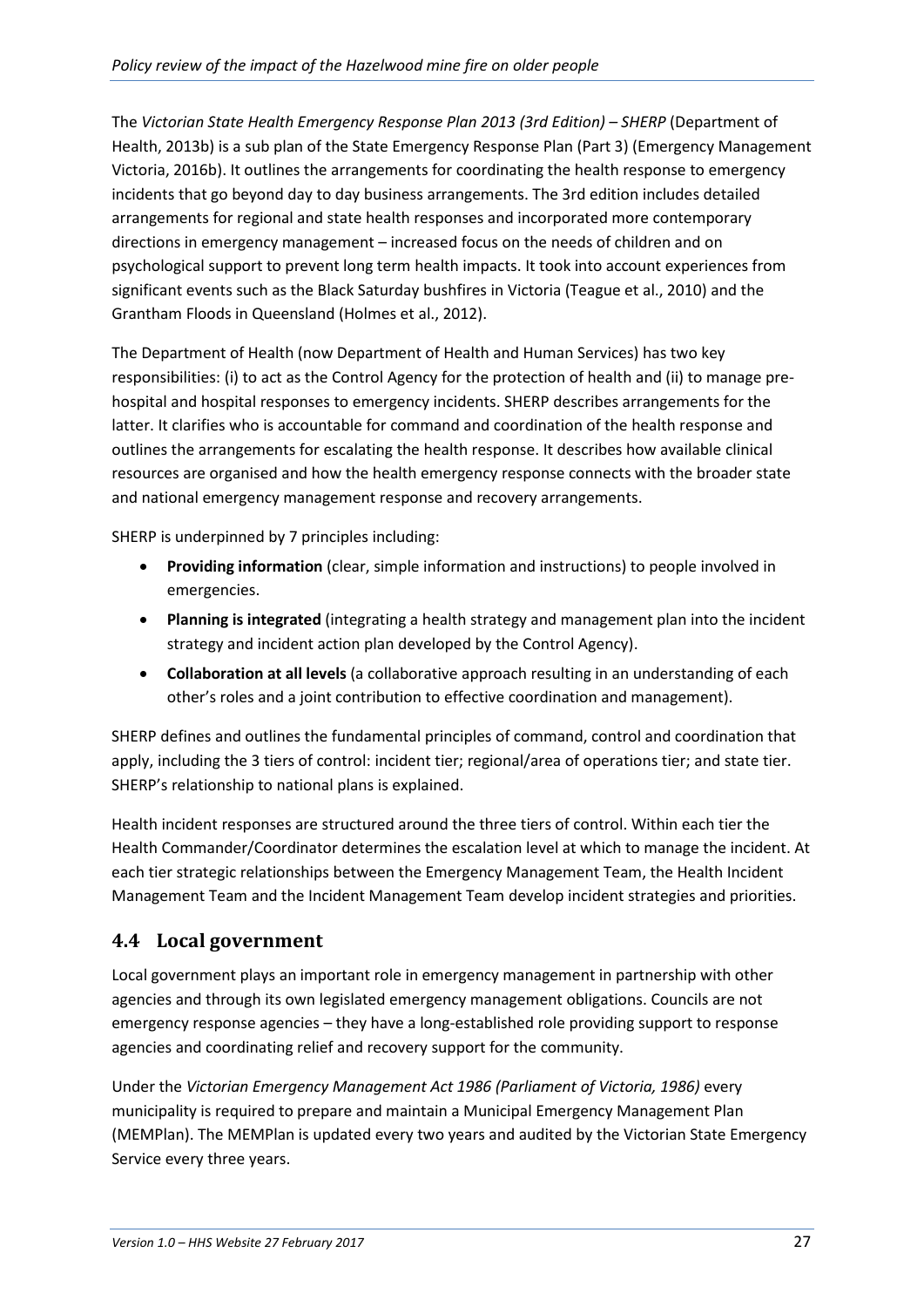The *Latrobe City Municipal Emergency Management Plan (MEMP) 2011* (Latrobe City Council, 2011) was prepared in accordance with the requirements of Section 20(1) of the Emergency Management Act 1986 and developed by a multi-agency committee.

The aim of the MEMP is to detail the agreed arrangements for the prevention, response and recovery from all emergencies that could occur in the Latrobe City. It includes:

- implementing measures to prevent or reduce the causes or effects of emergencies;
- managing arrangement for the use and implementation of municipal resources in response to emergencies;
- managing support that may be provided to or from adjoining municipalities;
- assisting affected communities to recover following an emergency; and
- complementing other local, regional and state planning arrangements.

The *Gippsland Regional Emergency Response Plan* identifies the emergency response and coordination arrangements for response to emergencies in the Gippsland Region which includes six municipalities. The objectives of the plan include identification of control and support agencies for different types of emergencies; coordination of arrangements for the use of regional resources in support of the emergency response plans of specialist agencies; identification of support available from adjoining regions and support available to adjoining regions.

### <span id="page-28-0"></span>**4.5 Emergency management in Victoria**

Figure 1 provides an overview of our understanding of the key emergency management policies in Victoria, and how they intersect. The over-arching policies do not make explicit references to older people and this only takes place in the more targeted *Emergency Preparedness Clients and Services* and *Vulnerable People in Emergencies* policies (as highlighted at the bottom of the figure).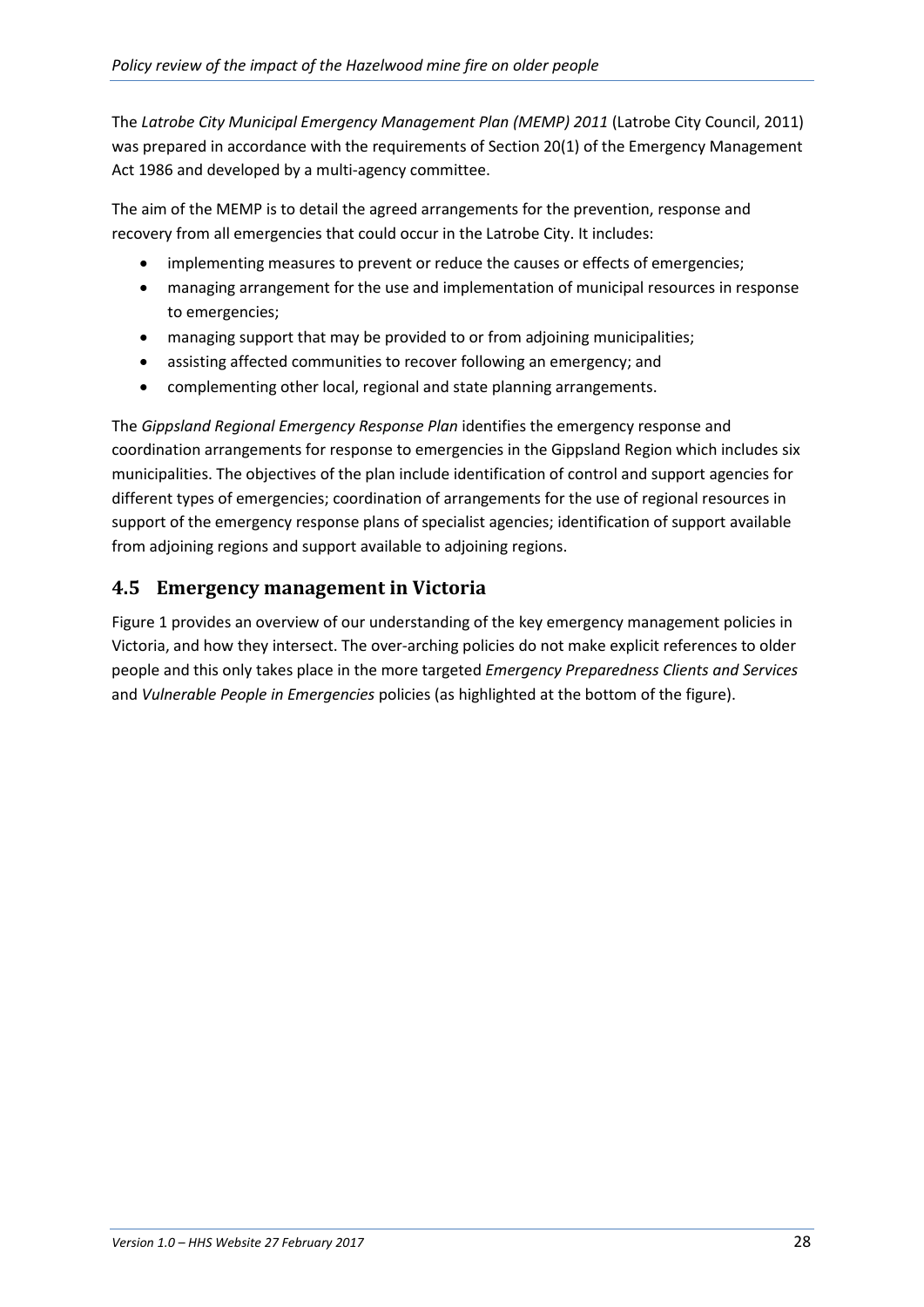#### *Policy review of the impact of the Hazelwood mine fire on older people*



<span id="page-29-0"></span>**Figure 1 - Overview of the Emergency Management Manual Victoria and intersections with other policies**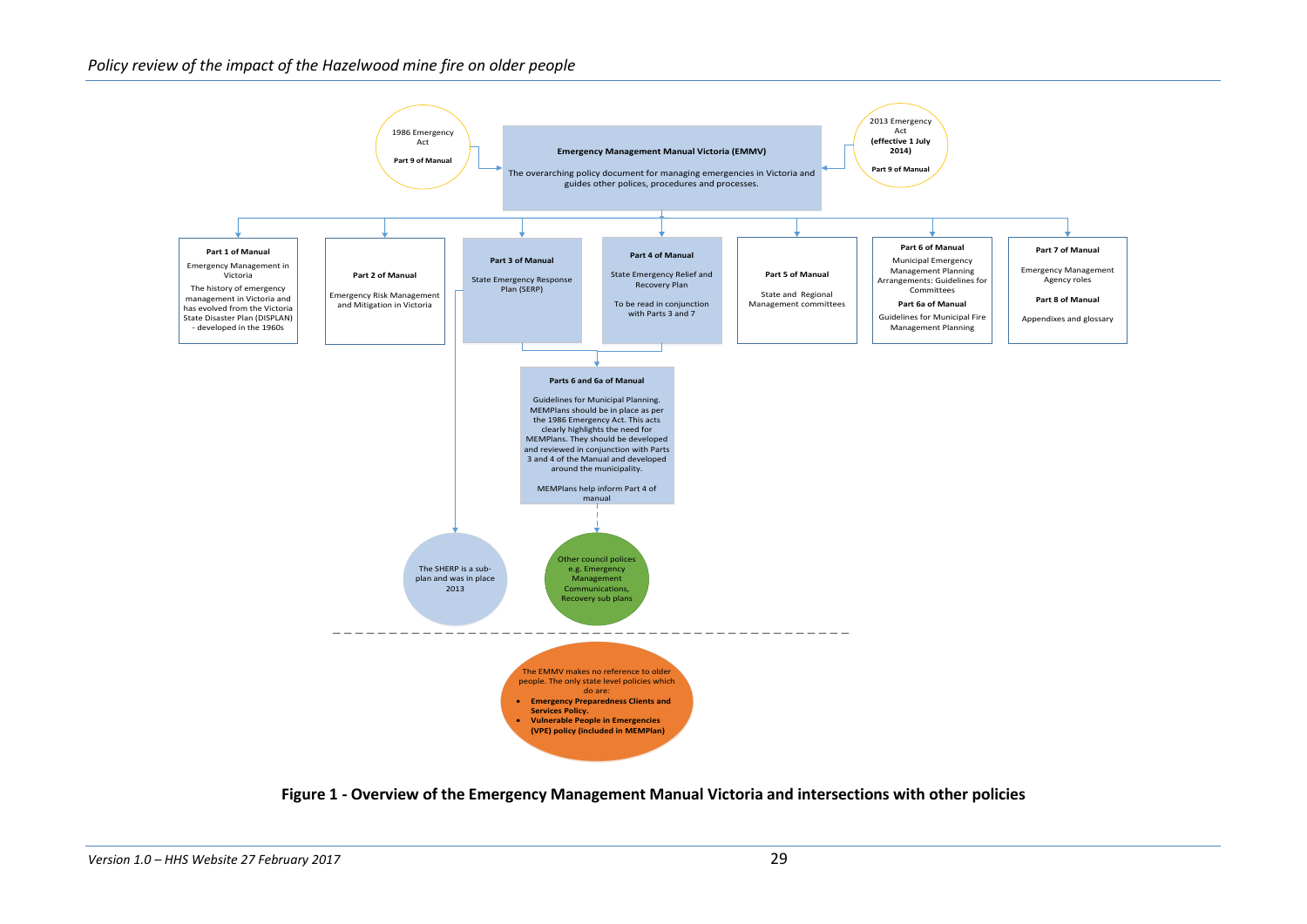# <span id="page-30-0"></span>**4.6 Older people in emergencies - factors influencing policy**

In Section 3 we identified how over the past decade there has been a growing awareness of the magnified effects that disasters have on older people as losses, displacement, poor health and social exclusion may act as cumulative and interactive stressors that can lead to anxiety, depression and other illnesses.

At the time of the Hazelwood mine fire in early 2014, emergency planning in relation to older people was focused on residential care facilities. However, most older people in Australia (94%) live in private dwellings and not in residential aged care facilities (ABS, 2013c). For many older people home is where they feel safest and in disasters there are often older people who refuse or are unable to evacuate. Older people often live on low incomes with pensions and allowances as their principal source of income (VCOSS, 2014).

The Victorian Bushfire Royal Commission's Final Report into the causes and circumstances of the 2009 bushfires said that the state government, municipal councils and families should recognise the specific needs of vulnerable people, who might need early warning, assistance or separate consideration, in their emergency planning (Teague et al., 2010). It recommended that the state should introduce a more comprehensive approach to evacuation focussing on assisted evacuation for vulnerable people who require support.

In response the DHS and DH jointly introduced the *Vulnerable People in Emergencies (VPE) Policy* in November 2012 (subsequently updated by the now merged DHHS in May 2015) (Department of Health and Human Services, 2015b). This policy supports emergency planning for vulnerable people and the development of local lists of vulnerable people to consider in an emergency. Its definition of a vulnerable person is someone living in the community who is frail and/or physically or cognitively impaired and who is unable to comprehend warning and directions and/or to respond in an emergency situation. They may also be identified for inclusion on a Vulnerable Persons Register if they additionally cannot identify personal or community networks to help them in an emergency.

In addition to developing the VPE Register, the DH and DHS (now DHHS) worked/s with the health sector to prepare for, respond to and recover from emergencies that impact or affect health sector agencies and the health of Victorians.

In September 2012 the *Victorian Department of Health Emergency Preparedness Clients and Services Policy – Summer 2012-2013* was released (Department of Health, 2012). This policy described the responsibilities and considerations for emergency planning and preparedness taking into account recommendations from the Victorian Bushfires Royal Commission (2009) and the Review of the 2010-2011 Flood warnings and Response. It aligned with the overarching direction in Victoria's emergency management arrangements and complemented existing emergency management resources applicable to specific hazards or broader emergency management planning.

This policy applied to all Victorian Department of Health clients and services (i.e. department owned or managed facilities, department funded facilities and supported residential services regulated by the department). It covered Acute Health, Aged Care, Mental health and Integrated Care. It outlined the role of the Commonwealth, the role of the Department of Health and the role of the health and aged care sector and included a section on emergency management planning guidance.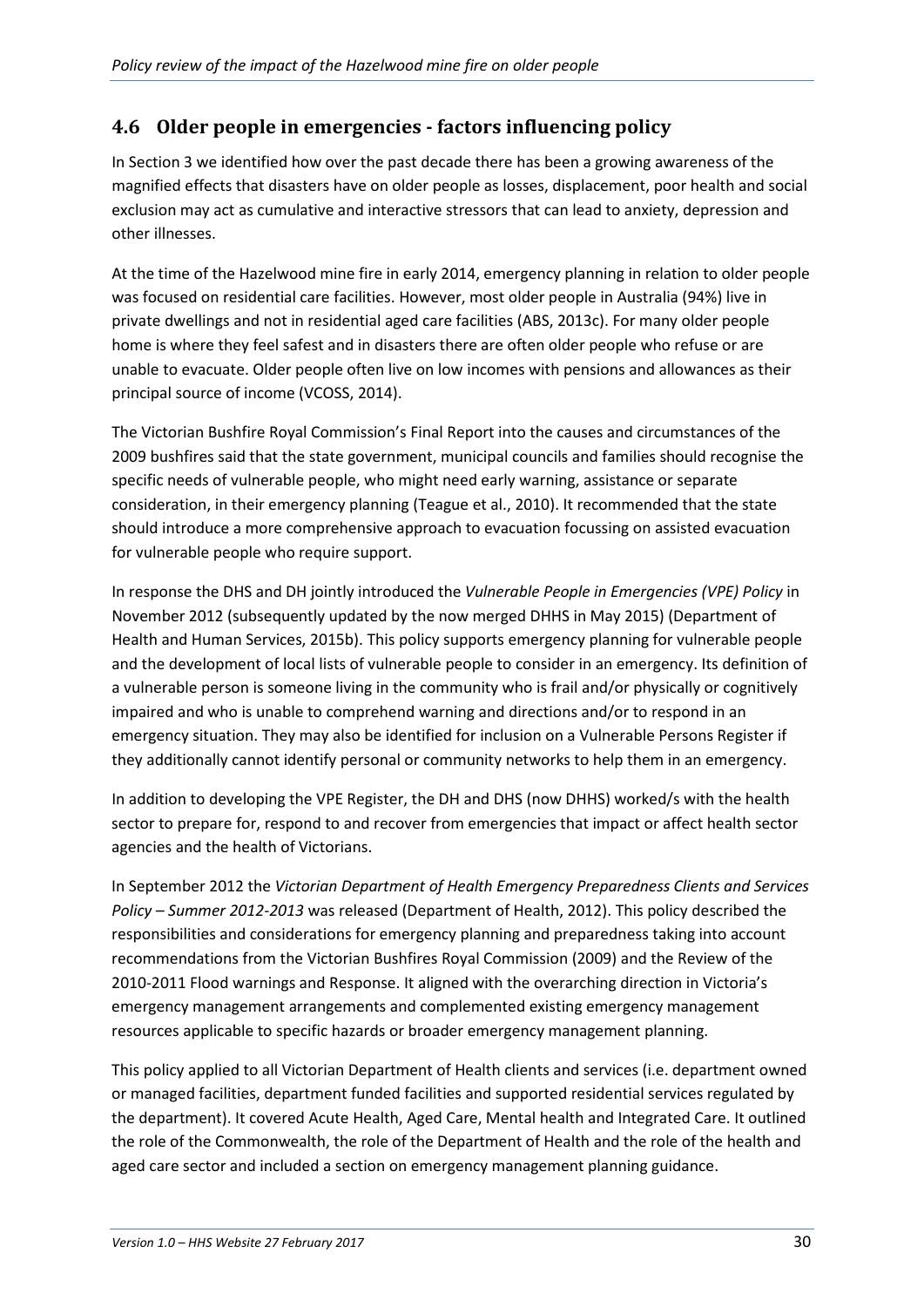The policy was replaced in September 2013 by *Department of Health Emergency Preparedness Clients and Services Policy* (Department of Health, 2013a) as part of the annual review process. This was the policy that was in place at the time of the Hazelwood mine fire. It sought to achieve a consistent sector-wide approach to emergency management planning, taking into consideration the local environment, conditions and resources so that services are well prepared in advance of external hazards and can promptly act in response to these when required.

The services to which the policy applied were explicitly defined as facility-based acute care (hospitals and health services), residential services (aged care, mental health and alcohol and drugs), community-based services (sub-acute services delivered in the home, HACC and related services, inhome services, aged-care day programs, community managed mental health services, alcohol and drug services and community health programs). Its relevance extended to private/non-government hospitals and residential aged care services. Roles and responsibilities were described in greater detail than in the 2012 policy with specific reference to the residential aged care sector. As well as guidance for emergency management planning it included an additional section on emergency management resources.

While it contains similar policy advice for the health and aged care sector as in 2012, the 2013 policy specified in the roles and responsibilities section that "service providers are responsible for implementing actions immediately when they become aware of a risk or actual emergency…and should not wait for emergency notification or advice from the department"(Department of Health, 2013a, p. 10). This was not in the 2012 Policy. This policy, in turn, was replaced in November 2014.

The Department of Human Services had 'sister' policies - *Department of Human Services Emergency Preparedness Clients and Services Policies* released in 2012, 2013, 2014.

In May 2015 the (new) Department of Health and Human Services (DHHS) replaced the 2014 *Department of Health Emergency Preparedness Clients and Services Policy* with the *Department of Health and Human Services Emergency Preparedness Clients and Services Policy – health and aged care sector* to reflect the establishment of the DHHS (Department of Health and Human Services, 2015a).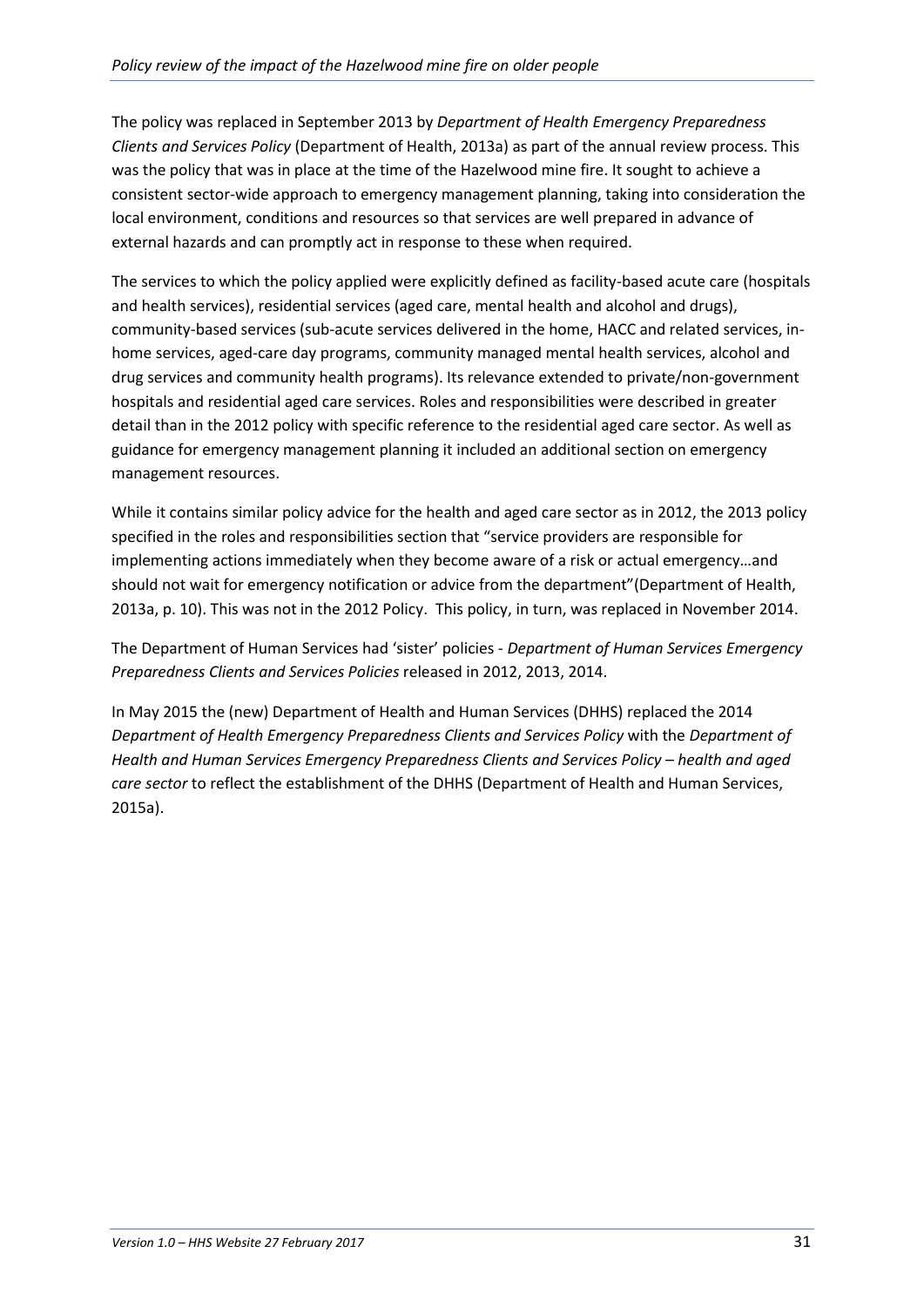# <span id="page-32-0"></span>**5 Hazelwood mine fire: Chronology of events**

## <span id="page-32-1"></span>**5.1 Overview**

In this section we provide our understanding, as a chronological overview, of the key events which took place during the Hazelwood mine fire event, highlighting the shifts in focus during the extended event (Table 2).

In theory, the CFA would manage the response to the fire. VicEPA, DH, DHS, DEECD and LCC would respond to the health and environmental impacts and lead recovery efforts. VicEPA and DH were the key agencies responsible for providing the community with information about smoke and ash and DH/DHS set up initiatives to provide respite and relief for the community.

In this event, the CFA, in partnership with other emergency services and agencies, led the response to the bushfires and the mine fire and led the engagement with the local community in the first instance. As the event continued, public engagement shifted from a focus on the fire event to a focus on exposure to the smoke and other pollutants with the VicEPA requested to undertake extensive air monitoring from day three before issuing the first smoke advisory notices. As the scope and possible duration of the smoke event became apparent the Victorian Department of Health (DH) increased their public engagement, issuing the first health alert on day 5 of the event.

This increasing focus on the impacts of the smoke event on the health of the community saw the event change from being a fire event under the control of the CFA to a public health event under the control of the DH. The command structures of these two bodies vary considerably, with the CFA using a localised model centred on a local incident controller and the DH having a centralised model geared up to respond to state level challenges such as disease outbreaks with the Chief Health Officer ultimately responsible for decision making and communication. These differences in command structure, combined with the fact that the fire event continued at the same time as the smoke event, led to confusion and mixed messaging.

In addition to the CFA and DH, other agencies were required to play a key role during the response and this response was complicated by the extended duration of the event. In a more common emergency event such as a bushfire, the CFA is responsible for managing the fire, DH and other health agencies responsible for addressing health impacts, and local government responsible for recovery activities. In a bushfire event these components are reasonably distinct and all the agencies are very experienced at providing the appropriate support. This was not the case with the Hazelwood event where concerns about the smoke event increased over time and LCC was attempting to support the community at a time when the DH had general responsibility.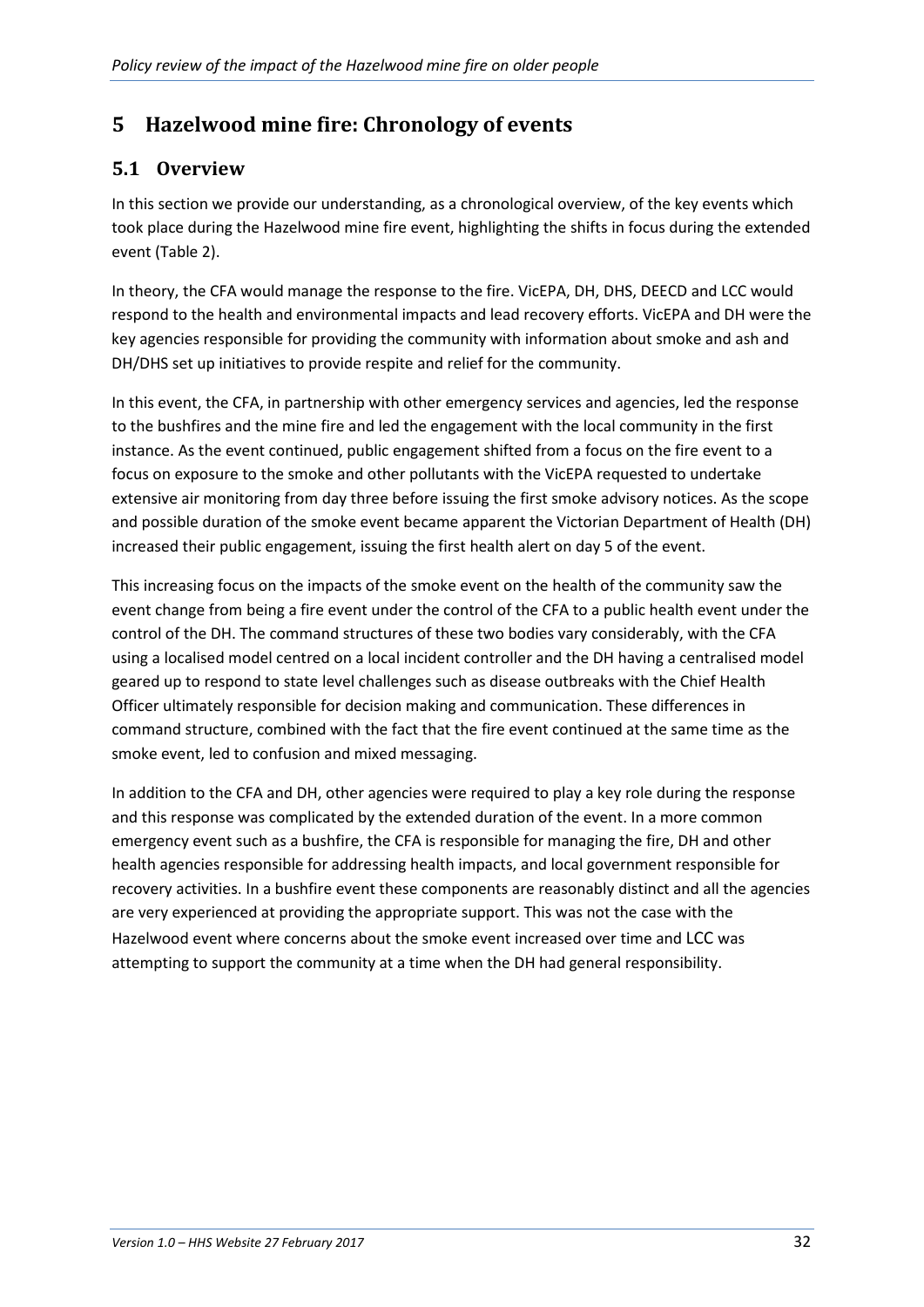#### **Table 2 - Chronology of events**

<span id="page-33-0"></span>

| <b>DATE</b>                    | <b>EVENTS</b>                                                                                                                           | <b>RESPONSIBLE AGENCY</b>                 | <b>COMMENTS</b>                                                                                                                                                                                                                                                                   | <b>IMPACT ON</b><br><b>OLDER PEOPLE</b> |
|--------------------------------|-----------------------------------------------------------------------------------------------------------------------------------------|-------------------------------------------|-----------------------------------------------------------------------------------------------------------------------------------------------------------------------------------------------------------------------------------------------------------------------------------|-----------------------------------------|
| Week 1: 9/10 Feb - 16 Feb 2014 |                                                                                                                                         |                                           |                                                                                                                                                                                                                                                                                   |                                         |
| 9 Feb 2014<br><b>Evening</b>   | Morwell surrounded by bushfires and fire well<br>underway in the Morwell open cut mine<br>(subsequently called the Hazelwood mine fire) |                                           |                                                                                                                                                                                                                                                                                   | ✓                                       |
|                                | Decision to close all preschools & child health<br>centres in Council area                                                              | <b>LCC</b>                                | Carinya Early Learning Centre also closed                                                                                                                                                                                                                                         |                                         |
| 11 Feb 2014                    | All services re-opened except Maryvale<br><b>Crescent Preschool</b>                                                                     | <b>LCC</b>                                | Very close to the mine fire $-$ remained closed until 24/2<br>then relocated to Moe                                                                                                                                                                                               |                                         |
|                                | Re-opened centres advised to run indoor<br>programs and monitor fire-related conditions                                                 | LCC                                       | In order to understand environmental consequences                                                                                                                                                                                                                                 |                                         |
|                                | Request to establish extensive air monitoring<br>program                                                                                | From State Control<br>Centre (SCC) to EPA | Data provided to DH over course of event so that Chief<br>Health Officer (CHO) can make health assessments and<br>provide advice to SCS and the community                                                                                                                         |                                         |
|                                | EPA officially engaged as a support agency                                                                                              | <b>SCC</b>                                | Dr Paul Torre - primary Science Officer to provide<br>scientific support in response to the mine fire.<br>Determined air monitoring required immediately with<br>monitoring of PM <sub>2.5</sub> a priority. Station up and running and<br>capturing data by the evening of 12/2. |                                         |
|                                | Low level smoke advisory issued pursuant to<br>the joint EPA/DH Bushfire Smoke Protocol                                                 | <b>EPA</b>                                | Did not contain any specific info about adverse health<br>risks from a coal mine fire                                                                                                                                                                                             |                                         |
| Late evening                   | Firefighting in the mine suspended                                                                                                      | Incident Controller                       | After a report that several firefighters had presented to a<br>hospital                                                                                                                                                                                                           |                                         |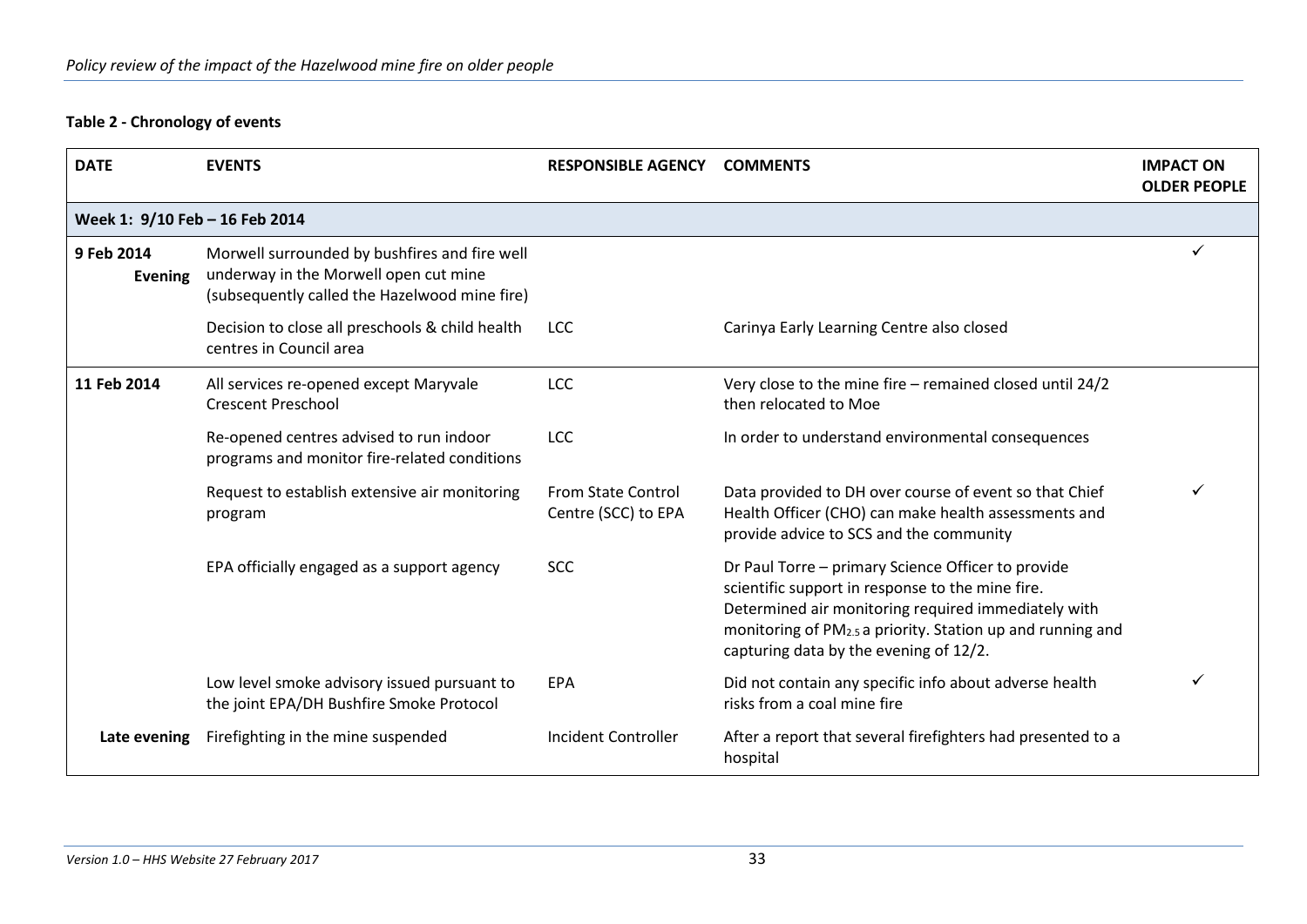| <b>DATE</b>    | <b>EVENTS</b>                                                                                                                                                                                                                                                                                                                                                 | <b>RESPONSIBLE AGENCY</b>                       | <b>COMMENTS</b>                                                                                                                                                                                                                                                                                                                           | <b>IMPACT ON</b><br><b>OLDER PEOPLE</b> |
|----------------|---------------------------------------------------------------------------------------------------------------------------------------------------------------------------------------------------------------------------------------------------------------------------------------------------------------------------------------------------------------|-------------------------------------------------|-------------------------------------------------------------------------------------------------------------------------------------------------------------------------------------------------------------------------------------------------------------------------------------------------------------------------------------------|-----------------------------------------|
| 12 Feb 2014    | State Emergency Management Team (SEMT)<br>advised that mine fire could burn for at least a<br>month                                                                                                                                                                                                                                                           | <b>Craig Lapsley (Services</b><br>Commissioner) | Department of Education and Early Childhood<br>Development (DEECD) raised issue of impact of air quality<br>on schools and children's services close to the mine                                                                                                                                                                          |                                         |
| 12 Feb 2014    | Full assessment of what was required for air<br>quality monitoring conducted. EPA staff<br>instructed to hire hand-held CO <sub>2</sub> monitors and<br>to identify portable CO <sub>2</sub> monitoring equipment                                                                                                                                             | Dr Torre                                        |                                                                                                                                                                                                                                                                                                                                           |                                         |
| <b>Evening</b> | Hourigan Road air monitoring station<br>capturing data                                                                                                                                                                                                                                                                                                        |                                                 | CFA and EPA conducting monitoring from 12/2 with<br>DustTrak monitors to give indicative readings of PM <sub>2.5</sub><br>During Week 1 EPA unable to provide DH with validated<br>rolling averages for carbon monoxide and PM2.5 levels. DH<br>have access to indicative data from EPA plus DH own<br>general observations re visibility |                                         |
| 13 Feb 2014    | DustTrak monitor installed at Morwell Bowling<br>Club and <sub>PM2.5</sub> monitoring commenced                                                                                                                                                                                                                                                               | Dr Torre/EPA Incident<br>Commander              | CHO told the HMFI Board that the initial health response<br>was focussed on smoke from bushfires not the mine fire                                                                                                                                                                                                                        |                                         |
|                | First health alert issued: high levels of smoke<br>can aggravate existing heart/lung conditions,<br>irritation to eyes, coughing/wheezing advised<br>that children, the elderly. Smokers and people<br>with pre-existing illnesses are more sensitive<br>to effects of breathing PM <sub>2.5</sub> ; to avoid<br>prolonged or heavy outdoor physical activity | <b>Chief Health Officer</b>                     |                                                                                                                                                                                                                                                                                                                                           |                                         |
|                | Decision that mine fire should have a<br>Hazardous Materials overlay applied                                                                                                                                                                                                                                                                                  | Craig Lapsley                                   |                                                                                                                                                                                                                                                                                                                                           |                                         |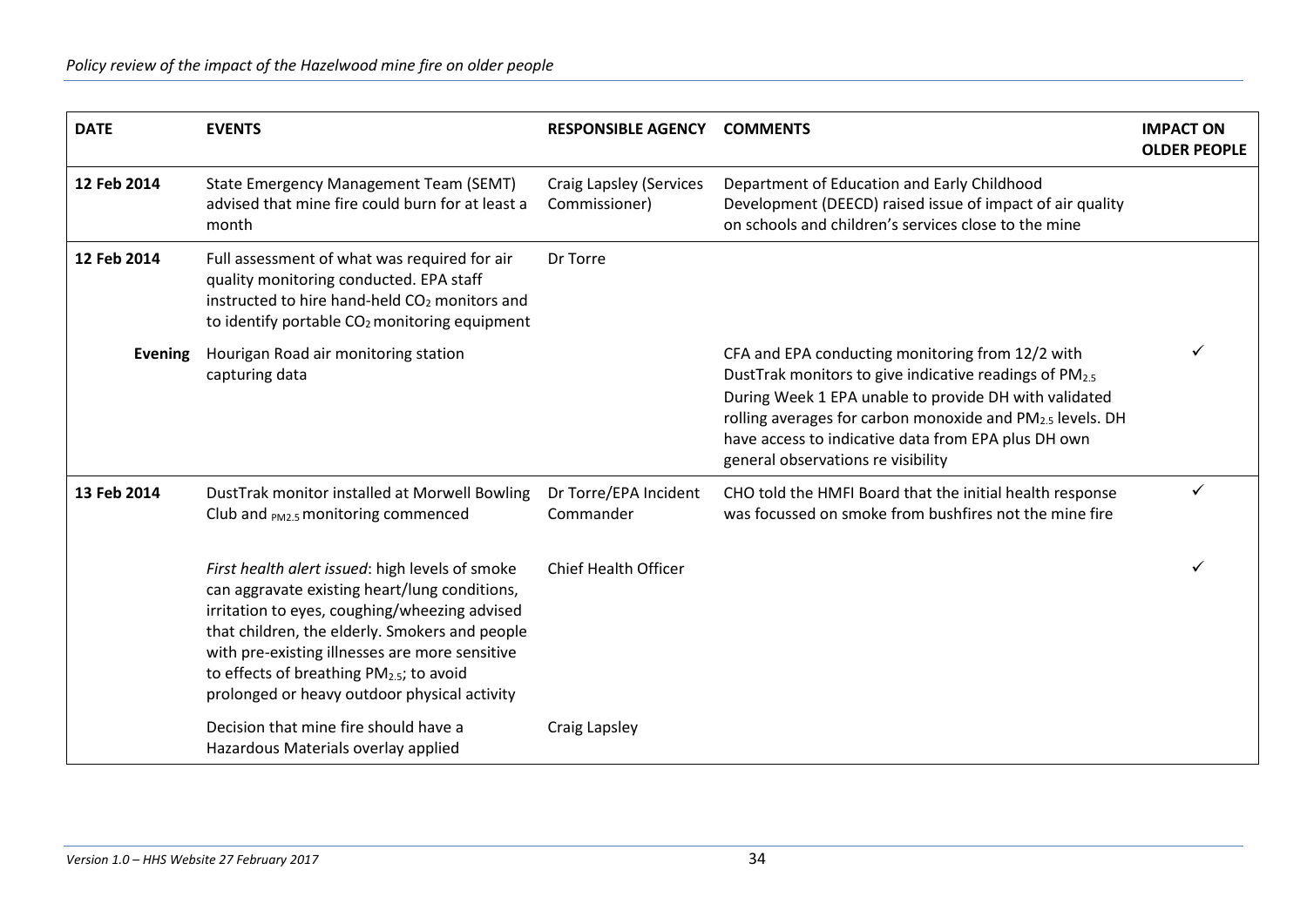| <b>DATE</b>    | <b>EVENTS</b>                                                                                                                                                                                                                                                                                        | <b>RESPONSIBLE AGENCY</b>                                                           | <b>COMMENTS</b>                                                                                                                             | <b>IMPACT ON</b><br><b>OLDER PEOPLE</b> |
|----------------|------------------------------------------------------------------------------------------------------------------------------------------------------------------------------------------------------------------------------------------------------------------------------------------------------|-------------------------------------------------------------------------------------|---------------------------------------------------------------------------------------------------------------------------------------------|-----------------------------------------|
| 13-14 Feb 2014 | Monitoring carbon monoxide in the<br>community begins with hand held monitors at<br>schools, aged care facilities and child care<br>centres                                                                                                                                                          | EPA                                                                                 | No significantly elevated reading obtained                                                                                                  |                                         |
| 14 Feb 2014    | Health Management and Decontamination<br>Plan issued to provide protection to<br>firefighters against carbon monoxide exposure                                                                                                                                                                       | Incident Controller                                                                 |                                                                                                                                             |                                         |
|                | Community meeting:<br>Fact sheet on health effects of mine fire<br>distributed-info on the smoke, potential<br>effects and general advice. Stated that during<br>extended very smoky conditions sensitive<br>individuals should consider staying with<br>friend/relative outside smoke affected area | Incident Controller<br><b>DH</b>                                                    |                                                                                                                                             |                                         |
| 15 Feb 2014    | Meeting - agreed to issue a 'shelter in place'<br>warning to local residents                                                                                                                                                                                                                         | Incident Controller,<br>Scientific Adviser,<br><b>Public Information</b><br>Officer | CFO advised of the intended notification - DH to provide a<br>risk assessment but this was not provided until after the<br>alert was issued |                                         |
|                | Work commenced on a carbon monoxide<br>protocol to provide guidance to officials and<br>the community about elevated levels of<br>carbon monoxide                                                                                                                                                    | EPA and DH                                                                          | Realised Bushfire Smoke protocol not effective - new<br>decision-making tools required to inform public health<br>advice                    |                                         |
|                | Additional alerts and community information<br>sheets start to be issued                                                                                                                                                                                                                             | <b>DH</b>                                                                           | Re potential adverse health effects                                                                                                         |                                         |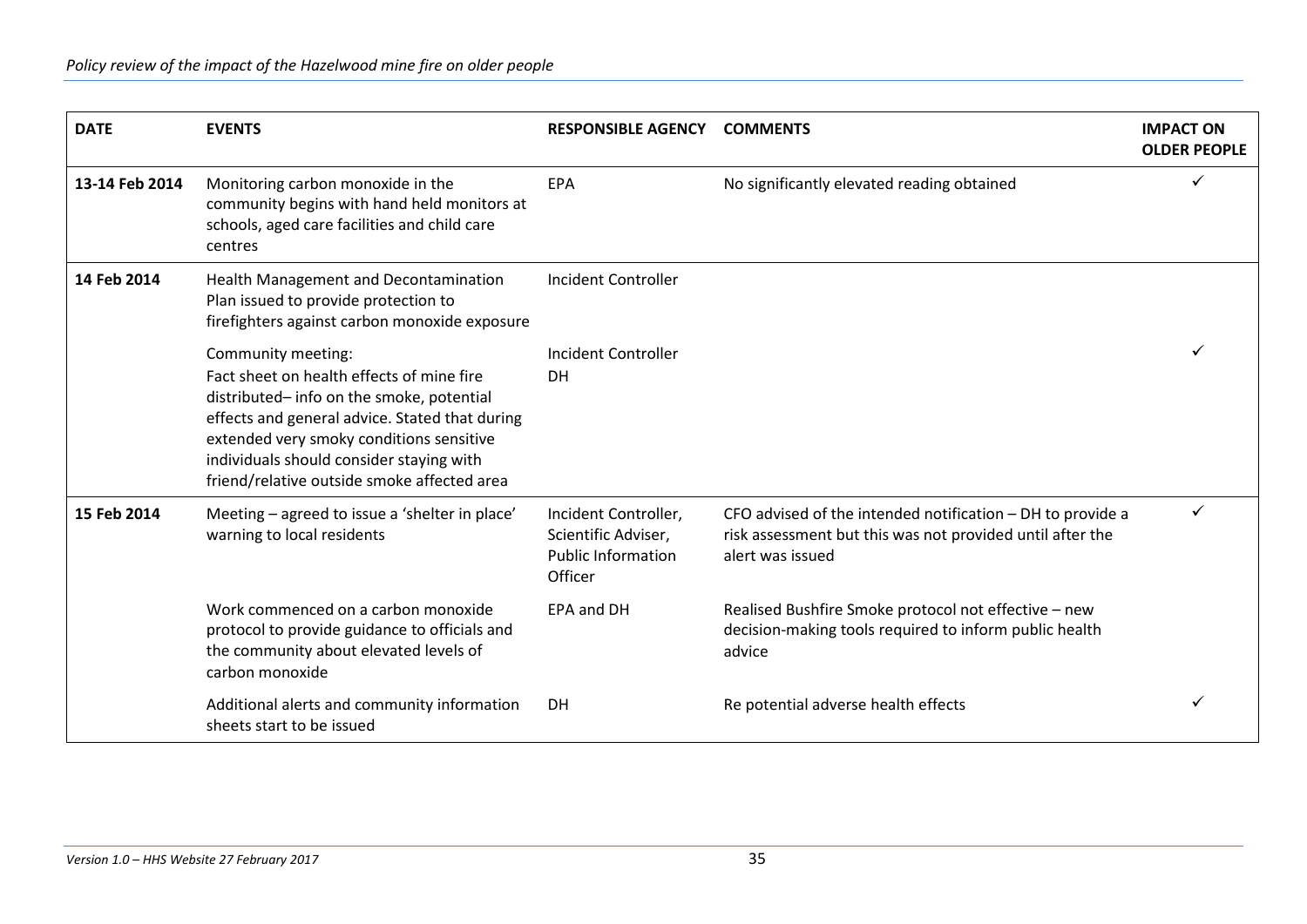| <b>DATE</b>    | <b>EVENTS</b>                                                                                                                                     | <b>RESPONSIBLE AGENCY</b>                     | <b>COMMENTS</b>                                                                                                                                                                       | <b>IMPACT ON</b><br><b>OLDER PEOPLE</b> |
|----------------|---------------------------------------------------------------------------------------------------------------------------------------------------|-----------------------------------------------|---------------------------------------------------------------------------------------------------------------------------------------------------------------------------------------|-----------------------------------------|
|                | Low and high level advisories pursuant to the<br>Bushfire Smoke protocol continue to be issued<br>for the duration of the first                   | EPA                                           | Confusion                                                                                                                                                                             | ✓                                       |
| Midday         | Record elevated Carbon monoxide readings<br>recorded in Morwell                                                                                   | <b>CFA HazMat</b><br>technicians              | South of commercial Road, Morwell Police Station                                                                                                                                      |                                         |
| 13:00 hrs      | Watch and Act Alert issued to a number of<br>Morwell residents (Indoors immediately; close<br>windows/doors/vents; seek further info via<br>radio | <b>CFA</b>                                    | DH not involved in final decision to issue this alert. CHO<br>did not agree - considered it unhelpful as sent a very<br>concerning message to the community that was not<br>necessary |                                         |
| Late afternoon | Easterly wind change                                                                                                                              |                                               | Dispersed the carbon monoxide                                                                                                                                                         |                                         |
|                | 18:45 hrs Watch and Act Alert downgraded. Residents<br>sent text - can go outside and open doors and<br>windows                                   |                                               |                                                                                                                                                                                       |                                         |
| 15-16 Feb 2014 | High indicative carbon monoxide readings<br>observed                                                                                              |                                               |                                                                                                                                                                                       |                                         |
| 16 Feb 2014    | Summaries of indicative data of PM2.5<br>provided                                                                                                 | EPA to DH & Regional<br><b>Control Centre</b> |                                                                                                                                                                                       |                                         |
|                | Visibility in Morwell less than 1 km; level of<br>smoke unprecedented and unexpected; very<br>high levels of PM <sub>2.5</sub>                    | Dr Torre                                      |                                                                                                                                                                                       |                                         |
|                | Elevated spot readings of carbon monoxide<br>recorded in the community                                                                            | <b>CFA</b>                                    |                                                                                                                                                                                       |                                         |
| <b>Evening</b> | Advice that EPA had recorded elevated carbon<br>monoxide and PM <sub>2.5</sub> readings                                                           | Dr Torres to DH                               |                                                                                                                                                                                       |                                         |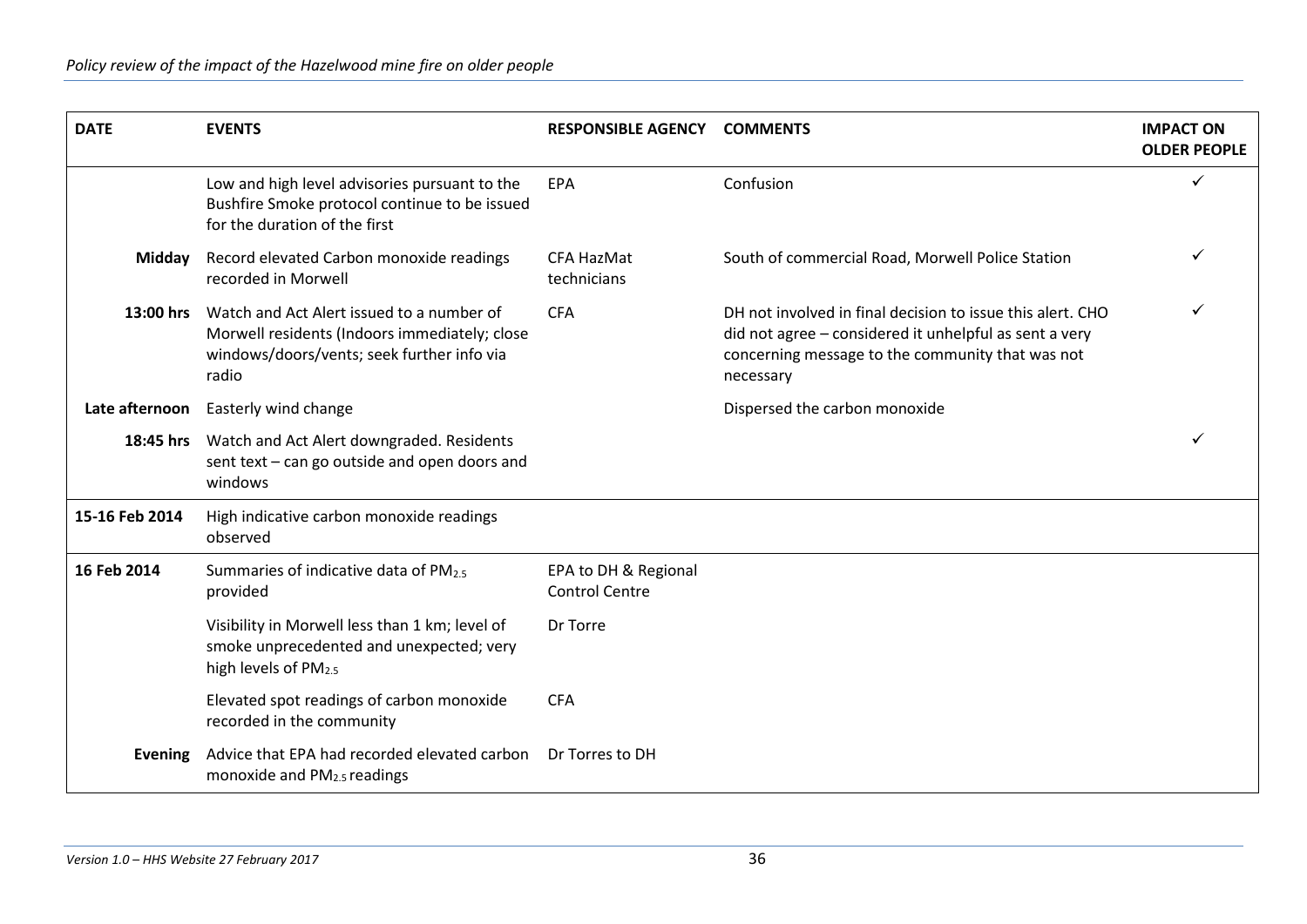| <b>DATE</b>                   | <b>EVENTS</b>                                                                             | <b>RESPONSIBLE AGENCY COMMENTS</b>                         |                                                                                                                  | <b>IMPACT ON</b><br><b>OLDER PEOPLE</b> |
|-------------------------------|-------------------------------------------------------------------------------------------|------------------------------------------------------------|------------------------------------------------------------------------------------------------------------------|-----------------------------------------|
| Evening                       | Determination that no action was required<br>that night                                   | <b>DH</b>                                                  |                                                                                                                  | ✓                                       |
| <b>During first</b><br>week   | Face masks distributed to some members of<br>the community                                | local community<br>organisations and St<br>Vincent de Paul |                                                                                                                  | ✓                                       |
| Week 2: 17 Feb to 23 Feb 2014 |                                                                                           |                                                            |                                                                                                                  |                                         |
| 17 Feb 2014                   | Community health alert updated to include<br>pregnant women in the 'at risk' group        | CHO                                                        | Evidence that lower birth weight babies may occur where<br>mum exposed to fine particles over a sustained period |                                         |
| 18 Feb 2014                   | <b>Community Meeting at Kernot Hall</b>                                                   |                                                            | Not well managed - highlighted the depth of community<br>concern about effects of smoke                          | $\checkmark$                            |
|                               | Morwell Neighbourhood house commenced<br>community meetings                               |                                                            | To provide local community with information                                                                      |                                         |
|                               | Planning commences for possible relocation of<br>schools and children's services          | <b>DEECD</b>                                               | Following communication with CHO                                                                                 |                                         |
|                               | Decision to undertake air monitoring at all<br>schools and children's services in Morwell | <b>DEECD</b>                                               |                                                                                                                  |                                         |
|                               | Monitors installed in Morwell East and<br>samples sent for analysis                       | EPA                                                        |                                                                                                                  |                                         |
| 19 Feb 2014                   | Validated data available on carbon monoxide<br>levels in east Morwell                     | DH from EPA                                                |                                                                                                                  |                                         |
|                               | First regular data summary of PM <sub>2.5</sub>                                           | EPA to DH & CHO                                            |                                                                                                                  |                                         |
|                               | Local GPs contacted to discuss any increase in<br>demand they had observed                | DH                                                         |                                                                                                                  |                                         |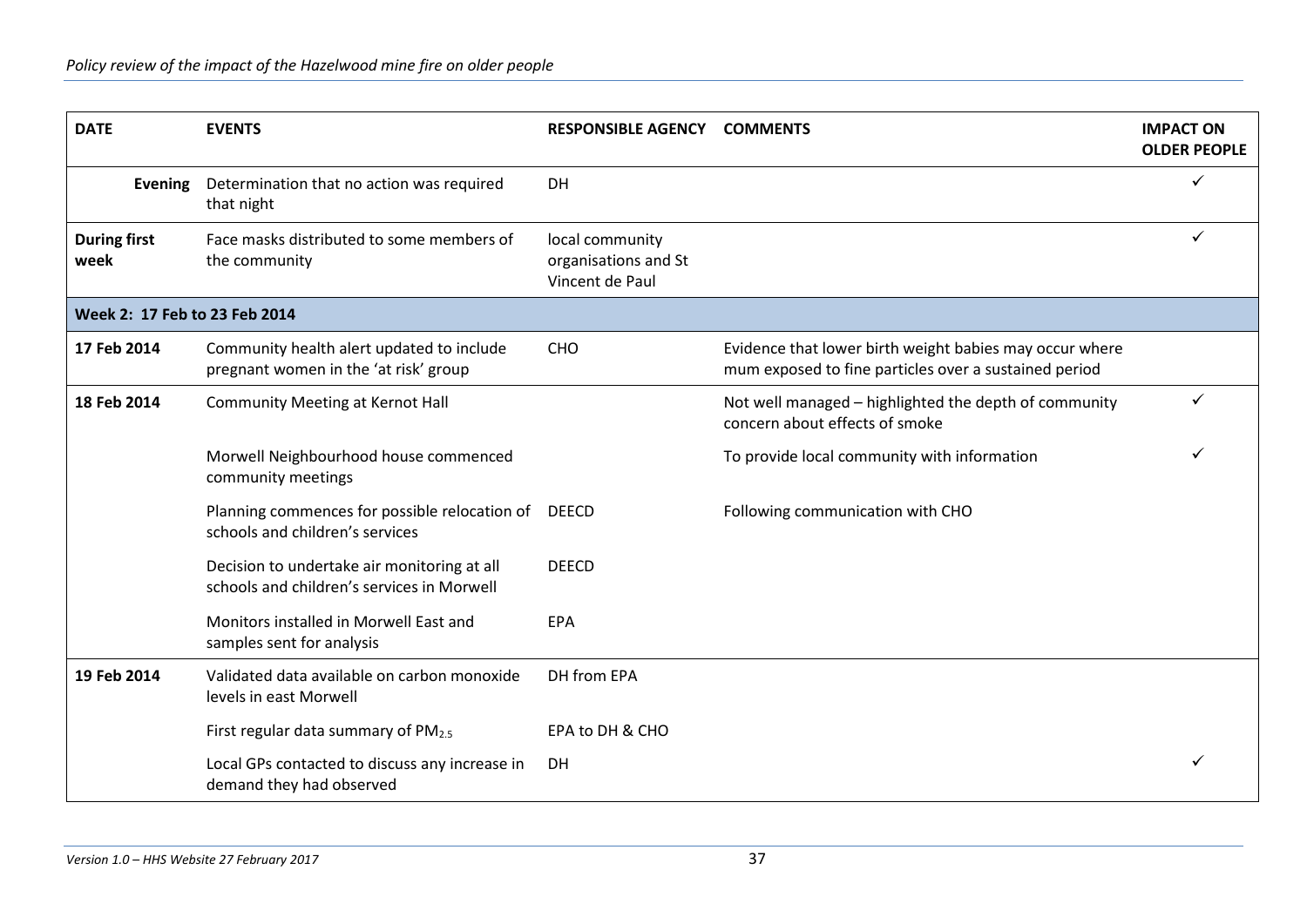| <b>DATE</b>                   | <b>EVENTS</b>                                                                                             | <b>RESPONSIBLE AGENCY</b> | <b>COMMENTS</b>                                                                                                                                                                                                          | <b>IMPACT ON</b><br><b>OLDER PEOPLE</b> |
|-------------------------------|-----------------------------------------------------------------------------------------------------------|---------------------------|--------------------------------------------------------------------------------------------------------------------------------------------------------------------------------------------------------------------------|-----------------------------------------|
|                               | Community respite centre established in Moe                                                               | ?                         | Relief from smoky conditions - psychosocial support (Red<br>Cross); fire information (CFA and Police); health and<br>environment information (Ambulance Victoria and EPA);<br>child friendly spaces, tea, coffee, snacks |                                         |
|                               | Free bus service Morwell to Moe and offers of<br>taxi vouchers to some residents                          | LCC.                      |                                                                                                                                                                                                                          |                                         |
| 20 Feb 2014                   | <b>Commercial Road Primary and Sacred Heart</b><br>Primary relocated                                      |                           |                                                                                                                                                                                                                          |                                         |
| 21 Feb 2014                   | Respite payments of \$500 per household<br>made available                                                 | <b>DHS</b>                |                                                                                                                                                                                                                          |                                         |
|                               | Health assessment centre established at<br>Ambulance Victoria's centre in Morwell                         | <b>DH</b>                 |                                                                                                                                                                                                                          |                                         |
|                               | Dedicated microsite web page for Latrobe<br>Valley and the mine fire launched on EPA<br>website           | <b>EPA</b>                |                                                                                                                                                                                                                          |                                         |
| 21-24 Feb 2014                | PM <sub>2.5</sub> levels recorded at Bowling Club<br>exceeded extreme level                               |                           |                                                                                                                                                                                                                          |                                         |
| 22-23 Feb 2014                | Carbon monoxide levels recorded at Morwell<br>Bowling club classified as very poor                        |                           |                                                                                                                                                                                                                          |                                         |
| Week 3: 24 Feb - 2 March 2014 |                                                                                                           |                           |                                                                                                                                                                                                                          |                                         |
| 24 Feb 2014                   | Further health alerts issued and information<br>sheets about use if rainwater, cleaning and<br>face masks | DH                        | Published online and distributed via traditional media and<br>stated that residents needed special P2 face masks.<br>People with heart/lung disease advised to seek medical<br>advice before using face masks            |                                         |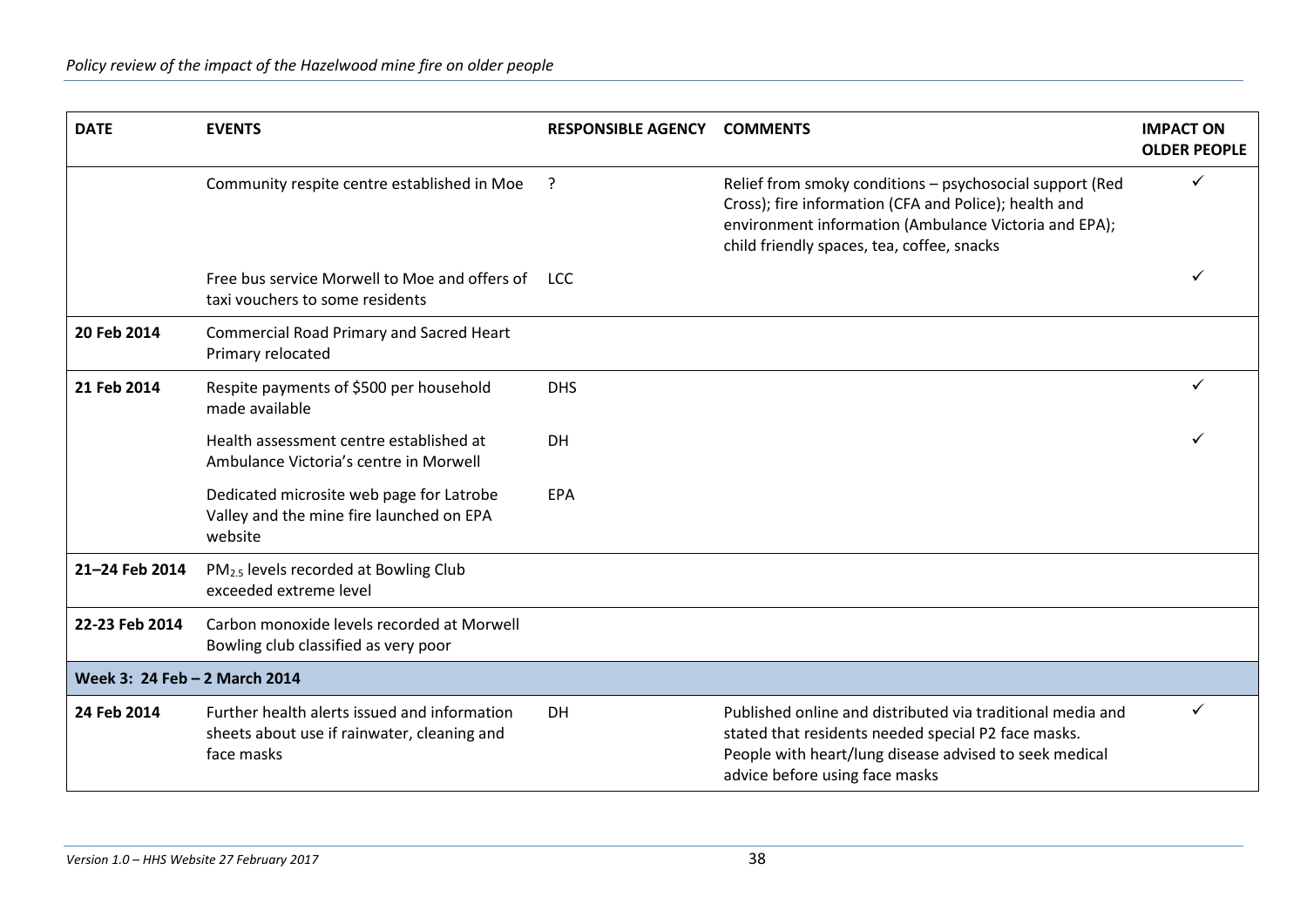| <b>DATE</b>                   | <b>EVENTS</b>                                                                                                                                                                                           | <b>RESPONSIBLE AGENCY</b>                                                  | <b>COMMENTS</b>                                                                                                              | <b>IMPACT ON</b><br><b>OLDER PEOPLE</b> |
|-------------------------------|---------------------------------------------------------------------------------------------------------------------------------------------------------------------------------------------------------|----------------------------------------------------------------------------|------------------------------------------------------------------------------------------------------------------------------|-----------------------------------------|
| 25 Feb 2014                   | Community members in 'at risk' groups<br>advised to stay temporarily outside smoke<br>affected areas; other community members<br>should consider a break away from the smoke;<br>avoid outdoor activity | CHO                                                                        |                                                                                                                              | ✓                                       |
|                               | Website specific to mine fire established                                                                                                                                                               | DH                                                                         |                                                                                                                              |                                         |
| 26 Feb 2014                   | All preschools in Morwell and Carinya Early<br>Learning Centre closed                                                                                                                                   | <b>LCC</b>                                                                 |                                                                                                                              |                                         |
| 26/27 Feb 2014                | Significant decrease in air quality triggering<br>the PM <sub>2.5</sub> Health Protection Protocol                                                                                                      |                                                                            |                                                                                                                              |                                         |
| By 27 Feb 2014                | All government run children's services had<br>closed                                                                                                                                                    |                                                                            |                                                                                                                              |                                         |
|                               | PM <sub>2.5</sub> levels recorded at Morwell Bowls Club<br>exceeded extreme level and very poor carbon<br>monoxide levels                                                                               | DH & EPA                                                                   |                                                                                                                              |                                         |
| 28 Feb 2014<br><b>Morning</b> | Meeting to discuss proposed relocation advice                                                                                                                                                           | CHO, Chief<br>Commissioner of<br>Police, Craig Lapsley<br>EPA CEO, CEO LCC | Supported CHO's recommendation that 'at risk' residents<br>in Morwell south of Commercial Road should consider<br>relocating |                                         |
|                               | Residents over 65, pre-schoolers, pregnant<br>women and people with pre-existing<br>respiratory or CV condition located in Morwell<br>south of Commercial Road should temporarily<br>relocate           | <b>CHO</b>                                                                 |                                                                                                                              |                                         |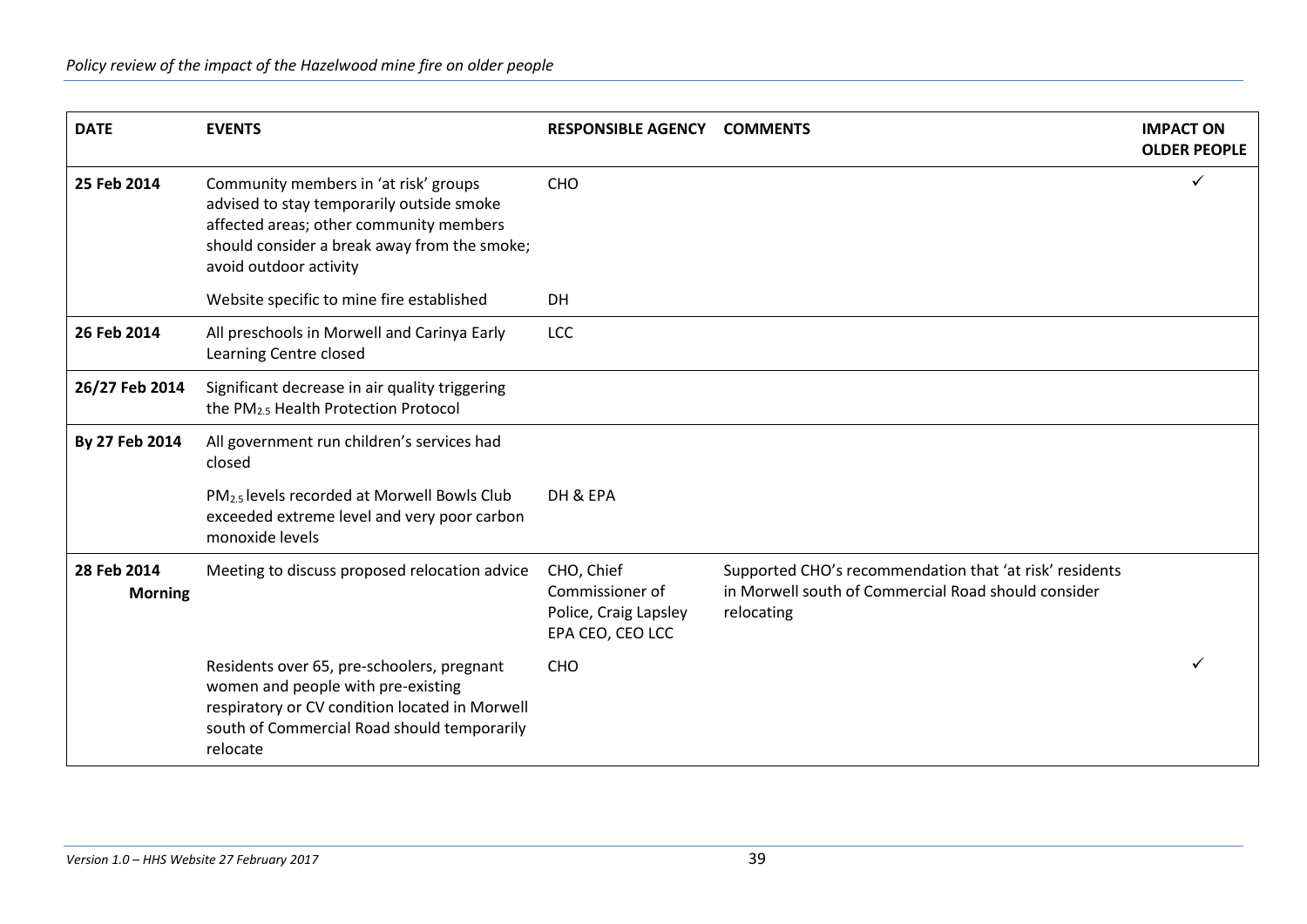| <b>DATE</b>                                  | <b>EVENTS</b>                                                                                                                             | <b>RESPONSIBLE AGENCY</b> | <b>COMMENTS</b>                                                                                        | <b>IMPACT ON</b><br><b>OLDER PEOPLE</b> |
|----------------------------------------------|-------------------------------------------------------------------------------------------------------------------------------------------|---------------------------|--------------------------------------------------------------------------------------------------------|-----------------------------------------|
|                                              | At same time relocation payment announced                                                                                                 | <b>DHS</b>                |                                                                                                        |                                         |
| 1 March 2014                                 | Residential Aged Care Facility in the southern<br>part of Morwell evacuated with residents<br>moved to facilities in Drouin and Traralgon | Facility                  | Decision was deferred until after the relocation advice<br>from the CHO the previous day               |                                         |
| Weeks $4 - 12$ :<br>3 March to 28 April 2014 |                                                                                                                                           |                           |                                                                                                        |                                         |
| From 7 March<br>2014                         | Second respite payment of \$500 made<br>available                                                                                         | <b>DHS</b>                | Same eligibility criteria that applied to the first payment                                            |                                         |
|                                              | Second relocation payments available                                                                                                      | <b>DHS</b>                |                                                                                                        |                                         |
| From 14 March<br>2014                        | Third relocation payments available                                                                                                       | <b>DHS</b>                |                                                                                                        | ✓                                       |
| 17 March 2014                                | <b>Relocation advice lifted</b>                                                                                                           | <b>CHO</b>                | All children's services and maternal and child health<br>centres resumed normal operations on 24 March |                                         |
| <b>22 April 2014</b>                         | All schools and children's services in Morwell<br>cleaned and staff and children back                                                     |                           | Start of Term 2                                                                                        |                                         |
|                                              | Commitment to a long term health study into<br>potential adverse health effects                                                           | DH / CHO                  |                                                                                                        |                                         |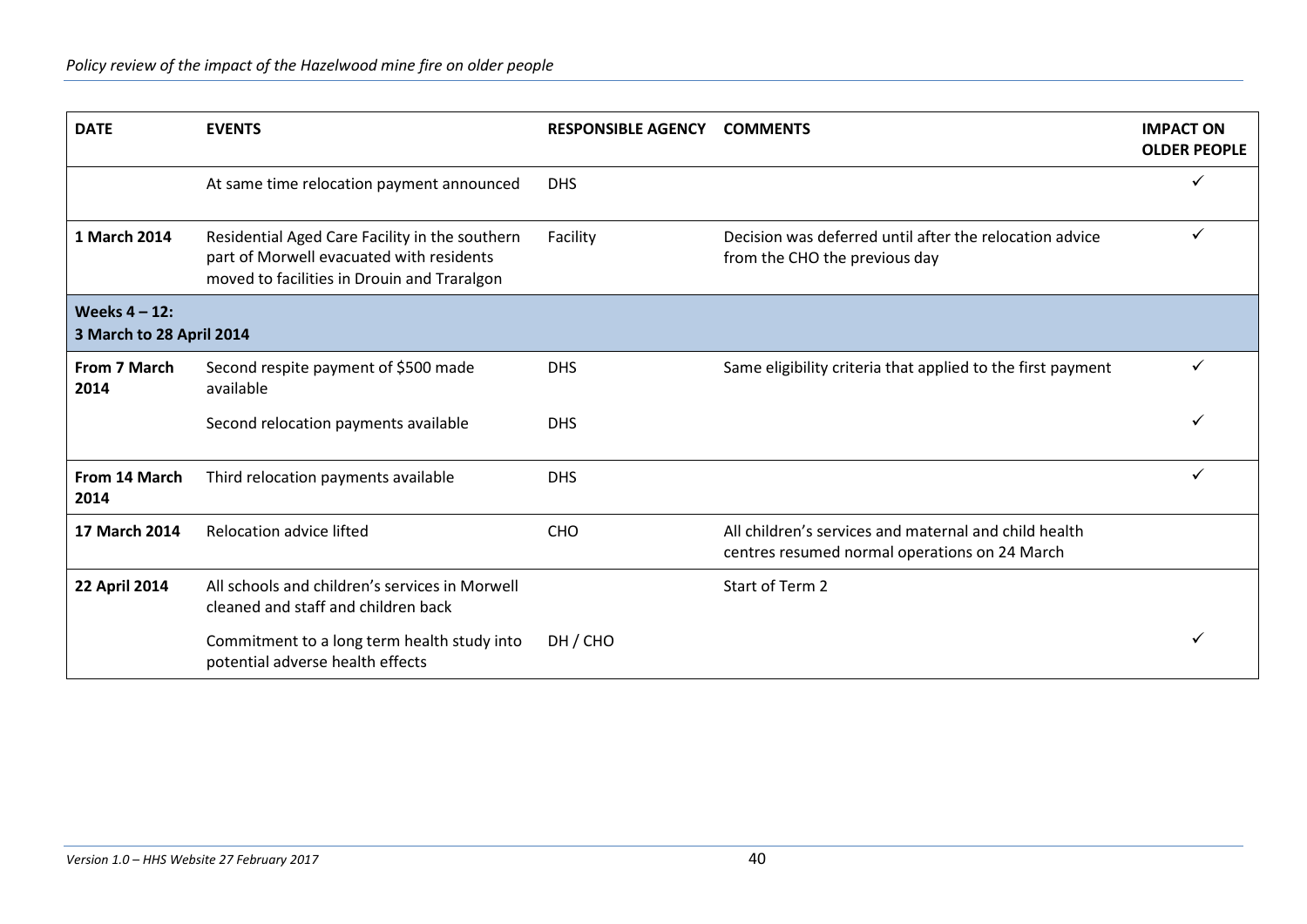# <span id="page-41-0"></span>**6 What we heard: Integrative analysis of the data**

# **6.1 Overview**

A significant component of this policy review of the impact of the Hazelwood mine fire on older people was informed by voices of older adult members of the Morwell community (both living in the community and in residential care), their service providers, and those decision makers with responsibility for influencing and interpreting policies which had direct impact on older people. This constituted the qualitative data collected.

The analytic approach used to complete systematic thematic analysis of the transcribed texts is described in section 2.4.4 of this report.

A framework derived from key issues emerging from comprehensive reviews of the published literature on older people and disasters and relevant policy documents, and a chronological overview of key events that took place during the mine fire event, was used to interpret the thematic analysis of the qualitative data. The framework represented four interlinked headings that provide insight into the impact that the event had on older people at the time and beyond.

- 1. The nature of the event
- 2. Policy-driven responses
- 3. Targeted communications
- 4. Outcomes of the event

In this section, we provide summaries of what we heard. These are supported by small, representative samples of selected quotations from a vast repository of qualitative data that was collected through focus groups and interviews.

# **6.2 The nature of the event**

A key trend emerging from the reported experiences was that the Hazelwood mine fire was different. It was an event that neither community members nor decision makers, including service providers, had experienced before. Across the board, respondents felt that it was a 'unique' emergency. Fires are phenomena the Latrobe Valley community has dealt with many times in the past. However, the defining characteristic of this fire was the ongoing smoke and ash event that posed the concerns for the community, as well as leaving the decision makers and service providers ill-equipped for such an event.

# **6.2.1 Uniqueness**

Older community members described how the event was different to the bushfires that they had experienced in the past and was unexpected.

*I think at the start, everyone was a bit confused because all of a sudden, we've had big bushfires around here right, but this was something DIFFERENT* [emphasis added]*. This was a mine fire you know, and you wouldn't think it would ever happen.*

Service providers and decision makers noted the uniqueness of the emergency and the subsequent challenges that it posed.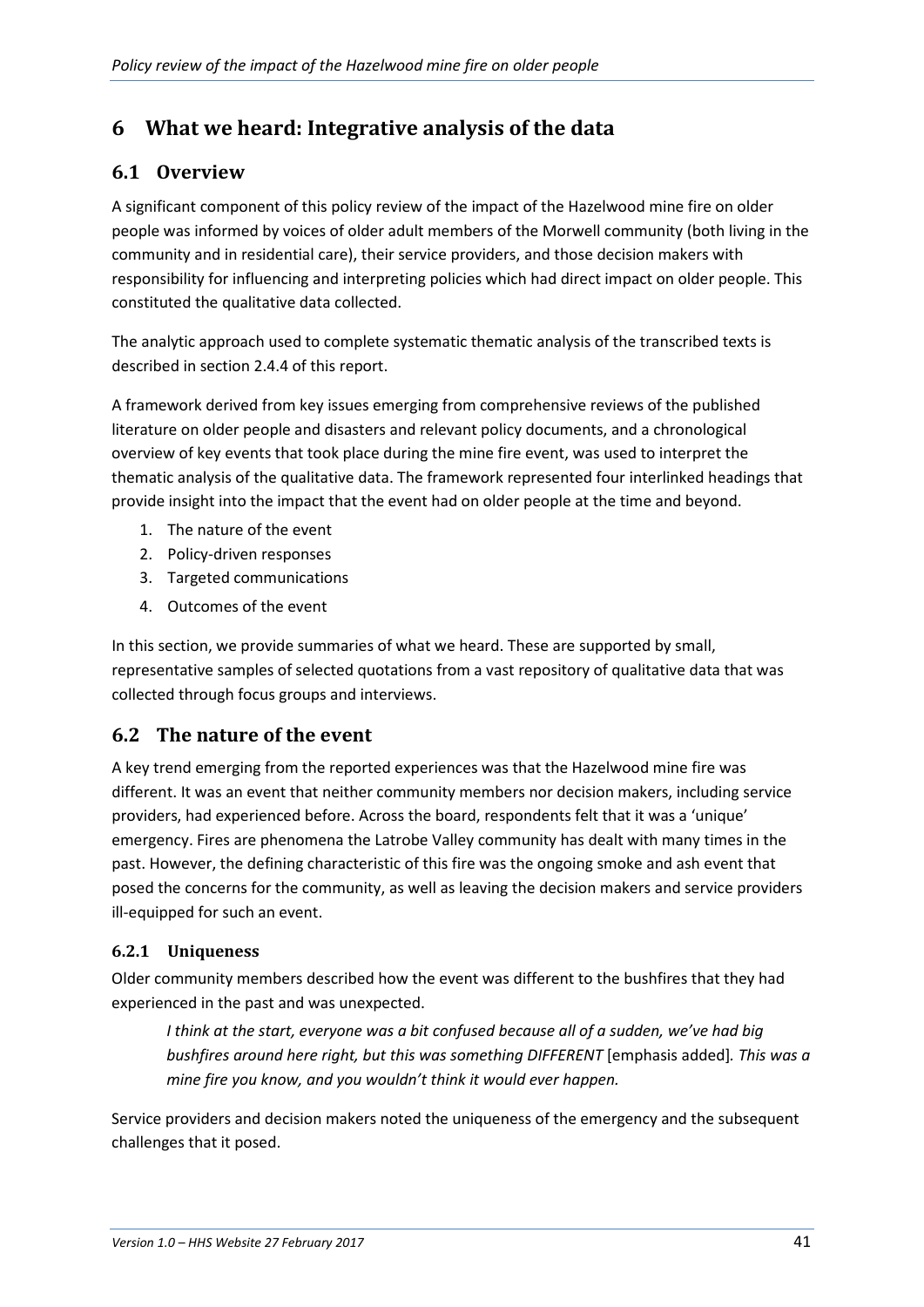*It became 'what sort of emergency was it?' and it kind of evolved, you know, is it a standard fire emergency, or is it an environmental hazardous or hazchem* [hazardous chemicals] *type of emergency, or, and is it, a more community anxiety emergency, you know, which was an unique aspect and this sort of lack of trust in government which permeated, which made it even more challenging and unique.*

# **6.2.2 Characteristics of the event**

The event was different due to the smoke, ash, air quality, and the duration of the event.

#### *Smoke*

Older community members described the smoke as a major pollution event, which varied due to wind speed and direction, with one participant describing it has a *big black mass*.

*And you had to actually stay inside. I had to stay inside quite a few days there, you just couldn't go outside, the smoke was that bad.*

Service providers reported of their clients:

*The general conversation was the same…they knew something wasn't right, and the smoke was different, and it was different, I've never smelt anything like it, or tasted anything like it.*

#### *Ash*

The ash associated with the event was also reported by the older people and continued to be a concern long after the event.

*The house was absolutely FULL* [emphasis added] *of ash it was coming up through the floorboards through the windows through the gaps in the windows it didn't matter what you did.*

### *Air quality*

The air quality was also reported by the older participants, particularly the smell and the particulate matter, the PM<sub>2.5</sub>. One participant described it like sand hitting your face.

*It was like sand on a windy day. Sand on the beach on a windy day hitting your face, that's what it was like yet you couldn't see anything with the naked eye.*

### *The duration*

All these factors associated with the event were compounded by the duration of the event.

*The main challenge here was just the grind of the duration and that's what people talk about, the fact that it felt like was never going to end.*

### **6.2.3 Preparedness**

It was reported by older people that the community, particularly the decision makers, were not equipped nor prepared for such an event.

*Now I know you know that there are such things as DISPLAN* [disaster plan]*, you know if you*  have a flood or a bushfire, they seem to be able to handle that, but I don't know whether that sort of showed up here, it was something new and probably the difference was they didn't *know what exposure, you know that the smoke and other pollutants would be*.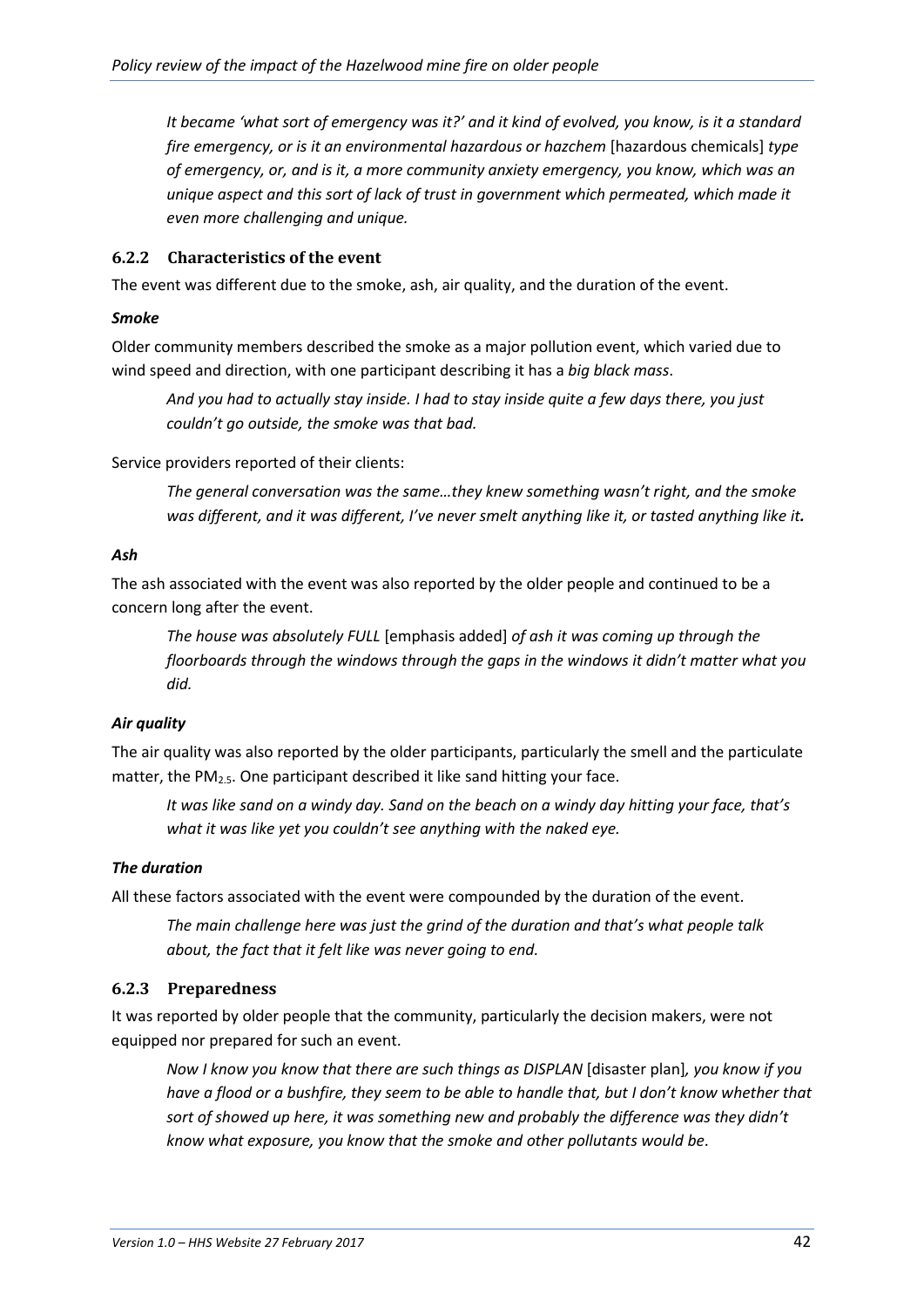Decision makers acknowledged that they were ill equipped for such an event, particularly with protocols to guide evidence based decision making.

*It was quite challenging because it became unprecedented in terms of what we currently had and how to adapt that in terms of providing evidence based, you know, good advice to the community…so I think we were challenged at every level.*

And:

*I* was very aware that, for a long period of time, the department was working in an *environment where there weren't, like it wasn't like we had that protocol sitting up on the shelf and you could just pull it off the shelf*.

Service providers described not having plans in place for such an event, and subsequently, no-one knew how to manage it.

*I think that the whole thing with the Hazelwood mine fire was that no-one knew how to manage it, you know, this is not a bushfire, it is not going to go away, it is just going to go on doing its own thing.*

# <span id="page-43-0"></span>**6.3 Policy-driven responses**

The nature of the event and its uniqueness was an important factor for those responsible for making decisions in response to the event. What was evident from discussions with decision makers and service providers was the complexity of multi-agency involvement during the event. Some, reported that the multi-agency contribution posed many challenges, particularly for local decision makers, whereas some service providers described the agencies being well coordinated. Decision makers reported lack of information to aid their decision making, as well as the failures associated with the distribution of information and the lack of evidence and plans/protocols on which to base decisions (which contributed to the lack of preparedness for the event). Within the policy context, there was a range of procedures and plans that were followed, particularly for the decision makers, but in some instances there were no policies and plans for such a different type of event.

An assortment of roles and responsibilities were described. Older adults in the community reported their opinions of these roles. One of these was a perceived lack of support from local government (Latrobe City Council). However, as the event was declared a state emergency, local government officers were restricted in the extent they could be involved. Community expectations and managing these expectations was also a challenge for both decision makers and service providers.

Older people were supported during and after the period of the mine fire if they were in receipt of care and support services in the community or lived in residential care. While older adults were often referred to as 'vulnerable' or 'at-risk' in the messages sent to the community, the 'robust older people', those not receiving services, were not so well supported. Rather, they tended to be bundled up with the broader community.

# **6.3.1 Complex multi-agency involvement**

The complexity of multiple agencies involved in the event posed challenges for the decision makers.

*I think the challenge (pause) with the event probably was the sheer volume of agencies involved. You know, it was no longer just a fire event, it was a fire event in a mine so it*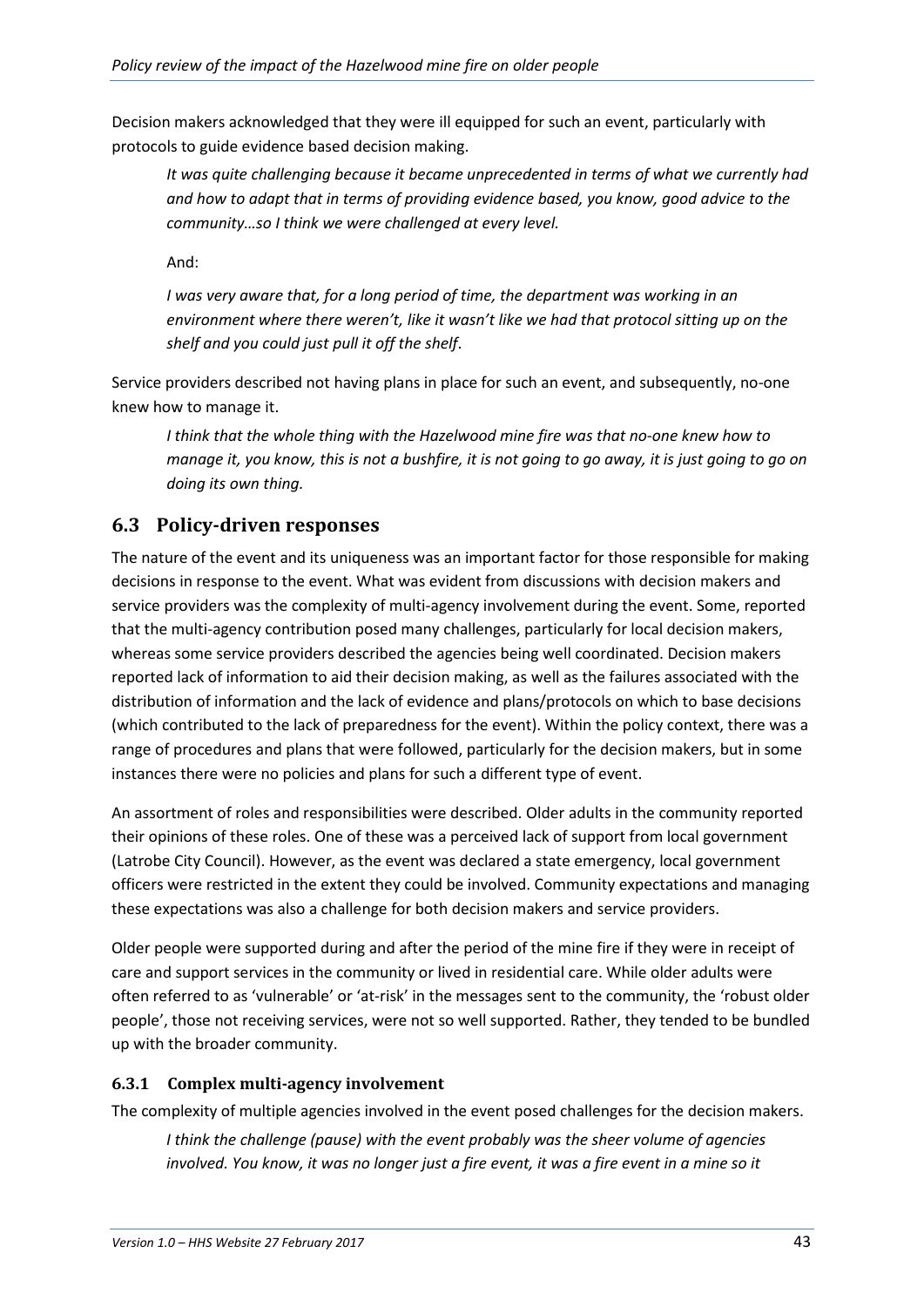*involved that department, and then it involved the EPA and then it involved the Department of Health and you know, I just think that any time you are tapping into multiple sources of bureaucracy that than brings with it a range of challenges.*

It was suggested by some service providers that multi-agency complexity meant that no one agency really knew what the other was doing.

*I think this was the first time that we have had an event that needed SO MANY* [emphasis added] *agencies on the ground, but the reality was that one arm didn't talk to the other hand, you know, this one doesn't know anything about engaging this way, and this one does it differently over here and I think that's why to me it was just like a miss mash of the perfect storm of, communication hell, like (laughing) where do you go to from there?*

Other service providers reported good coordination between different agencies.

*I think from an organisation's perspective, I'm really happy with the organisation's response and how that's all gone, I think the, what happened with the ambulance service and the way all the, the emergency services as such came together was excellent. You know, the hospital, the local hospital and us and the ambulance service, we all came together as one, and we were able to work in conjunction, and help the community come through a really torrid time, and it was all done, really voluntarily on people's own time. We were working out of our own hours and volunteering our time to do that, and it just really went well, and we were all different clinicians, you know all coming together, doing the same job, and it was really good to see.*

#### **6.3.2 Sources of information for decision-making**

Decision makers obtained information from a variety of sources including the government and agency websites, face-to-face meetings and regular teleconferences.

*So the Victorian government website was big for us, and then the weekly meetings we had with the mine fire operators themselves and the Department (of Health), when they were talking, so a lot of guidance from them cause the, like I said we had the hospital involved, the shire involved about what we were going to do, communication plan and all those things. That was probably the main things, and the radio, but mainly through the Department.*

While most decision makers reported regularly receiving information, some would have preferred it in a different format, and others expressed that they had failed in how they passed on that information.

*I was getting that intelligence, but it wasn't as systematic and as high quality as I would have*  liked, and I think the other, just going back to this issue of the dual state and regional team *thing going on, some of that information was being you know, prepared for and supplied to the Chief Health Officer, but not necessarily being supplied to the regional health incident management team. So, a lot of the systems, a lot of the departmental processes are geared towards supporting the Chief Health Officer and that is the position, you know, who has the power and authority in the system to make, make stuff happen, and that power and authority doesn't really exist in the role of regional health coordinator, in the same way.*

And: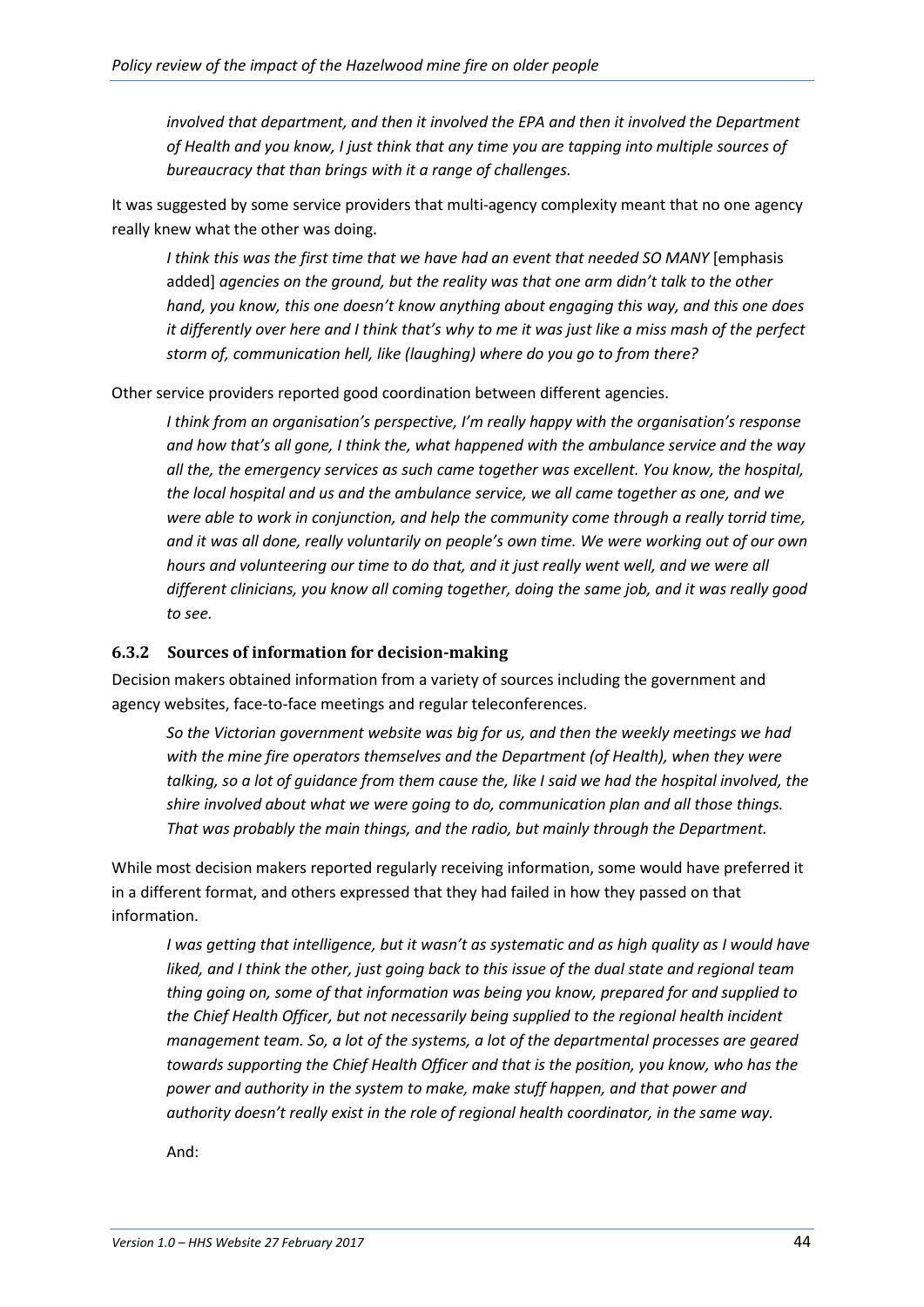*A key failure was that we did not brief our field operators. We literally handed them or emailed them, whatever it was, written tools, fact sheets, a printed fact sheet and we relied on them to read and understand and be able to you know, verbalise those tools to their constituents whoever they were or their clients. Not once do I think anyone with any public health expertise gave anyone a verbal briefing about any of this material, and so there probably was a lot of people up there in the field, whether that be riding the train with the CFA crew or at the relief centre or a HACC worker in the field you know, there's lots of examples of people being in the field, probably working with material that they didn't have a high degree of confidence in talking about. I'm not saying they didn't trust the material, I'm saying they didn't have the background workup to feel confident to talk about it in a confident manner.*

# **6.3.3 Evidence for decision-making**

One local decision maker reported a lack of evidence or plans/protocols to support decision making.

*No one had the evidence or the robust evidence base sort of protocols at that point, so that was quite tricky, and you know is one of the things I think is a bit of a learning…it was quite challenging because it became unprecedented in terms of what we currently had and how to adapt that in terms of providing evidence based, you know, good advice to the community, when there was probably a bit of a vacuum…you know, safety sort of points for some of the exposures, so, I think we were challenged at every level.*

# **6.3.4 Policy context**

Decision makers referred to different polices or emergency management plans available to follow, particularly at the state level. These included the State Health Emergency Response Plan (SHERP), a state plan of the Emergency Management Manual of Victoria (EMMV).

*So there were the two key policies in our case, the SHERP, the State Health Emergency Response Plan, and the Clients and Services Policy that we can draw upon for guidance, and under the SHERP, you know, we established fairly quickly a regional health incident management team, which linked back up to the state health incident management team, the state health coordination arrangements etc. and that was, you know the main, probably coordinating point for us with our agencies, with ambulance and you know, other service providers to try and sort of coordinate out activity*.

Some decision makers described a feeling of angst across the departments and service providers due to the perceived lack of clear policy.

*Because the emergency services have such a devolved model, I think they were a bit surprised that we didn't have a devolved model…even though this was a new incident for them as well, but they probably still had some standard operating procedures they could enact, and of course because we didn't a have protocol to do with, you know, PM2.5 and you know, so they were wanting things, and they were wanting it five minutes ago, not, you know in the time it was taking so I think that caused them (pause) angst across departments and service providers*.

At the local council level the Municipal Emergency Management Plan was reported as becoming defunct as the state plan took precedence.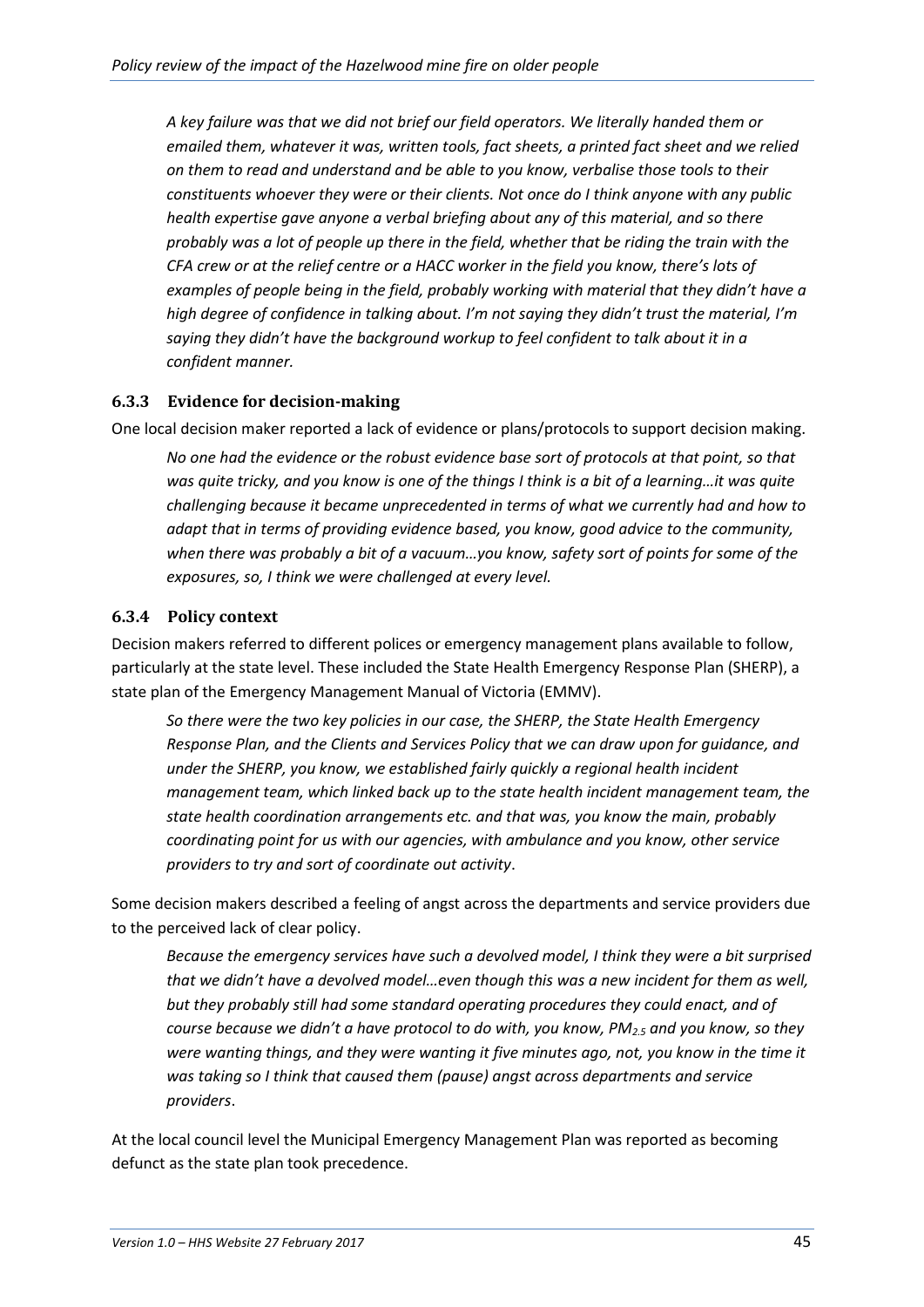*What we found conflicting was that we* [Council]*, the emergency management plan we have, has been audited, has been well thought out, there's been lots of local input into it…and the emergency management plan that we had, just went by the by. It was not followed at all. In that, the state were asking us to do things that we had no control over or should have had no input into if you like. We wanted to run with our plan, but it didn't fit with what they were doing because there was a conflict between what they were doing and what the plan was saying…the issue we're dealing with here is that the Municipal Emergency Management Plan was not followed in this instance and I think there is a big difference between going out there and giving people a ready to read 'this is what local government does in an emergency' because in many respects local government, didn't have the opportunity to run with the plan the way the plan is read. So you know, local government has quite clear roles to play in an emergency.* 

For services providers, it was a case of following normal emergency policy and procedures.

*I guess we probably just worked under what we normally do, and with maybe emergency management policies and procedures.*

Or developing new plans:

*I developed, because we didn't have a plan for a natural disaster, we actually developed a procedure*.

### While for another:

*Bushfires weren't even on our emergency plan*.

Decision makers reported the challenges associated with the policy context at the time.

*I think, everyone had the best of intent, I think everyone was literally doing what they could within the current policy environment, and current standard operating procedures, and in fact were even breaking through some of those and challenging those to sort of try and, be even more agile, and I think there was a lot of work done very quickly, and people working probably twenty-four seven, even in our own department, with you know, international support in many cases to develop protocols on the run, which were un-precedent, to sort of you know, try and actually, you know, I guess come to terms with this as quickly as we could. So I think there was great intent, but I think this was a fairly unique and challenging, disaster basically.*

# **6.3.5 Where do older people fit?**

'Vulnerable' older people and older clients in receipt of existing care and support services at the time of the mine fire were included specifically in the Victorian 'Clients and Services Policy' and the 'Vulnerable People in Emergencies Register'. These two polices ensured that people who were receiving care and support services in the community or were deemed 'vulnerable' were supported during the event.

*A majority of our clients are over the age of sixty-five, and the largest cohort that we deliver services to is the eighty plus years.* 

Robust older people who were not in receipt of services nor deemed 'vulnerable' (this term was used by the Chief Health Officer when referring to people over 65 years but not reflected in policy)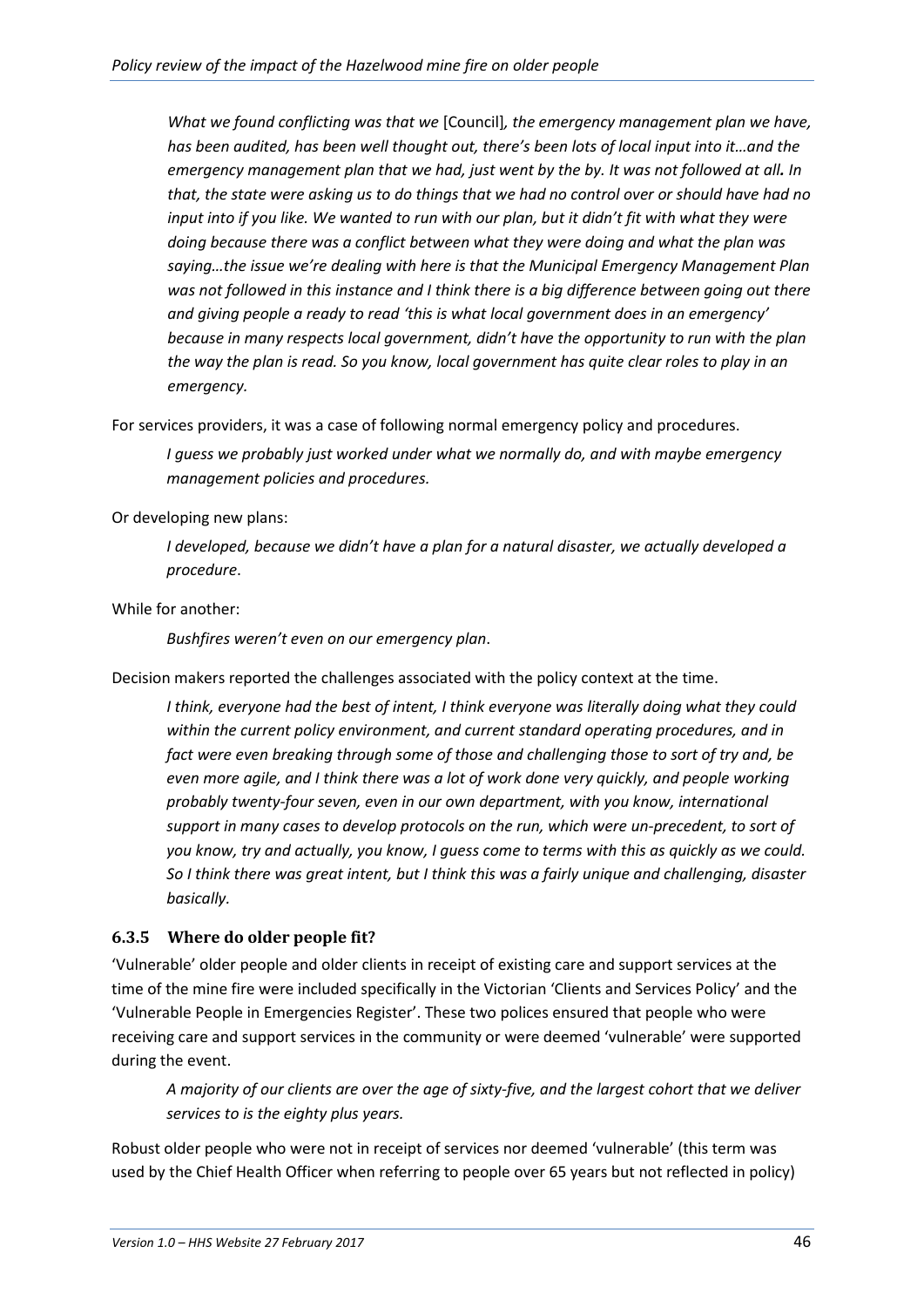were not supported specifically. However, some decision makers did describe how rules were 'bent' to ensure all 'vulnerable' people received the care that they needed.

One service provider described his/her interpretation of the role of the Vulnerable People in Emergencies Register.

*They are classed as vulnerable persons if they have no support, so it is all based on assessment. We have a lady in Moe who is actually on it, but she has no supports, she has got no contacts, she's got multiple health conditions and if there is an emergency situation she has got no-one to assist her, so she is on it. We had one lady…who was on it, she didn't want to be on it, she felt she could survive without it, but again she was unsupported, she was unable to access the community independently, was in a real high fire risk area, survived our Black Saturdays, so yeah, it is more about the assessment and then we pop them on the register.*

One decision maker described how the VPE Register did not ensure that all those that needed support would get it – it was interpreted as very restrictive in its application.

*I don't actually know whether they used the register. I'm sure they would have. It's a continually involving thing, probably the most tortuous policy issue I've ever have been involved in. The thing about, the thing about the register is, it is designed really, it is really only designed to assist in evacuation and to, you know cover people who have no other supports or means of assisting themselves in the event of evacuation. That is what's it original aim was, it came out of the Black Saturday Royal Commission. The commissioners, I'm sure had no idea, how to scope or implement, and it was intended to be used by police in the event of an evacuation being required. Now since then, so it is limited, the number of people on it is intentionally limited to those who really have no other means of support, no neighbours, no family that could assist them if need be.*

Some decision makers loosened the rules to provide the support that was required by community members.

*I have got a feeling that we were liaising with the Commonwealth about availability of respite beds and how, how that would be considered in terms, of you know, whether people had had an assessment, because you have to have an assessment to get into respite, and we came to some agreement about you know, the commonwealth I think loosened the rules a little a bit, providers could take people and worry about the ramifications afterwards.*

Older people in residential care were supported within the facilities. Managers of the residential care facilities reported that older people within the facilities experienced little impact.

*In terms of effects, we managed it very well and our staff managed it very well. We didn't have anyone who was really affected, like I said it was more staff.*

# **6.3.6 Roles and responsibilities during the event**

### *State level – Department of Health and Emergency Management Victoria*

Across the discussions with the decision makers, service providers and older adults, the issue of roles and responsibilities at the time of the event were mentioned, although they were not always clear. The roles and responsibilities at the time were determined by the type of emergency or event.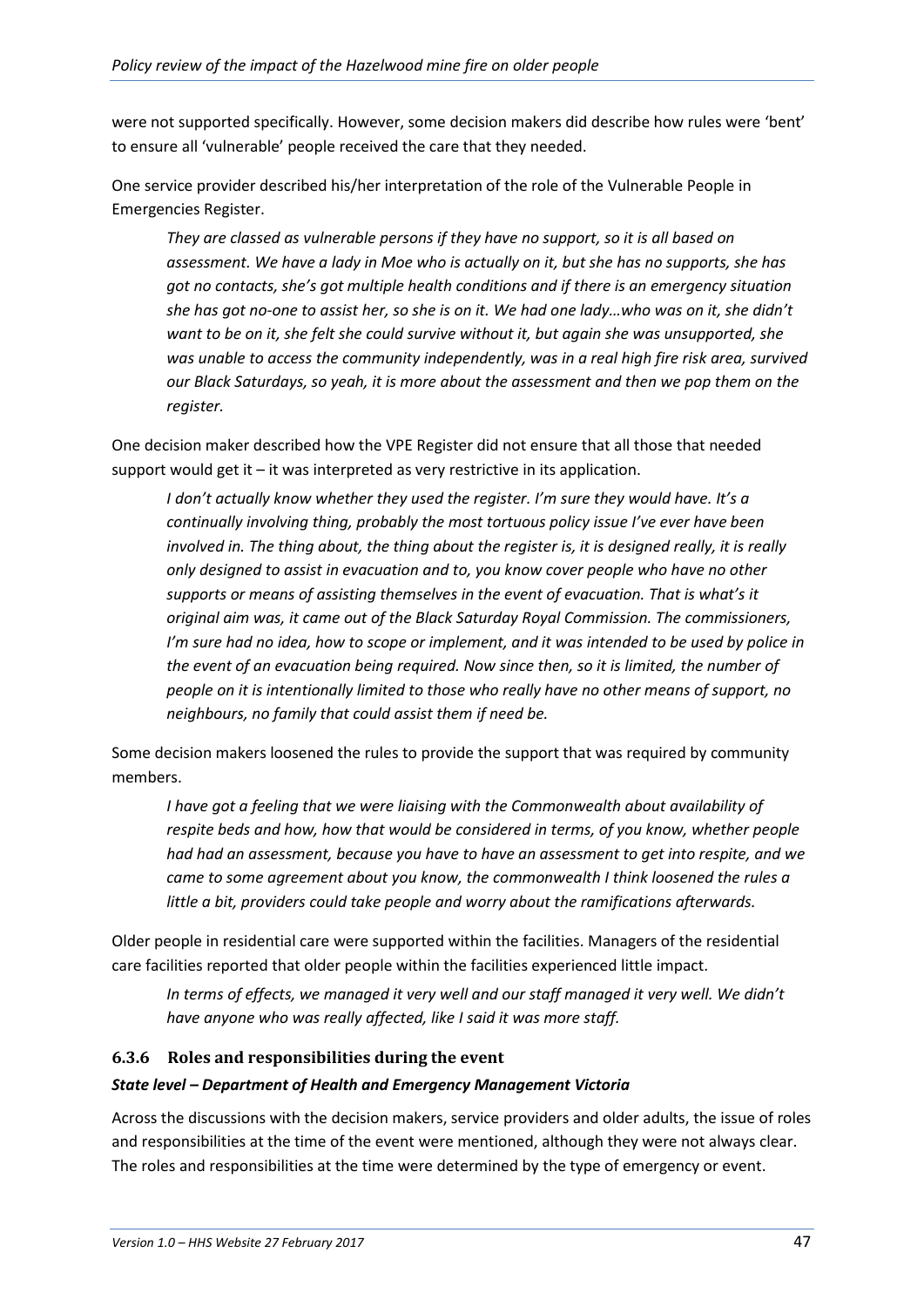*The Emergency Management Branch organised or the Chief Health Officer. In this case, the Chief Health Officer was the lead but supported by emergency management, and depending on the incident it would be Emergency Management in the lead or the Chief Health Officer.*

A health incident management team was established that included the service providers.

*We established fairly quickly a regional health incident management team, which linked back up to the state health incident management team, the state health coordination arrangements etc. and that was, you know the main, probably coordinating point for us with our agencies, with ambulance and you know, other service providers to try and sort of coordinate out activity.*

#### *Local level – Latrobe City Council*

As the event was considered a state event, the council as decision makers, had a very little role, although local government decision makers felt that they should have had a greater role and there was frustration at the local level, as described below.

*I had a level of frustration in that, local government knows its own community. You know, so, there could have been a higher level of advice taken from local government as to how to manage the community, than what was taken. You know, the focus was purely on the incident rather than managing the fall-out in the community, managing the recovery in the community if you like, from day dot, and I think local government, could have had a far greater role in that. We have a relationship with our community, these people from Melbourne or whatever do not have a relationship with the community.*

Local government officers were restricted by the information they could provide as it was seen as a responsibility at the state level, under the auspices of the incident controller.

*I know during the state arrangements, you know what it is we were committed to communicate about is really limited. You know were not able to, you know, were not able to communicate about the event, that's up to the incident controller and all those other sorts of rules and regulations*.

The restrictions posed on local government appeared to fuel negative perceptions of Latrobe City's role and responsibilities in the event by the older adults in the community. One described Council as passengers:

*Also the role of local council needs to be defined. They tended to be passengers in this whole incident as well.*

And:

*We basically felt abandoned by the council, or well I did, they all left town*.

Service providers expressed concern that the decision makers weren't aware of their roles, nor were there clear guidelines on who was responsible for what.

*What was going to happen, and I guess at my level, I understood it to be, this has not happened before and different authorities don't know what their particular responsibility or response action should be, the coordination between them, be that the EPA, CFA, local*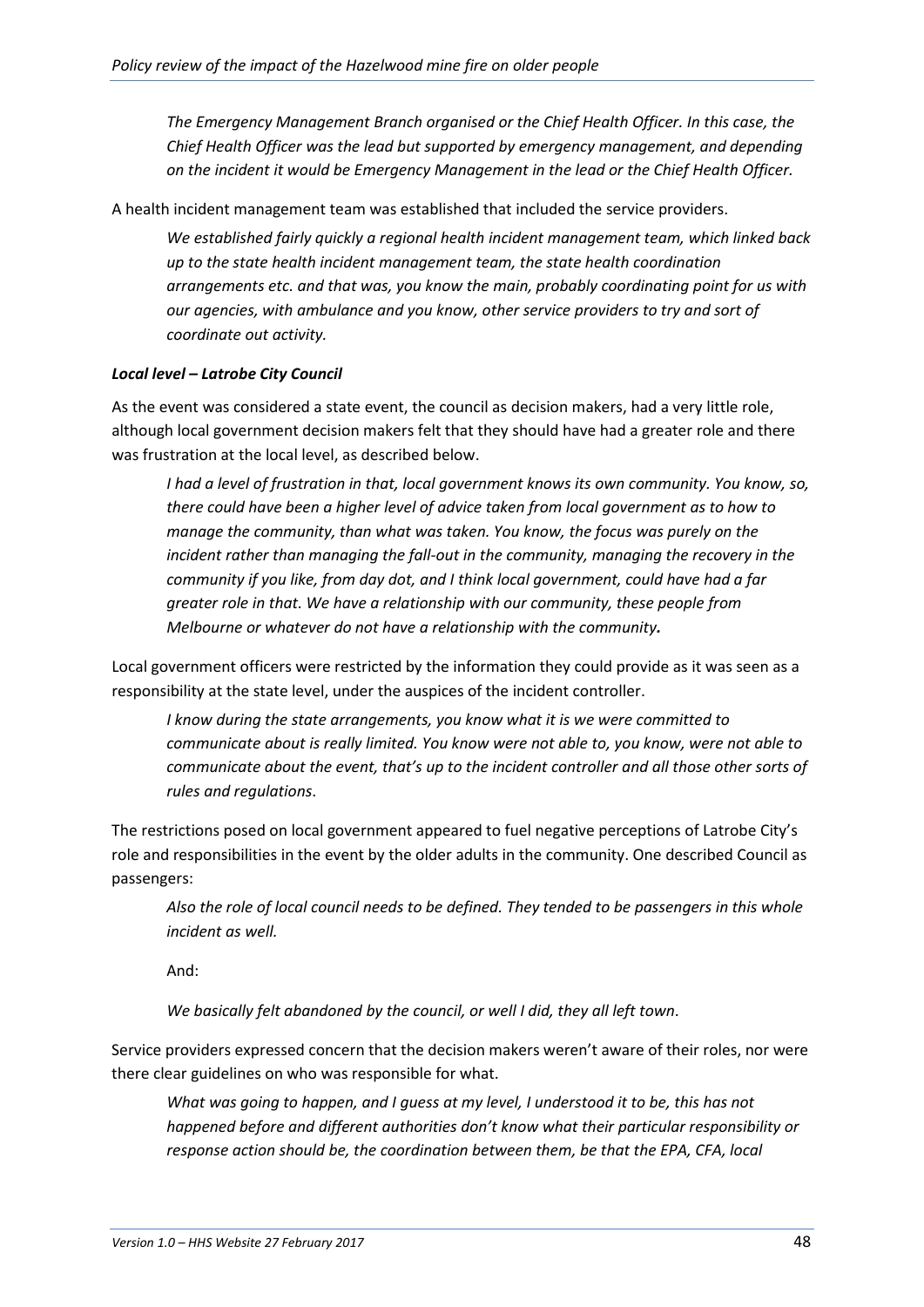*government, state government, that silence was quite eerie, in that early period I think, that's when, I think because people are used to bushfires.*

#### *Residential care facilities*

It appeared that there was confusion between the decision makers and the residential care facilities about who was responsible for what, particularly to the decision making around evacuation. Ultimately the decision to evacuate was the facility's decision.

*My only advice was the decision is yours to make. I can only reiterate the Chief Health Officer's advice, but it is your decision, you know but you will need to consider that decision in the face of expectation of community and family members of residents you know, which is a big. I'm sure they were considering those risks, you know there is always the risks if they chose to stay and the Chief Health Officer said "everybody over the age of sixty-five", you know, they would be facing, you know calls from family members going "what the hell are they still doing in there"?*

### **6.3.7 Managing community expectations**

The complexity of the event, particularly the long duration, went against what seemed to be the community's expectation regarding response to emergencies and associated dissemination of information. Decision makers described the challenges of meeting community expectations, but also indicated that they did the best that they could do.

### *Expectations*

Based on previous emergencies, decision makers expressed that the community had a certain level of expectation of the response to such an event.

*There are many people who look back and say, you know, it wasn't communicated effectively enough to the community, or the decisions weren't made earlier enough, or whatever, and that may be true, but I think, it's also true to say that, the community expectation, possibly again in hindsight, were greater than probably the capacity to respond to them*.

And:

*And the expectations of the community were becoming more and more apparent in terms of them wanting, different information and more information than what we would usually provide, and almost assurances and guarantees around you know, health impacts and safety and you know, what they should be doing*.

#### *The best we could do*

Decision makers reported that they did the best that they could do.

*I think with what we knew at the time, what we had at the time in terms of tools and processes, evidence if you like, in terms of strategies and our standard operating procedures and policies, you know, I think we did everything that we could, we thought we were doing, you know as a department and as a whole of government apparatus if you like, to respond appropriately, but you know, I think, there was you know, still difficulties in expectation and what was being delivered…and I don't think we have quite reconciled that.*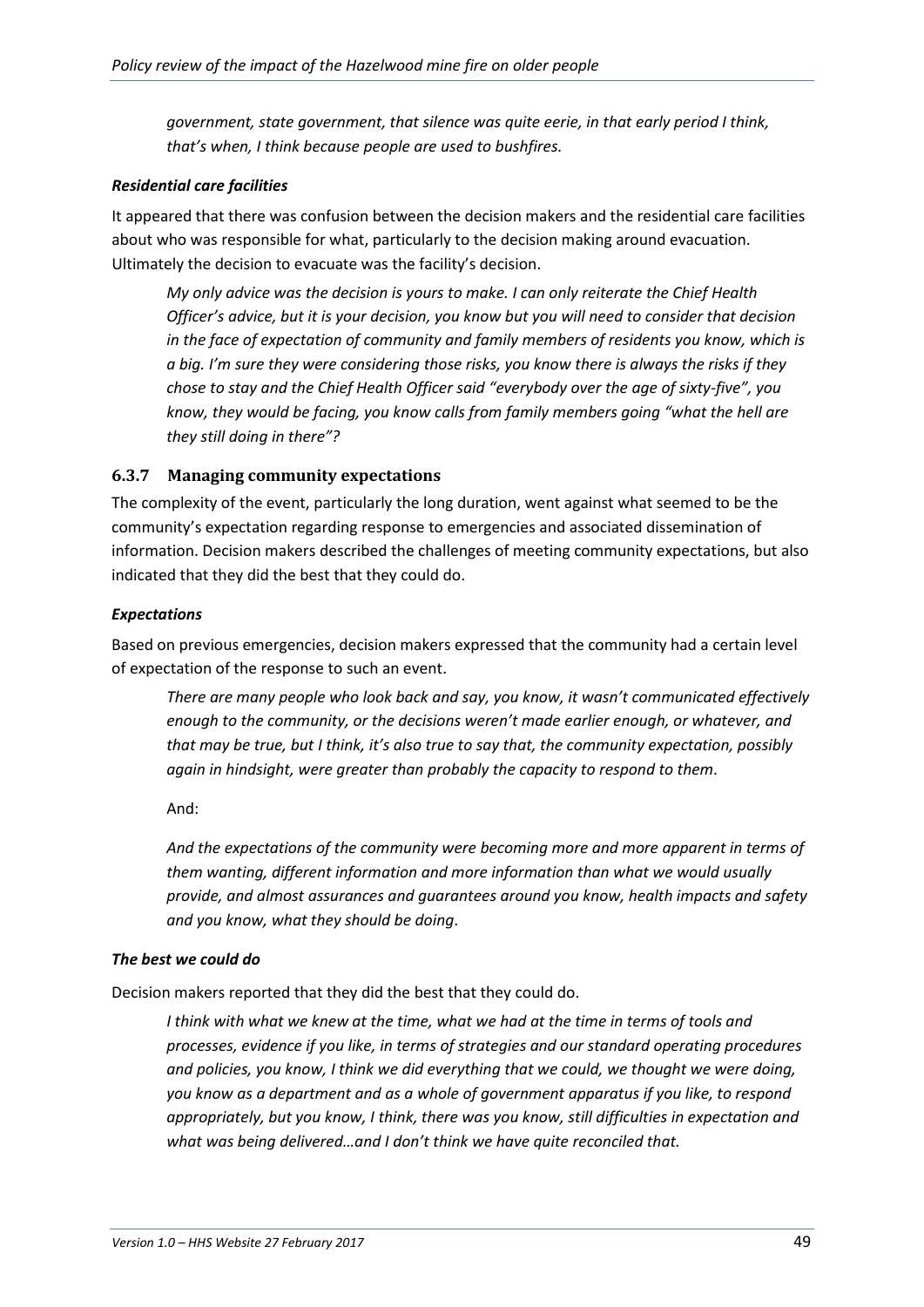### **6.3.8 Response to the event**

During the event, older adults who were in receipt of care and support services in the community were monitored with client checks, while those in residential care were supported within each facility. Some older adults in the community not receiving services reported being door knocked, and as part of the 'Vulnerable' category with respect to their age (over 65), they were advised to relocate. However, for some this was difficult to do, due to lack of access to alternative accommodation, transport, or funds including difficulties accessing financial assistance due to restrictive eligibility criteria. Other provided services for older people included respite centres, the health clinic, masks, and free transport. Post-event, cleaning was offered to help clean-up homes, and once again, eligibility restrictions impacted on the success of this response, while others had concerns regarding potential insurance claims.

### *Monitoring older people receiving care and using services*

Decision makers and services providers described how they checked their older clients on a regular basis which may or may not have increased support to them during the event.

*I think because probably, it helped because we had that regular contact with them, and you know we had information brochures and that, that they got us to hand out and that as well,*  so, I guess, and their support workers were still going in, like we were still providing our *services, so they still had that contact which was probably another reinforcement for them as well. So, like we really didn't come across anyone who was overly distressed, about the situation.*

Service providers reported steps to ensure that all existing clients were checked.

*I mean the welfare checking was more around all our clients first. We checked every single client, that was the direction that came from me to check whether or not they needed any assistance, who was around, what their plan was. We offered support, financial or linking them into formal supports or respite, whatever was required to get them out of here for the time, you know, that the smoke was happening*.

And:

*At the same time, the Latrobe City Council, who managed council HACC in the areas, were very active in monitoring their clients, and they were liaising with us about you know, whether they needed assistance or that, whether they needed financial assistance to do that.*

Service providers were providing clients with assistance to relocate, however, the process of relocation was not quite clear.

*Yes, that was the confusing bit, so, we were told you need to offer these voluntary relocations, but when it comes down to it, who funds it. Yeah, that was confusing.*

The residential care facilities put procedures in place to protect the residents from the smoke.

*So then we put into place the procedures to do that, block gutters, turn off the airconditioning systems, notify everyone that that's what had to happen, obviously then we put into place our procedures as far as notifying more senior management.*

Clients already receiving services were also provided with assistance to clean their homes.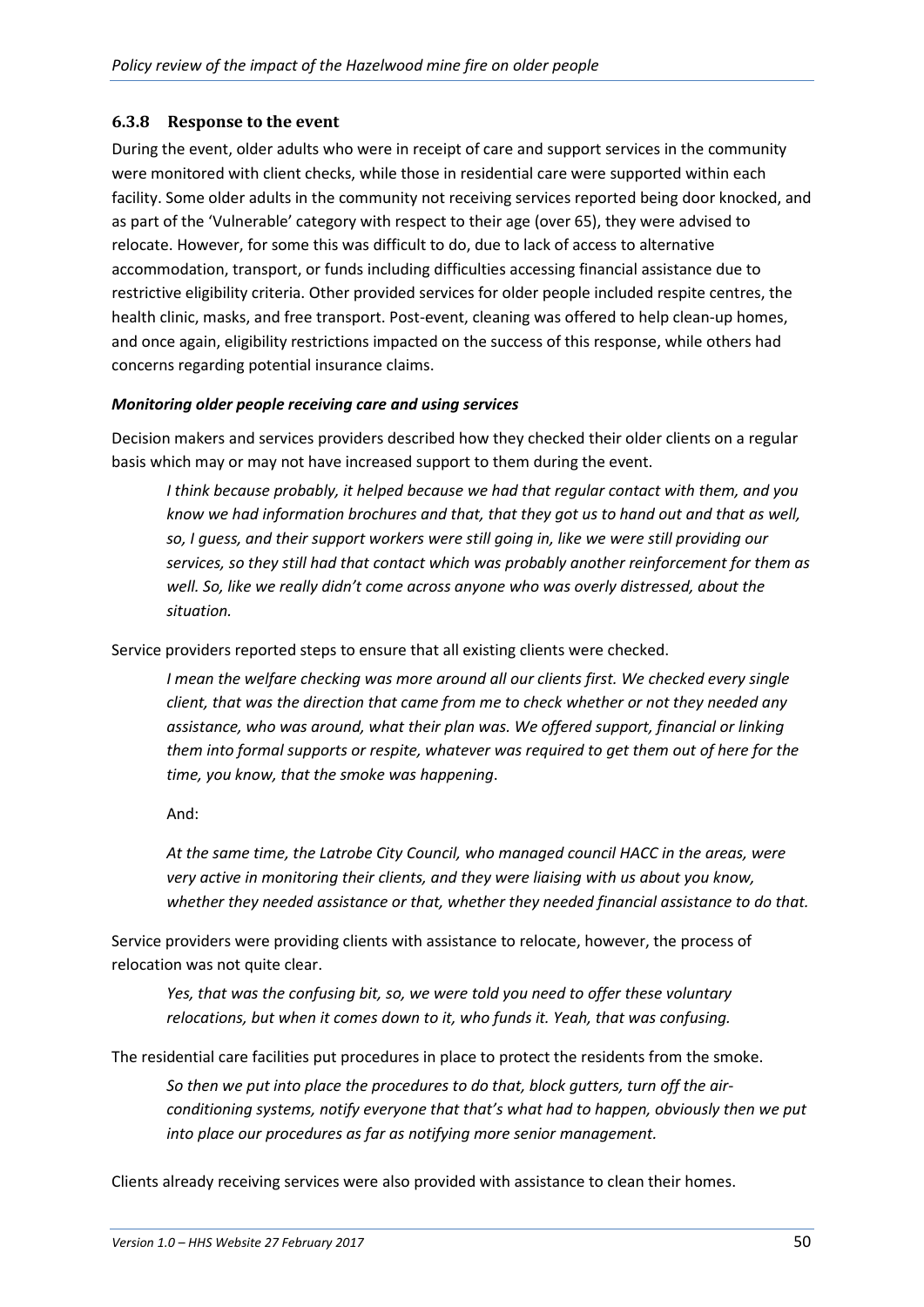*I think anybody that was already getting home help did get it* [house cleaning service].

#### *Services offered*

Older adults living in the community and not receiving care and support services reported people door knocking to provide them with information, but there was confusion about the scope of the door knocking, with some participants indicating that only certain areas received the door knocks – pending on which side of the invisible line they lived.

*They did door knocks and most of the people who did the door knocking were volunteers from out of town*.

And:

*And the door knock only happened on the imaginary wall side - the south side.*

This perception that the door knocking was limited to the south side was contradicted by the council interviewees.

*As I said, we initially went out and knocked on our own clients, we know that they were frail older otherwise they wouldn't be getting the service from us, when the door knocks then started happening to the whole community*

Respite centres were established in centres away from Morwell to give people a break from the smoke and light refreshments and free transport were provided.

*Pakenham and then Narre Warren and sometimes Traralgon, Moe set up a respite centre, the council set up a respite centre in the town hall, we went down there two or three times a week and then went they made the trains free.*

And:

*I know it was used, but not heavily used, and I think, I think that was a failure to communicate the intent of what they were there for, and how people could access them. I think that was you know, I, you know, I remember Latrobe City sort of just saying "Oh well they're getting used a bit but not as heavily as people thought they would be".*

Older people described how masks were distributed and they were described by some as useless.

*Well I mean why didn't they issue masks to people, I mean decent masks not those cloth things, I mean surely somebody could have been on the ball a lot quicker and when did they come out? Two or three weeks after the event*.

Older adults in the community, as part of the 'vulnerable' group, were advised to relocate. However, a number of older adults described the difficulty in finding somewhere to relocate to, the cost associated with relocation, and while relocation grants were not available to everyone. Some older adults in the community were offered a home to stay in, but the processes of securing the home was a complicated process.

*We were offered a free home somewhere. It took so long to go through the paper work and stuff someone else snatched up the house (laughing) so lucky we had a friend in Frankston that gave us their house for a week so.*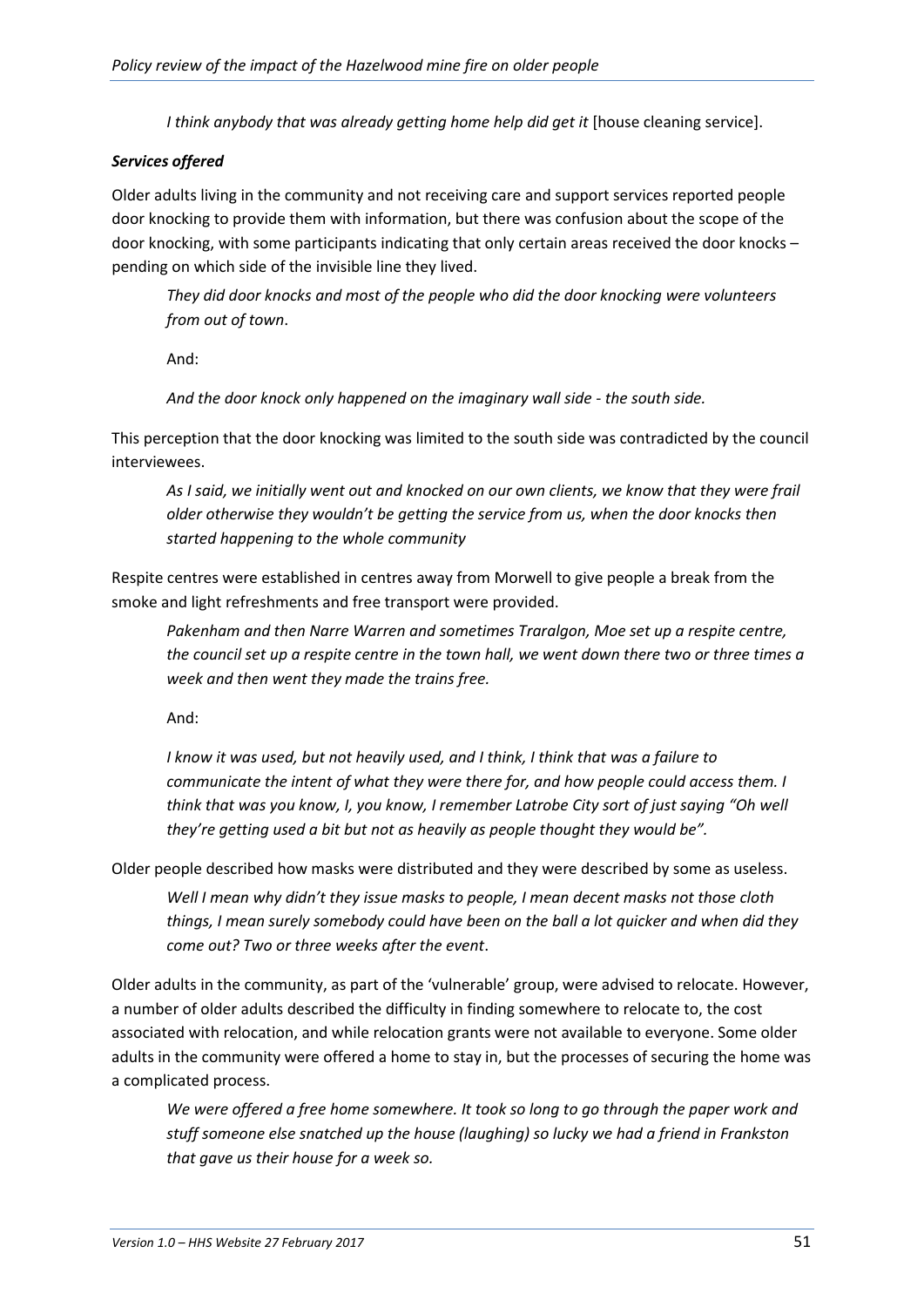Service providers also described it has a complicated process**.**

*A couple, but not a lot, but we were getting offers of holidays houses from all over the place, and because we weren't taking that, so many people were ringing us from outside the valley saying, "I've got this holiday house, and my local neighbourhood house, I didn't know who to ring so, I go to my neighbourhood house or I thought I would ring you" so we would get all the information from them and feed to up to at that point was, the council food chain we were dealing with and we would have these people ring back and going "nobody's rung me, we've got a holiday house here for somebody" you know, how that was coordinated or how people signed on to it, and how they actually managed to go to somebody's holiday house, but I know it was a nightmare on the ground*.

Older adults reported that it wasn't necessarily easy for people to relocate due to lack of transport or even employment obligations. Expense was also a reported factor.

*I got a message on my mobile…it told me to evacuate and I ran around and I'm thinking 'where do I go and how do I get out of here' because I've got no car*.

And:

*None of us had money…were waiting for the next pension day. So even if we were able to go somewhere we didn't have the money.*

Older people described the financial assistance that was made available for relocation, which didn't allow for too many days away from the community.

*We went to DHS, talked to the nice lady. She gave us the one pre-paid five hundred dollar card and we went to Lakes Entrance. You can only stay in Lakes Entrance so long on five hundred dollars*.

Those who did relocate went to a variety of different places and for different lengths of time.

*I'm fortunate in the sense that my son and daughter-in-law own a holiday home in Inverloch and I removed myself to Inverloch for seven WEEKS* [emphasis added].

And:

*We stayed in Morwell but we went out every day.*

### *Ambulance Health Assessment Centre and Mine Fire Health Clinic*

A health assessment centre was set up at Ambulance Victoria Morwell, and later, as a recommendation from the  $1<sup>st</sup>$  Hazelwood Mine Fire Inquiry, the mine fire health clinic was established at Latrobe Community Health Service in Morwell to address the ongoing health concerns of the community. Some older adults reported using these, although service providers reported that community members felt that visiting the mine fire health clinic was *a waste of time*.

Decision makers described how the health assessment centre was established in response to the SHERP's function to mobilise health resources in an event.

*The decision was made to set up a community health, you know a monitoring, I forget what they called it, the ambulance run, you know clinic, so that, that was about putting resources into the community, to (pause) you know, to response to that need.*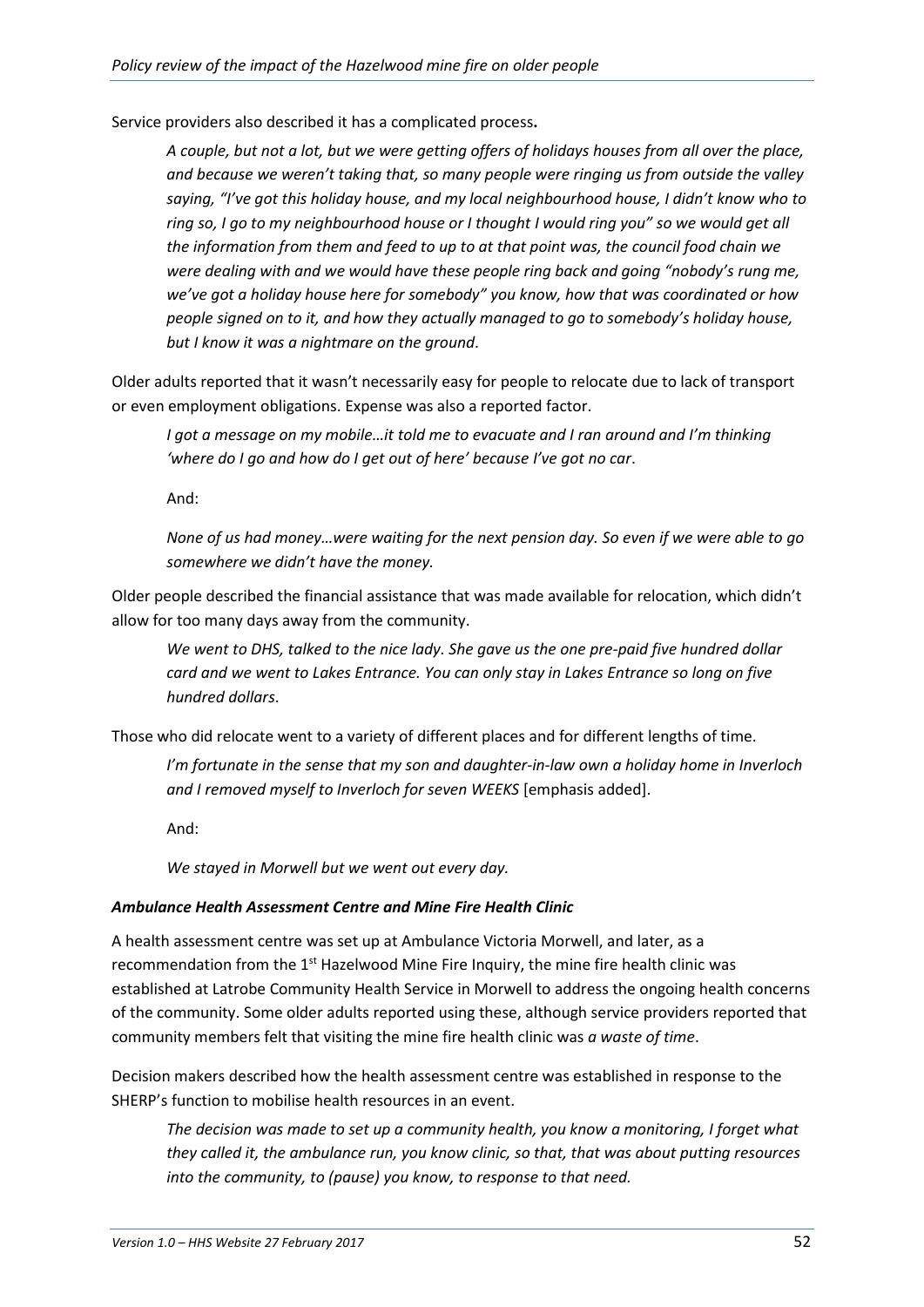LCHS described the mine fire health clinic services.

*So basically what it is just, so we do a health check, we get all there details, any issues that they might have, health issues, and that's recorded and then if they need any referrals, so often they do need to be followed up with their GP, they might need a lung function test, which they need to go to their GP to have a referral, and we have all the, if they feel like the need some counselling, so we can do all the referrals for that as well*.

Older people described using the health assessment centre.

*We went straight to the ambulance station and had a check-up.*

Service providers reported how a community members described the clinic as a waste of time.

*Sometimes and feedback that we've had from people that have been referred to the mine fire clinic is that it was a waste of time because there just making calls for them to go back to their doctor.*

### *Post-event clean up*

Older adults wanted their homes cleaned following the event, and described the service that was offered. Once again, the process to obtain such assistance was confusing and poorly coordinated. Eligibility criteria existed, and only those who were already in-receipt of services, had particular health conditions, or lived in specified areas were supported in the clean-up. Some older adults described the cleaning process as *terrible*. Those not eligible had to use their home insurance – if covered and approved by the insurer.

*I got it twice because I complained. The first time was three young ladies from Townsville and the second one was a bloke and his missus, the bloke that was when I got the house washed down on the outside because they didn't do that the first time.*

The older adults described eligibility for the cleaning service.

*Because we were aged pensioners and because of our health we were eligible for it* [house cleaning]*. They came in how many, about four?* [Talking to husband]…*a couple did the outside windows the others did the inside*.

Service providers described the clean-up process as being confusing.

I*t was a bit confusing, and where they could get the, hire the cleaner, the vacuum cleaners for, you know, that was really quite confusing for me, obviously my clients as well, as to who was managing that program, you know the clean-up of it.*

A service provider described how the community was given a 'bucket' containing basic cleaning items to use to clean their own homes.

*And the bucket became a symbol of the, insult I think, of, "We've smoked you out, put your health at risk, not told you how to manage it or what's going on, said that you were safe, and then we said we weren't really too sure, maybe if you're pregnant, old or young you better get out, maybe if you've got an important job you better get out, but you know important enough, so have a BUCKET"* [emphasis added].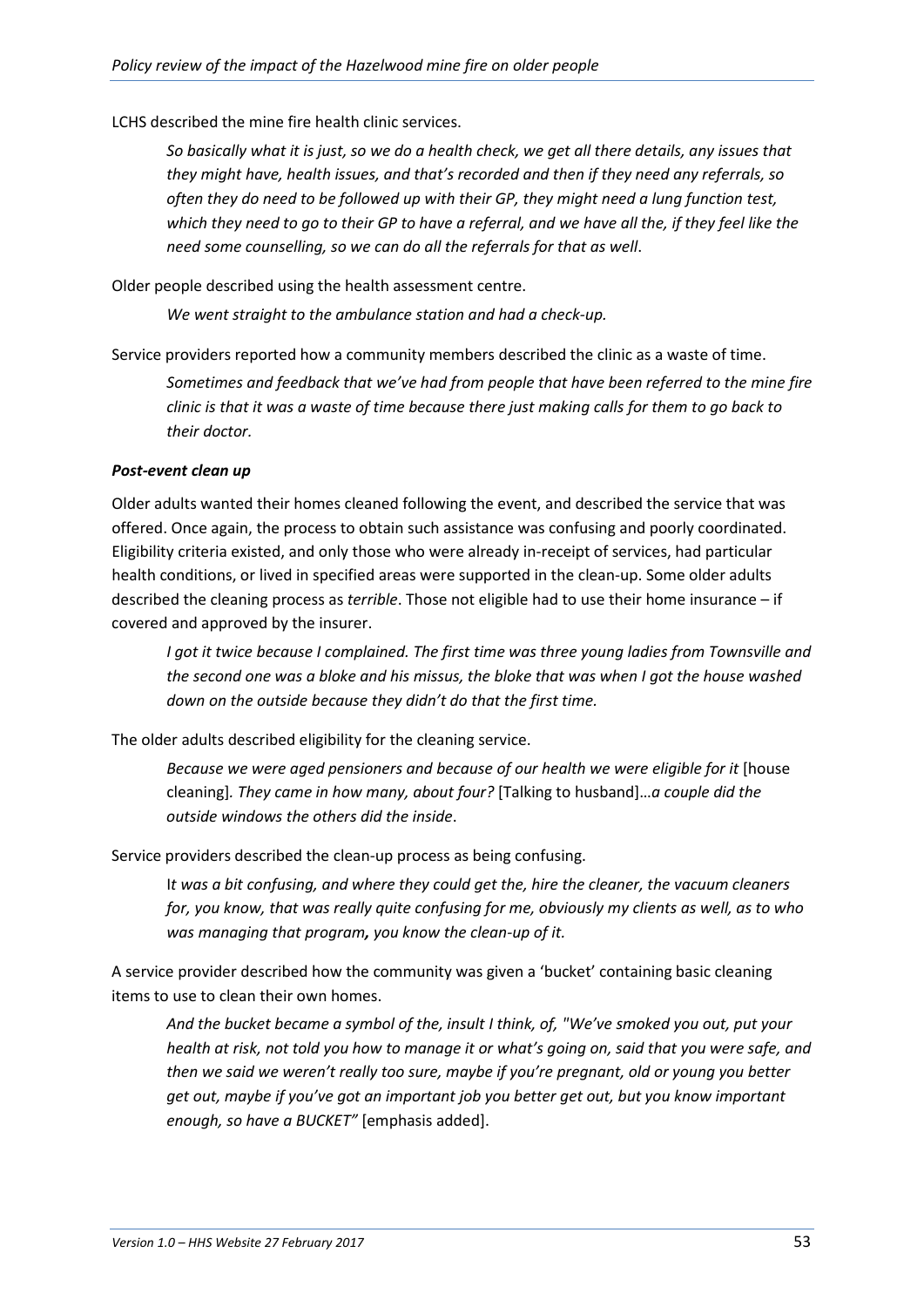Older adults not receiving assistance to clean their houses had to seek compensation through their insurance – which was a difficult task leading to the council organising for an insurance consultant to be available to support people making claims.

*My grandmother was able to go through her insurance company and paid like that*  [demonstrating quickly]. *My dad on the other hand had that much trouble he had to end up going with, I think there was someone at the time that could help with the insurance problems*.

# **6.3.9 Eligibility for offered services**

Although services were offered, older adults in the community indicated that certain eligibility criteria were imposed for them to receive the assistance. Eligibility was restricted to those on healthcare cards, pre-existing health conditions, and where they lived – the invisible line. There were also inconsistencies in who was and was not eligible.

*So then when we came back we tried to get some more, because I couldn't breathe I really could not breathe I couldn't (pause) hold my eyes open or anything, but we didn't qualify because we lived on the far north side.*

And:

*I know somebody and she was told she was (pause) too young to get and she is two years older than me (pause) and I got it.*

And:

*And people who were genuinely actually entitled to it they didn't get it, and people that weren't entitled, they all get it especially young people*.

Service providers further described the eligibility criteria.

*Some people really struggled with, who had pre-existing health conditions, just working out where they could go, if they could work out how to access the grant that, if they lived on the right side of the line, and then how to get out to Inverloch, find a place, afford it, then what to do when things were no better a week later*.

# **6.3.10 No response to the event**

Older community members described how they felt there was no action taken particularly in the early stages of the event, often sourcing support and assistance themselves without much response.

*And I was very much surprised that, that in the early stages there was no action being taken.*

And:

*I* called the number, but they not answer and *I* ring that one, ring that one I say bugger that *I'm just not going to ring.*

# **6.3.11 Should the town be evacuated?**

Older adults within the community felt that the community should have been evacuated.

*Whereas I felt that people should have been evacuated right from at the start, just from my perception…I couldn't see how anyone with a lung disease could cope in that environment.*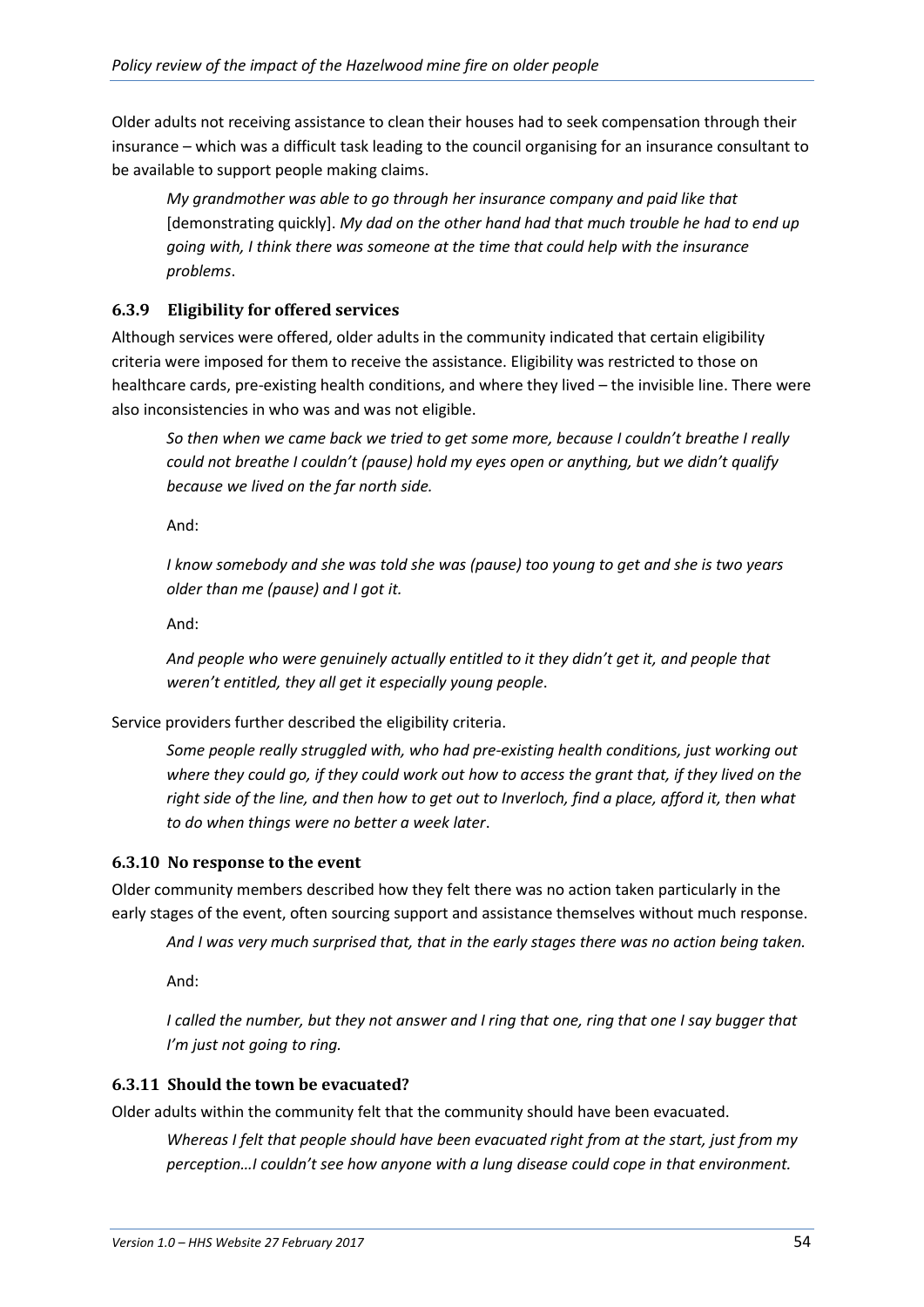And:

*All that part (across of the fire) of Morwell should have been evacuated straight away.*

One service provider also felt that the town should be evacuated.

*Absolutely they should have. I will, I have said that many times, and I know that was a word they weren't allowed to use, they had to use relocation instead of evacuation, and many times we were kept waiting for people because they were in relocation meetings, but I think, I don't think anyone was brave enough to make that decision, at the end of the day.*

Others spoke of the risks associated with an evacuation.

*I mean people's expectations I think are, you know a lot of people wanted Morwell to be evacuated. I mean to evacuate a town of fourteen thousand people is a massive logistic thing*  which has all sorts of risks associated with it as well, and all sorts of displacement or sorts of *other psychological stress that goes with it, so I think there is a "be careful what you wish for" aspect to it in some ways, and evacuating residential aged care facilities, we know from experience that, that's very traumatic to residents.*

# **6.4 Targeted communications**

Communication at the time of the event, particularly from metropolitan and locally-based decision makers had a direct impact on older adults in the community. The lack of evidence-based information for the community, inconsistency in what information was being delivered to the community, and delays in communicating information had negative consequences.

# **6.4.1 Communication of information to older people**

Older people in residential care and in receipt of care and support services were provided with information by service providers, but it wasn't always taken up.

*So we had flyers and things like that, so we had made up packs at the time that went out with all the nurses in the cars that they were able to hand out to clients, that were about cleaning, about respiratory safety, about all of those sorts of things. A lot of the time the clients weren't interested, they were just throwing them back to us, "I don't need this rubbish, it is the same rubbish that is on the telly. The same rubbish that that women is pedalling us, it all lies" and so on and so forth. So a lot of the stuff came back to us, but we did have a lot of information that flowed, however, a lot of it wasn't taken very well. In my opinion it was, a little bit complex and double up, so the flyers did double up a little bit, and people were frightened, and you can hand people a lot of information when they're frightened and they will only take in small amounts, and I think that is what happened. And there was a lot of scare mongering as well. There was a core group of people who decided that this as a really good opportunity to get on their soap boxes and they did*.

Community meetings were another avenue to provide information to the broader community.

*I remember carrying this pile this high of pieces of written information to…a community meeting held at Kernot Hall, famous community meeting held at Kernot Hall, people coming in, not taking them, other people coming in and putting all of their information on the table …there would have been two hundred people at the meeting, and people might have picked up twenty copies or something. And you know, frankly our time would have been much*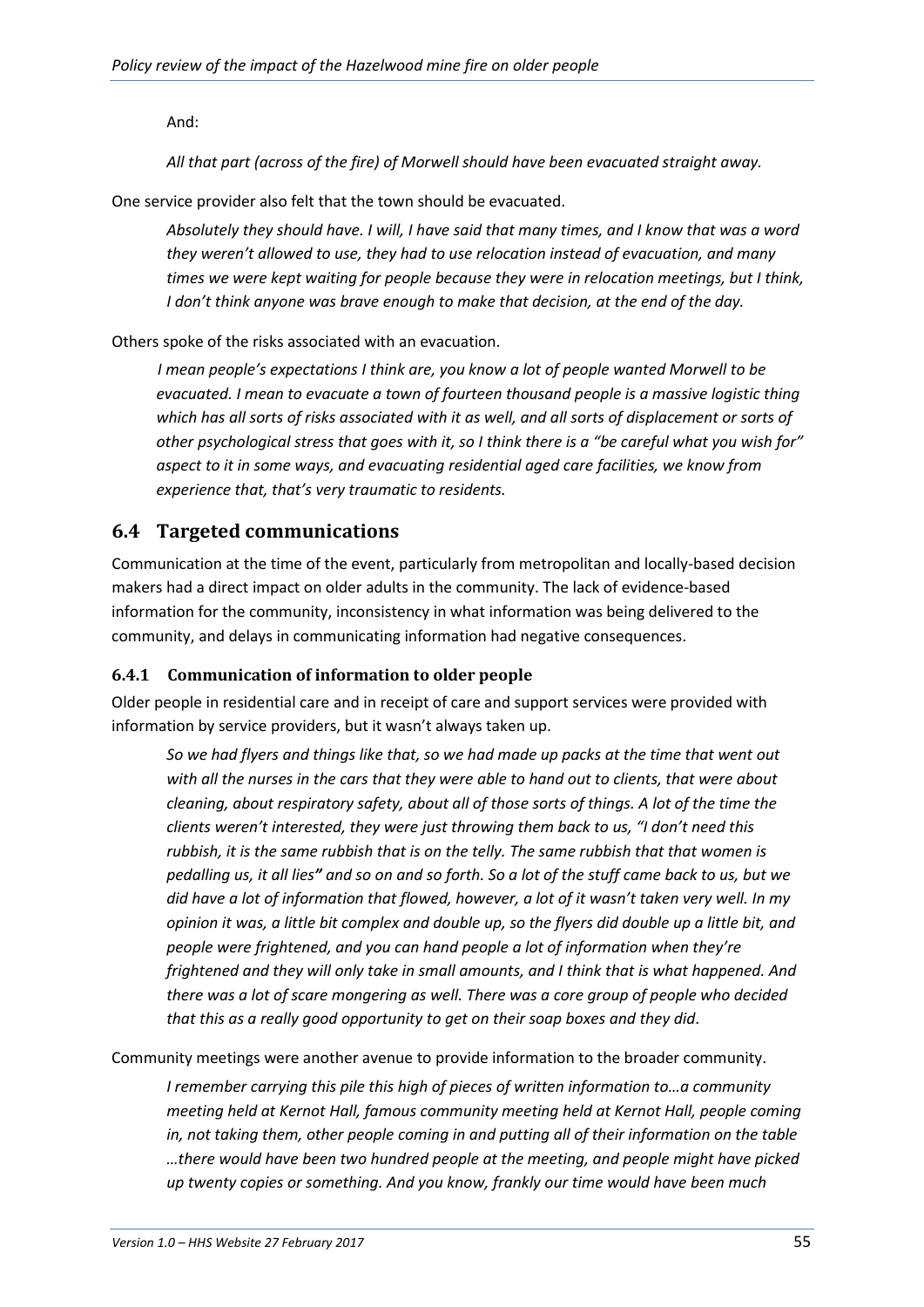*better spent, aside from the community meeting, I would have happily done it myself, got on my bike and literally gone around that suburb of Morwell and stuffed that stuff in people's letter boxes, and we needed to get much more, grounded in our tactics, around comms and engagement, and I think we, you know we failed to do that, really.*

The incident control centre was responsible for delivering the information to the broader community.

*He* [incident controller] *made a call on the advice, the best information he could make at that point in time, but I think that was when we lost the community's trust…people had said "no, you're no expert" and then the call goes out not twenty four hours later "Stay in your house, carbon monoxide". I don't think we ever recovered from that point, to be honest.*

One decision maker at the local government level reported that information they received would not have helped reduce the fears held by the community.

*I was involved from a regional perspective, so I was getting information on a weekly basis, plus I was getting email updates. The concern I had though was that, that information and those updates did nothing to allay community fears, there was nothing in there, there was nothing I could pass that would give some relief to anybody. It was the same old information we were getting day after day after day, "There's nothing wrong, nothing to worry about, nothing wrong, nothing to worry about, nothing wrong, nothing to worry about" and that's from people either in Traralgon or in Melbourne. They weren't in Morwell, trying to breathe this rubbish.*

Some service providers reported that their delivery of information to the community was hindered by the conflicting information that they were receiving.

*I couldn't interpret what I was seeing to be able to tell people, then at the same time I was on, as I mentioned the community recovery committee, I was getting a lot of information early on when it was still CFA lead from that, it was constantly changing, what they were*  saying, It's safe", 'it's probably safe", "its ok" "There's something called PM<sub>2.5</sub> fine particles *that are way out of control", "No they're not", "yes they are" There was a lot of conflicting information as well.*

Older adults in residential care facilities described how they were informed.

*Oh, I heard a little bit on the wireless, but there was, there was a bit of publicity about it, but we didn't hear a great deal really. We didn't really get that informed.*

They were also provided with information from the facility managers.

*I think they were probably quite insulated from the whole situation to a degree and then the fact that we would then say to them look this is what's happening and we did a couple of announcements in our dining rooms just to keep them a bit updated on what was going on and I think they just went about their daily business really.*

Although decision makers and service providers reported how they provided information to the community, older adults in the community (all were not using care and support services at the time of the event) reported the different sources that they used to get information from family, the radio, messaging alerts, the paper, and the TV.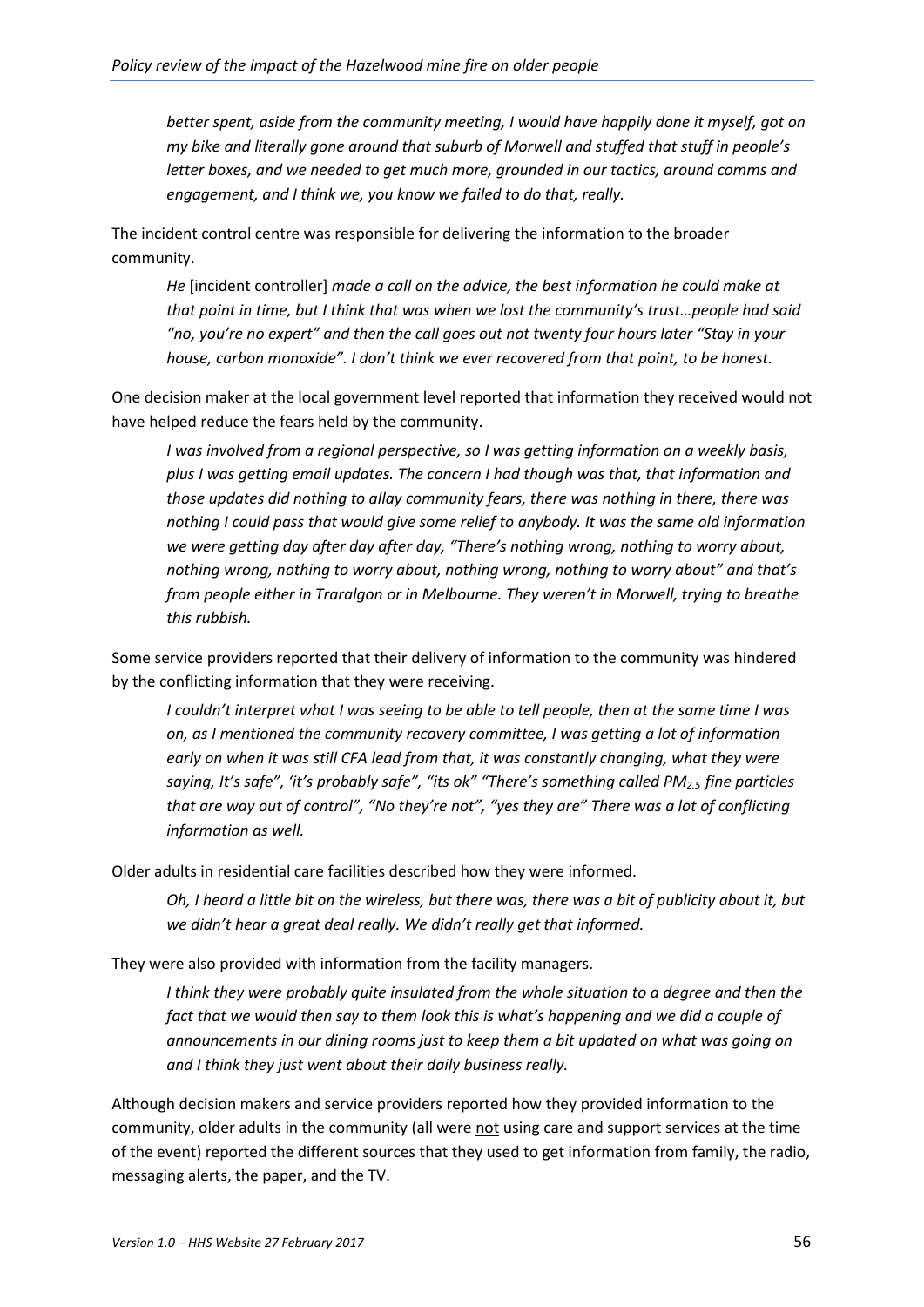*My daughters were keeping you know, in communication with me.*

And:

*I was getting more from my son in Queensland.* 

### *Lack of information*

Older people described a lack of information, they didn't know what was going on, while others described the uneven distribution of information.

*There was a great deal of disappointment and all of that disappointment is summarised in what we started out conversation this afternoon with – THE LACK OF COMMUNICATION*  [emphasis added] *telling us what on earth was going on.*

And:

*Oh except for the fire alerts from the CFA and the occasional TV statement that was about it … local paper was about it. There wasn't much information, we looked on the internet there was only a little bit of information.*

And:

*I think probably the first and foremost part of it was that fact that we didn't know what the hell was going on.*

### *Delays in communication*

Older adults living in the community, service providers and decision makers all made comment about delays in sharing information, particularly about the decision to relocate.

*Their reflections to me are that formulating a message between numerous state agencies that had a degree of accountability for the community took a very long time. So then that messaging was just so slow for the community in a time, when in an emergency you need to be communicating constantly.* 

And:

*Look I think for me, it should have come earlier in relation to if you want to leave , then you leave, if you are an old person, I think it should have come earlier for the more vulnerable, you know people who are healthy, different story probably, but for the oldies.*

# **6.4.2 The role of the media**

Media played an important role in the event –as a conduit for information and how the event was portrayed to the wider audience - broader Victoria and Australia.

*I was just surprised that media reports initially and when the mine fire started "oh it all going to be ok. It's only going to be a week" but a week turned into two weeks and then three weeks and so on, and they seemed to be me to be making a lot more light of the situation than seriously how bad it really was. The impact it was really having on people, I don't think that was fully reported to the general public. It you didn't live here you didn't really know how bad the impact of it really was.*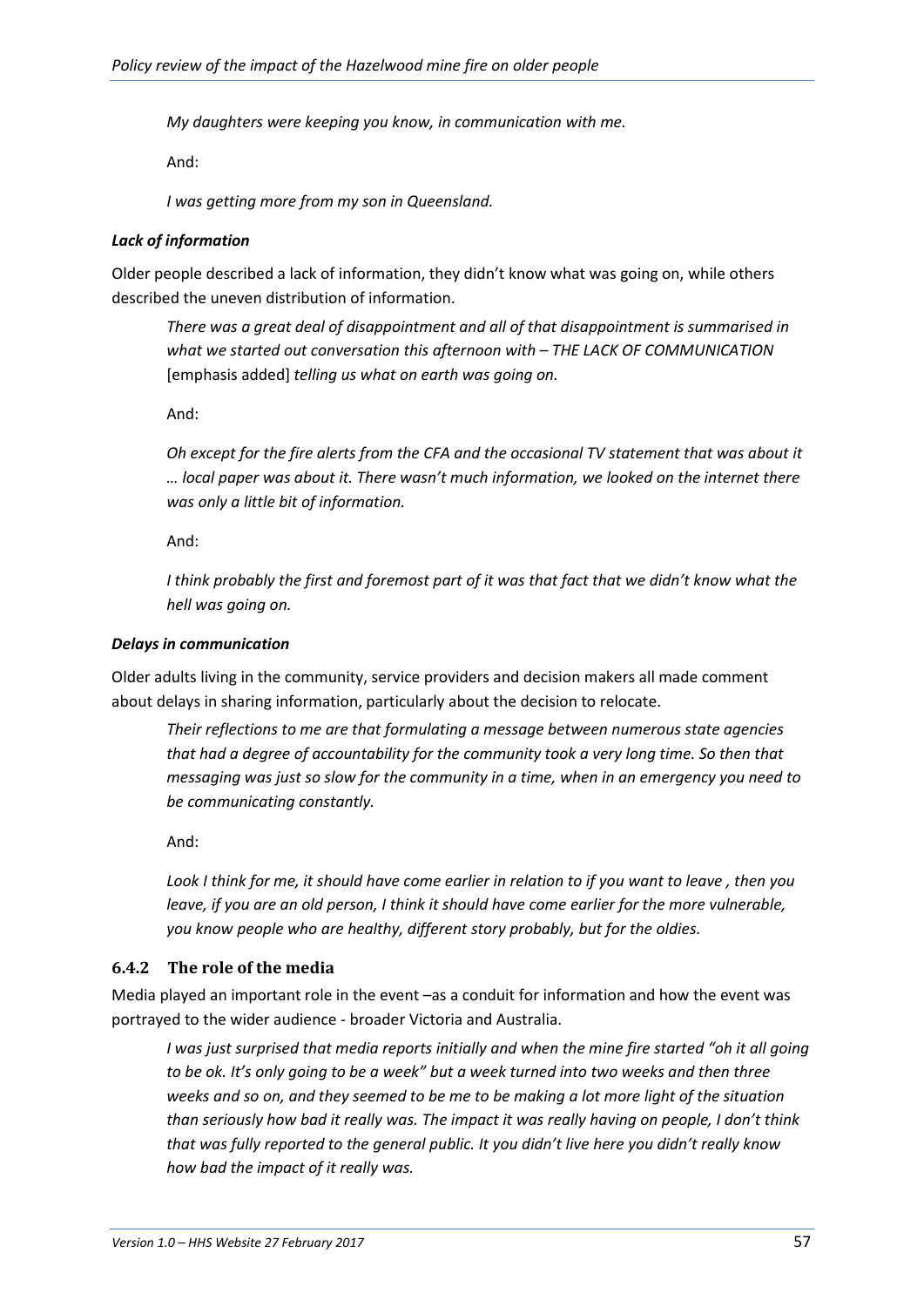# And:

*Now I was travelling past just down to the newsagent on the main street area towards Commercial Road…there were people handing out these masks. They walked down in-front of the TV cameras and then went back and handed back the masks. And I thought 'you have to believe what is on television'.*

A resident in a care facility stated:

*I thought the media wrapped it up more than anything.*

# **6.4.3 Information to service providers**

The Department of Health was the main source of information for service providers but several felt that it was not representative of the situation.

*It was just the Department of Health stuff and then our organisation, it comes into our organisation, I don't even know who gets it from our organisation, but it gets put up on the intranet, so and we were then getting email from our managers and so they were obviously directed from the Executive to ensure staff were aware of this, so it would come through via an email channel as well, so we were getting it from email and intranet, and it was pretty much just forwarded from the Department of Health information and just guide us to, to follow our policies and procedures, formal emergency type situations.*

And:

*Well for me it was about this* [showing a piece of paper]*, every week they would come in with this piece of paper (laughing) and we would talk to this bit of paper like, and I know agencies are somewhat limited, but someone clearly printed something out and they go this is what we are talking about today" the issue with that was, the communities questions and concerns weren't on that bit of paper.*

There were conflicting reports about communication of advice coming from residential aged care providers.

*You know in the end I had to ring the command centre and I'm going put me in, who is the police officer whose in charge because I had two cops out the front saying "oh yeah you can evacuate" I'm like NO* [emphasis added] *the command centre is actually saying 'don't evacuate' whose giving these guys order?*

Other residential care facilities particularly felt well informed and supported in their decision making.

*But I guess that was reassuring to know that you've got that sort of support sitting here, and the communication overt the next few days I thought was quite good to. It was appropriate but not over the top.*

# **6.5 Outcomes from the event**

Older people described the different impacts that the event had on them, including heath impacts, immediate and long-term. Older people were reported as being stoic, particularly compared to the younger adults in the community, while also having implemented a range of strategies to address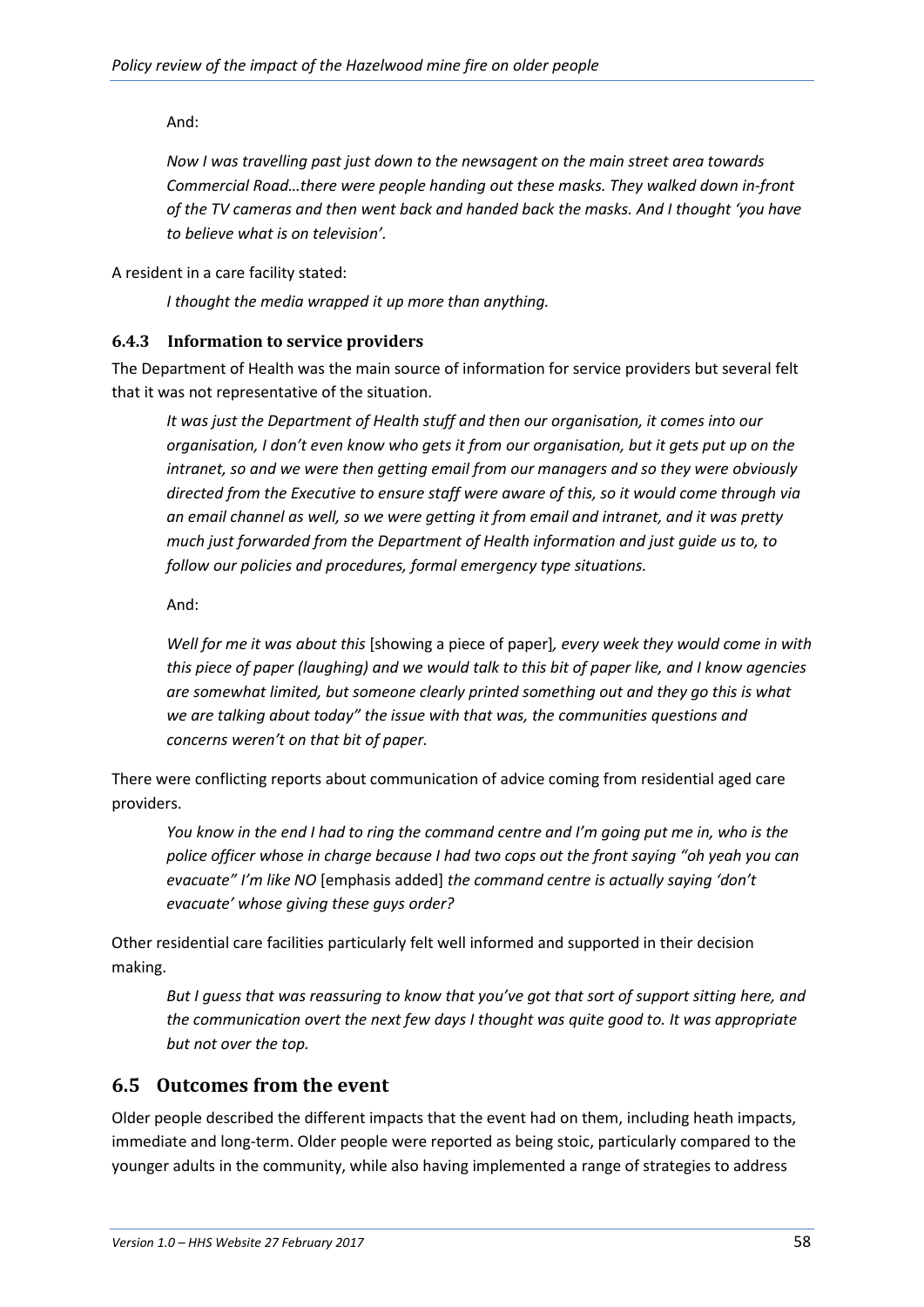the smoke event. Broader impacts of the event included damage to homes, the impact on local business and on pets.

### **6.5.1 Impact on service delivery for older adults**

As a result of the smoke event, service providers reported services either being stopped or changed to protect both the health of service users and the staff. For some it was business as normal, with some service providers expressing concern for their clients.

#### *Services ceased or changed*

In some instances services ceased or where they could be, they were changed.

*There was a lot of things that happened as well for our clients to, so, things where some clients actually might come into the community service here to do an exercise program or something like that, they were cancelled or ceased during that time, because it was not safe for people to be out travelling. So things like that were stopped and people were actually staying in their homes and phone calls and things like that were made so that people didn't have to get out and move around in the environment quite so much.*

Decision makers also reported service providers ceasing or changing how they provided services.

*Initially our concern was "how do we continue to still deliver services that are required?" and so personal care and meals, well I mean people just can't go without those two things, we cancelled you know, respite care not knowing how long it would go on for, we cancelled that. People are not going to die from not getting respite, over what we thought would be a short period of time, and obviously home maintenance, we cancelled as well. So it was just putting in core services and monitoring the clients. So the meals on wheels volunteers, the people that deliver the meals on wheels, very much, they were tasked with, just checking "How they are going? How they are coping with it?"*

### *Staff to provide services*

The event also impacted on the availability of staff to provide services and there were reports of individuals working beyond requirements. Flexible work arrangements were available for staff.

*I think you are conscious of it all the time when you go to the clients. You are concerned about them as well because you do get attached to them when you're doing the same rounds and that, you know you feel 'how are you, what's happening' because a lot of them don't have family here and you might be the only one they see.*

And:

*I mean we were like the postie we work through heat, and rain and you know snow wherever it is, and fires, I mean this coal fire affected everybody I'm sure, and we still did our job because if we didn't – who would?*

And:

*So we had to be very flexible with how we worked and that was for staff safety. We had a number of staff that have, like health conditions as well that we had to be aware of to, so some of the staff that were able, to work in the office, that do work in the office were*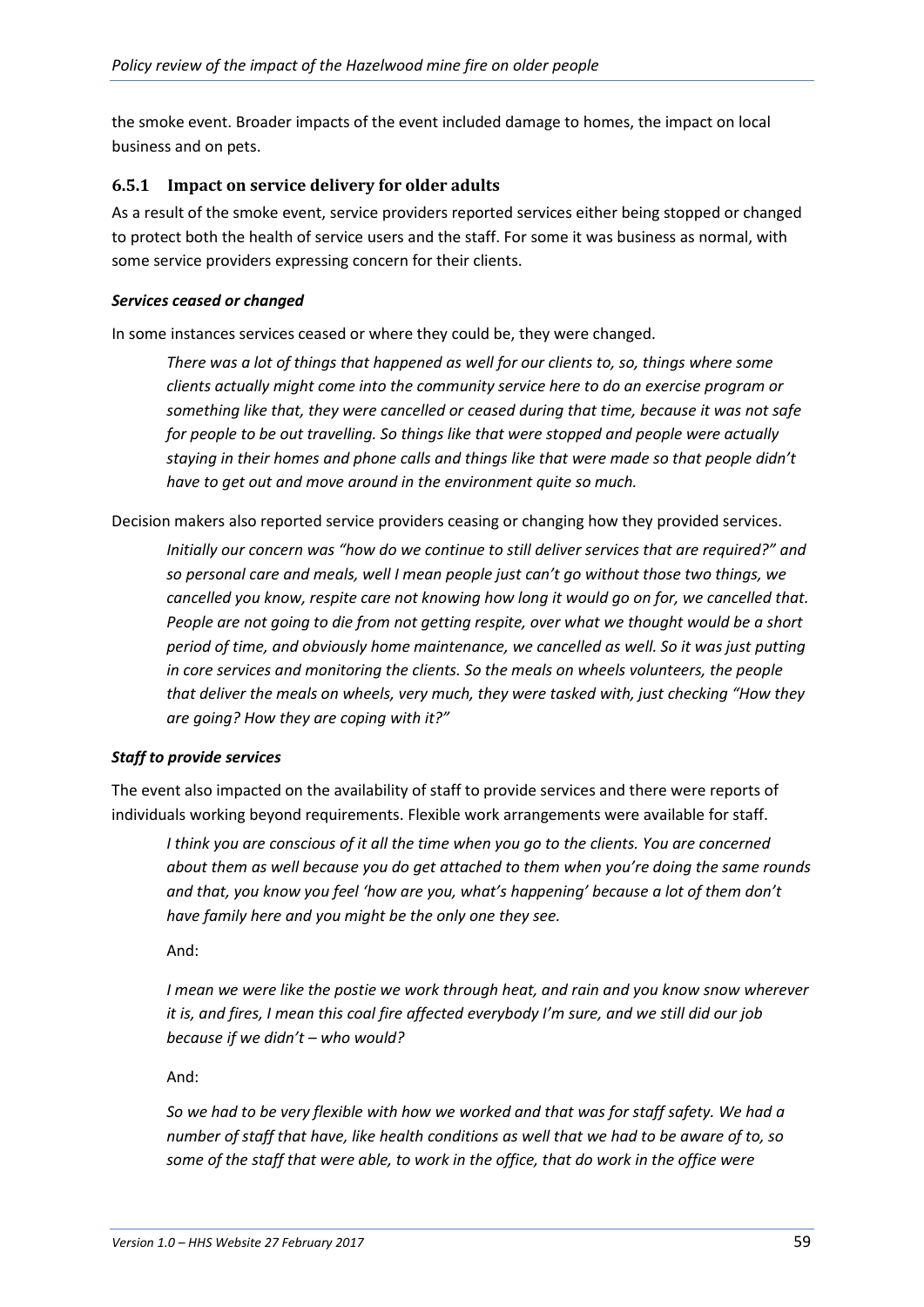*relocated as well. So, there was a lot of things that went on, sort of within the organisation as well as within the program.*

### **6.5.2 Health**

#### *Concerns at the time of the event*

Older adults in the community described a range of health effects that they associated with the event. These included headaches, the impact on their lungs and increased respiratory problems, nosebleeds, itchy/sore eyes, poor sleep, and mental health concerns, including anxiety as described by the service providers.

*I couldn't go out for a few days because it brought on my asthma, really bad, and I had to be really careful all the time, because my doctor was checking me all the time. But what it's going to do me later on I don't know. I don't know. No one knows. No one knows what's in the future.*

Service providers reported the health and other impacts on older adults in the community.

*It wasn't only people's health it was their wellbeing living in an area where you've got ash, where your house is dirty…you know you can't have your clothes out, you just can't live normally. It made it made living terrible.*

Service providers also reported the anxiety that the event provoked in older people.

*We saw changes in their behaviour, so, you know, mild manned, polite gentleman, were angry, and aggressive and confused and, I hadn't really thought about it until we started talking about it, and now, there were a number of times when I was here in the office with a couple of older people in the community, just calming them down and trying, and they were confused, and they were tired, they weren't sleeping, so, and they were struggling to breath and they were very stressed.*

Decision makers noted the concerns that older people had about their health at the time of the event.

*So a lot of the stuff I was hearing was more (pause) how do I say, people were more concerned about the smoke for sure, so concerned about what that might be doing to them because it was a bit more heavier that what they had been used to. So that was one concern, like really heavy smoke, and you know, even in your eyes and even when you went, because we were here, so even in your eyes you could feel it in the main street and stuff.*

Some older adults, however, had no concerns at the time of the event.

*It didn't worry me.*

*It didn't bother me.*

*It didn't worry me whatsoever.*

This was also remarked on by service providers.

*We were still providing our services, so they still had that contact which was probably another reinforcement for them as well, so, like we really didn't come across anyone who was overly distressed, about the situation*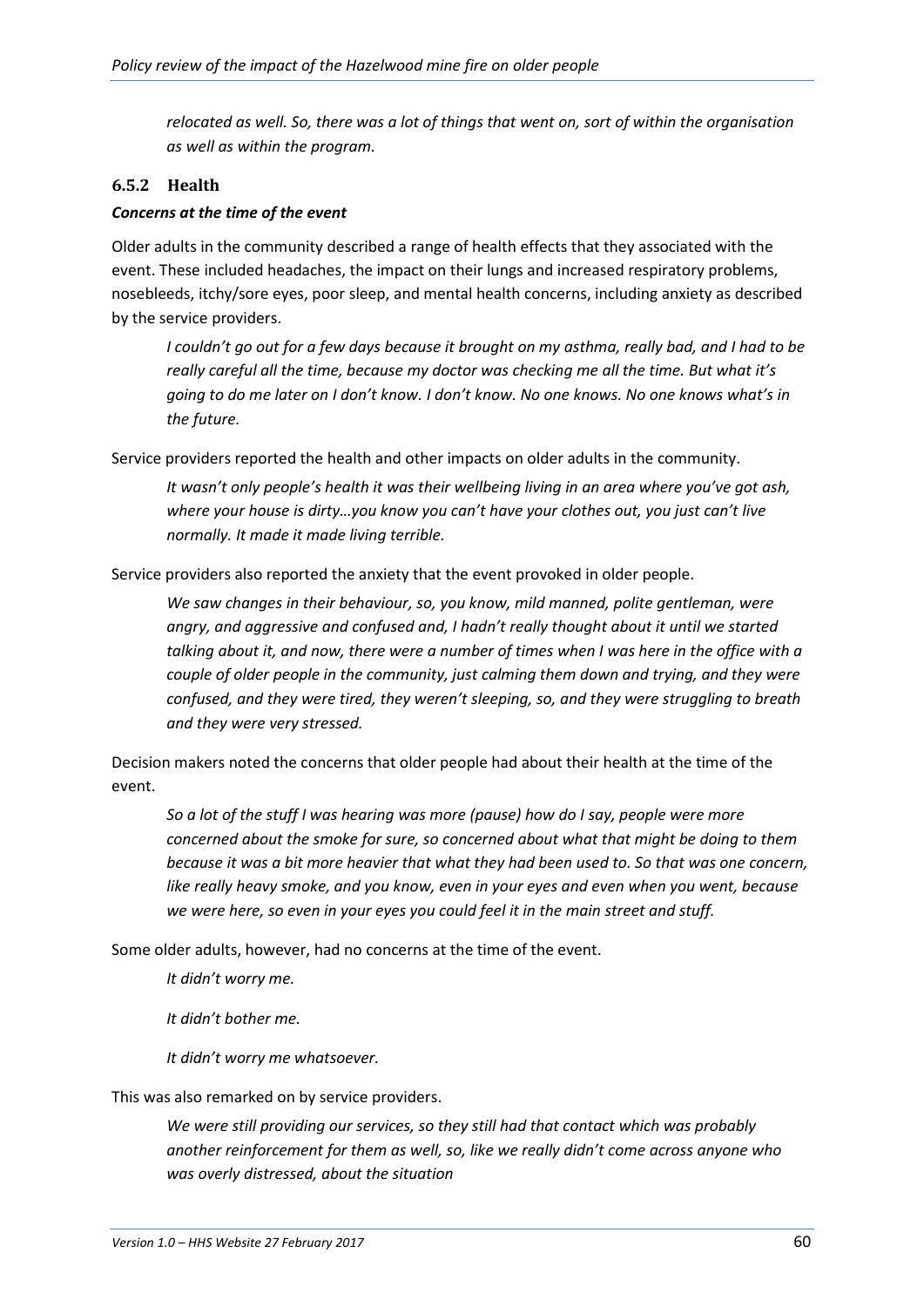### *Current health concerns*

Older adults reported at the time of the discussions health concerns that they were still experiencing which included breathing problems, headaches, and nosebleeds.

*I was personally very affected by it and since those fires my COPD has maintained a worse condition.*

#### *Future health concerns*

Older adults living in the community expressed concerns for the future.

*But what it's going to do me later on I don't know. I don't know. No one knows. No one knows what's in the future.*

Decision makers also acknowledged community anxiety about future health impacts.

*I think there is some ongoing sort of anxiety around some aspects. Obviously a lot people are anxious about the long term impacts on their health, people are still anxious about things like ash in roof cavities.*

### **6.5.3 Stoicism – part of living in Morwell**

Older adults in the community were often reported as being stoic, by the older adults, service providers, and decision makers. Their stoicism was often compared to younger adults and related to their past life experiences.

*It's part of human nature, 'I'm all right, I've got my own vacuum cleaner, the house is not too bad'.*

And:

*I suppose that, the age group that we are working with, they are pretty stoic, they sort of get on with it, and they just deal with it as it comes, they don't sort of, get up in arms about things too much.*

And:

*They were incredibly stoic, we had to delve to find if they really did need something, even if it was us just going and doing the shopping for them, so they didn't have to go out, you know, and I think, honestly, it was the older members of the community that weathered the event far better than the younger members of the community.*

Service providers and decision makers described the older adult population as being more stoic than the younger adults.

*If anything, we were having issues with the younger generation or the middle aged people because they weren't, and this is awful, it's not meant to be bad, but they weren't entitled to anything so felt like they were caught in this catch twenty-two situation, they didn't create it, but they were left with the after effects, so that's probably where I got most of my feedback.*

Older adults themselves described their stoicism as part of living in Morwell, context with other events, and having no other choice.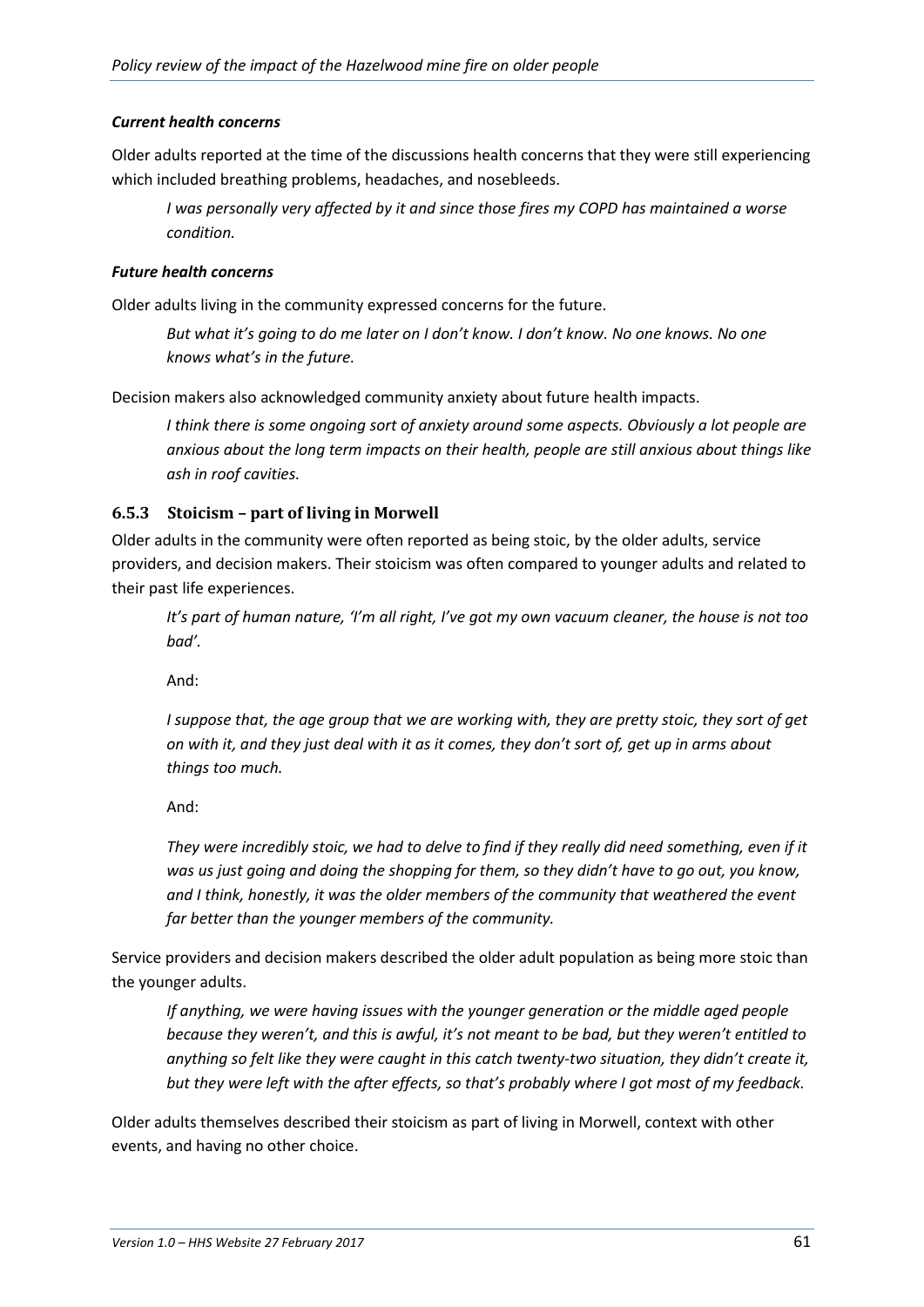*It wasn't to the point where it was unbearable or anything, and you knew it was happening so you put up with it.*

### **6.5.4 Strategies for smoke**

Older adults described a range of strategies that they implemented at the time of the event, ranging from closing door and windows, wet towels and bowls of water with lemons in it or just simply staying at home. Some even went to other towns to complete their shopping.

*I chose not to shop in the central part of Morwell during it. It was just too unpleasant.*

Service providers described the strategies that their older clients had put in place.

*They were pretty resilient so they, sort of, quite a lot of them had their units all set up, you know, they had bowls of water, and they had the old, you know the old fashioned way I guess of doing things.*

As did decision makers.

*One older woman, when we questioned her, she said "darling it was just like when my mum had the coal oven back in England and all I would do was what she did" and she had sliced lemons floating in a bowl on her table in warm water, you know, so they were rather stoic.*

### **6.5.5 Families and friends**

Service providers reported the support to older people offered by families.

*Like when I rang they would say, "its already, we're under control, we're at our families or you know, I've just gone to my friend in Traralgon" that sort of stuff. So I don't actually think I relocated anyone, to a, like a respite facility or accommodation that was then funded through the mine fire sort of funding, they were, yeah it was all sort of, self-managed.*

### **6.5.6 Broader impacts**

Older adults, service providers and decision makers described the broader impacts of the event. This included the broader impact on people's homes, including house values, facilities, including residential care facilities, pets, vehicles, and local business.

### *Homes*

Older people expressed concern over their houses.

*People worried about their houses and things like that as well, about the damage it was doing to their houses.*

Concerns for the impact that the event had on house prices was also reported.

*Property prices are down, people can't get the prices they paid in the first place, so that is a major depressing concern.*

### *Local business*

Older adults described the impact on business.

*That was the other cost that nobody has taken into account was it, the loss of work that was around this area, I mean no one was ever compensated for that. What about all the shop*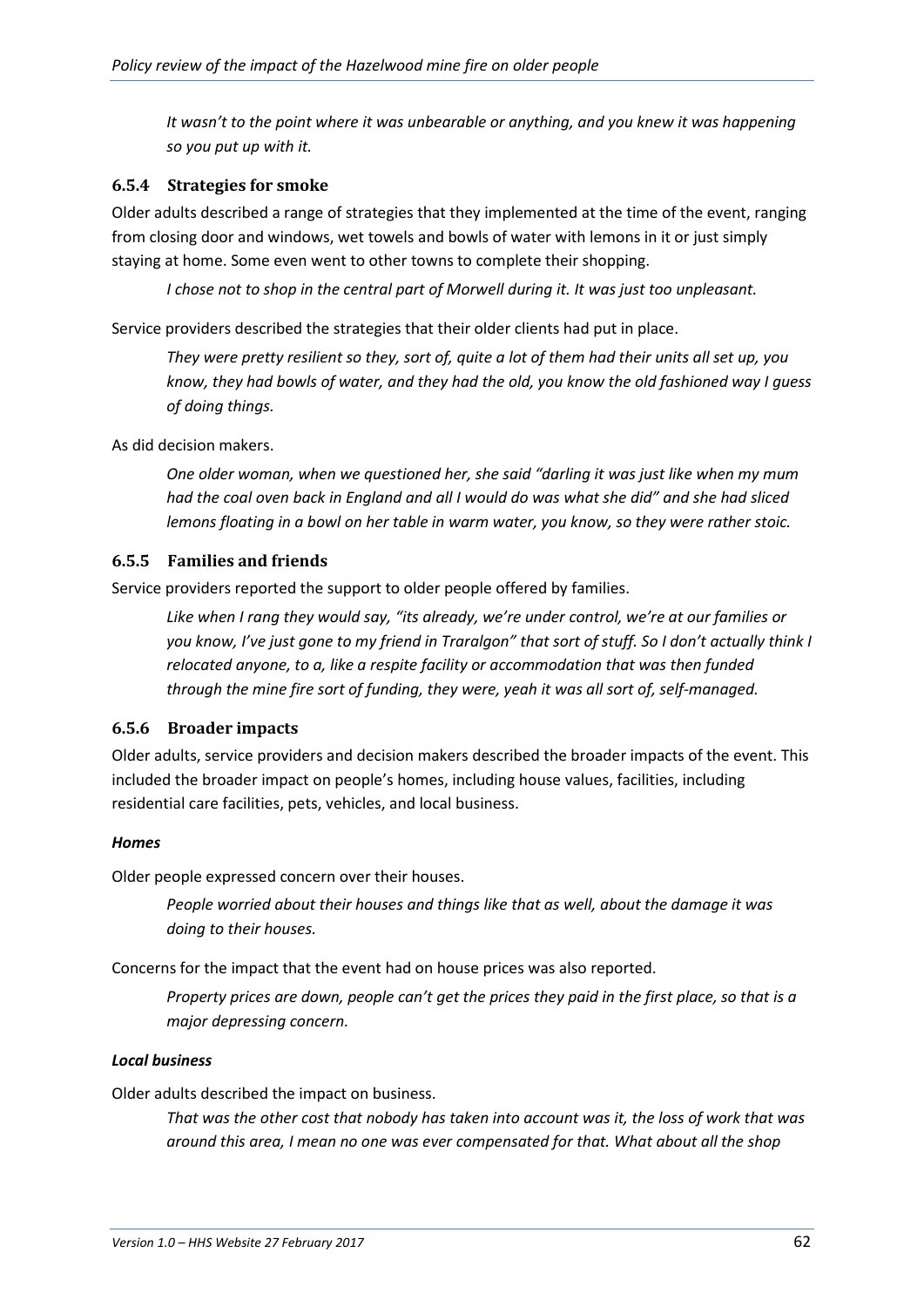*owners, no one was buying anything, all the businesses, no one could do anything, you couldn't work outside, it was impossible*.

Decision makers also acknowledged the impact that the event had on businesses.

*I think financially, like straight away it was pretty tough on the local businesses, the small ones. So do you remember, they had, they were giving credit cards away or cards away to go and spend at the big shops and stuff, and a lot of the small businesses got upset saying "Why aren't these cards being given to us?" because it would have really helped them.*

### *Vehicles*

The impact on vehicles was also described by older people.

*Another thing that has happened to me is the health of my car…the paint is stripped, it's also happened to [name] old car and it's happened to [name] car and because it's happened to me I do take notice as I'm driving around.*

### *Pets*

Older adults also reported the concerns that they had for their pets.

*A lot of these disasters they happen everywhere, they just did not care about the animals…you get a flood a fire or anything "oh no just let them burn"…forgetting about that these, people are very attached so there going to stay there.*

# **6.6 Summary of qualitative findings**

We have been able to gain a comprehensive understanding of the experience of the smoke event on older people and the efforts put in place to support them from focus groups held with older people and local community members, interviews with representatives of services which supported older people during the smoke event and with local and state-based decision-makers. In the next section we bring it all together by combining what we heard with our analyses of relevant literature and various government policies and plans.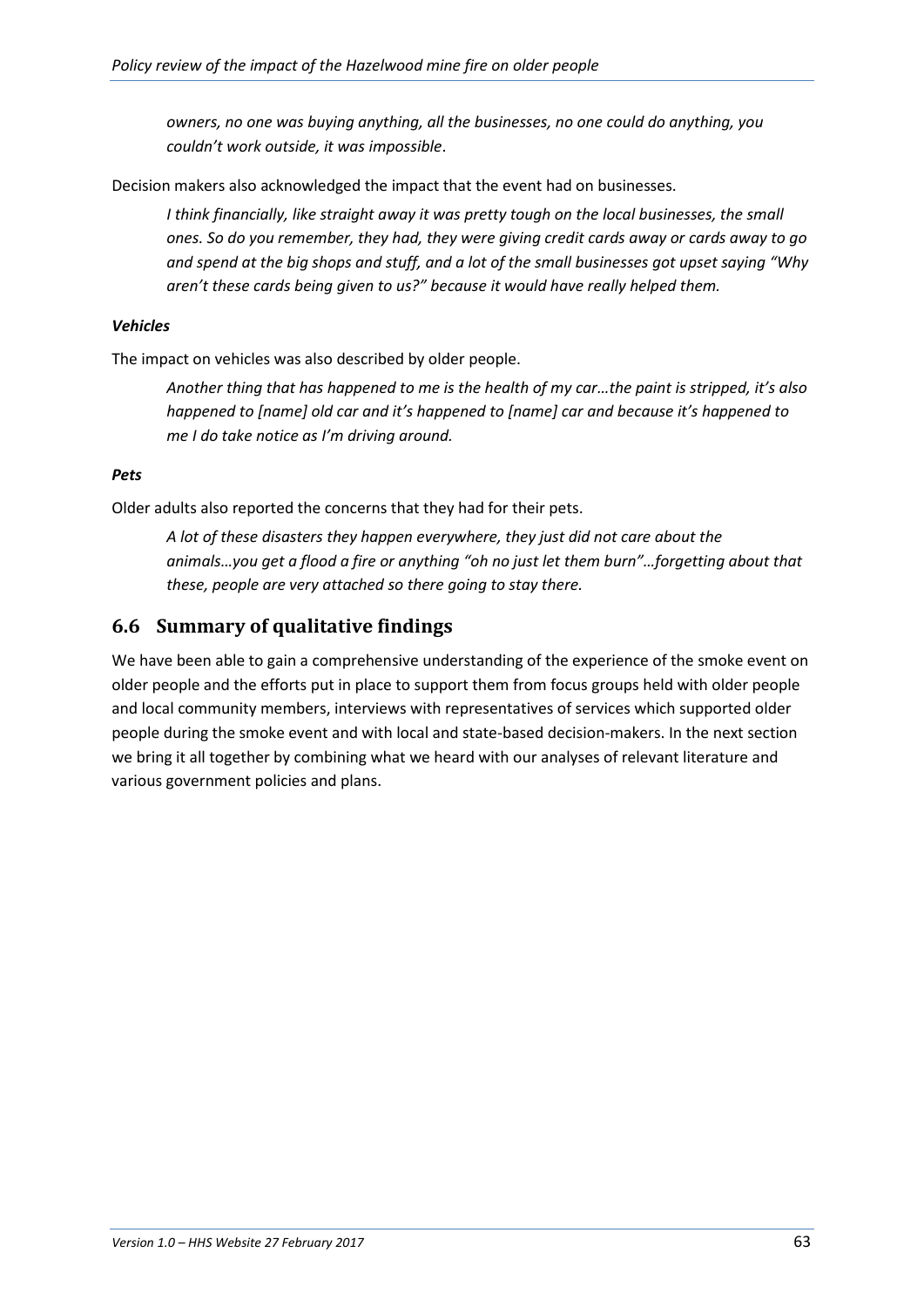# **7 Bringing it all together**

# **7.1 Overview**

This review explored the impact of the Hazelwood mine fire on older people living in the Morwell community in the context of the policy-driven decisions made at the time. By combining the results of the qualitative analyses – what we heard [\(Section 6\)](#page-41-0) with our analyses of the published literature [\(Section 3\)](#page-14-0), the policy context [\(Section 4\)](#page-43-0) and the chronology of the event [\(Section 5\)](#page-32-0), we have been able to gain an understanding of the experience of the smoke event on older people and the efforts put in place to support them. These findings have important implications for policy direction and may usefully inform best practice to improve preparations for and responding to a future event.

In this section we present a pre-emptive summary of these findings, as discussed with and confirmed by key respondents, using the following four broad thematic headings:

- The impact of the Hazelwood mine fire event on older people.
- The impact of policy-driven decisions made at the time on older people.
- The impact of the jumbled roles of emergency personnel and agencies on older people.
- The impact of communication during the event on older people.

The final section builds on these important findings of the impact of the Hazelwood mine fire on older people living in the Morwell community, which in many respects are generalizable, with considerations for policy and planning for older people in future disaster events.

# **7.2 The impact of the Hazelwood mine fire event on older people**

# **7.2.1 Older people's diverse experiences of the event**

It is clear that the Hazelwood smoke event was one of the most significant air quality events in Victorian history (Fisher et al., 2015) and had a significant impact on older people and the broader community (Macnamara, 2015; Teague et al., 2014; Wood et al., 2015). Our discussions with older residents showed that there was considerable diversity in terms of the impacts of the smoke event, with many older residents reporting a wide array of physical and psychological symptoms at the time, and some reporting ongoing symptoms as well as concerns about long-term health impacts. Conversely, other older residents reported being minimally impacted by the smoke event and that it was no worse than previous smoke exposures, including previous bushfires and planned burns as well as the annual exposure to high smoke levels when briquette heating had been the norm. The diverse range of responses that we received during the focus groups discussions may be because we talked with an array of groups and included older people who were not receiving health and social services and who received little or no support during the smoke event.

Discussions with service providers tended to reinforce the stoic and robust nature of older residents, with service providers reporting that while some of their clients did raise concerns about the smoke, the large majority were not overly concerned about the health impacts, but were adopting strategies to reduce the smoke entering their homes. It may be that the observations by service providers that older people were generally untroubled by the smoke event was because service providers were largely consulting with those receiving their services, who would have felt confident that help was available should the need arise.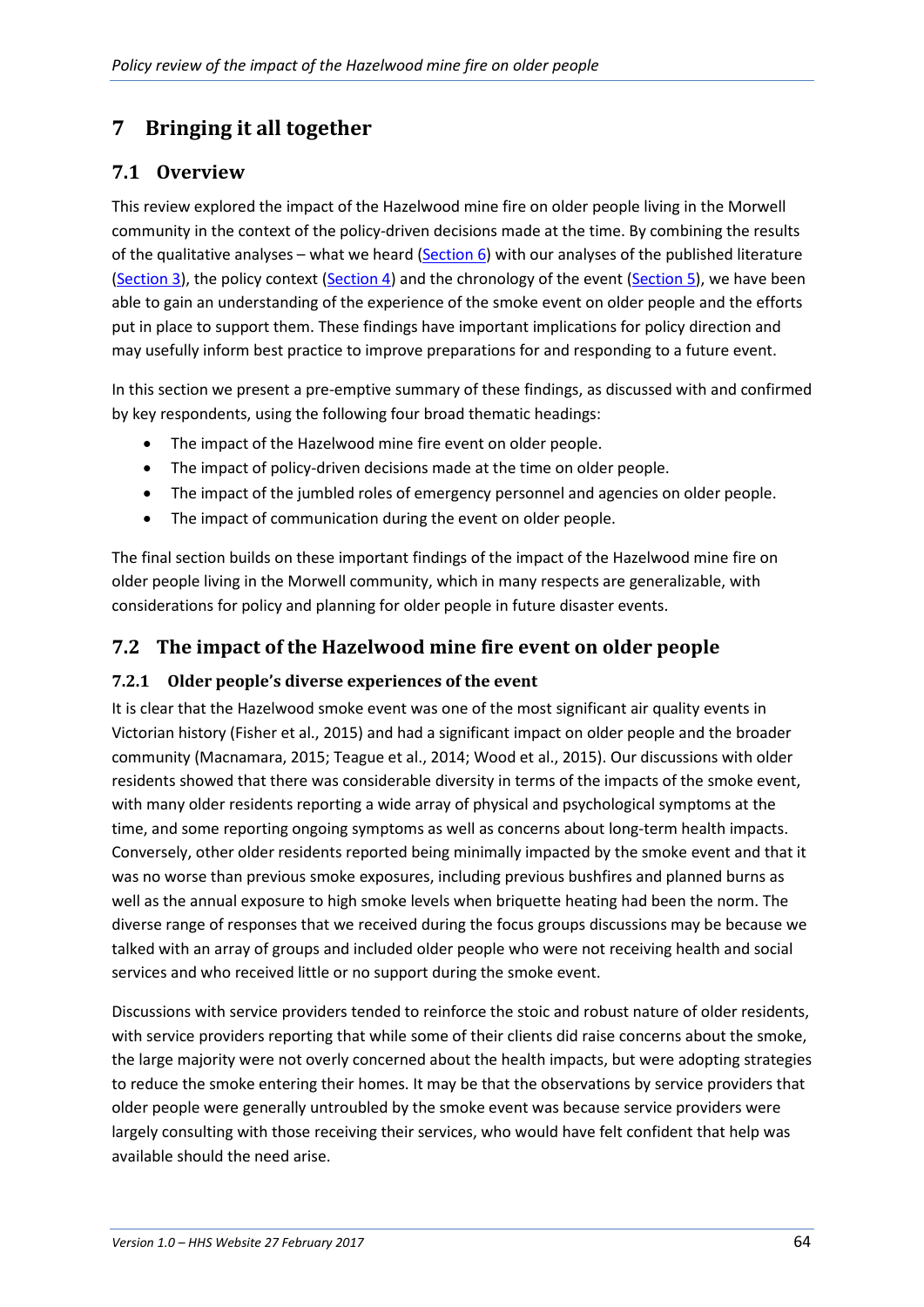# **7.3 The impact of policy-driven decisions made at the time on older people**

# **7.3.1 A unique event?**

There was almost universal agreement in the discussions with service providers and decision makers that the Hazelwood smoke event was a unique occurrence which was beyond the scope of existing policies that had been developed for bushfires and other emergencies. This was echoed by older residents who felt that the various agencies were unprepared for the mine fire and the resultant smoke event. Why the agencies weren't prepared is a matter of considerable debate, with the first Hazelwood Mine Fire Inquiry (HMFI) report noting that bushfires are a regular feature of Victorian summers, that coal mines, including those in the Latrobe Valley, are prone to fire events and are challenging to respond to, and that Morwell is in very close proximity to the mine (Teague et al., 2014), all of which had been identified in the Latrobe City Fire Management Plan 2013-2016. This situation is best summed up by the HMFI report which noted that "Contrary to suggestions that the Hazelwood mine fire was the 'perfect storm of events', all of the factors contributing to the ignition and spread of the fire were foreseeable. Yet it appears they were not foreseen*."* (Teague et al., 2014, p. 20). The inquiry did recognise, however, that the event was "by far the biggest and longest" mine fire that has occurred in the Latrobe Valley (Teague et al., 2014, p. 62).

# **7.3.2 Absence of evidence regarding the health impacts of coal mine fire smoke**

One of the challenges faced by the Victorian Department of Health (DH) and other agencies during the smoke event was the lack of a strong evidence base regarding the impacts of coalmine fire smoke events, including impacts on sub-groups such as older people. This dearth of evidence has been highlighted in a recent review of the literature (Melody & Johnston, 2015). This review found that there was little or no peer reviewed evidence of coal mine fire smoke health impacts, but evidence from other types of smoke exposures was available to conclude that coal mine fire smoke exposure is likely to lead to increased mortality and morbidity, including possible respiratory, cardiovascular and cancer outcomes. Melody and Johnston (2015) noted that the lack of evidence on the short and long-term impacts of exposure to coal mine fire smoke hampered the public health response. Interestingly, the lack of evidence seems to have been used to allay rather than increase concerns, with the Chief Health Officer using absence of evidence to support the argument that no long term health impacts were expected (Charalambous, 2014).

A number of respondents from the general community and from service provider representatives felt that the community should have been evacuated early into the event, and that the voluntary relocation advice that was issued on 28 February came too late. However, our review of the literature made it clear that the decision to evacuate or temporarily relocate a community or subsets of that community is incredibly challenging, especially for frail older people with chronic health conditions (Benson & Aldrich, 2007; Dosa et al., 2012; Smith et al., 2009). So the DH faced a very challenging situation, having to weigh the concerns of the community against the risks of a major community relocation effort in the absence of clear evidence.

While the challenges facing the DH and other decision-makers at the time were considerable, in hindsight it does seem that the focus on evidence-based decision making generated considerable angst within the community. This is exemplified by the following statement from one of the older residents: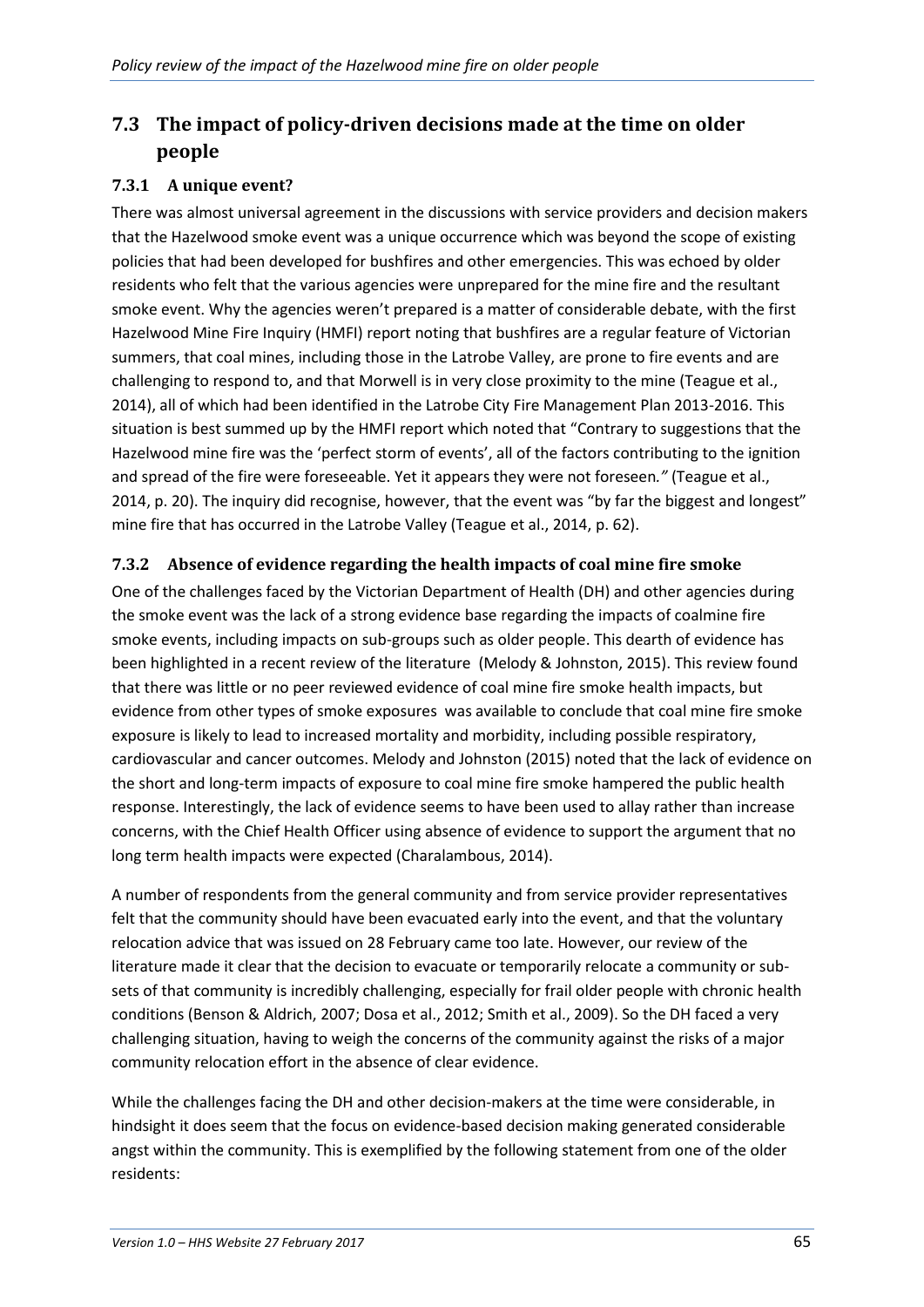*I was surprised at* [the Chief Health Officer's] *assessment of it of being 'a minor importance' where I thought, I thought she dropped the ball. I got the impression that 'well there's no evidence, there's no written evidence, so you know, I can't, I can't say look people should get out' and she didn't go, go on what was going on, rather than just the lack of evidence.*

Had the Melody and Johnston (2015) review been completed prior to the Hazelwood event, it is possible that the decision-makers would have released the advice to temporarily relocate earlier into the event and avoided some of the concerns raised by the community.

# **7.3.3 Policy development on the run**

There was a clear thread through the community, service provider and decision maker discussions regarding the mismatch between existing emergency policies and the extended, dynamic and uncertain nature of the Hazelwood mine fire event. An early policy change which took place during the fire event and was the subject of considerable community concern at the time, was the development of safety plans to protect firefighters from exposure to carbon monoxide, with the local media reporting that firefighters felt like they were "being treated like guinea pigs" (Nelson, 2014a). The HMFI report provided a comprehensive review of another protocol developed during the event, this time aimed at protecting the health of community members. The  $PM_{2.5}$  health protection protocol was developed on 25 February 2014 (over 2 weeks into the fire event) (Teague et al., 2014). This protocol, combined with advice to the Chief Health Officer that the mine fire was likely to burn for at least two more weeks and that  $PM<sub>2.5</sub>$  levels were expected to exceed standards for three days, lead to the decision to recommend that vulnerable groups including older people temporarily relocate (Teague et al., 2014, p. 346). Interestingly, the DH sought a rapid peer review of the protocol the following week which resulted in discrepant feedback from the expert reviewers – highlighting the challenges of trying to develop policy under emergency conditions (Teague et al., 2014, p. 345).

This development of policy on the run and the resultant change in health advice to older people and other at-risk groups to temporarily relocate, coming as late as it did in the event period, was a source of annoyance for some older residents, as exemplified by the following:

*Residents weren't advised to do anything in those initial stages...I was disappointed over, it was later in the piece that the advice came out 'Residents in Morwell's Southside should relocate'. Which was a confusing announcement to make really from a policy point of view, yes relocate – How? Where? What assistance? How might we do that? So I was concerned over that.*

In addition to developing new policies and protocols, there were issues in the way in which existing policies interacted, such as the Municipal Emergency Management Plans (MEMPlans) which all municipalities are required to develop based on local response to the key principles of the Emergency Management Manual of Victoria (EMMV). In the case of a major event such as the Hazelwood mine fire, these MEMPlans are overridden by the state level plan, relegating local council to a minimal but supportive role. This approach may be suitable when responding to short sharp disaster events such as bushfire, allowing councils to take a more active role once the emergency has passed. However, in the current example of an extended duration which was impacting a community this approach resulted in clear issues. Regardless of this, service providers, including Latrobe City Council (HACC services) did their best to work with the DH, to meet the needs of older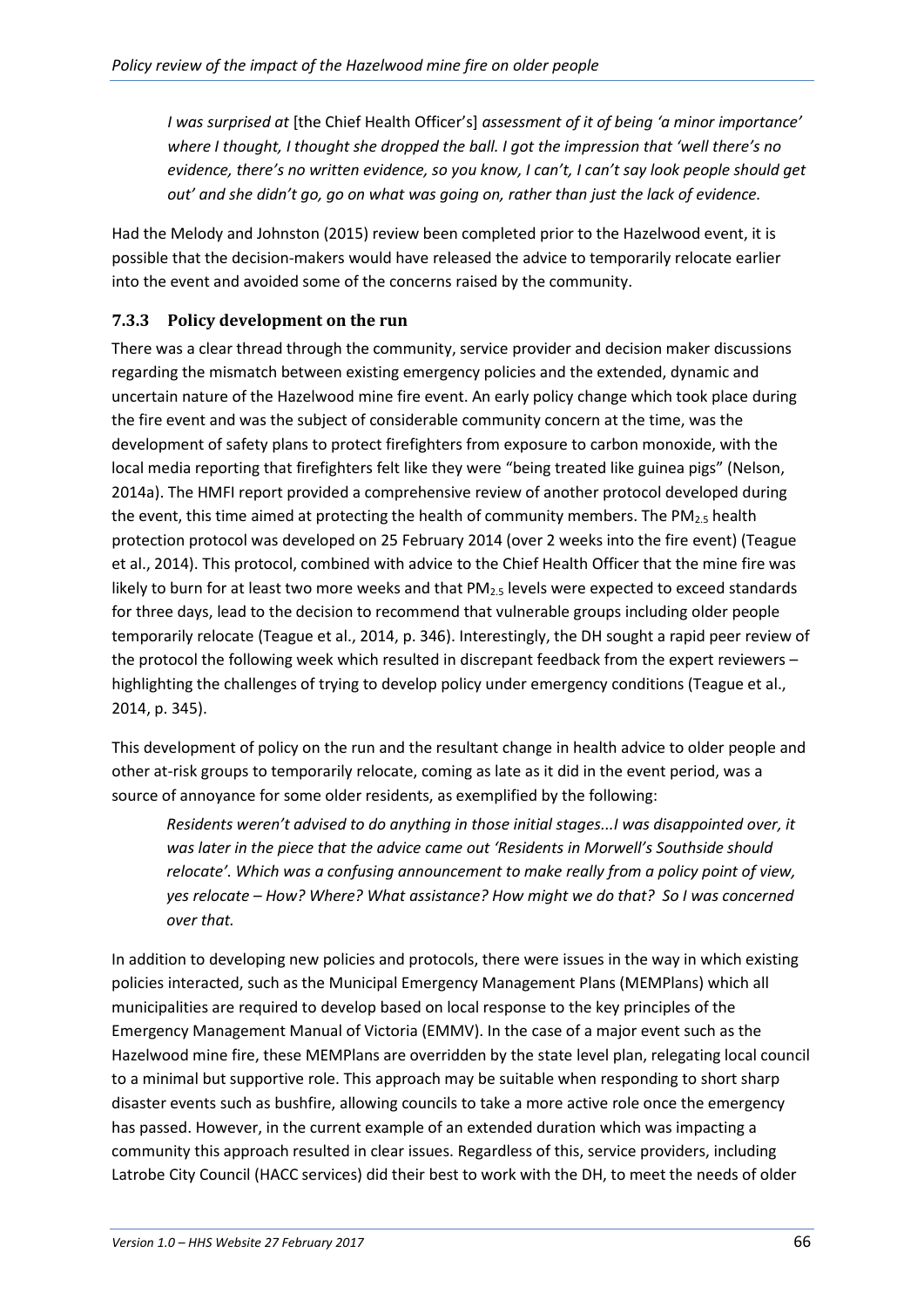people already in receipt of services, with examples of support schemes being used as welfare checks, provision of information (though not necessarily in the best way), and targeted support.

# **7.4 The impact of the jumbled roles of emergency personnel and agencies on older people**

# **7.4.1 Shifting roles**

One of the 'unique' challenges of the Hazelwood event was the extended duration, with one older resident noting that "*it just dragged on and on and on and on…I didn't think they were ever going to get it out to tell you the truth".* The emergency response continued over a 45 day period, with the public focus shifting from the response to a complex of fires which initially directly threatened the Morwell community to an ongoing fire largely restricted to the mine site and threatening state electricity supplies, and to a long term emerging smoke health threat. These shifts, coupled with the fact that multiple agencies were involved (including emergency, environmental, health, local and state government) and that their roles changed in line with the changes in the response focus, clearly created issues with the response and the engagement of the local community and the subsequent impact on older people.

The chronology of the Hazelwood event included in this report gives a useful overview of the shifts that occurred during the event [\(Section 5\)](#page-32-0). The Country Fire Authority (CFA), in partnership with other emergency services and agencies, headed the response to the bushfires and the mine fire and led the engagement with the local community in the first instance. As the event continued, public engagement shifted from a focus on the fire event to a focus on exposure to the smoke and other pollutants. The Victorian Environment Protection Authority (VicEPA) was requested to undertake extensive air monitoring from day three before issuing the first smoke advisory notices. As the scope and possible duration of the smoke event became apparent the Victorian DH increased their public engagement, issuing the first health alert on day five of the event, including advice that the elderly may be more susceptible to smoke impacts. This was the first public reference to older people during the event. However, service providers had been actively supporting their older clients from the start of the event.

# **7.4.2 Role confusion**

The increasing focus on the impacts of the smoke event on the health of the community saw the event change from being a fire event under the control of the CFA to a public health event under the control of the DH. The command structures of these two bodies vary considerably. The CFA used a localised model centred on a local incident controller. The DH had a centralised model geared up to respond to state level challenges such as disease outbreaks with the Chief Health Officer ultimately responsible for decision making and communication. These differences in command structure, combined with the fact that the fire event continued at the same time as the smoke event, led to some confusion and mixed messaging as discussed in 7.5.1.

In addition to the CFA and DH, other agencies were required to play a key role during the response and this was complicated by the extended duration of the event. For instance, in a more common emergency event such as a bushfire, the CFA is responsible for managing the fire, DH and other health agencies responsible for addressing health impacts, and local government responsible for recovery activities. In a bushfire event these components are reasonably distinct and all the agencies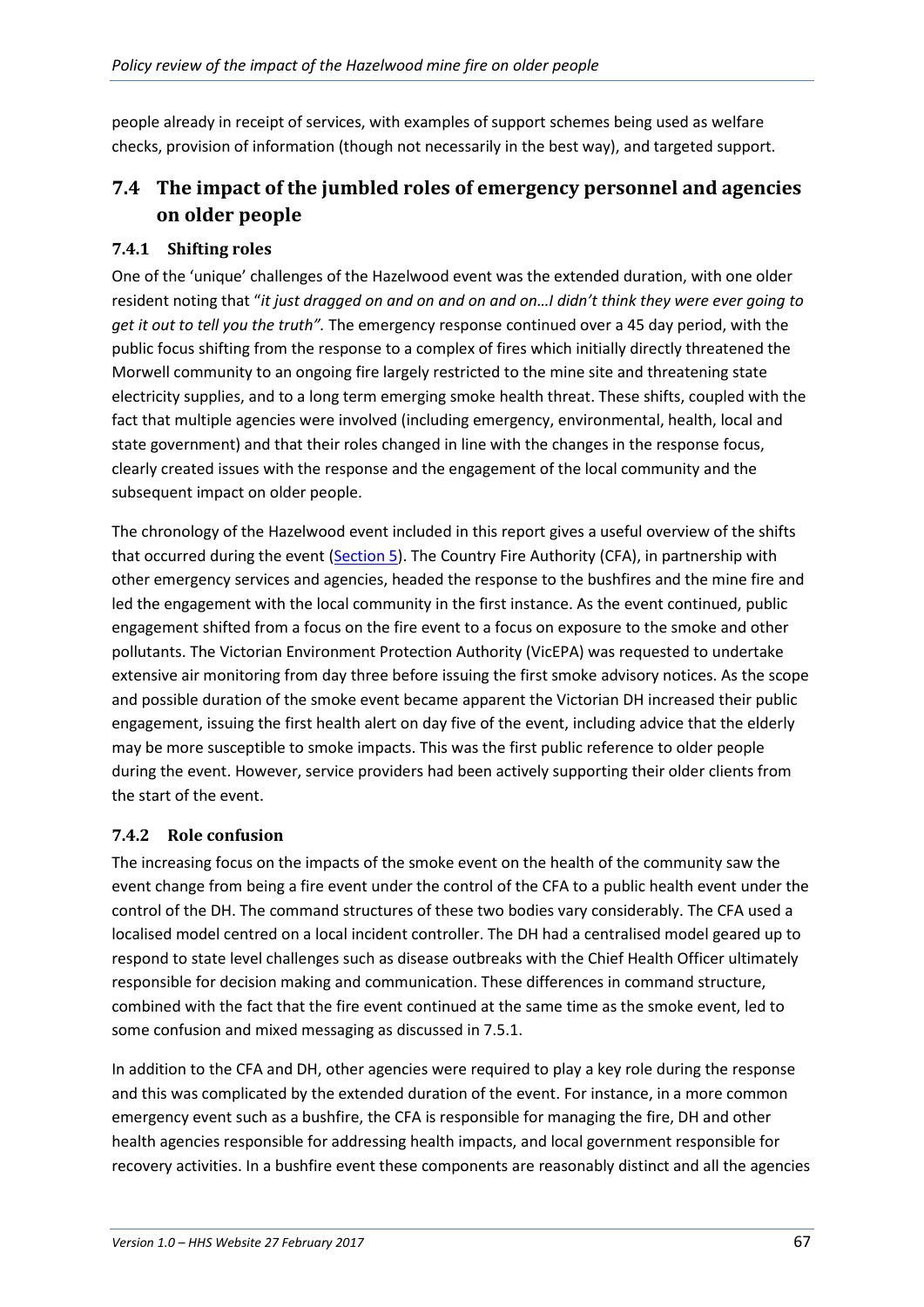are very experienced at providing the appropriate support. This was not the case with the Hazelwood event where roles were blurred rather than distinct. As concerns about the smoke event increased over time, a council and others were attempting to support the community at a time when the DH had general responsibility for the event. While it is apparent from our discussions and from the submissions to the HMFI that all agencies worked extremely hard to support the community during this time, it is also clear that there was a lot of confusion and uncertainty about which agency was responsible for what. One of the most obvious manifestations of this role confusion was the breakdown in communication which occurred during the smoke event, and lead to older residents reporting having less trust in the emergency response and in the people and organisations at the centre of that response.

# **7.5 The impact of communication during the event on older people**

# **7.5.1 Challenges of engaging with older people and the broader community**

As outlined in the chronology of events provided with this report, the first communication from the DH was a health alert issued on 13 February, some four days after the start of the mine fire, which made reference to groups likely to be more sensitive to the smoke impacts, including the 'elderly'. Alerts continued to be released by the DH, VicEPA, and the CFA over the next six weeks. The HMFI drew attention to the arbitrariness of saying that people aged over 65 are 'at risk', with previous disaster researchers highlighting that messaging like this risks disenfranchising older people, reducing the likelihood of them attending to critical emergency messaging (Duggan et al., 2010). It was clear from the findings of the HMFI and from the feedback of older residents that:

- this communication was not well coordinated
- at points it appeared contradictory
- older community members in particular found it hard to comprehend
- many older people not in residential care or not receiving services felt disengaged and ignored.

Macnamara (2015) described the Hazelwood event as a 'crisis of communication' and argued that there was confusion between provision of information and real communication and that there was a lack of empathy with the community. One of the core themes expressed by older local residents was dissatisfaction with the communications coming from the DH, with the Chief Health Officer perceived as an outsider who had no real understanding of the impacts on the community. Older residents also noted that other experts came down for the day or, if they had to stay in the Valley, opted to stay in Traralgon or other towns less exposed to the smoke, leaving some residents saying that it was acceptable for them to be in Morwell, but nobody else wanted to be there.

Another example of the confusing and sometimes poorly directed communications was the messages regarding supports for household cleaning, with a number of older residents expressing confusion about what was available, and who was eligible. There was a sense of both amusement and consternation regarding the provision of the now infamous cleaning kit, known now as 'the bucket', containing basic cleaning supplies and which some felt added injury to insult.

# **7.5.2 Targeting older people in an emergency response**

Another policy issue which became apparent in the response to the Hazelwood mine fire was when and how to target older people in the response, including which groups to target. The focus during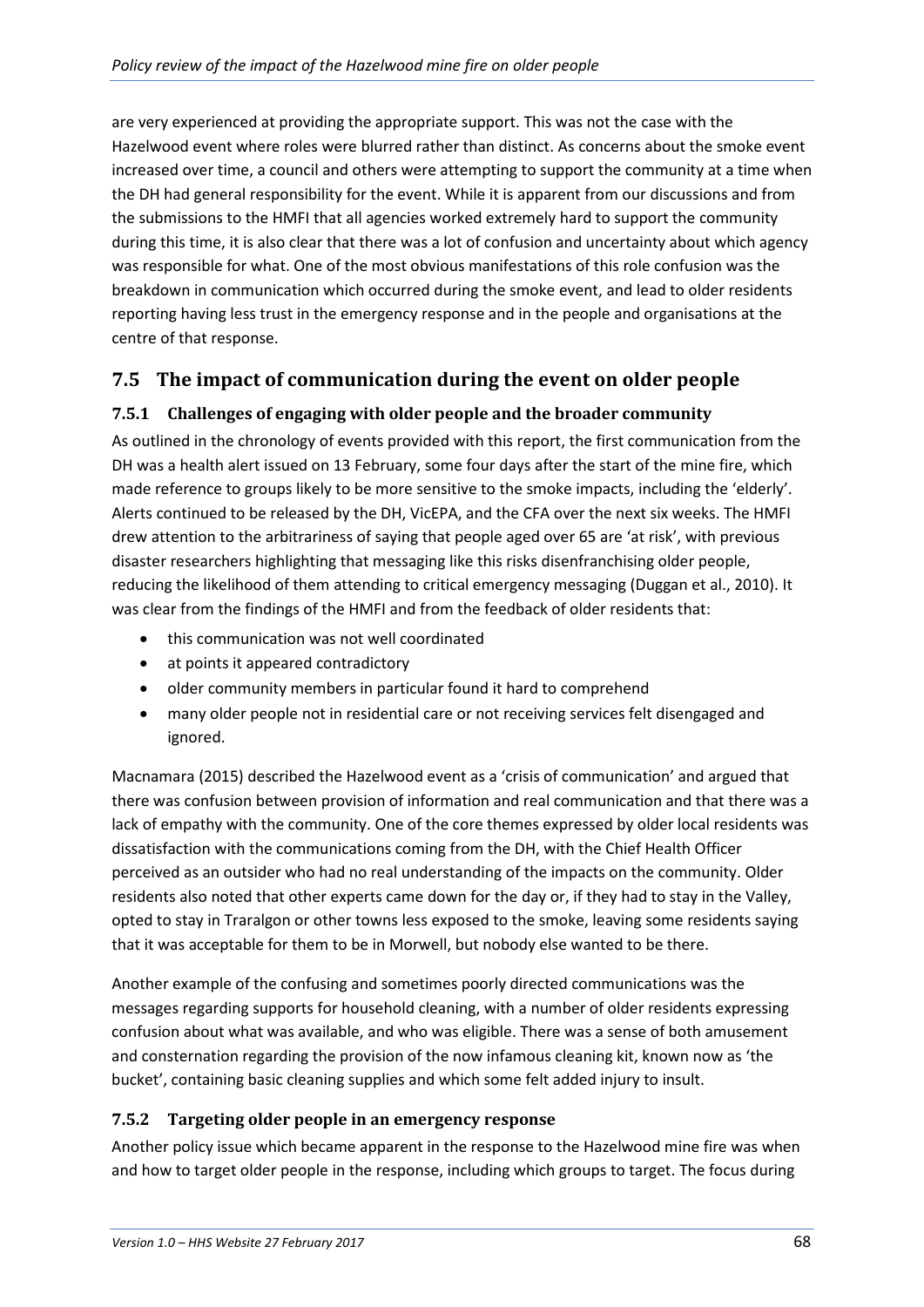the event on older people appeared to be targeted to those people in residential care settings and on those in receipt of services – the perceived most vulnerable. There was considerable local discussion regarding the evacuation of aged care facilities with facility managers working closely with local health officials. The literature review highlights the challenges associated with evacuating facilities and the need to do so in a carefully coordinated manner. The experiences of the facility closest to the mine were particularly telling, with an initial decision to evacuate the facility on the first day of the mine fire being overturned by facility management because of awareness that the evacuation was likely to put the residents at much greater risk than the mine fire. Interestingly, the facility was subsequently evacuated on 1 March, only after the Chief Health Officer released an alert the preceding day advising people aged 65 years and over or with chronic health conditions to temporarily relocate. As outlined in Section 4 of this report, current Commonwealth and Victorian state policy makes it clear that such decisions are the responsibility of facility management. However, it seems that the facility wanted to wait on formal advice from the DH – suggesting that there was still confusion regarding who is responsible for such decisions.

In our discussions with service providers and decision makers, it was apparent that there was a strong focus on providing additional support to people already receiving services – based both on the fact that these people had already been determined as needing supports and because they were an identifiable group. All the service providers, with the support of the DH, used this as an opportunity to check on older residents, monitor their wellbeing during the event, and provide some information about the smoke event. A key example here are the visits that were made by council staff to all their Home and Community Care (HACC) clients which provided the model for the door knock visits of all Morwell homes and was lauded by the HMFI (Teague et al., 2014). This is in contrast to the perception of some community members that the council were absent during the event, which is perhaps a reflection of the council personnel being unable to be as proactive and visible as they would have liked because of the emergency responsibility lines placing them under the control of the DH (as discussed in 7.3.2 and 7.4.2 above).

While targeting older people in residential care or in receipt of health and community services was entirely appropriate, our review of the literature makes it clear that it is important to consider the needs of other older people living in the community. It indicates that older people who are not receiving services may be more at risk than more frail older people who receive regular support and therefore are being monitored (Deeny et al., 2010; Tuohy & Stephens, 2011). This was backed up in a number of our discussions with older residents, where older people reported suffering from physical health symptoms or being unable to access supports to get respite from the smoke or to clean their properties. While the messaging from the DH correctly recognised that older people were potentially more vulnerable, issuing alerts for 'at risk' groups, namely "people over 65, preschool aged children and those with pre-existing heart or lung conditions" (Teague et al., 2014, p. 325) was problematic, labelling all people over 65 years as at-risk is arbitrary and risks disenfranchising robust older people, making them less likely to attend to important emergency messages.

How to access the broader group of older people living in the community was highlighted in the literature as being very challenging. The development of the Victorian Vulnerable People in Emergencies (VPE) register highlights these challenges. Garlick (2015) provided a critical assessment of the VPE, noting that it has largely ended up as a list of people already on other lists. This has been exemplified in the case study of 'Anna', an older Morwell resident not previously in receipt of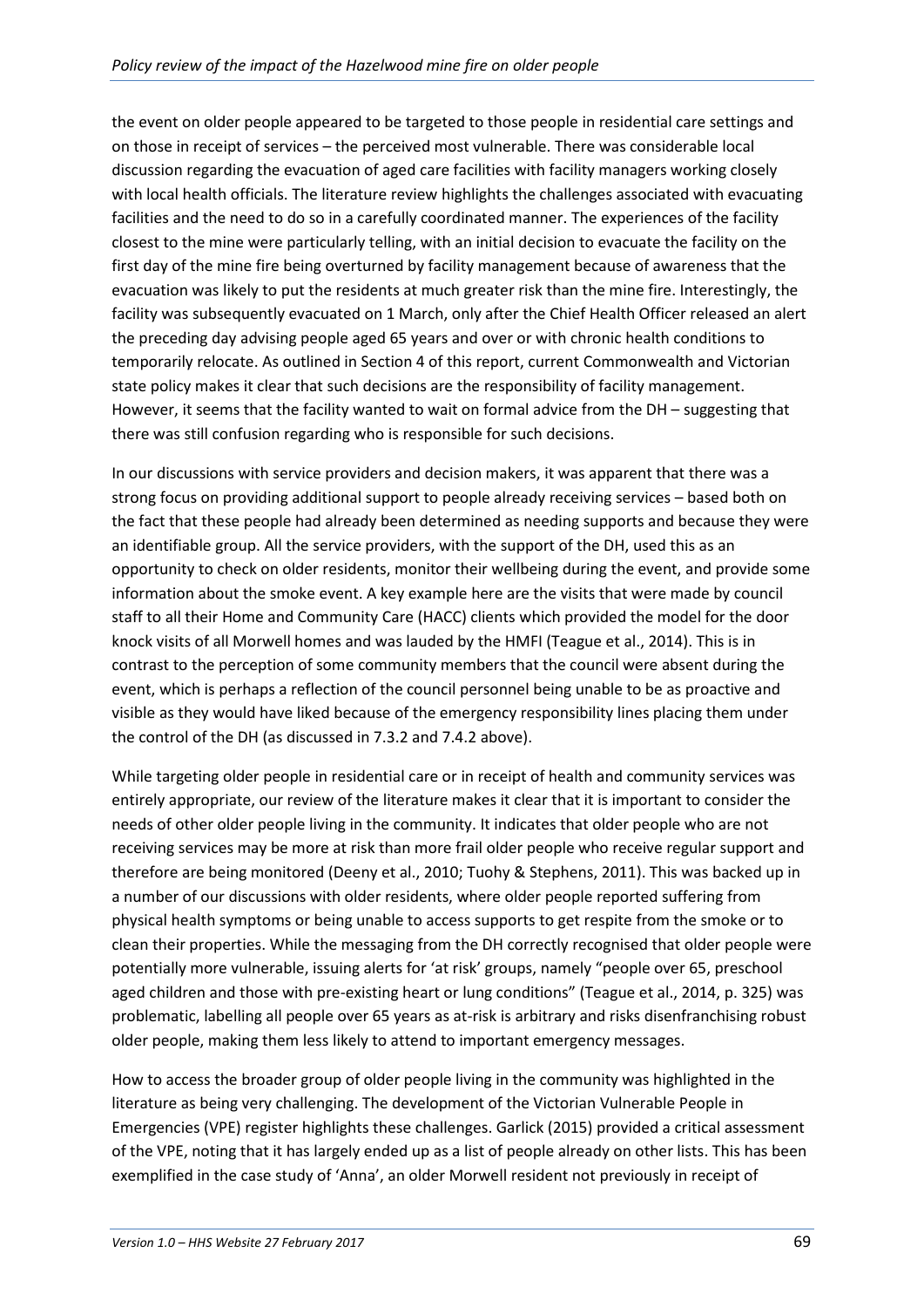services who turned up at the relief centre on day 12 of the event with a sore throat and disoriented and was subsequently placed on the VPE, provided with respite away from the event, and assessed for ongoing support needs (Diaz, 2016). This clearly raises the question of what would happen to people who don't report to health centres, including those with limited mobility or no access to transport? Instead of trying to identify lists of people to be individually targeted, a more successful approach could be to increase engagement activities with the different sectors of the community, including older residents.

# **7.5.3 Providing advice to older people**

In addition to engaging the community in a two-way conversation the messages being shared with older people and the broader community should be appropriate and doable. While the DH was advising residents to seek respite away from the smoke, including the later message for 'at risk' groups to temporarily relocate, it was apparent from our discussions that the capacity to relocate was closely associated with a number of other factors including access to alternative accommodation, social networks, transport, and sufficient funds. For example, while a number of older residents reported moving to their holiday homes for weeks or more, most did not have the option and so felt trapped. In the spirit of community sharing, there was an attempt to set up an informal register of vacation homes that Morwell residents could make use of, including one belonging to then Premier Napthine, but the logistical challenges associated with this meant that the well-intended scheme was not continued. One local resident who participated in our discussions did take up the offer of relocating to a home in Traralgon, only to find that the home was unsafe and she had to return to Morwell. Interestingly, one of the health service agencies was able to make use of existing community care respite opportunities to provide their clients with time away from the smoke – but again, what about those not already receiving services?

# **7.6 Summary**

It was apparent from this analysis that the voices of older people - especially those normally robust people not already receiving services - were paid little attention during the Hazelwood smoke event. While service providers, with the support of the DH and other agencies, worked hard to ensure that older clients were well supported, there was little thought given to the needs of older people living independently in the community. Poor engagement with the community and with sections like the older cohort, which focused on provision of information through data sheets and alerts rather than two-way engagement, led to confusion and mixed messaging. This undermined the trust placed on them by older residents and the broader community, making it hard for residents to see how much good work was actually being done on their behalf.

The apparent mismatch between existing policies and the extended and dynamic nature of the Hazelwood smoke event, which prompted the development of policy on the run, was a matter of considerable concern and further eroded the trust of the community in the DH and other agencies.

All the agencies worked hard to support older people during the event, and there are clear examples of going above and beyond expectations, such as the door knocking of older HACC clients which laid the groundwork for community wide door knocks. However, we believe that there is considerable work that could be undertaken to improve coordination between levels of government and response agencies and to build engagement and collaboration with older people and the broader community.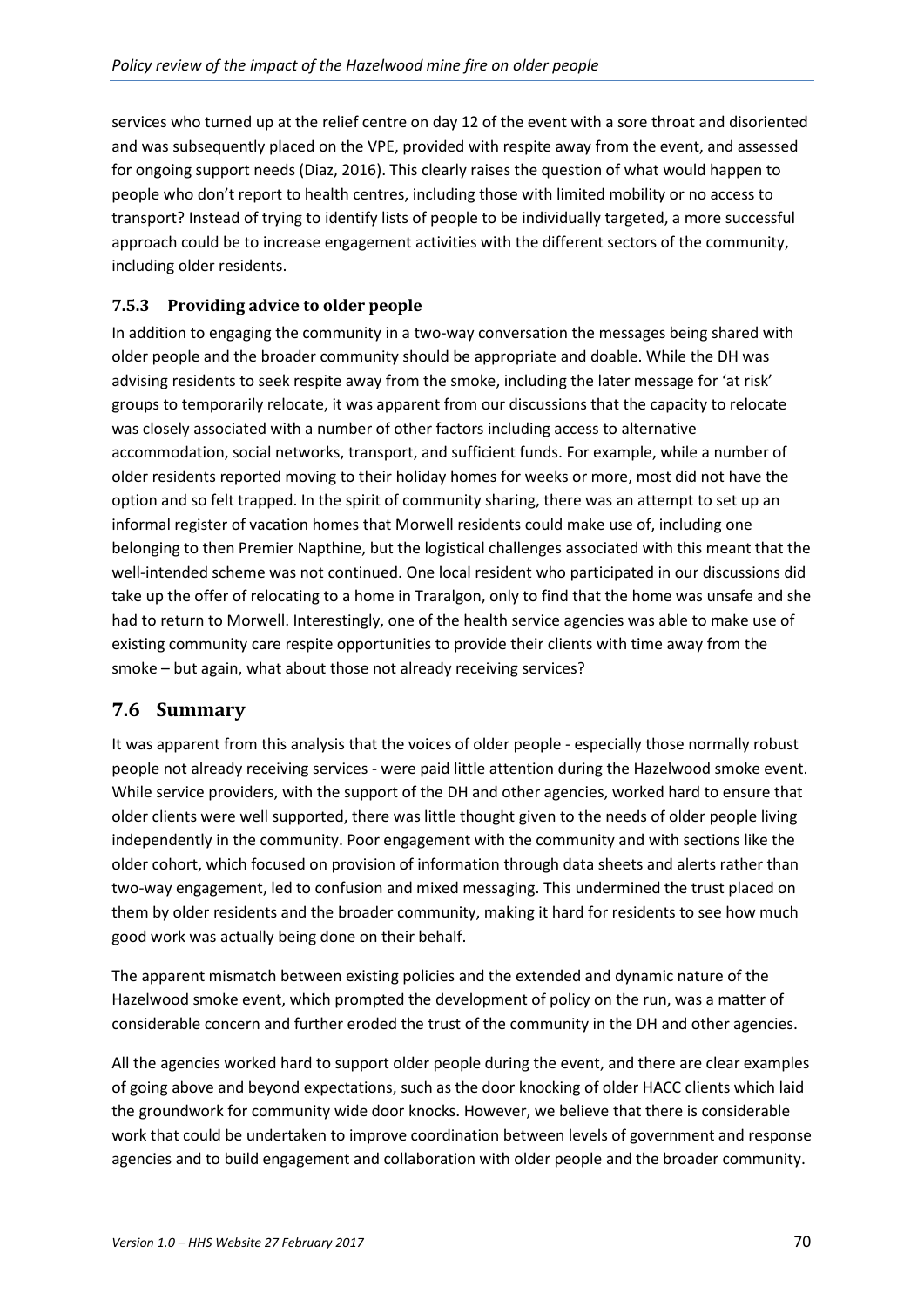While it is not appropriate for us to make formal recommendations, the final section of this report builds on these important findings of the impact of the Hazelwood mine fire on older people living in the Morwell community, which in many respects are generalizable, with a number of considerations for policy and planning for the needs of older people in future disaster events.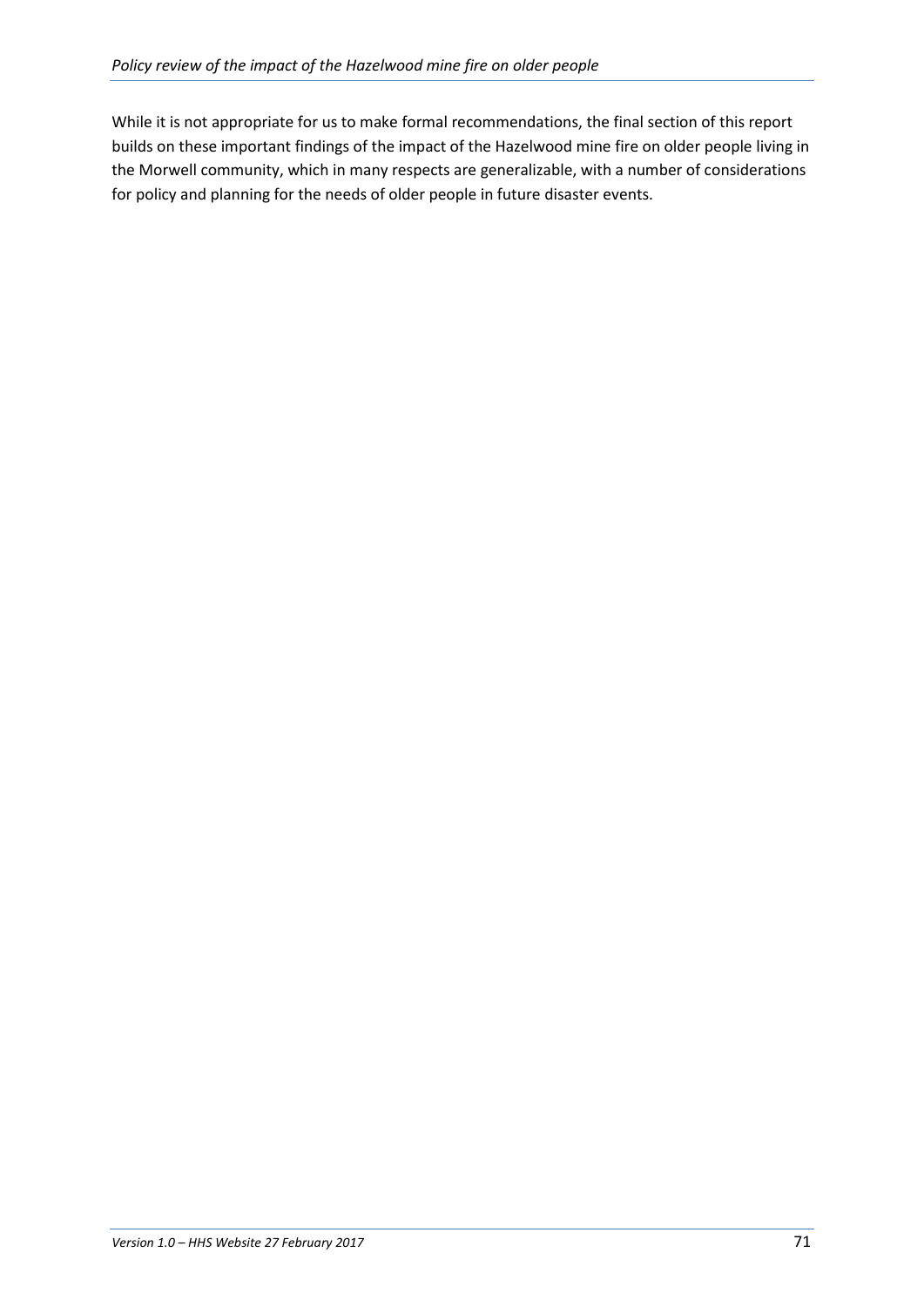# **8 Considerations for policy and planning for the needs of older people in future disaster events**

### **8.1 Overview**

While all the concerns arising from this research should be considered in policy and planning for older people in disaster events, in this final section we put the spotlight on communications and engagement. The recurring issue arising throughout the research process, culminating in the September 2016 verification workshop with key community and organisational contacts, is the requirement to listen to and include the voices of older people in both preparing disaster event policy and programs and during future disaster events.

### **8.2 Communications and engagement**

The consistent focus was on communication and engagement, reinforcing the statement that the event was a 'crisis of communication' (McNamara, 2015) more than anything else. From the older person's perspective, disaster event communications policy should draw on the evidence now available around the criticality of:

- who is delivering the message
- how the message is delivered
- who is being targeted
- communication with older people to build and maintain confidence and trust.

#### **8.2.1 The criticality of who is delivering the message**

- The need for consistency among spokespersons respondents felt that there were too many voices, and that the various spokespersons were rostered on a rotating basis and so had no chance to build local knowledge and engagement.
- Spokespersons need to be seen as part of the event so either use a local person (much preferred) or if an external person then they need to be seen as staying in/with the community.
- Preference for local government to take the communications lead, regardless of whether they actually have the responsibility – the older community looks to their local council.
- Age-relevant spokespersons a 20 year old carries little weight with the older cohort; include older people or known senior health professionals as support speakers.
- Make use of existing community groups involving older people to seek advice from and to disseminate information.

#### **8.2.2 The criticality of how the message is delivered**

- Ensure that roles and responsibilities amongst and between agencies involved are known and understood in order to reduce anxiety and confusion among the elderly.
- Avoid presenting the elderly in an unfairly negative light.
- Engage with the older community two way conversations showing empathy and understanding rather than talking to a leaflet and citing previous reports
- Provide information that is comprehensible and do-able.
- Avoid conflicting communications and mis-information.
- Provide simple and helpful emergency information via social media from a clearly-identified trusted source.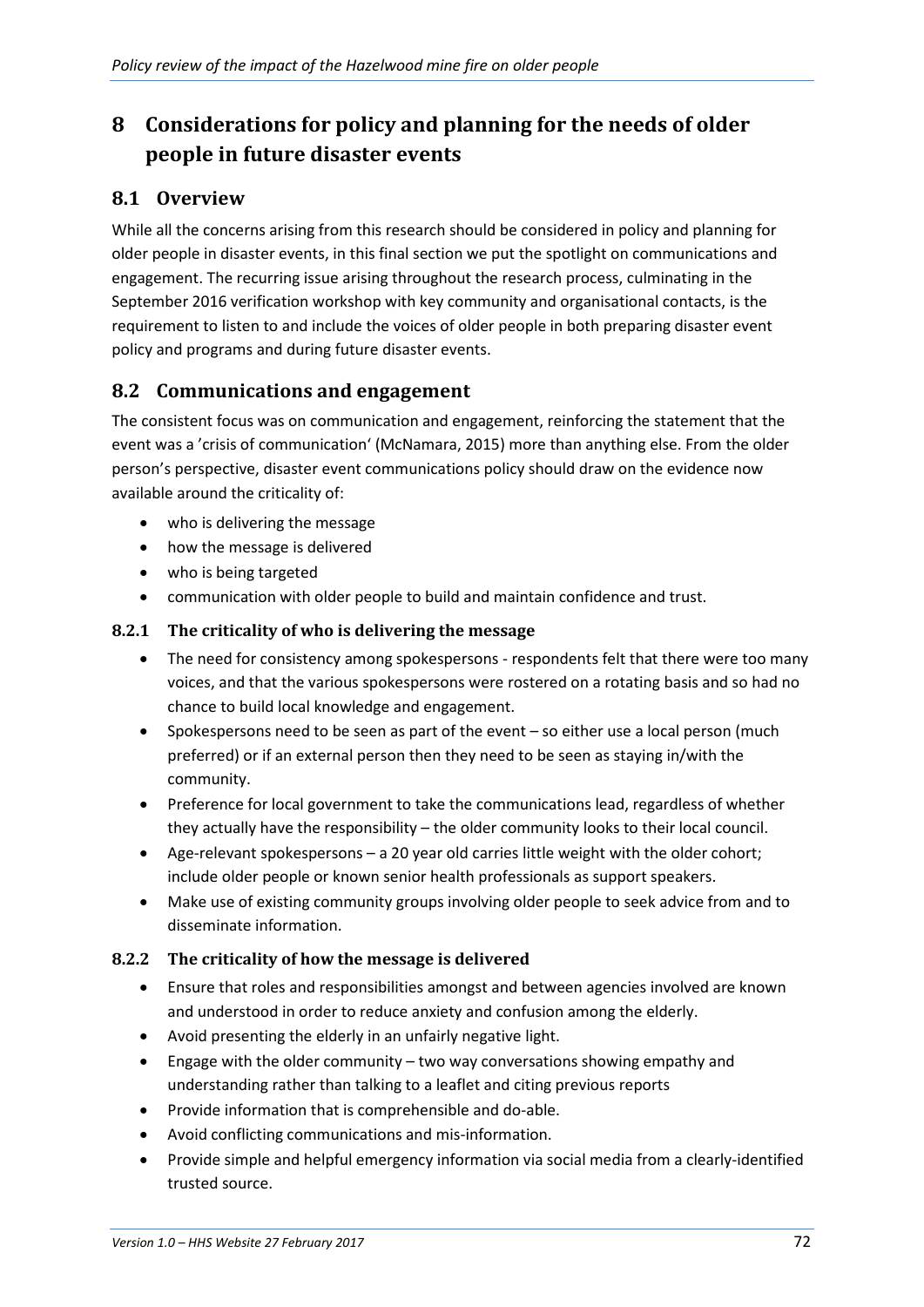• Avoid leaving an emergency information vacuum which may be filled by less-informed respondents.

#### **8.2.3 The criticality of who is being targeted**

- Awareness of all the vulnerabilities of older people and how they play out together e.g. focus on people with chronic conditions, mobility limitations and limited social networks rather than targeting older people as a group.
- Awareness of the needs of the 'robust elderly' who are not receiving health and social care services and so may be in greater need during an emergency event where normal routines and services are disrupted.

#### **8.2.4 The criticality of communication with older people to build and maintain confidence and trust**

- Actively communicate what has changed, the protocols in place, changes in agency structure, relevant new policies and procedures, mitigation and prevention strategies.
- Make use of existing community groups involving older people to disseminate information.
- Make use of disaster management exercises to involve agency personnel and community volunteers and engage with local media.

## **8.3 Analysis of the interaction of the various policies, protocols and programs relating to emergency management and older people**

A detailed inter-agency "older persons' in emergencies" policy, protocol and program analysis was beyond the scope of this research and we suggest that there is a considerable amount of policy work required. However, a number of considerations that emerged as part of the initial work undertaken in this study may provide a useful guide.

Considerations around:

- the continuation of regionally-based, inter-agency disaster event planning, particularly regionally based activity and regional/central interactivity
- shared knowledge and understanding of roles and responsibilities of the agencies and service organisations involved
- local government responsibility for communications in events given their advantages in their region's community affairs
- an understanding about and inclusion in policy of evidence-informed decisions around evacuation and relocation of older people in disaster events.

### **8.4 Qualitative research and older people and disasters**

In the wake of recent disasters, there has been a strong call for qualitative research to explore the insights of older people impacted by disaster events to better understand and to learn from their experience. This study has demonstrated how powerful qualitative research methodologies are and the richness of the data collected.

*While we are confident that this report provides valuable insights that will inform future policy development, the Impact on Older People Study Stream team would be pleased to facilitate a Masterclass for DHHS policy-developers and decision-makers (regionally and centrally based) on this policy review of the impact of the Hazelwood mine fire on older people.*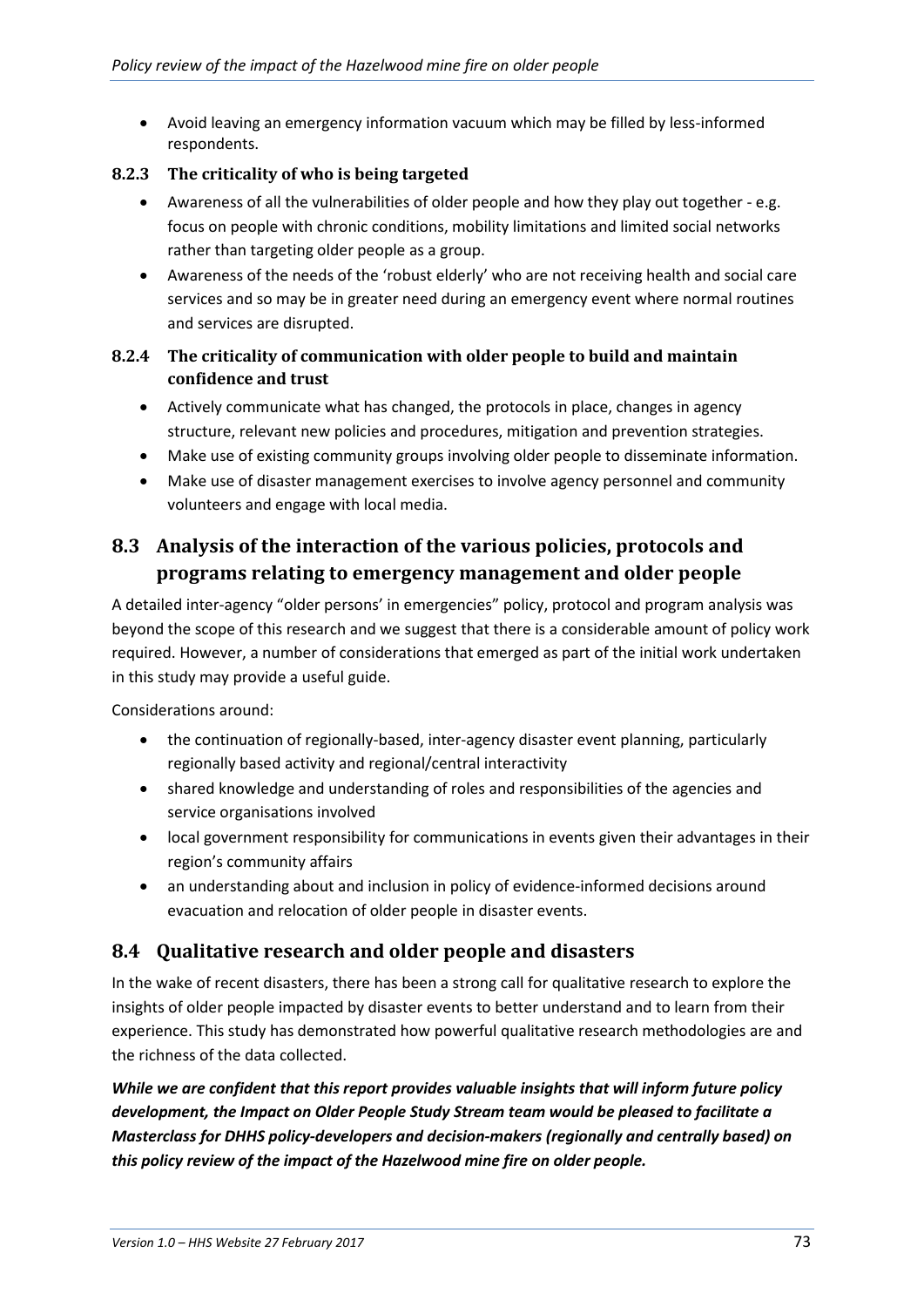# **9 References**

- ABS. (2011). 2011 Census of Population and Housing, focusing on age by housing and marital status. Findings based on use of TableBuilder. Canberra, Australia: Australian Bureau of Statistics.
- ABS. (2013a). Disability, Ageing and Carers, Australia: Summary of Findings, 2012 (Cat. No. 4430.0). Canberra, Australia: Australian Bureau of Statistics.
- ABS. (2013b). Population Projections Australia (Cat. No. 3222.0). Canberra, Australia: Australian Bureau of Statistics.
- ABS. (2013c). Reflecting a Nation: Stories from the 2011 Census, 2012–2013: Where do Australia's older people live (Cat 2071.0). <http://www.abs.gov.au/ausstats/abs@.nsf/Lookup/2071.0main+features602012-2013>
- Adams, V., Kaufman, S. R., Van Hattum, T., & Moody, S. (2011). Aging disaster: mortality, vulnerability, and long-term recovery among Katrina survivors. *Medical anthropology, 30*(3), 247-270.
- Aldrich, N., & Benson, W. F. (2008). Disaster preparedness and the chronic disease needs of vulnerable older adults. *Prev Chronic Dis, 5*(1), 1-7.
- Australian Emergency Management Institute. (2011). *Community Recovery: HANDBOOK 2*. Mount Macedon, Victoria: Australian Emergency Management Institute Retrieved from https://aidr.infoservices.com.au/items/HB2-3RD.
- Australian Emergency Management Institute. (2013). *National strategy for disaster resilience: Community Engagement Framework (Handbook 6)*. Mount Macedon, Victoria: Australian Emergency Management Institute Retrieved from [http://www.ses.tas.gov.au/assets/files/EM%20Publications/disaster\\_resilience/National%20](http://www.ses.tas.gov.au/assets/files/EM%20Publications/disaster_resilience/National%20Strategy%20for%20Disaster%20Resilience%20Community%20Engagement%20Framework.pdf) [Strategy%20for%20Disaster%20Resilience%20Community%20Engagement%20Framework.p](http://www.ses.tas.gov.au/assets/files/EM%20Publications/disaster_resilience/National%20Strategy%20for%20Disaster%20Resilience%20Community%20Engagement%20Framework.pdf) [df.](http://www.ses.tas.gov.au/assets/files/EM%20Publications/disaster_resilience/National%20Strategy%20for%20Disaster%20Resilience%20Community%20Engagement%20Framework.pdf)
- Australian Health Protection Committee. (2011). *National health emergency response arrangements*. Canberra, Australia: Australian Government Retrieved from [http://www.health.gov.au/internet/main/publishing.nsf/Content/94813DA6B8F93C68CA25](http://www.health.gov.au/internet/main/publishing.nsf/Content/94813DA6B8F93C68CA257BF0001C11DB/$File/NatHealth-nov11.pdf) [7BF0001C11DB/\\$File/NatHealth-nov11.pdf.](http://www.health.gov.au/internet/main/publishing.nsf/Content/94813DA6B8F93C68CA257BF0001C11DB/$File/NatHealth-nov11.pdf)
- Barnett, A. (2014). *Analysis of Death data During Morwell Mine Fire [Unpublished Report]*. Queensland University of Technology, Brisbane. Brisbane, Australia.
- Benson, W. F., & Aldrich, N. (2007). CDC's disaster planning goal: protect vulnerable older adults. *CDC Healthy Aging Program*. [www.cdc.gov/aging/pdf/disaster\\_planning\\_goal.pdf](http://www.cdc.gov/aging/pdf/disaster_planning_goal.pdf)
- Blanchard, G., & Dosa, D. (2009). A comparison of the nursing home evacuation experience between Hurricanes Katrina (2005) and Gustav (2008). *Journal of the American Medical Directors Association, 10*(9), 639-643.
- Boon, H. (2014). Investigation rural community communication for flood and bushfire preparedness. *The Australian Journal of Emergency Management, 29*(4), 17-25.
- Brown, L. M., Dosa, D. M., Thomas, K., Hyer, K., Feng, Z., & Mor, V. (2012). The effects of evacuation on nursing home residents with dementia. *American journal of Alzheimer's disease and other dementias, 27*(6), 406-412.
- Brown, L. M., Haun, J. N., & Peterson, L. (2014). A proposed disaster literacy model. *Disaster medicine and public health preparedness, 8*(03), 267-275.
- Carroll, M., & Loughnan, M. (2014). Older people and heat: Pilot study findings on adaptations used by older people living in a farming community. In S. Brumby, A. Kennedy & B. Todd (Eds.), *Sowing the Seeds of Farmer Health*. Ballarat, Victoria: VURRN Press Inc.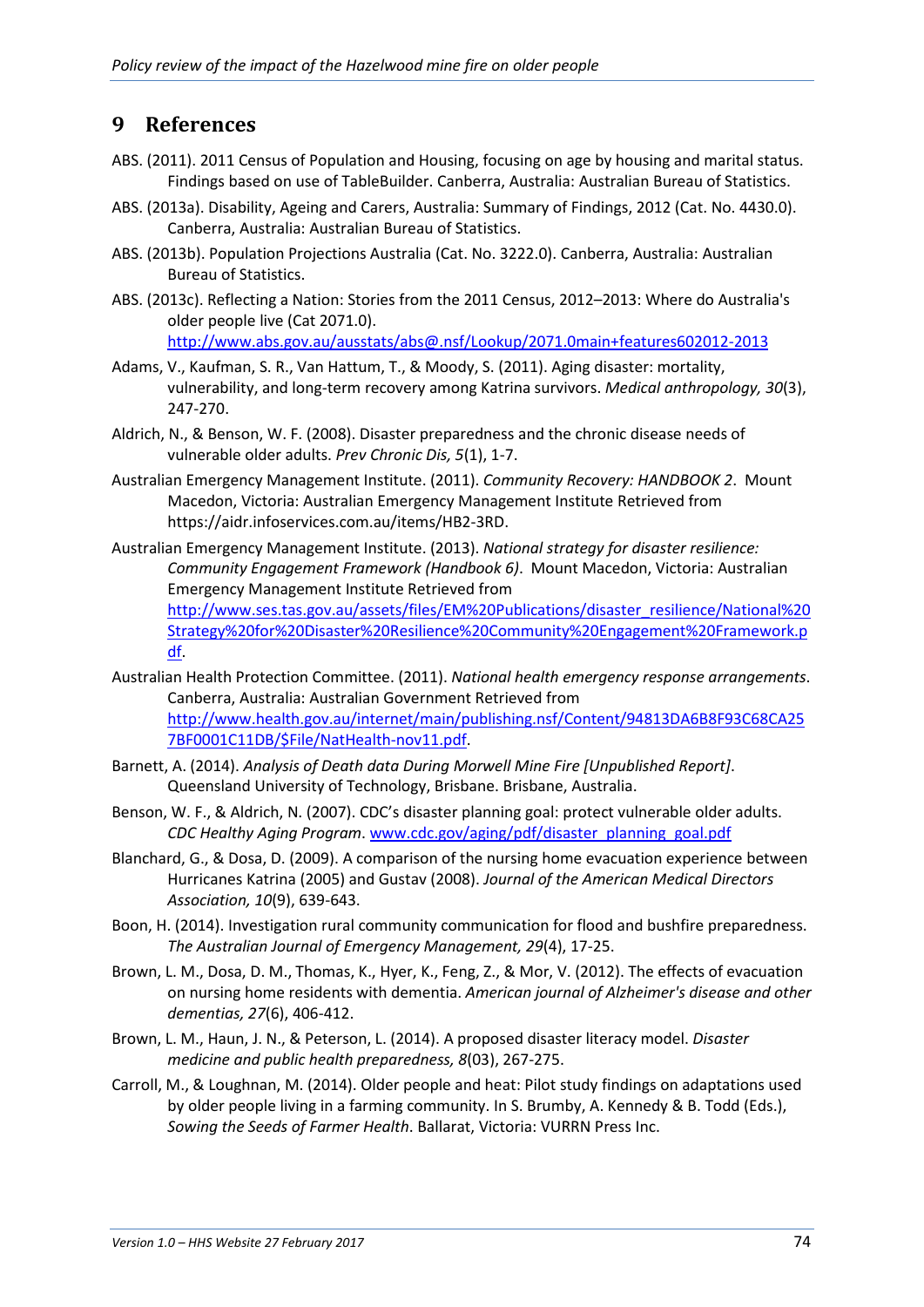Caruson, K., & MacManus, S. A. (2008). Disaster Vulnerabilities How Strong a Push Toward Regionalism and Intergovernmental Cooperation? *The American Review of Public Administration, 38*(3), 286-306.

Charalambous, S. (2014, 20 February, 2014). No long-term health worries. *Latrobe Valley Express*.

COAG. (2011). *National Strategy for Disaster Resilience: Building our nation's resilience to disasters*  Retrieved from

https:/[/www.coag.gov.au/sites/default/files/national\\_strategy\\_disaster\\_resilience.pdf](http://www.coag.gov.au/sites/default/files/national_strategy_disaster_resilience.pdf)

- Cornell, V. (2015). What do older people's life experiences tell us about emergency preparedness? *The Australian Journal of Emergency Management, 30*(1), 1-4.
- Costello, A., Abbas, M., Allen, A., Ball, S., Bell, S., Bellamy, R., . . . Patterson, C. (2009). Managing the health effects of climate change. *The Lancet, 373*(9676), 1693-1733. doi: 10.1016/S0140- 6736(09)60935-1
- COTA Victoria. (2014). Green Sages. Retrieved 8 July 2016, from [http://www.cotavic.org.au/action](http://www.cotavic.org.au/action-advocacy/green-sages-2/)[advocacy/green-sages-2/](http://www.cotavic.org.au/action-advocacy/green-sages-2/)
- Deeny, P., Vitale, C. T., Spelman, R., & Duggan, S. (2010). Addressing the imbalance: empowering older people in disaster response and preparedness. *International journal of older people nursing, 5*(1), 77-80.
- Delfino, R. J., Brummel, S., Wu, J., Stern, H., Ostro, B., Lipsett, M., . . . Tjoa, T. (2008). The relationship of respiratory and cardiovascular hospital admissions to the southern California wildfires of 2003. *Occupational and environmental medicine, 66*(3), 189-197.
- Department of Health. (2012). *Emergency Preparedness Clients and Services Policy – Summer 2012- 2013* Melbourne, Victoria: State of Victoria.
- Department of Health. (2013a). *Emergency Preparedness Clients and Services Policy*. Melbourne, Victoria: State of Victoria. Retrieved from [http://buoyancy.org.au/wp](http://buoyancy.org.au/wp-content/uploads/2011/06/Emergency-Preparedness-full-policy.pdf)[content/uploads/2011/06/Emergency-Preparedness-full-policy.pdf.](http://buoyancy.org.au/wp-content/uploads/2011/06/Emergency-Preparedness-full-policy.pdf)
- Department of Health. (2013b). *State health emergency response plan: Victorian pre-hospital and hospital response plan for emergency incidents (Third edition)*. Melbourne, Victoria: State of Victoria. Retrieved from

https://www2.health.vic.gov.au/Api/downloadmedia/%7B84EBD173-3553-4C20-BA46- 2EEBE76E84AC%7D.

- Department of Health and Human Services. (2015a). *Emergency preparedness policy for clients and services*. Melbourne, Victoria: State of Victoria. Retrieved from [http://www.dhs.vic.gov.au/\\_\\_data/assets/pdf\\_file/0008/611639/Emergency-preparedness](http://www.dhs.vic.gov.au/__data/assets/pdf_file/0008/611639/Emergency-preparedness-policy-for-clients-and-services.pdf)[policy-for-clients-and-services.pdf.](http://www.dhs.vic.gov.au/__data/assets/pdf_file/0008/611639/Emergency-preparedness-policy-for-clients-and-services.pdf)
- Department of Health and Human Services. (2015b). *Vulnerable people in emergencies policy*. Melbourne, Victoria: State of Victoria. Retrieved from [http://www.dhs.vic.gov.au/\\_\\_data/assets/word\\_doc/0010/749404/4.18-Vulnerable-people](http://www.dhs.vic.gov.au/__data/assets/word_doc/0010/749404/4.18-Vulnerable-people-in-emergencies-policy-May-2015-25062015.doc)[in-emergencies-policy-May-2015-25062015.doc.](http://www.dhs.vic.gov.au/__data/assets/word_doc/0010/749404/4.18-Vulnerable-people-in-emergencies-policy-May-2015-25062015.doc)
- Diaz, M. (2016). *The Victorian approach to supporting people who are vulnerable in emergencies*. Paper presented at the International Federation on Ageing: 13th Global Conference, Brisbane, Australia.<http://ifa2016.org.au/>
- Donner, W., & Rodríguez, H. (2008). Population composition, migration and inequality: The influence of demographic changes on disaster risk and vulnerability. *Social forces, 87*(2), 1089-1114.
- Dosa, D., Grossman, N., Wetle, T., & Mor, V. (2007). To evacuate or not to evacuate: lessons learned from Louisiana nursing home administrators following Hurricanes Katrina and Rita. *Journal of the American Medical Directors Association, 8*(3), 142-149.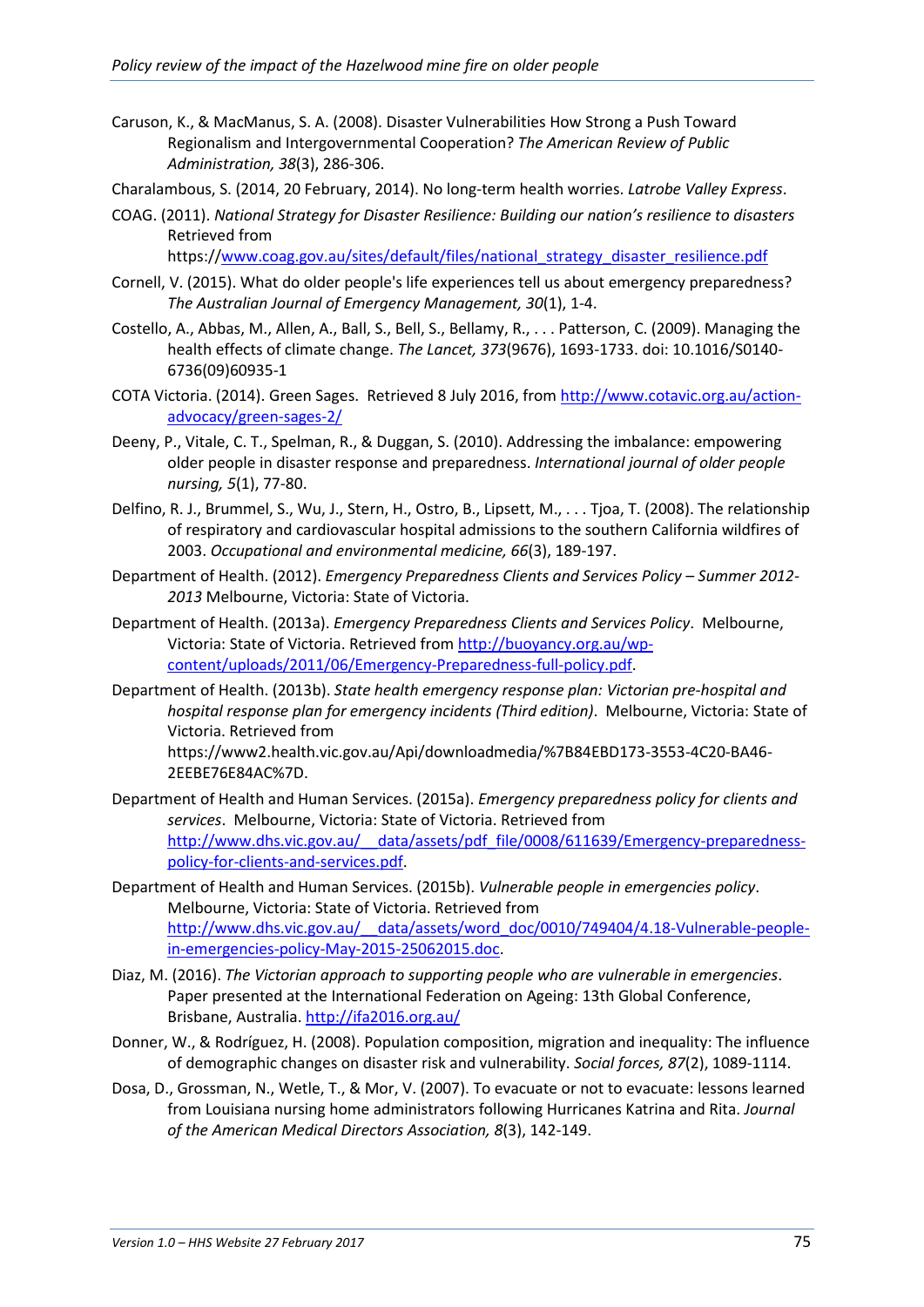- Dosa, D., Hyer, K., Thomas, K., Swaminathan, S., Feng, Z., Brown, L., & Mor, V. (2012). To evacuate or shelter in place: implications of universal hurricane evacuation policies on nursing home residents. *Journal of the American Medical Directors Association, 13*(2), 190e. 191-197.
- Duggan, S., Deeny, P., Spelman, R., & Vitale, C. T. (2010). Perceptions of older people on disaster response and preparedness. *International journal of older people nursing, 5*(1), 71-76.
- Elmore, D. L., & Brown, L. M. (2007). Emergency preparedness and response: Health and social policy implications for older adults. *Generations-Journal of the American Society on Aging, 31*(4), 66-74.
- Emergency Management Victoria. (2016a). *Emergency Management Manual Victoria* Melbourne, Victoria: State of Victoria. Retrieved from [http://fire-com-live-wp.s3.amazonaws.com/wp](http://fire-com-live-wp.s3.amazonaws.com/wp-content/uploads/20140626040548/Emergency-Management-Manual-Victoria.pdf)[content/uploads/20140626040548/Emergency-Management-Manual-Victoria.pdf.](http://fire-com-live-wp.s3.amazonaws.com/wp-content/uploads/20140626040548/Emergency-Management-Manual-Victoria.pdf)
- Emergency Management Victoria. (2016b). *State Emergency Response Plan - Part 3: Emergency Management Manual Victoria*. Melbourne, Victoria: Emergency Management Victoria. Retrieved from [http://fire-com-live-wp.s3.amazonaws.com/wp](http://fire-com-live-wp.s3.amazonaws.com/wp-content/uploads/20140626040548/Part-3-EMMV2.pdf)[content/uploads/20140626040548/Part-3-EMMV2.pdf.](http://fire-com-live-wp.s3.amazonaws.com/wp-content/uploads/20140626040548/Part-3-EMMV2.pdf)
- Fernandez, L. S., Byard, D., Lin, C.-C., Benson, S., & Barbera, J. A. (2002). Frail Elderly as Disaster Victims: Emergency Management Strategies. *Prehospital and Disaster Medicine, 17*(02), 67- 74.
- Fisher, G., Torre, P., & Marshall, A. (2015). Hazelwood open-cut coal mine fire. *Air Quality and Climate Change, 49*(1), 23-27.
- Flander, L., & English, D. (2014). *Melbourne University Review of (BDMV) Mortality Data for the Latrobe Valley (January to June 2014) [Unpublished]*. The University of Melbourne. Melbourne, Victoria.
- Garlick, D. (2015). The vulnerable people in emergencies policy: Hiding vulnerable people in plain sight. *The Australian Journal of Emergency Management, 30*(1), 31-34.
- Hemingway, L., & Priestley, M. (2014). Natural hazards, human vulnerability and disabling societies: a disaster for disabled people? *Review of Disability Studies: An International Journal, 2*(3).
- Holmes, C., O'Sullivan, J., & Cummins, P. (2012). *Queensland Floods Commission of Inquiry Final Report.* Retrieved from [http://www.floodcommission.qld.gov.au/\\_\\_data/assets/pdf\\_file/0007/11698/QFCI-Final-](http://www.floodcommission.qld.gov.au/__data/assets/pdf_file/0007/11698/QFCI-Final-Report-March-2012.pdf)
- Hutton, D. (2008). Older people in emergencies: considerations for action and policy development. Geneva, Switzerland: World Health Organization.
- IPCC. (2013). *Climate Change 2013: The Physical Science Basis. Contribution of Working Group I to the Fifth Assessment Report of the Intergovernmental Panel on Climate Change* (T. F. Stocker, D. Qin, G.-K. Plattner, M. Tignor, S. K. Allen, J. Boschung, A. Nauels, Y. Xia, V. Bex & P. M. Midgley Eds.). Cambridge, United Kingdom: Cambridge University Press.
- Jenkins, P., Laska, S., & Williamson, G. (2007). Connecting Future Evacuation to Current Recovery: Saving the Lives of Older People in the Next Catastrophe. *Generations-Journal of the American Society on Aging, 31*(4), 49-52.
- Kailes, J. I. (2005). Disaster services and "special needs": Term of art or meaningless term. *International Association of Emergency Managers Bulletin, 22*(4), 1-4.
- Kinney, P. L., O'Neill, M. S., Bell, M. L., & Schwartz, J. (2008). Approaches for estimating effects of climate change on heat-related deaths: challenges and opportunities. *environmental science & policy, 11*(1), 87-96.
- Krueger, R. A. (2009). *Focus groups: A practical guide for applied research* (4th ed.). Thousand Oaks, USA: Sage.

[Report-March-2012.pdf](http://www.floodcommission.qld.gov.au/__data/assets/pdf_file/0007/11698/QFCI-Final-Report-March-2012.pdf)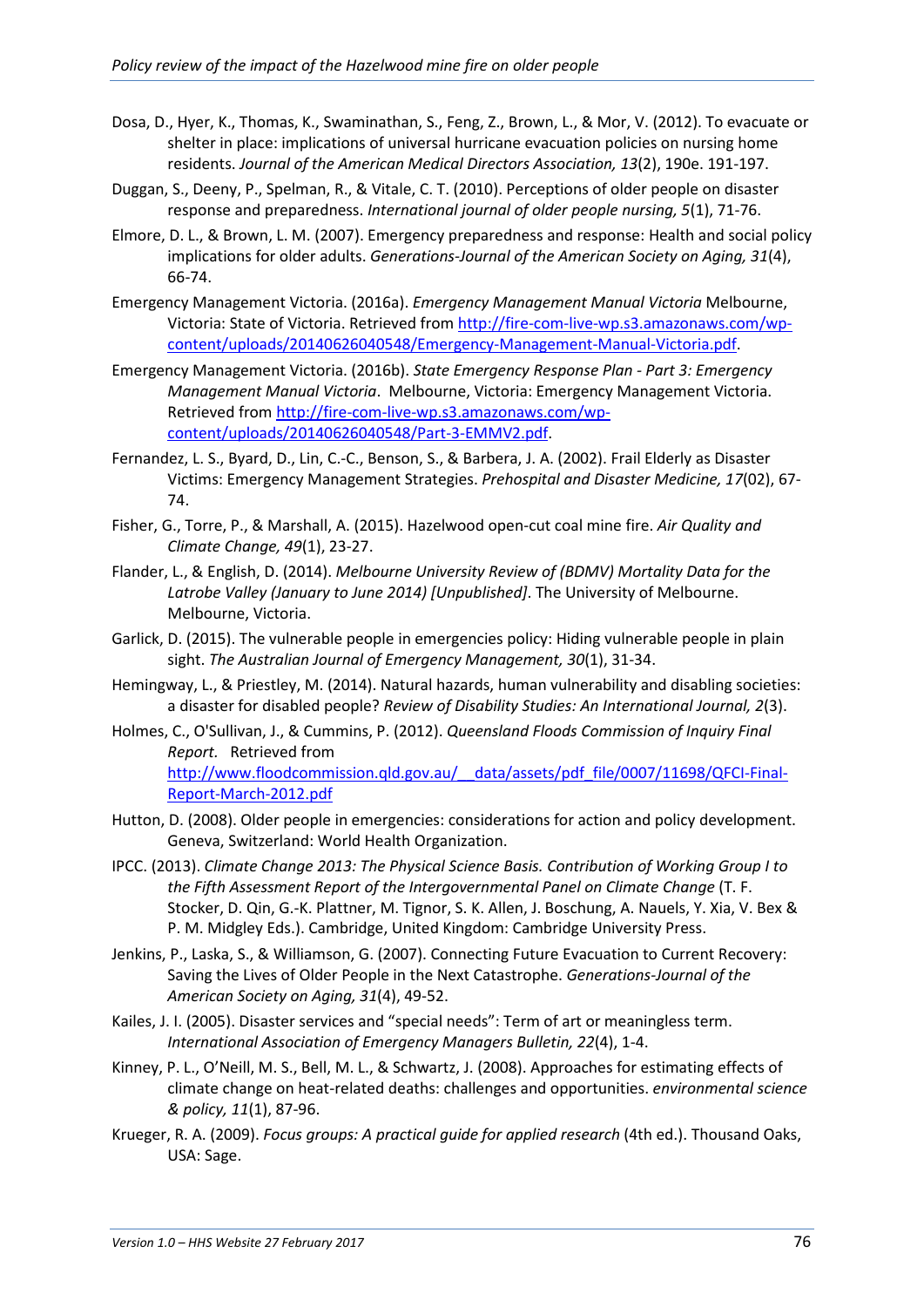- Kulemeka, O., Sheehan, D., Thwaites, J., York, B., & Lee, J. (2014). How people affected by disaster use the Internet: A study of Facebook usage during the 2014 Hazelwood Mine fire in Victoria. *Australasian journal of disaster and trauma studies, 18*(2), 51-54.
- Latrobe City Council. (2011). *Municipal Emergency Management Plan*. Morwell, Victoria: Latrobe City Council. Retrieved from [http://www.latrobe.vic.gov.au/files/20702681-116c-42fc-a1cc](http://www.latrobe.vic.gov.au/files/20702681-116c-42fc-a1cc-a0ed010156b5/Municipal_Emergency_Management_Plan.pdf)a0ed010156b5/Municipal Emergency Management Plan.pdf.
- Leaning, J., & Guha-Sapir, D. (2013). Natural disasters, armed conflict, and public health. *New England journal of medicine, 369*(19), 1836-1842.
- Loughnan, M., & Carroll, M. (2015). People who are elderly or have chronic conditions. In R. Walker & W. Mason (Eds.), *Climate Change Adaptation for Health and Social Services* (pp. 93-115). Clayton South: CSIRO Publishing.
- Luft, R. E. (2009). Beyond disaster exceptionalism: Social movement developments in New Orleans after Hurricane Katrina. *American Quarterly, 61*(3), 499-527.
- Macnamara, J. (2015). The Hazelwood coal mine fire: Lessons from crisis miscommunication and misunderstanding. *Case Studies in Strategic Communication, 4*, 1-20.
- McCann, D. G. C. (2011). A Review of Hurricane Disaster Planning for the Elderly. *World Medical & Health Policy, 3*(1), 1-26.
- McLennan, B., & Handmer, J. (2012). Changing the rules of the game: mechanisms that shape responsibility-sharing from beyond Australian fire and emergency management. *The Australian Journal of Emergency Management, 27*(2), 7-13.
- Melody, S., & Johnston, F. (2015). Coal mine fires and human health: What do we know? *International Journal of Coal Geology, 152*, 1-14.
- National Health and Medical Research Council. (2015). National Statement on Ethical Conduct in Human Research (2007) - Updated May 2015. https:/[/www.nhmrc.gov.au/\\_files\\_nhmrc/publications/attachments/e72\\_national\\_statemen](http://www.nhmrc.gov.au/_files_nhmrc/publications/attachments/e72_national_statement_may_2015_150514_a.pdf) [t\\_may\\_2015\\_150514\\_a.pdf](http://www.nhmrc.gov.au/_files_nhmrc/publications/attachments/e72_national_statement_may_2015_150514_a.pdf)
- Nelson, L. (2014a, 17 February, 2014). New protocols 'not foolproof'. *Latrobe Valley Express*.
- Nelson, L. (2014b). Time to relocate. *Latrobe Valley Express*.
- Neuhauser, L., Ivey, S. L., Huang, D., Engelman, A., Tseng, W., Dahrouge, D., . . . Kealey, M. (2013). Availability and readability of emergency preparedness materials for deaf and hard-ofhearing and older adult populations: Issues and assessments. *PLoS One, 8*(2), e55614, 55611- 55611.
- Parliament of Victoria. (1958a). Country Fire Authority Act 1958. [http://www.austlii.edu.au/au/legis/vic/consol\\_act/cfaa1958292/](http://www.austlii.edu.au/au/legis/vic/consol_act/cfaa1958292/)
- Parliament of Victoria. (1958b). Metropolitan Fire Brigades Act 1958. [http://www.austlii.edu.au/au/legis/vic/consol\\_act/mfba1958258/](http://www.austlii.edu.au/au/legis/vic/consol_act/mfba1958258/)
- Parliament of Victoria. (1986). Emergency Management Act 1986. *No. 30 of 1986*. [http://www.legislation.vic.gov.au/Domino/Web\\_Notes/LDMS/LTObject\\_Store/LTObjSt2.nsf/](http://www.legislation.vic.gov.au/Domino/Web_Notes/LDMS/LTObject_Store/LTObjSt2.nsf/b1612aeaf0625227ca257619000d0882/c9a12e4a8326f2f3ca257761001fc47c/$FILE/86-30a042.pdf) [b1612aeaf0625227ca257619000d0882/c9a12e4a8326f2f3ca257761001fc47c/\\$FILE/86-](http://www.legislation.vic.gov.au/Domino/Web_Notes/LDMS/LTObject_Store/LTObjSt2.nsf/b1612aeaf0625227ca257619000d0882/c9a12e4a8326f2f3ca257761001fc47c/$FILE/86-30a042.pdf) [30a042.pdf](http://www.legislation.vic.gov.au/Domino/Web_Notes/LDMS/LTObject_Store/LTObjSt2.nsf/b1612aeaf0625227ca257619000d0882/c9a12e4a8326f2f3ca257761001fc47c/$FILE/86-30a042.pdf)
- Parliament of Victoria. (2005). Victoria State Emergency Act 2005 [http://www.austlii.edu.au/au/legis/vic/consol\\_act/vsesa2005330/](http://www.austlii.edu.au/au/legis/vic/consol_act/vsesa2005330/)
- Parliament of Victoria. (2013). Emergency Management Act 2013. *73 of 2013*. [http://www.austlii.edu.au/au/legis/vic/num\\_act/ema201373o2013236/](http://www.austlii.edu.au/au/legis/vic/num_act/ema201373o2013236/)
- Pekovic, V., Seff, L., & Rothman, M. (2007). Planning for and responding to special needs of elders in natural disasters. *Generations-Journal of the American Society on Aging, 31*(4), 37-41.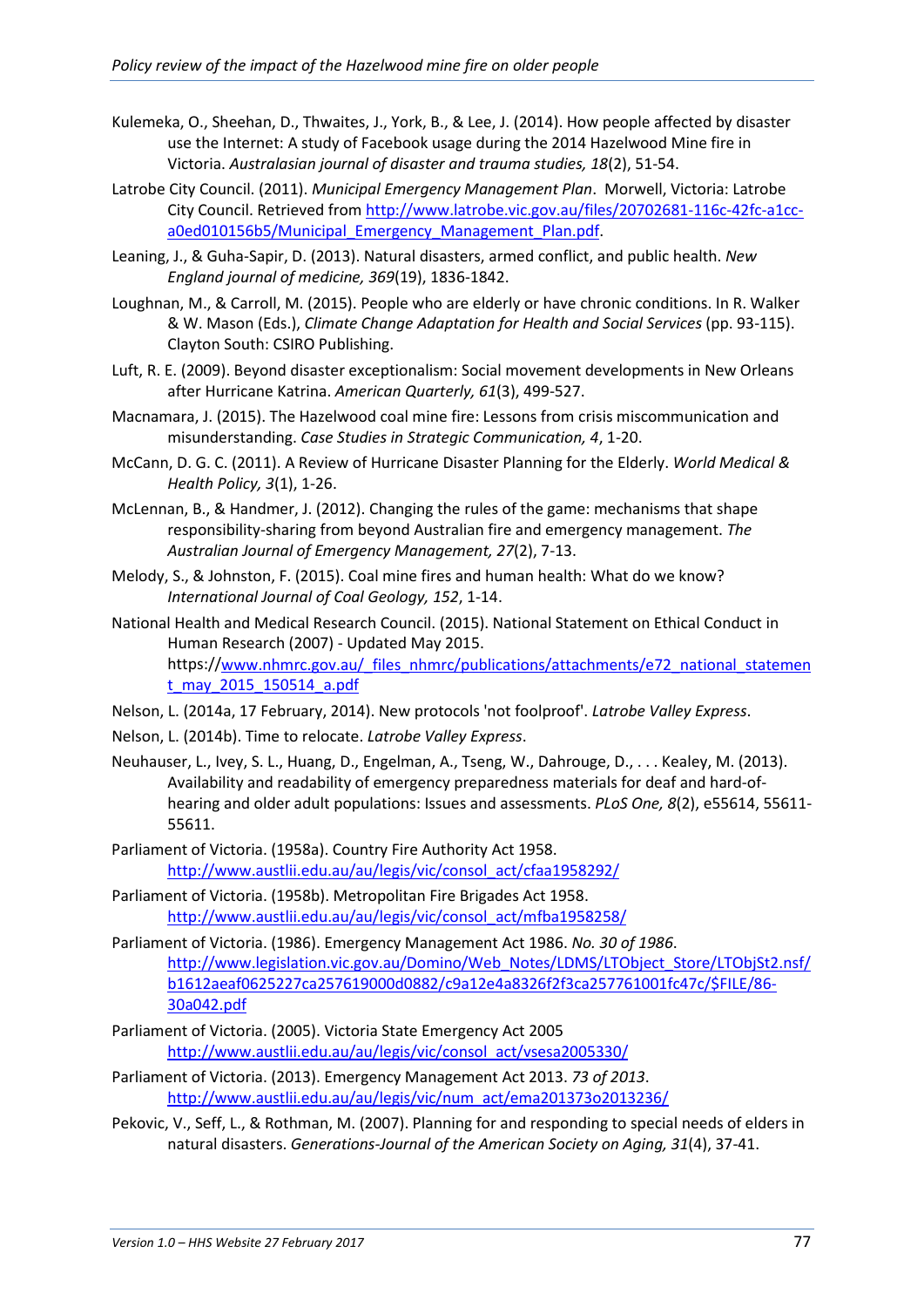- Phillips, B. D., & Morrow, B. H. (2007). Social science research needs: Focus on vulnerable populations, forecasting, and warnings. *Natural Hazards Review, 8*(3), 61-68.
- QSR International. (2014). *QSR International's Nvivo 10 qualitative data analysis software*. (Version 10): QSR International.
- Rofi, A., Doocy, S., & Robinson, C. (2006). Tsunami mortality and displacement in Aceh province, Indonesia. *Disasters, 30*(3), 340-350.
- Rosenkoetter, M. M., Covan, E. K., Cobb, B. K., Bunting, S., & Weinrich, M. (2007). Perceptions of older adults regarding evacuation in the event of a natural disaster. *Public Health Nursing, 24*(2), 160-168.
- Sakauye, K. M., Streim, J. E., Kennedy, G. J., Kirwin, P. D., Llorente, M. D., Schultz, S. K., & Srinivasan, S. (2009). AAGP position statement: disaster preparedness for older Americans: critical issues for the preservation of mental health. *The American Journal of Geriatric Psychiatry, 17*(11), 916-924.
- Smith, S. M., Tremethick, M. J., Johnson, P., & Gorski, J. (2009). Disaster planning and response: considering the needs of the frail elderly. *International journal of emergency management, 6*(1), 1-13.
- Suzman, R., & Beard, J. (2011). Global health and ageing. [http://www.who.int/ageing/publications/global\\_health.pdf](http://www.who.int/ageing/publications/global_health.pdf)
- Teague, B., Catford, J., & Petering, S. (2014). Hazelwood Mine Fire Inquiry Report. Retrieved from Hazelwood Mine Fire Inquiry website[: http://report.hazelwoodinquiry.vic.gov.au/](http://report.hazelwoodinquiry.vic.gov.au/)
- Teague, B., Catford, J., & Roper, A. (2015). Hazelwood Mine Fire Inquiry Report 2015/2016. Retrieved from Hazelwood Mine Fire Inquiry website[: http://hazelwoodinquiry.vic.gov.au/](http://hazelwoodinquiry.vic.gov.au/)
- Teague, B., McLeod, R., & Pascoe, S. (2010). 2009 Victorian Bushfires Royal Commission: Final Report Summary. [http://www.royalcommission.vic.gov.au/Commission-Reports/Final-](http://www.royalcommission.vic.gov.au/Commission-Reports/Final-Report/Summary.html)[Report/Summary.html](http://www.royalcommission.vic.gov.au/Commission-Reports/Final-Report/Summary.html)
- Tuohy, R., & Stephens, C. (2011). Exploring older adults' personal and social vulnerability in a disaster. *International journal of emergency management, 8*(1), 60-73. doi: doi:10.1504/IJEM.2011.040399
- Tuohy, R., Stephens, C., & Johnston, D. (2014a). Older adults' disaster preparedness in the context of the September 2010-December 2012 Canterbury earthquake sequence. *International Journal of Disaster Risk Reduction, 9*, 194-203. doi: 10.1016/j.ijdrr.2014.05.010
- Tuohy, R., Stephens, C., & Johnston, D. (2014b). Qualitative research can improve understandings about disaster preparedness for independent older adults in the community. *Disaster Prevention and Management, 23*(3), 296-308.
- UNISDR. (2007a). Hyogo Framework for Action 2005-2015: Building the Resilience of Nations and Communities to Disasters.

[http://www.unisdr.org/files/1037\\_hyogoframeworkforactionenglish.pdf](http://www.unisdr.org/files/1037_hyogoframeworkforactionenglish.pdf)

- UNISDR. (2007b). Terminology on Disaster Risk Reduction. Retrieved 6 July 2016, from https:/[/www.unisdr.org/we/inform/terminology](http://www.unisdr.org/we/inform/terminology)
- UNISDR. (2015). Sendai Framework for Disaster Risk Reduction 2015-2030 Sendai, Japan: United Nations Office for Disaster Risk Reduction (UNISDR). Retrieved from [http://www.unisdr.org/we/inform/publications/43291.](http://www.unisdr.org/we/inform/publications/43291)
- van Kessel, G., Gibbs, L., & MacDougall, C. (2015). Strategies to enhance resilience post-natural disaster: a qualitative study of experiences with Australian floods and fires. *Journal of Public Health, 37*(2), 328-336.
- VCOSS. (2014). Disaster and disadvantage: Social vulnerability in emergency management. [http://vcoss.org.au/documents/2014/06/VCOSS\\_Disadvantage-and-disaster\\_2014.pdf](http://vcoss.org.au/documents/2014/06/VCOSS_Disadvantage-and-disaster_2014.pdf)